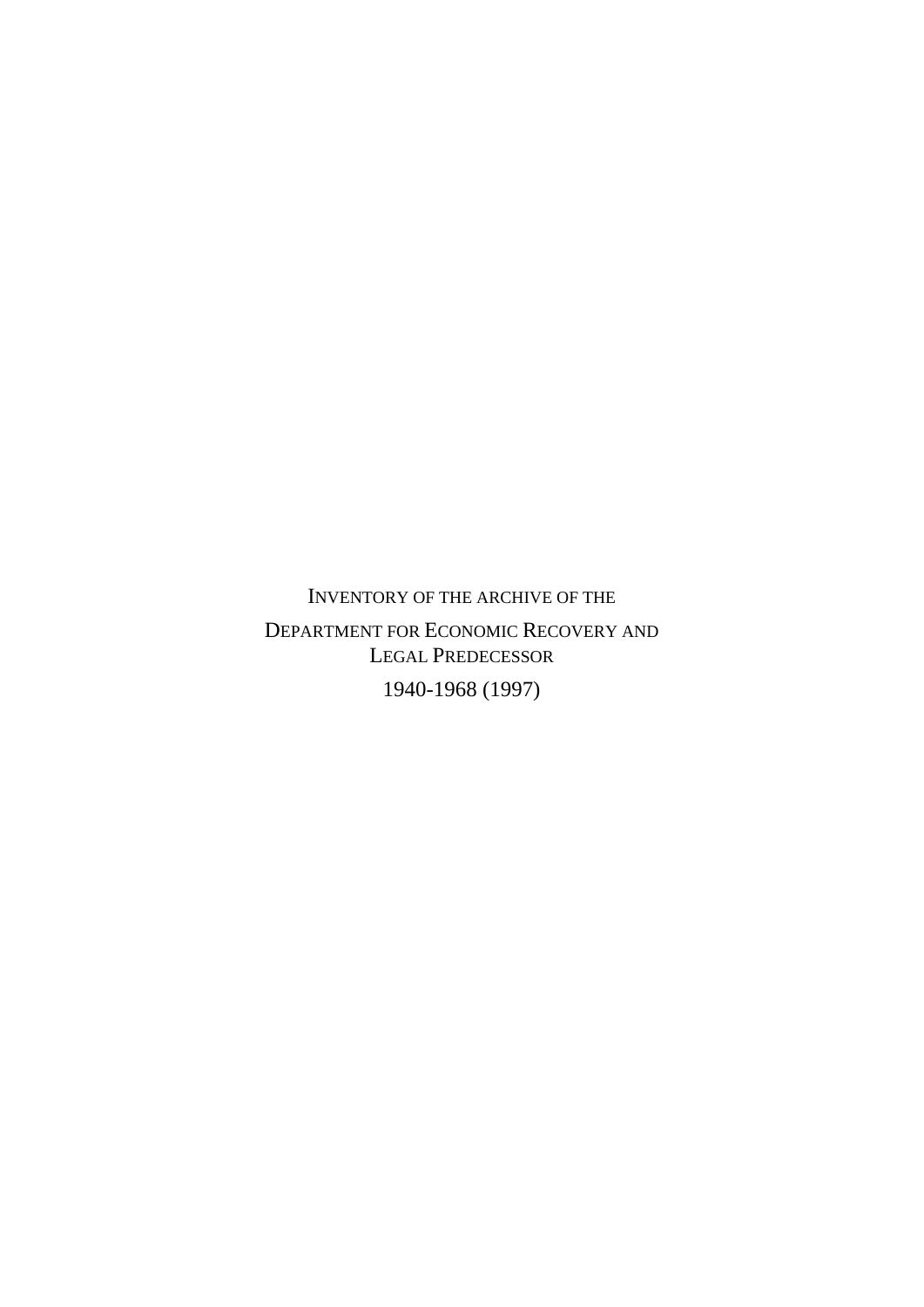### NATIONAL ARCHIVES 2 JOSEPH CUVELIER REPOSITORY

#### INVENTORIES

21

ISBN : 978 90 5746 xxx x

National Archives

D/2013/531/xxx

Order Number: Publ. 52xx

National Archives Rue de Ruysbroeck 2 1000 Brussels

The complete list of our publications can be freely obtained by simple request (publicat@arch.be) or by consulting the internet (http://arch.arch.be)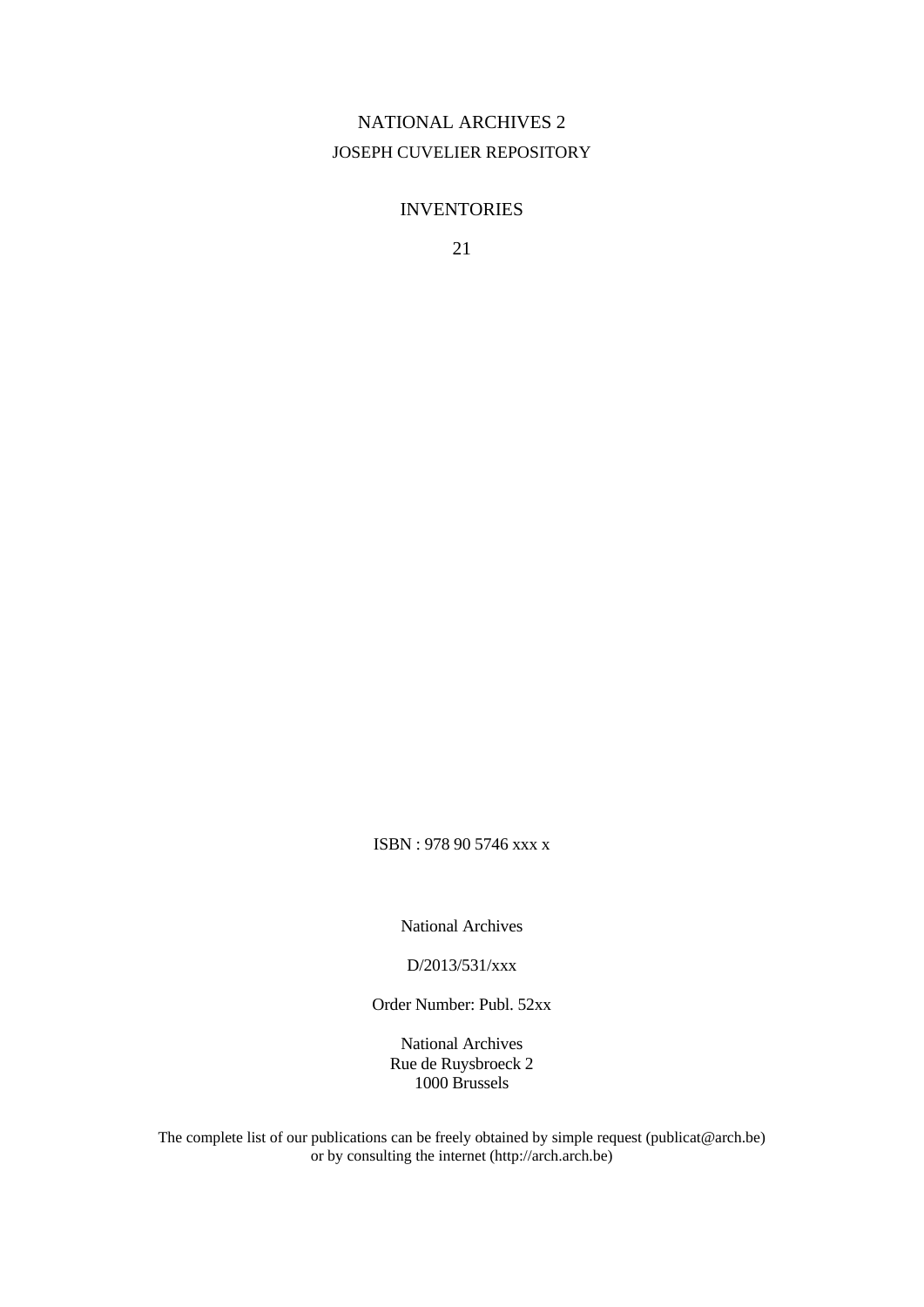**Inventory Number: I 21**

Inventory of the archive of the

# **Department for Economic Recovery and Legal Predecessor**

1940-1968 (1997)

by

Filip STRUBBE

Brussels 2013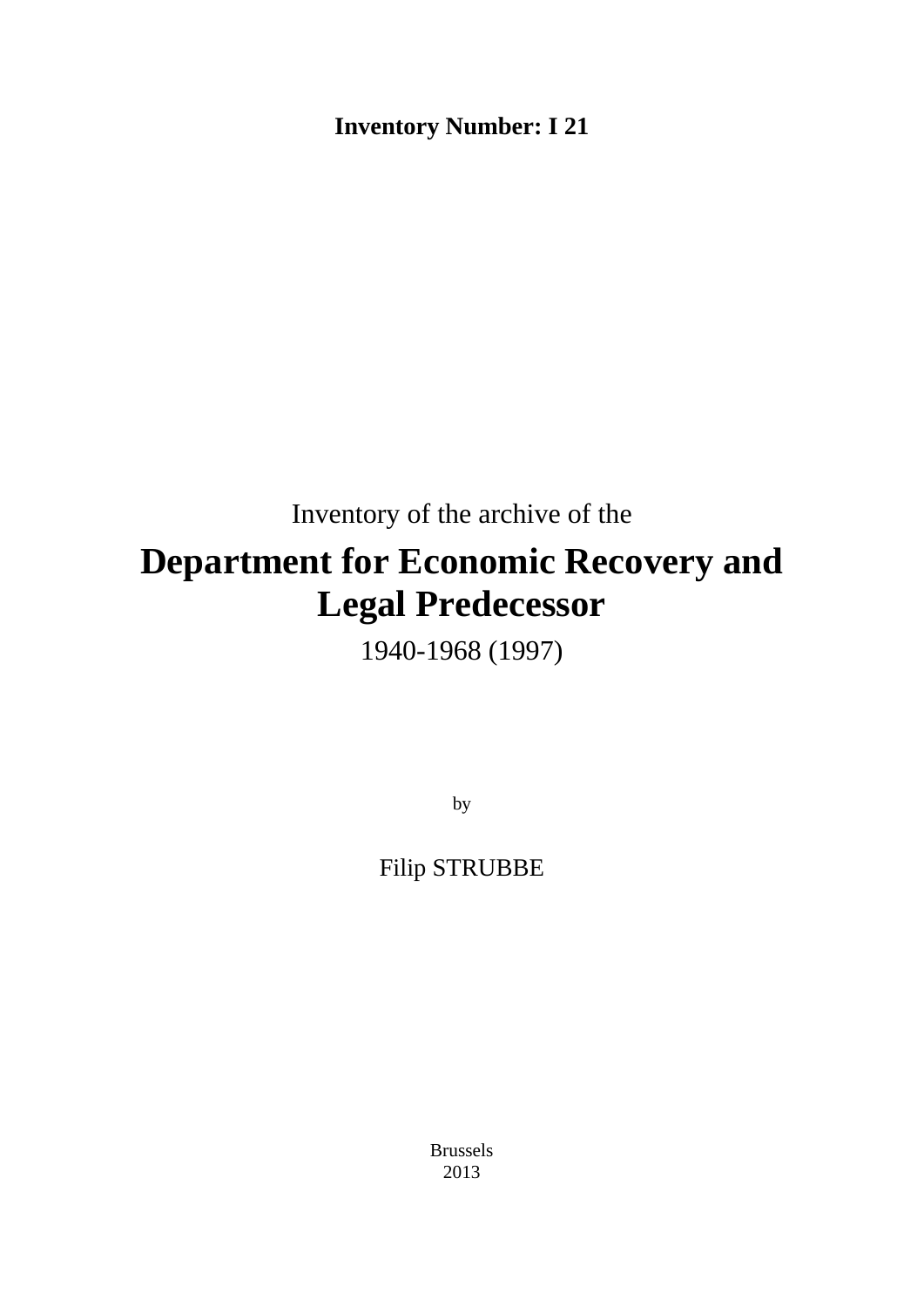#### **How to order**

Archival documents described in this inventory can be ordered at the terminal in the reading room by stating the *number of the inventory*, which is mentioned on the title page and in the upper right corner of every page

### **I 21**

and by stating the *document number* that you will find on the left of every description

#### **Consultation restrictions**

Archival documents that are more than 30 years old are accessible. Exceptions to this general rule are documents that contain privacy-related information: this is the case for inventory numbers 8- 129, 392-393 and 397-399.

#### **Preferred form for citing the archive**

It is recommended to cite the archive's full name at first. Afterwards an abbreviated reference will suffice.

Full reference: NATIONAL ARCHIVES 2, *Archive of the Department for Economic Recovery and Legal predecessor*, xxxx.

Abbreviation: NAB 2, *DER,* xxxx.

#### **Commande des documents**

Les archives décrites dans cet inventaire peuvent être demandées via un terminal d'ordinateur se trouvant dans la salle de lecture, moyennant l'introduction du numéro de l'inventaire mentionné sur la page de titre et dans le coin supérieur droit de chaque page. En l'occurrence ici, mentionnez :

### **I 21**

Le document lui-même est commandé avec la côte, c'est-à-dire le numéro que vous trouverez à gauche avant chaque description d'archive.

#### **Restrictions de consultation**

Les documents ayant plus de 30 ans sont librement accessibles. Les documents contenant des informations à caractère privée font exception à cette règle générale : il s'agit notamment des numéros d'inventaire 8-129, 392-393 et 397-399.

#### **Références aux archives**

La première fois on citera le fonds avec son nom complet, ensuite on pourra utiliser une référence abrégée.

Complet: ARCHIVES GÉNÉRALES DU ROYAUME 2, *Archives de l'Office de Récupération économique et de son prédécesseur en droit*, xxxx. Abrégé: AGR 2, *ORE*, xxxx.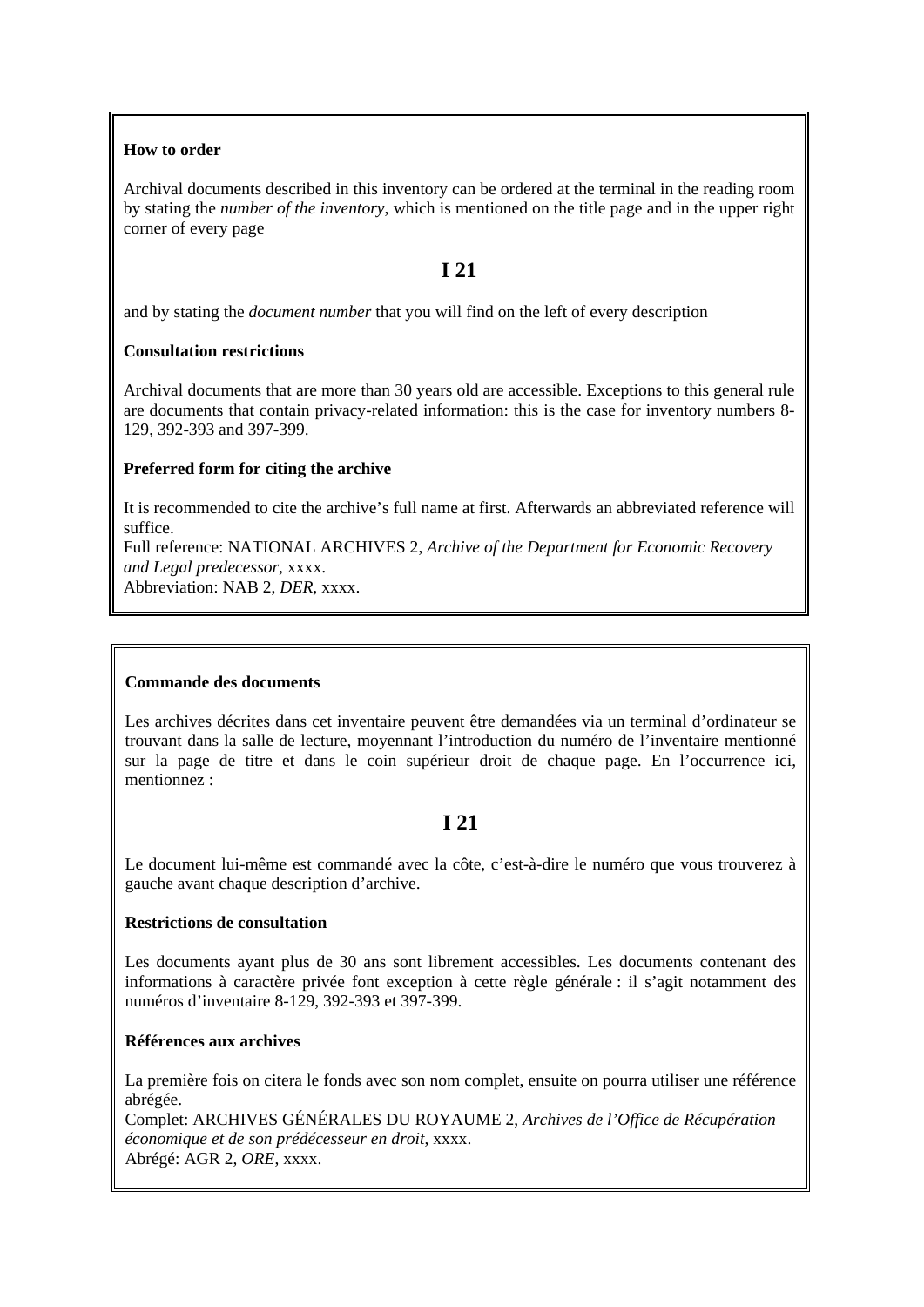# **TABLE OF CONTENTS**

|      | DEPARTMENT FOR ECONOMIC RECOVERY (DER) AND LEGAL<br><b>PREDECESSOR</b> |  |
|------|------------------------------------------------------------------------|--|
| I.   |                                                                        |  |
| II.  |                                                                        |  |
|      |                                                                        |  |
|      |                                                                        |  |
|      |                                                                        |  |
|      |                                                                        |  |
|      | a. Department for Identification and Liquidation (DIV/OIL)  12         |  |
|      |                                                                        |  |
|      |                                                                        |  |
|      |                                                                        |  |
|      |                                                                        |  |
|      |                                                                        |  |
|      |                                                                        |  |
| III. |                                                                        |  |
|      |                                                                        |  |
|      |                                                                        |  |
|      |                                                                        |  |
|      |                                                                        |  |
| IV.  |                                                                        |  |
|      |                                                                        |  |
|      |                                                                        |  |
|      |                                                                        |  |
| V.   |                                                                        |  |
|      |                                                                        |  |
|      |                                                                        |  |
|      |                                                                        |  |
|      |                                                                        |  |
|      |                                                                        |  |
| VI.  |                                                                        |  |
| VII. | <b>APPENDICES</b>                                                      |  |
|      |                                                                        |  |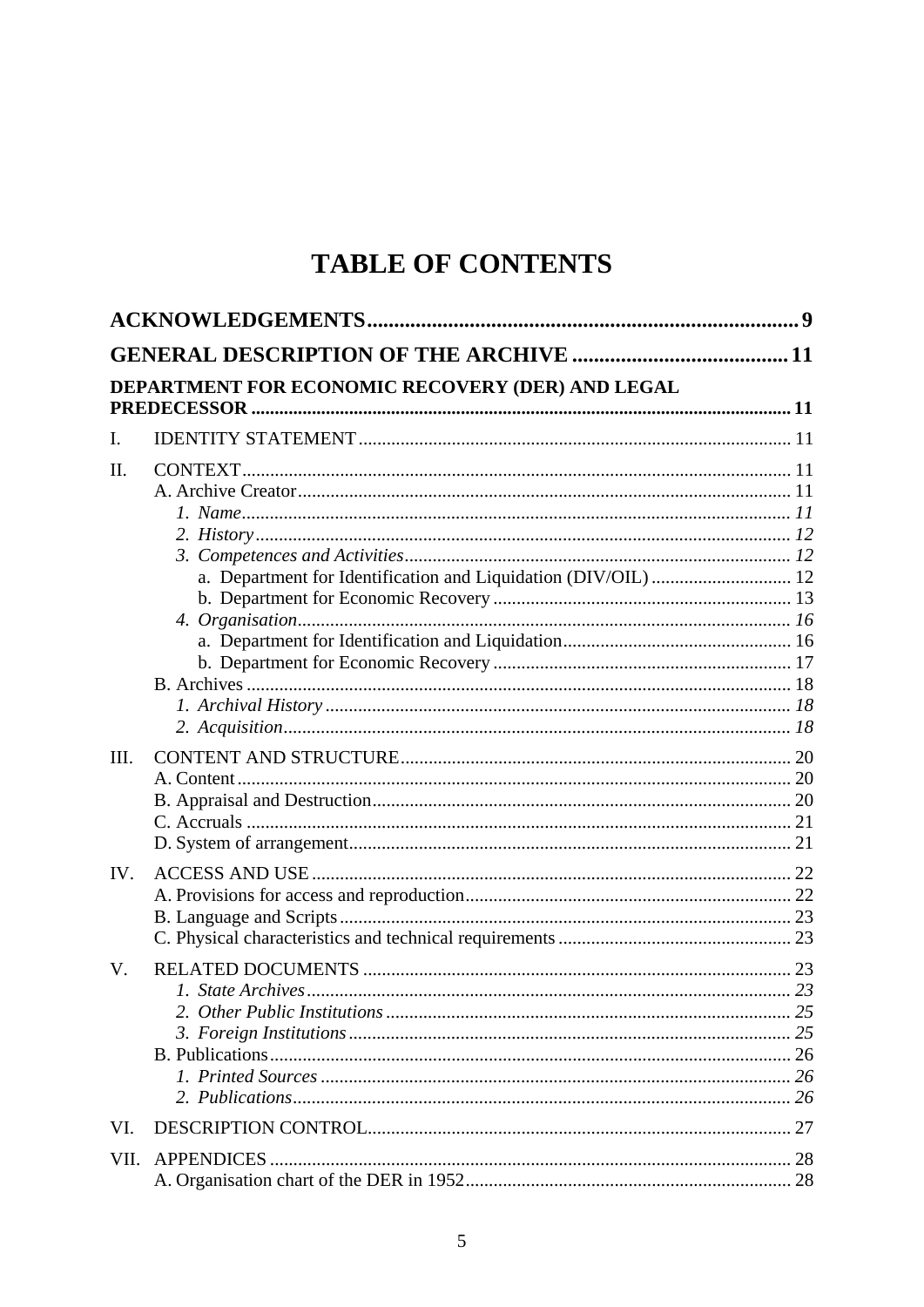| L.   |     |  |
|------|-----|--|
|      |     |  |
|      |     |  |
|      |     |  |
|      |     |  |
|      |     |  |
| II.  |     |  |
|      |     |  |
|      |     |  |
|      |     |  |
|      |     |  |
|      |     |  |
|      |     |  |
|      |     |  |
|      |     |  |
|      |     |  |
|      |     |  |
|      |     |  |
| III. |     |  |
|      |     |  |
|      |     |  |
|      |     |  |
|      |     |  |
|      |     |  |
|      |     |  |
|      | (a) |  |
|      | (b) |  |
|      | (c) |  |
|      | (d) |  |
|      | (e) |  |
|      | (2) |  |
|      | (3) |  |
|      | (1) |  |
|      | (2) |  |
|      | (3) |  |
|      |     |  |
|      | (b) |  |
|      | (c) |  |
|      |     |  |
|      |     |  |
|      |     |  |
|      |     |  |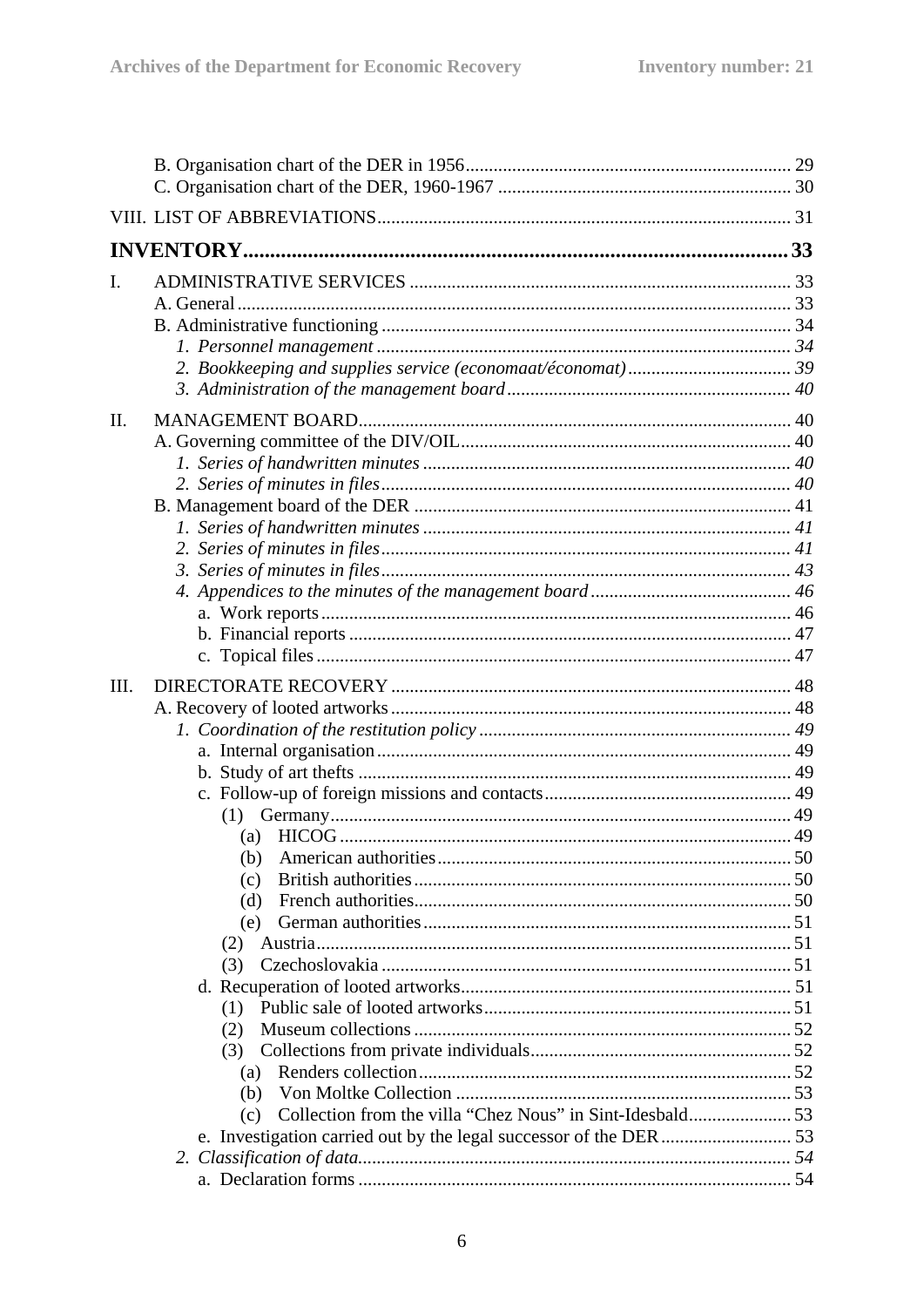|     | (1)                                                                       |  |
|-----|---------------------------------------------------------------------------|--|
|     | (2)                                                                       |  |
|     | (3)                                                                       |  |
|     |                                                                           |  |
|     | (1)                                                                       |  |
|     | (2)                                                                       |  |
|     |                                                                           |  |
|     |                                                                           |  |
|     |                                                                           |  |
|     |                                                                           |  |
|     |                                                                           |  |
|     |                                                                           |  |
|     |                                                                           |  |
|     |                                                                           |  |
|     | (1)                                                                       |  |
|     | (2)                                                                       |  |
|     | (3)                                                                       |  |
|     |                                                                           |  |
|     |                                                                           |  |
|     | (a)                                                                       |  |
|     | (b)                                                                       |  |
|     | (c)                                                                       |  |
|     | (d)                                                                       |  |
|     | (e)                                                                       |  |
|     | (2)                                                                       |  |
|     | (3)                                                                       |  |
|     | (a)                                                                       |  |
|     | Compensations within the framework of legal disputes and bilateral<br>(b) |  |
|     |                                                                           |  |
|     |                                                                           |  |
|     | (1)                                                                       |  |
|     |                                                                           |  |
|     | (3)                                                                       |  |
|     |                                                                           |  |
|     |                                                                           |  |
| IV. |                                                                           |  |
|     |                                                                           |  |
|     |                                                                           |  |
|     |                                                                           |  |
|     |                                                                           |  |
|     |                                                                           |  |
|     |                                                                           |  |
|     |                                                                           |  |
|     |                                                                           |  |
|     |                                                                           |  |
|     |                                                                           |  |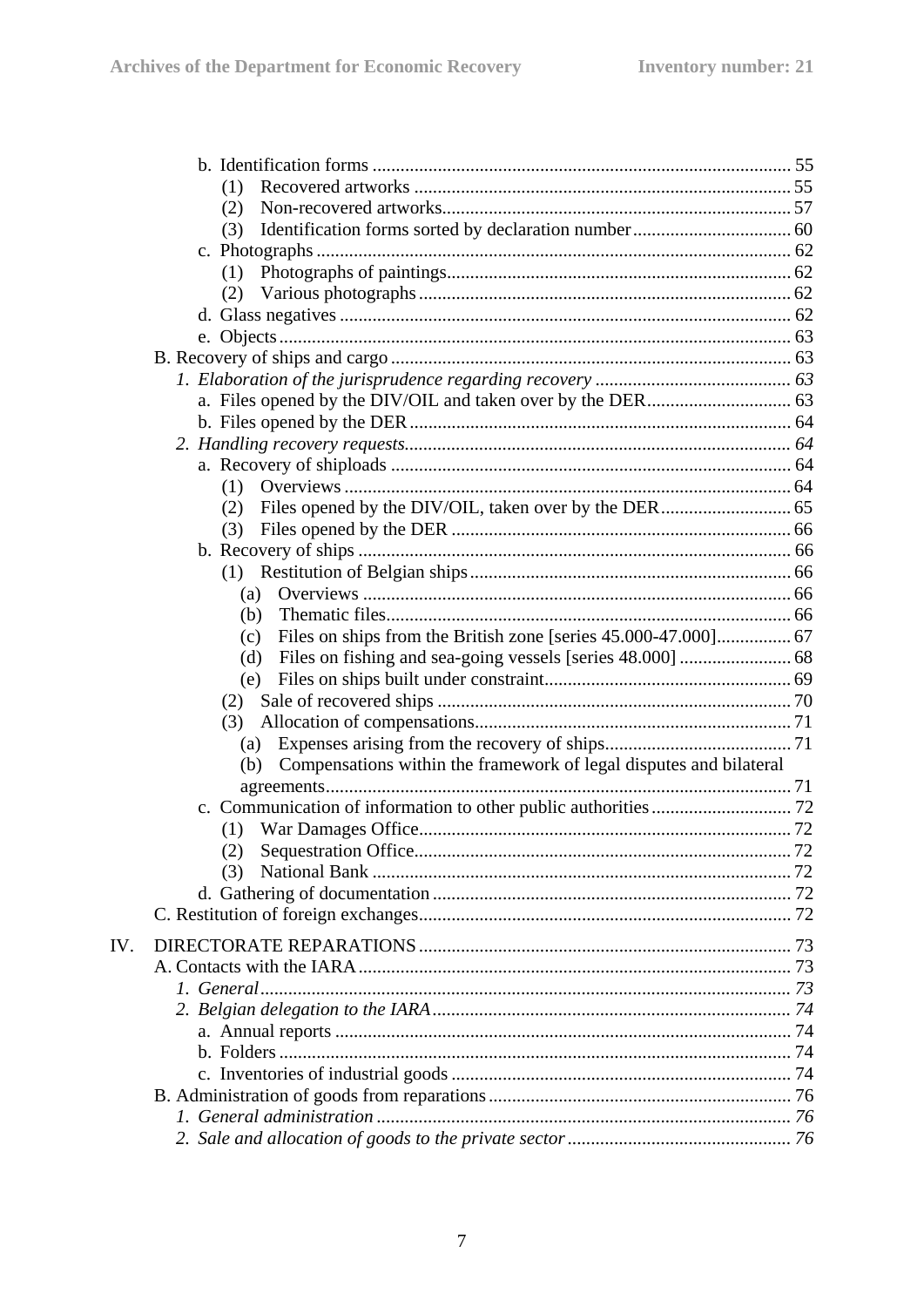| V.  |                                                                                                         |  |
|-----|---------------------------------------------------------------------------------------------------------|--|
|     |                                                                                                         |  |
|     |                                                                                                         |  |
|     |                                                                                                         |  |
|     |                                                                                                         |  |
|     |                                                                                                         |  |
|     |                                                                                                         |  |
|     |                                                                                                         |  |
|     |                                                                                                         |  |
|     |                                                                                                         |  |
|     |                                                                                                         |  |
|     | (1)                                                                                                     |  |
|     | (2)                                                                                                     |  |
|     | (3)                                                                                                     |  |
|     |                                                                                                         |  |
| VI. | ARCHIVES MANAGEMENT AT THE COMMERCIAL OFFICE FOR<br>PROVISIONING AND THE BELGIAN OFFICE FOR ECONOMY AND |  |
|     |                                                                                                         |  |
|     |                                                                                                         |  |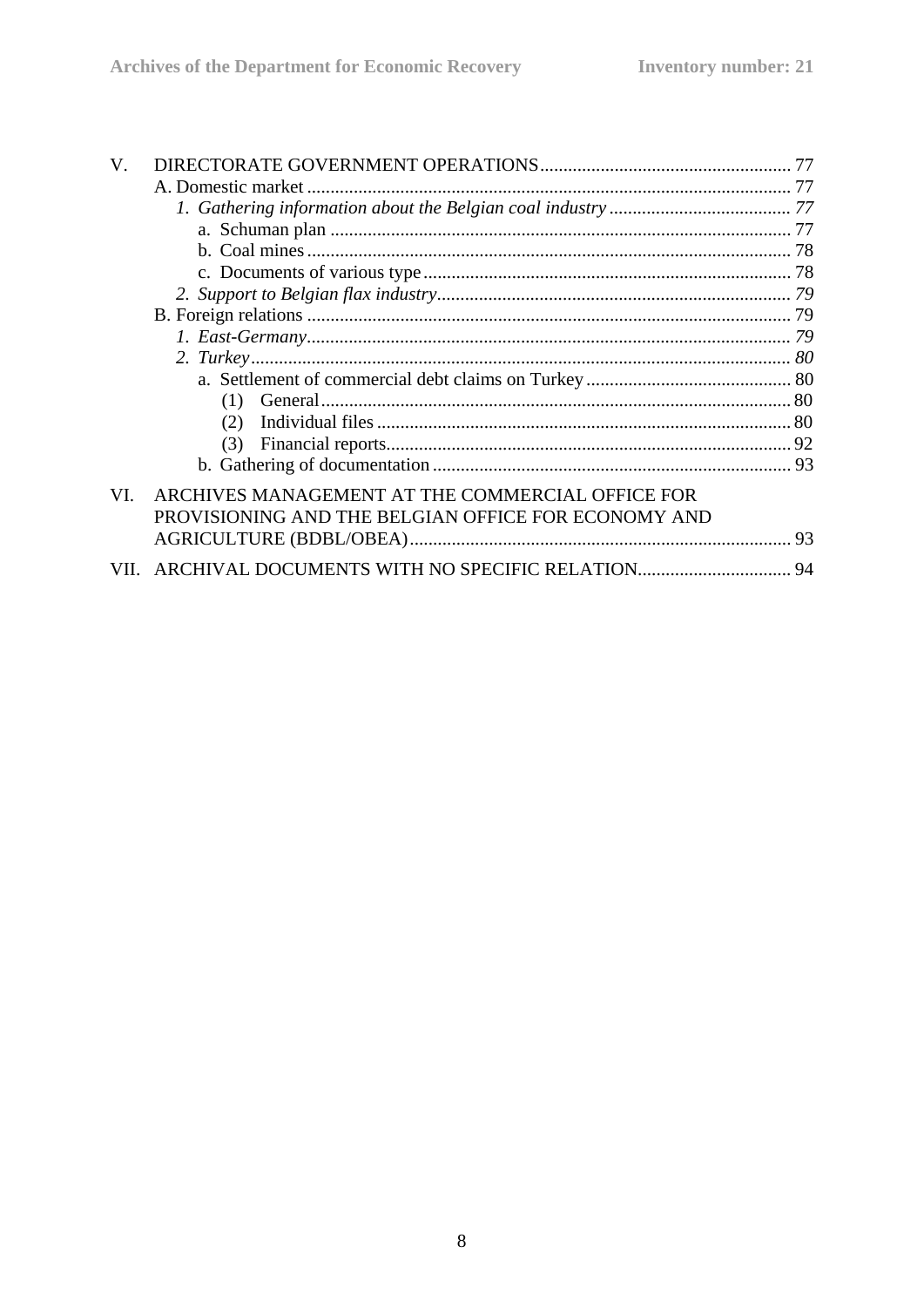## **ACKNOWLEDGEMENTS**

Inventorying an archive remains a challenge. Obstacles of all types and sizes that stand in the way of sorting and describing the archive documents often lead archivists to present their approach and results for approval by their peers. This inventory too is no exception to this unwritten rule and would not have been finalized without the help of a number of colleagues. First, I would like to sincerely thank PhD Pierre-Alain Tallier, PhD Michaël Amara and PhD Michel Van der Eycken for the proofreading of and the corrections to the present inventory. Colleague Geert Leloup also was of much assistance as I could discuss my findings with him and rely on his expertise. I also thank our collaborator Pascale Bataille for her help in packaging and numbering parts of the archive. Acknowledgements also go to Advanced Master student Merijn Peeters for the useful bibliographical references he handed me during his traineeship at the National Archives of Belgium. Finally, I would like to express particular thanks to Mr. Bart Eeman, public officer at the Mission Restitution Cultural Goods (Cel Recuperatie van Geroofde Goederen/Cellule de récupération des biens spoliés) under the authority of the FPS Economy, SMEs, Self-Employed and Energy (FOD Economie, KMO, Middenstand en Energie/SPF Economie, PME, Classes moyennes et Energie) who assisted me in coordinating the transfer and valorisation of the archive about looted artworks.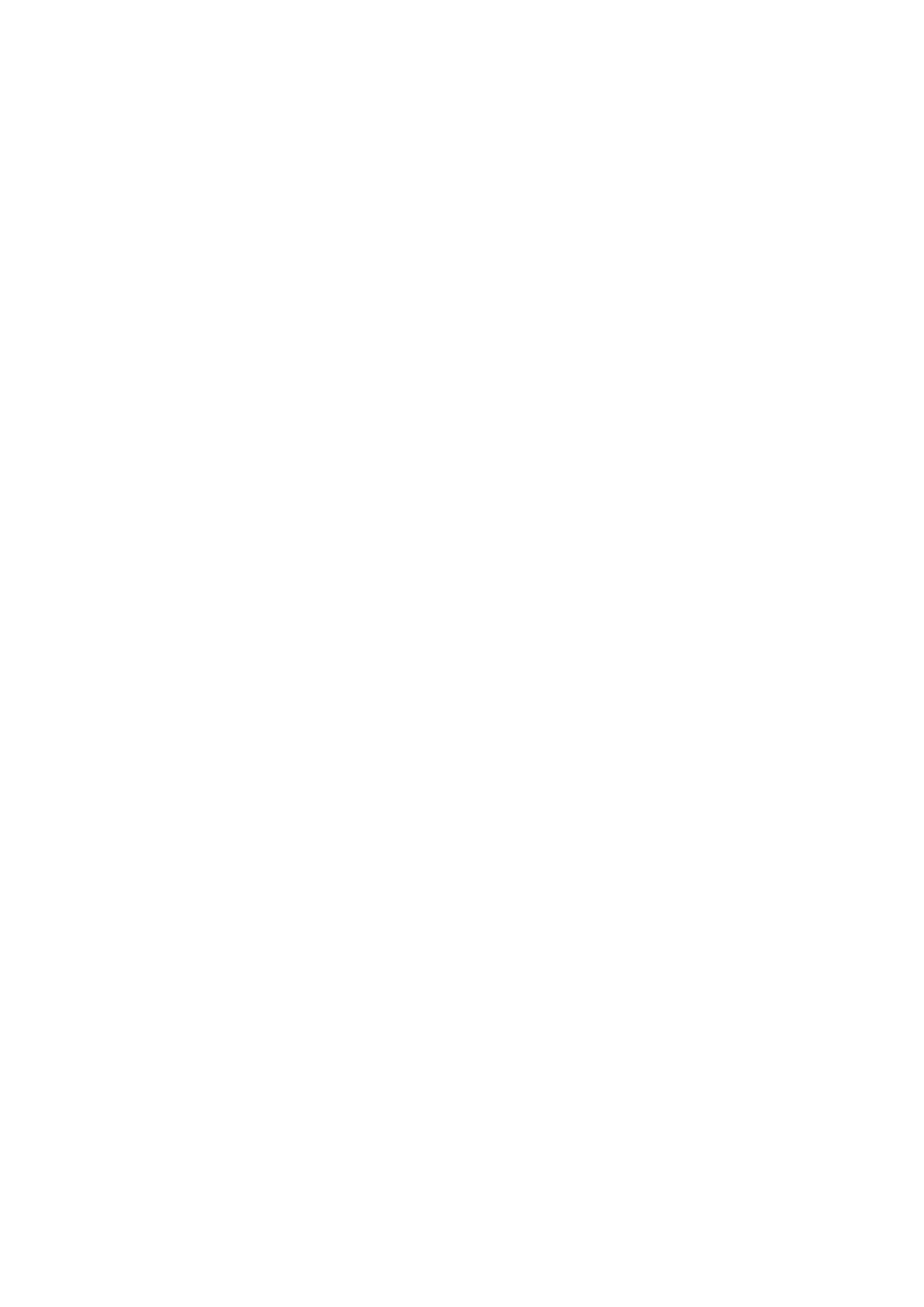# **GENERAL DESCRIPTION OF THE ARCHIVE**

### **DEPARTMENT FOR ECONOMIC RECOVERY (DER) AND LEGAL PREDECESSOR**

### **I. IDENTITY STATEMENT**

| Reference:             | BE ARA/AGR 2 Department for Economic Recovery (545-244)   |
|------------------------|-----------------------------------------------------------|
| Name:                  | Archive of the Department for Economic Recovery and Legal |
|                        | Predecessor, 1940-1968 (1997)                             |
| Dating:                | 1940-1968 (1997)                                          |
| Description level:     | Archive                                                   |
| Volume:                | 1132 nos. $(24$ l.m.)                                     |
| Referentie:            | BE ARA 2 Dienst voor Economische Recuperatie (545-244)    |
| Naam:                  | Archief van de Dienst voor Economische Recuperatie en     |
|                        | rechtsvoorganger, 1940-1968 (1997)                        |
| Datering:              | 1940-1968 (1997)                                          |
| Beschrijvingsniveau:   | Archiefbestand                                            |
| Omvang:                | $1132$ nrs $(24 \text{ s.m.})$                            |
| Référence:             | BE AGR 2 Office de Récupération économique (545-244)      |
| Intitulé:              | Archives de l'Office de Récupération économique et de son |
|                        | prédécesseur en droit, 1940-1968 (1997)                   |
| Dates:                 | 1940-1968 (1997)                                          |
| Niveau de description: | Fonds d'archives                                          |
| Importance matérielle: | 1132 art. (24 m.l.)                                       |

### **II. CONTEXT**

### **A. ARCHIVE CREATOR**

#### **1. NAME**

Department for Economic Recovery – Dienst voor Economische Recuperatie – Office de Récupération économique (1944-1968) *Acronym*: DER - ORE *Legal predecessor*: Department for Identification and Liquidation of Belgian Goods – Dienst voor Identificering

en Vereffening van Belgische Goederen – Office d'Identification et de Liquidation des Marchandises belges (1940-1944) *Acronym*: DIV - OIL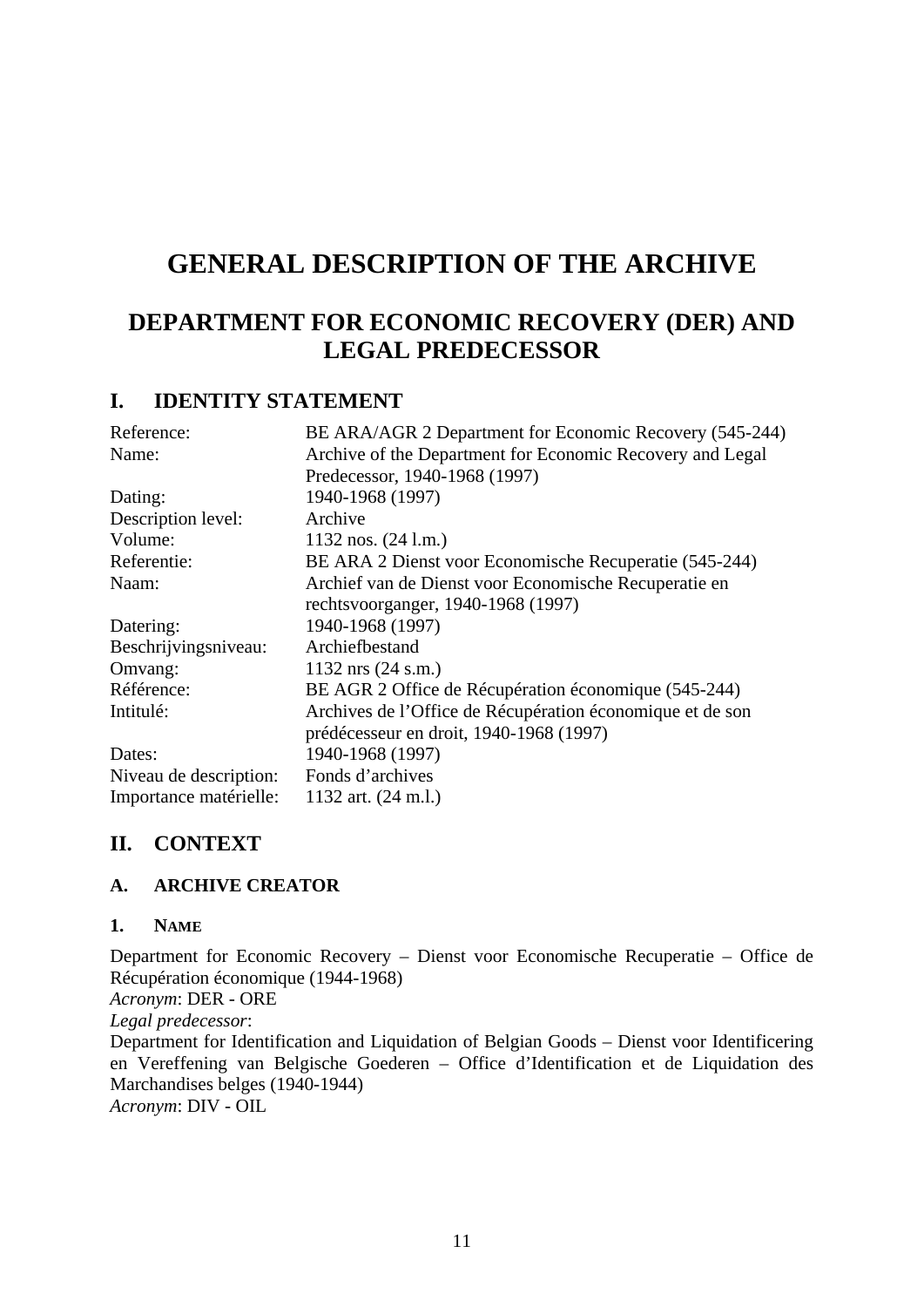### **2. HISTORY**

The German invasion of Belgium on 10 May 1940 disrupted the economic life and goods traffic. Numerous belongings, ranging from cargo to luggage containing private property, were abandoned or lost in the turmoil of war. The huge amount of requests for restitution addressed to the Belgian government in exile in Poitiers led to the enactment of the decree-law of 3 July 1940 stipulating the creation of a Department for Identification and Liquidation of abandoned Belgian Goods (*Dienst voor Identificering en Vereffening van onbeheerde Belgische goederen*/*Office d'Identification et de Liquidation des Marchandises belges spoliées*). The department returned home to Brussels in July 1940 together with a stream of fellow countrymen who had fled the war. On 31 March 1941, the secretaries-general set up a new Department for Identification and Liquidation of abandoned Belgian goods belonging to Belgian Natural or Legal Persons (*Dienst voor Identificering en Vereffening van Verdwenen en Onbeheerde Belgische Goederen Toebehorende aan Belgische Natuurlijke of Rechtspersonen* (DIV)/*Office d'Identification et de Liquidation des Marchandises belges spoliées appartenant à des personnes morales ou de droit belges* (OIL)) that tacitly took over the competences of its exiled predecessor. With the occupation progressing, the competences of the DIV/OIL were extended.

On 16 November 1944, shortly after the liberation of the Belgian national territory, the Department for Economic Recovery (DER) was set up, taking over the duties of the Department for Identification and Liquidation. The DER was the sole Belgian office responsible for tracing, recovering and liquidating lost movable goods of Belgian private or public possession in Belgium or abroad during the Second World War. In early 1945, the DER was also assigned with the tracing of enemy military equipment. By virtue of the final agreement of the Paris Peace Conference, the DER became responsible for war reparations by means of industrial compensations in kind. Beside these economic activities, the DER also had a culture office commissioned to identify and restitute stolen works of art. In the course of the 1950s, the restitution policy slowly but surely lost importance compared to the expanding economic tasks of the DER. The DER would not only work to support the Belgian coal and flax industries, it also played a role in foreign trade relations and was entrusted with certain tasks within the framework of the science policy, in particular the Belgian participation in the European space programme.

In the 1960s, the economic emphasis of the duties of the DER led to a review of the department's statutes. For this purpose, the DER was dissolved by the Royal Decree of 10 November 1967 and its services were merged with the Commercial Office for Provisioning (*Handelsdienst voor Ravitaillering (HDR)*/*Office Commercial du Ravitaillement (OCRA)*) to form a new body, the Belgian Office for Economy and Agriculture (*Belgische Dienst voor Bedrijfsleven en Landbouw (BDBL)*/*Office belge de l'Economie et de l'Agriculture (OBEA)*).

#### **3. COMPETENCES AND ACTIVITIES**

### **a. Department for Identification and Liquidation (DIV/OIL)**

Upon its creation on 3 June 1940, the DIV/OIL's mission was defined as "the administration and liquidation of commodities or movable goods that belong to Belgian natural or legal persons and that have partly or entirely been destroyed, gotten lost, or diverted from their initial purpose in Belgium or abroad by a cause related to the state of war Europe endures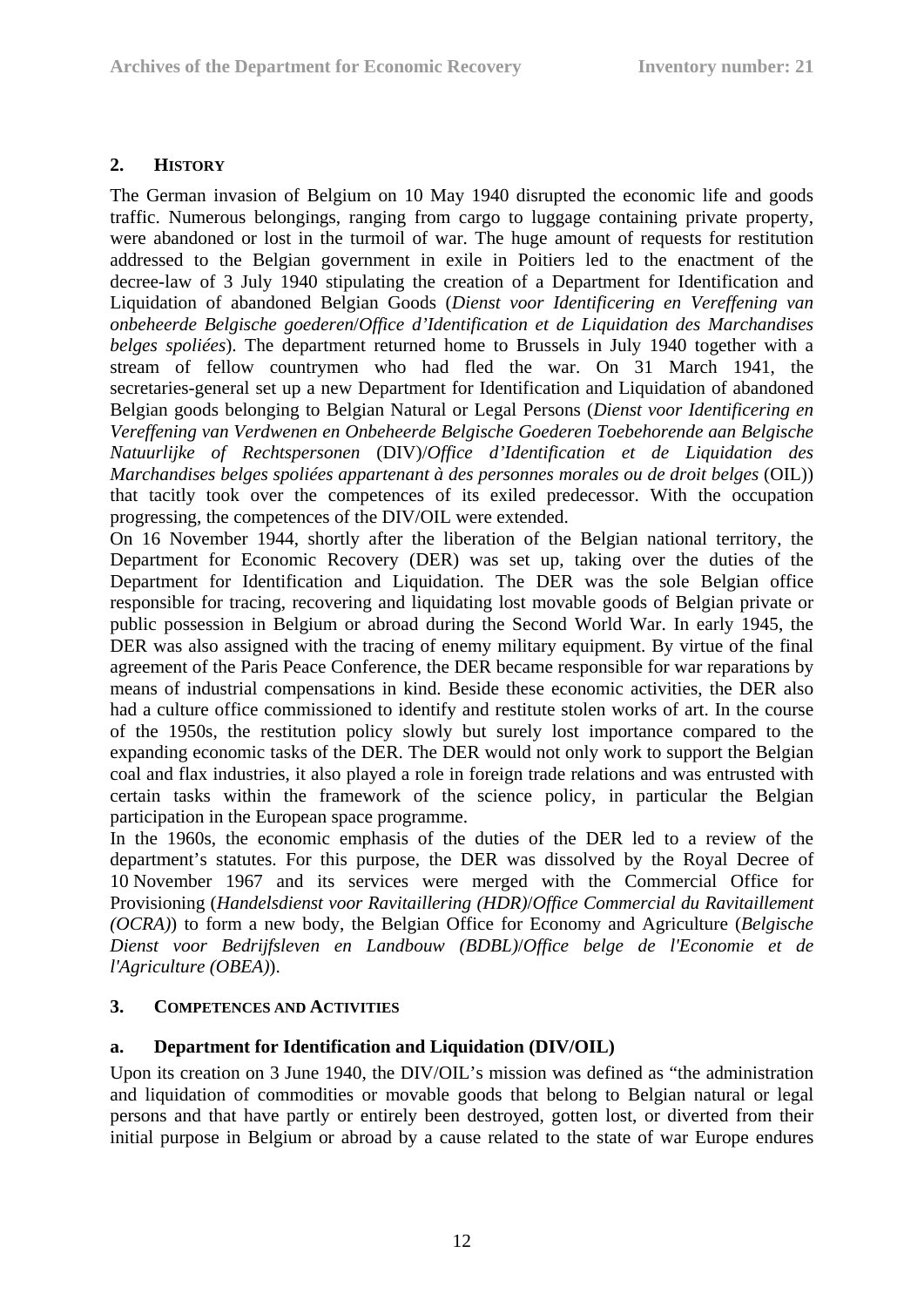since 1 September 1939".<sup>1</sup> When drafting this mission statement, the legislator clearly had the national interests in mind. The fact that the DIV/OIL was able to substitute itself for the former owner(s) for the recovery of the goods underlines the collective undertone of its action. The return to Brussels in July 1940 caused the Department to operate under significantly different circumstances. The position of the DIV/OIL was weak, not only in France, but also in Belgium as the body was not officially recognized by the secretaries-general and the German occupying power.<sup>2</sup>

Fresh impetus was given to the Department on 31 March 1941, when its competences were adapted to the situation: the DIV/OIL received the mission to "trace the goods that belong to or are intended for Belgian nationals or businesses and that got lost during transport in Belgium or abroad or were diverted from their initial purpose". Compared to the version of June 1940, the emphasis lay on the recovery of private goods and belongings that were alienated during transport. By extension, the DIV/OIL had to "identify the recovered goods by tracking down their owners and entitled persons" and to take all necessary measures for the preservation of not yet identified goods. Finally, the DIV/OIL had to help owners and entitled persons in recovering their goods or provide assistance for obtaining compensation, if the DIV/OIL was rightfully mandated by the concerned owners or entitled persons to do so.<sup>3</sup>

The decree of 10 March 1942 further expanded the competences mentioned above. Indeed, from this moment on, the DIV/OIL was also able to negotiate with foreign powers on behalf of clients or owners of lost commodities in order to defend Belgian interests. The DIV/OIL had to collect all compensations resulting from negotiations before handing them over to the entitled persons. Finally, the legislator also underlined that the DIV/OIL was authorised to accept and fulfil all mandates related to its missions and entrusted to it by Belgian or foreign natural or legal persons.4

The decree of 1 May 1944 brought one last addition to the tasks of the DIV/OIL. Henceforth, the Department was also entitled – under certain circumstances – to establish and appraise damage to commodities and movable goods: 1. damages by plundering or destruction resulting from the violence of war, if an aggrieved party had filed a complaint before a criminal court; 2. damages resulting from loss, destruction or damage of cargo, commodities or rolling stock present on the Belgian railway network between 9 and 31 May 1940.<sup>5</sup>

#### **b. Department for Economic Recovery**

The necessity to set up the DER was initially brought about by the continuation of the competences exercised by the DIV/OIL during the occupation. Immediately after the liberation of the Belgian territory, the legislator understood that "in order to protect the economic and financial interests of the country, it is absolutely essential and urgent to set up a department commissioned to trace, identify, preserve and possibly have at its disposal abandoned movable goods and commodities that are of most urgent necessity to the country's

<sup>1</sup> <sup>1</sup> PIRLOT, V. *L'Office de recuperation économique*, p. 969.

 $2$  Ten-year work report 1940-1949, p. 16 and p. 19 (see inventory number 327).

<sup>&</sup>lt;sup>3</sup> Decree of 31 March 1941 regarding the creation of a Department for Identification and Liquidation of abandoned Belgian goods belonging to Belgian Natural or Legal Persons, Art. 4 (Belgian Official Journal, 10/04/1941).

<sup>&</sup>lt;sup>4</sup> Decree of 10 March 1942 amending and cancelling certain dispositions of the decree of 31 March 1941 about the creation of the D.I.V./O.I.L., Art. 4, § 5-7 (Belgian Official Journal, 24/04/1942). The name of the department was shortened by this decree to "Department for Identification and Liquidation of Belgian Goods". 5

Decree of 1 May 1944 complementing and amending the decree of 15 March 1941 (Belgian Official Jounral, 02/06/1944).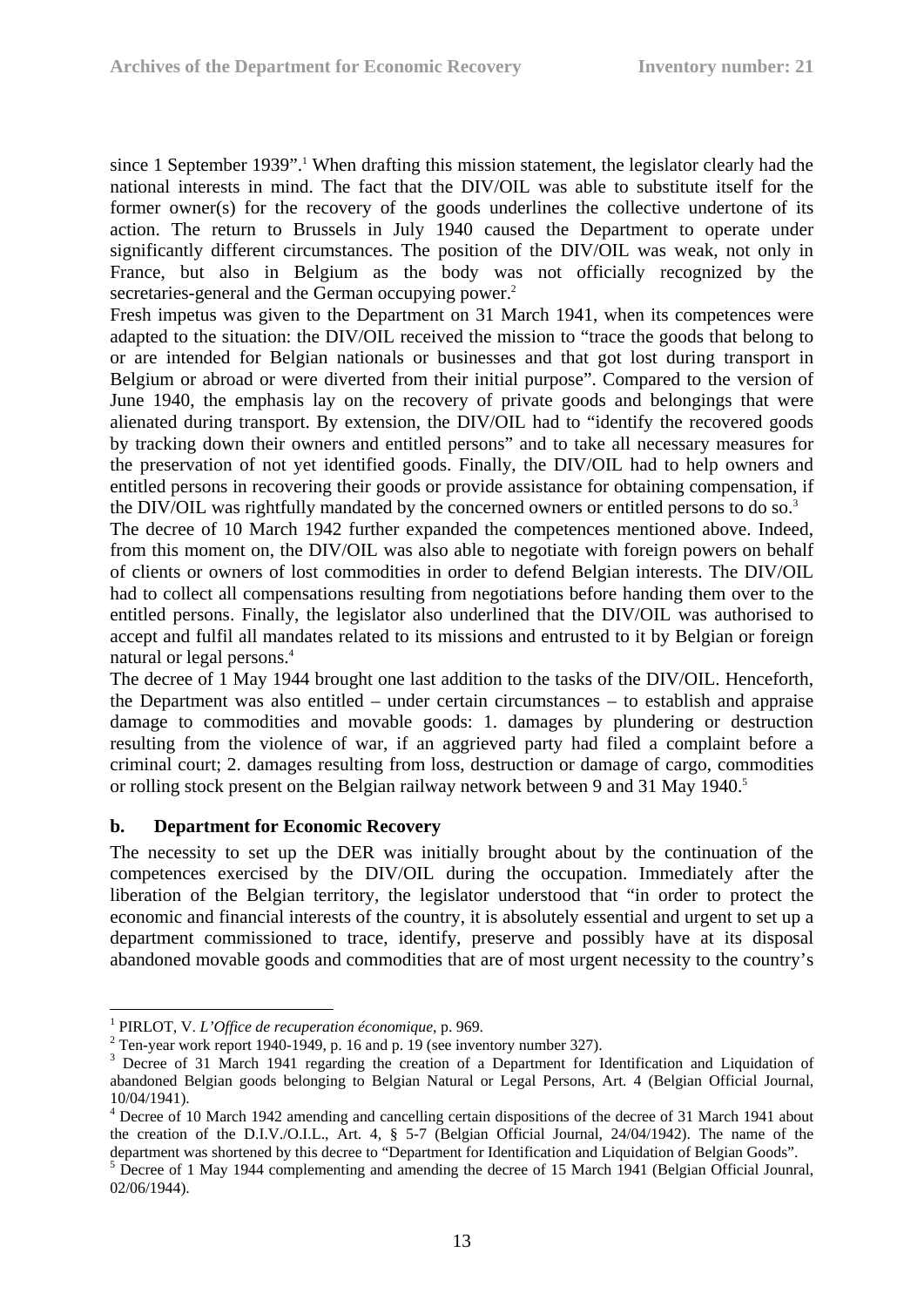economy".<sup>6</sup> In the beginning, the "mission statement" of the Department for Economic Recovery thus largely looked like a synthesis of the competences exercised by the former DIV/OIL, when the Department was assigned in late 1944 with "1. tracing both in Belgium and abroad the commodities and goods that were abandoned, partially or entirely destroyed or lost; 2. investigating what had happened to these commodities or movable goods; 3. identifying the recovered commodities or movable goods by finding back their owners or entitled persons; 4. ensuring that all necessary preservation measures are taken by third parties; 5. helping the owners or entitled persons to recover their commodities or movable goods; to liquidate them; […] and to receive compensation for the reclaim of these goods; to take the necessary steps in order to obtain payback for their value; 6. providing assistance to the competent Belgian authorities in the negotiations with foreign authorities […] in order to conclude agreements about the commodities and movable goods mentioned above; 7. determining, if necessary, the form in which requests regarding the [aforementioned] goods must be addressed; 8. exercising the mandates conferred to it by natural or legal persons of Belgian or foreign nationality forasmuch as they are accepted by the Department, pertain to its field of activity and bear on commodities or movable goods; 9. reassigning owners with the property of their commodities or movable goods in the state in which they presently are […]; 10. possibly administrating these goods according to the instructions of the Ministry for Economic Affairs".**<sup>7</sup>** Within this context, the DER was obliged to indicate to the Sequestration Office all properties falling under the competence of the latter. The legislator was even of the opinion that the work of the DER would simplify the tasks of, among others, the Sequestration Office.**<sup>8</sup>**

In the years to follow, the competences of the DER would progressively be expanded. The decree-law of 16 January 1945 tasked the DER to trace enemy military equipment. For this purpose, the DER had to set up a general inventory of enemy war equipment present in Belgian storage locations, in Allied storage facilities or elsewhere in Belgium. Then, the DER had to find out the legal status of this equipment and to centralize the claims by individuals or associations regarding equipment that had wrongfully been considered as spoils of war. Finally, after consultation with the allied authorities or other competent bodies, the DER could handle requests for unblocking parts of the spoils of war for the benefit of the Belgian trade and industry.9

The role of the DER in the Belgian economy significantly changed due to the decree-law of 16 December 1946: in addition to its "traditional" competences regarding recovery, the Department also got charged for the first time with tasks related to the coordination of reparations and trade interests. After the Yalta and Potsdam Conferences in 1945, the final agreement of the Paris Peace Conference signed on 14 January 1946 fixed the distribution of the war reparations to be paid by Germany to the Western Allied powers. Under the auspices of the Minister for Economic Affairs, the DER was entrusted with receiving all objects, goods, commodities and sums of money that Belgium would receive as reparation for war damage. To that end, the DER had to take care of the collection of these goods in Germany and their subsequent transport to Belgium, where the Domains Administration (*Bestuur der* 

<u>.</u>

<sup>&</sup>lt;sup>6</sup> Report to the Regent, annexed to the decree-law of 16 November 1944 about the creation of a Department for Economic Recovery (Belgian Official Journal, 22/11/1944). The report to the Regent also mentions that the existing decrees (from the war period) would be consolidated in a single pertinent legislative text in the course of the creation of a new administration for the recovery of lost goods. 7

 $^7$  Decree-law of 16 November 1944, Art. 2 (Belgian Official Journal, 22/11/1944).

<sup>&</sup>lt;sup>8</sup> *Ibid.*, Art. 3.

<sup>&</sup>lt;sup>9</sup> Decree-law of 16 January 1945 expanding the scope of work of the Department for Economuc Recovery (Belgian Official Journal, 18/01/1945).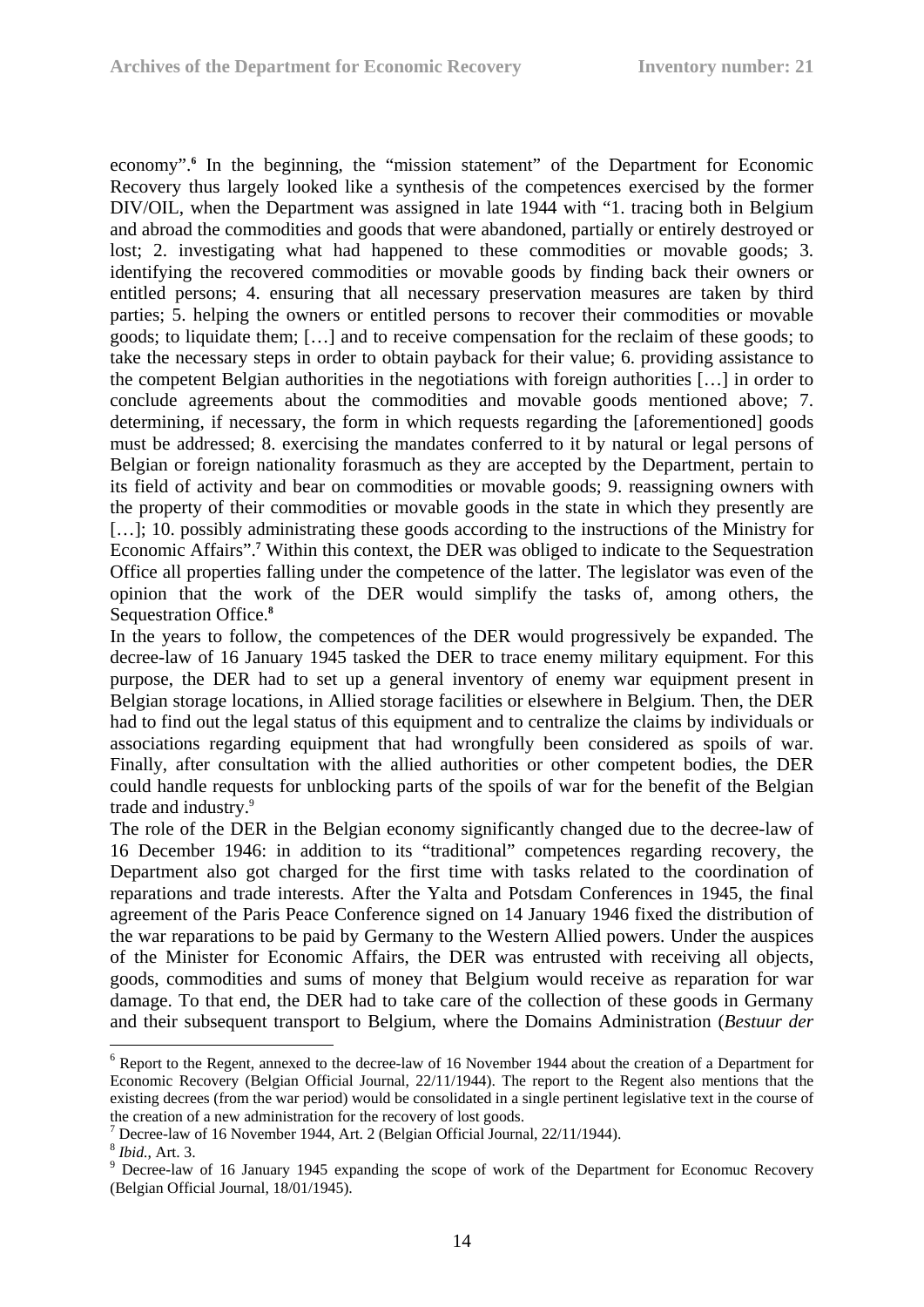*Domeinen*/*Administration des domains*) organised their liquidation. Secondly, the DER was instructed to "conclude all contracts regarding the purchase of goods or commodities in Germany with the Allies as well as with individuals with a view to importing them to Belgium, as well as the purchase of goods and commodities in Belgium for export to Germany".<sup>10</sup> In anticipation of the resumption of normal business relations with West Germany, the DER was, in other words, in charge of concluding every import and export contract with this country.

In addition to this substantial expansion of the DER's tasks, the decree-law of December 1946 held another clause that would more and more determine the work of the Department from the middle of the 1950s. According to this addendum, the DER was ordered to "carry out every other mission entrusted to it, being covered by and in execution of the instructions given to it by the Minister for Economic Affairs".11 Of course, this stipulation was adopted in the revision of the statutes of the DER in 1956, when it became ever clearer that the missions carried out within the framework of the immediate post-war recovery were as good as finished or at least "put on the back burner".<sup>12</sup> In practice, the DER – now officially labelled a "parastatal" institution of category B – played a key role in re-equipping the coalmines and supporting the Belgian flax industry, the trade relations with East Germany and the science policy of the state.

The continuing importance of the DER would not prevent the Department from being shut down by the Royal Decree of 10 November 1967 and merging with the Commercial Office for Provisioning to form a new entity called "Belgian Office for Economy and Agriculture" (BDBL/OBEA). The legislator praised the flexibility of both agencies that "act in times of peace with due hastiness and diligence in order to back the economic and scientific policy of the government".13 It was nevertheless deemed necessary to "be able to rationalize the different tasks of these agencies" by merging their missions and conferring the supervision thereof to both the Minister for Economic Affairs and the Minister for Agriculture. The tasks of the legal successor of both agencies reflects the role played by the DER and the Commercial Office for Provisioning within the Belgian economy: the Belgian Office for Economy and Agriculture was not only active in the sector of farming products (in particular with regard to the implementation of European directives and regulations on market organisation) and the different trading sectors (mainly with respect to the country's provisioning and the stabilisation of the markets), it was also entrusted with missions pertaining to the science policy of the state, to the negotiations with foreign authorities about, among others, war reparations, restitution of goods, tokens and compensation payments, as well as trade actions for provisioning and agriculture.<sup>14</sup>

<u>.</u>

<sup>&</sup>lt;sup>10</sup> Decree-law of 16 December 1946 amending and complementing the decree-law of 16 November 1944 (Belgian Official Journal,  $22/12/1946$ ).<br><sup>11</sup> *Ibid.*, Art. 2, § 3 (Belgian Official Journal,  $22/12/1946$ ).

<sup>&</sup>lt;sup>12</sup> Laws stipulating the statutes of the Department for Economic Reocovery, D.E.R., co-ordinated on 12 March 1956, Art. 3 (Belgian Official Journal, 25/04/1956). The table of contents of the second ten-year work report (1950-1959) is very telling in this regard: the analysis of the missions initially entrusted to the DER now only takes up one third of this summary report. See inventory number 328.

<sup>&</sup>lt;sup>13</sup> Report to the King annexed to the Royal Decree of 10 November 1967 about the creation of the "Belgian" Office for Economy and Agriculture" and the cancellation of the Commercial Office for Provisioning and the Department for Economic Recovery (Belgian Official Journal, 14/11/1967).

<sup>&</sup>lt;sup>14</sup> Royal Decree of 10 November 1967, Art. 2 and 3 (Belgian Official Journal 14/11/1967).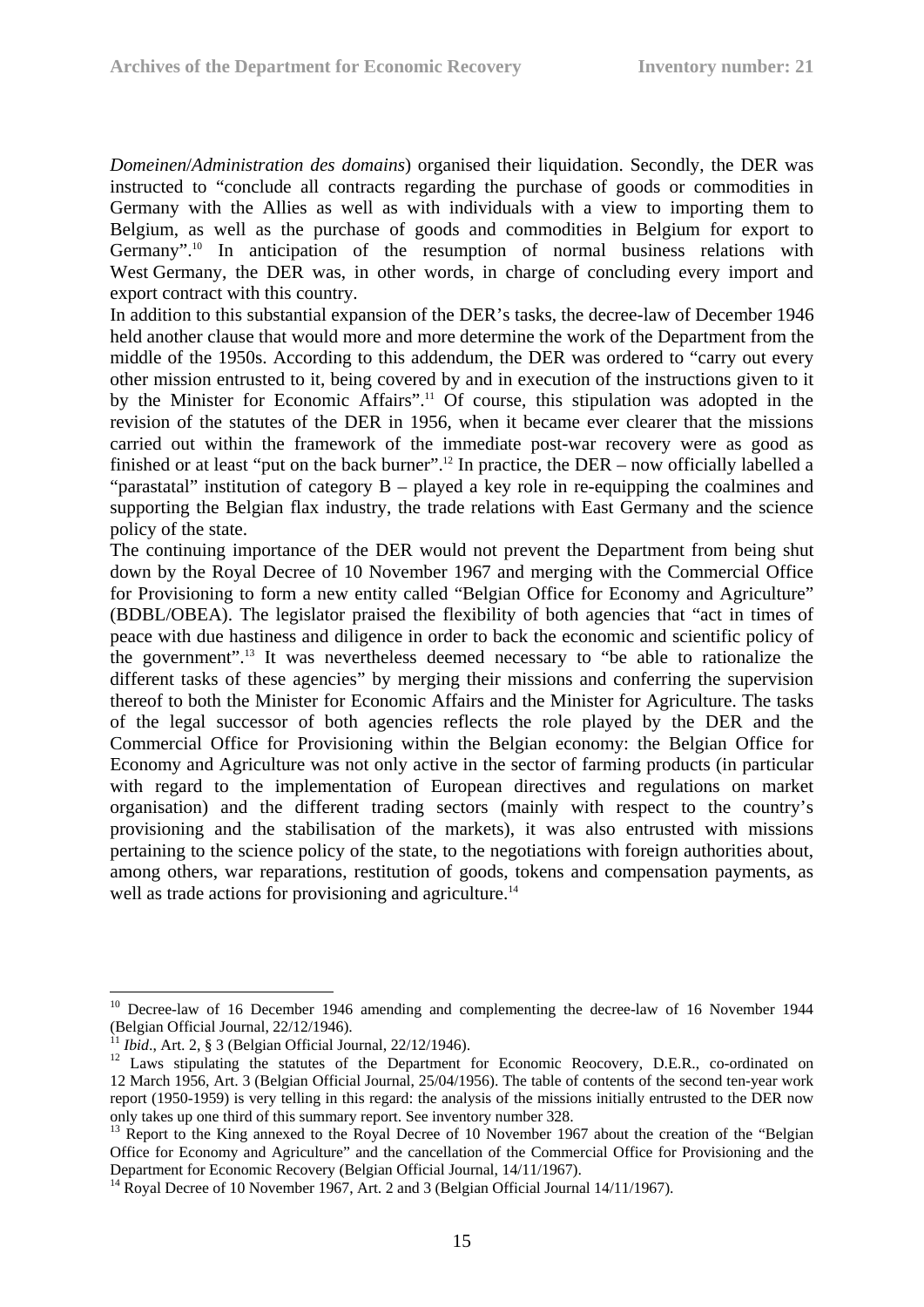### **4. ORGANISATION**

#### **a. Department for Identification and Liquidation**

Initially, a governing committee composed of a chairman and five to seven members took care of the DIV/OIL's daily management. The committee was appointed for a renewable one-year mandate by the head of the Ministry for Economic Affairs. Within the legal framework and the statutes of the Department, this governing committee had the most extensive management powers.<sup>15</sup> The decree of 10 March 1942 modified the composition of the committee: from now on, it was composed of 12 to 15 members including, by legal disposition, two delegates of the Ministry for Economic Affairs, one delegate of the Ministry of Finance, one delegate of the Ministry of the Interior and Public Health, one delegate of the Ministry for Work and Social Security and the Commissariat-General for the country's reconstruction, one delegate of the Ministry of Transport and finally, one delegate of the Office for the Works of the Demobilised Army. The other members held a renewable one-year mandate. Every three months, the committee had to file proceedings to the head of the Ministry for Economic Affairs. After the modification mentioned above, daily management of the Department and the execution of its decisions could be commissioned to a Director-General who represented the DIV/OIL in all private, judicial or public actions.<sup>16</sup>

The DIV/OIL had several branch offices in Belgium and abroad for tracing and identifying movable goods and commodities. In addition to the head office in Brussels, the DIV/OIL also had regional offices in Ghent, Antwerp, Liège and Charleroi, in France (Paris, Clermont-Ferrand, Bordeaux, La Pallice and Marseille) and in Tunis. As there is no official organisation chart, it is particularly difficult to draw the internal organisational structure with the regional offices and the head office, even more so as the preserved archive documents do not bear any trace of the organisation structure. However, the first ten-year report of the DER may help shedding some light on how the DIV/OIL functioned. The head office in Brussels was probably subdivided in a number of services in charge of tracing different types of goods or commodities: said work report mentions a department for wagon loads, one department for bicycles and one department for cargo on steamers and barges.<sup>17</sup> It is also certain that on 15 March 1943, a "service for establishing and appraising damage" was added to the DIV/OIL.<sup>18</sup>

Initially, the DIV/OIL had no fixed budget allocated by the competent authority. As a consequence, the Department had to earn revenues from charges raised on those who addressed it. These charges could amount to a maximum of 5% of the value of the recovered goods, but the DIV/OIL was entitled to withhold the goods until the amount due was fully paid.19 It was not until the decree of 10 March 1942 that a credit was allocated from the budget of the Ministry for Economic Affairs as an advance on the working capital. The other financial means the DIV/OIL had at its disposal for its missions had to be deposited at the National Bank of Belgium and the postal cheque office. Henceforth, the DIV/OIL would annually issue a profit and loss statement in addition to its assets and liabilities.<sup>20</sup>

<sup>1</sup> <sup>15</sup> Decree of 31 March 1941, Art. 6-7 (Belgian Official Journal, 10/04/1941).

<sup>&</sup>lt;sup>16</sup> Decree of 10 March 1942, Art. 10-15 (Belgian Official Journal, 24/04/1942).

 $17$  See ten-year work report 1940-1949, p. 20-23 (inventory number 327).

<sup>&</sup>lt;sup>18</sup> Decree of 15 March 1943 (Belgian Official Journal, 20/05/1943).

<sup>&</sup>lt;sup>19</sup> Decree of 31 March 1944, Art. 14 (Belgian Official Journal, 10/04/1941).

 $20$  Decree of 10 April 1942, Art. 22-24 (Belgian Official Journal, 24/04/1942).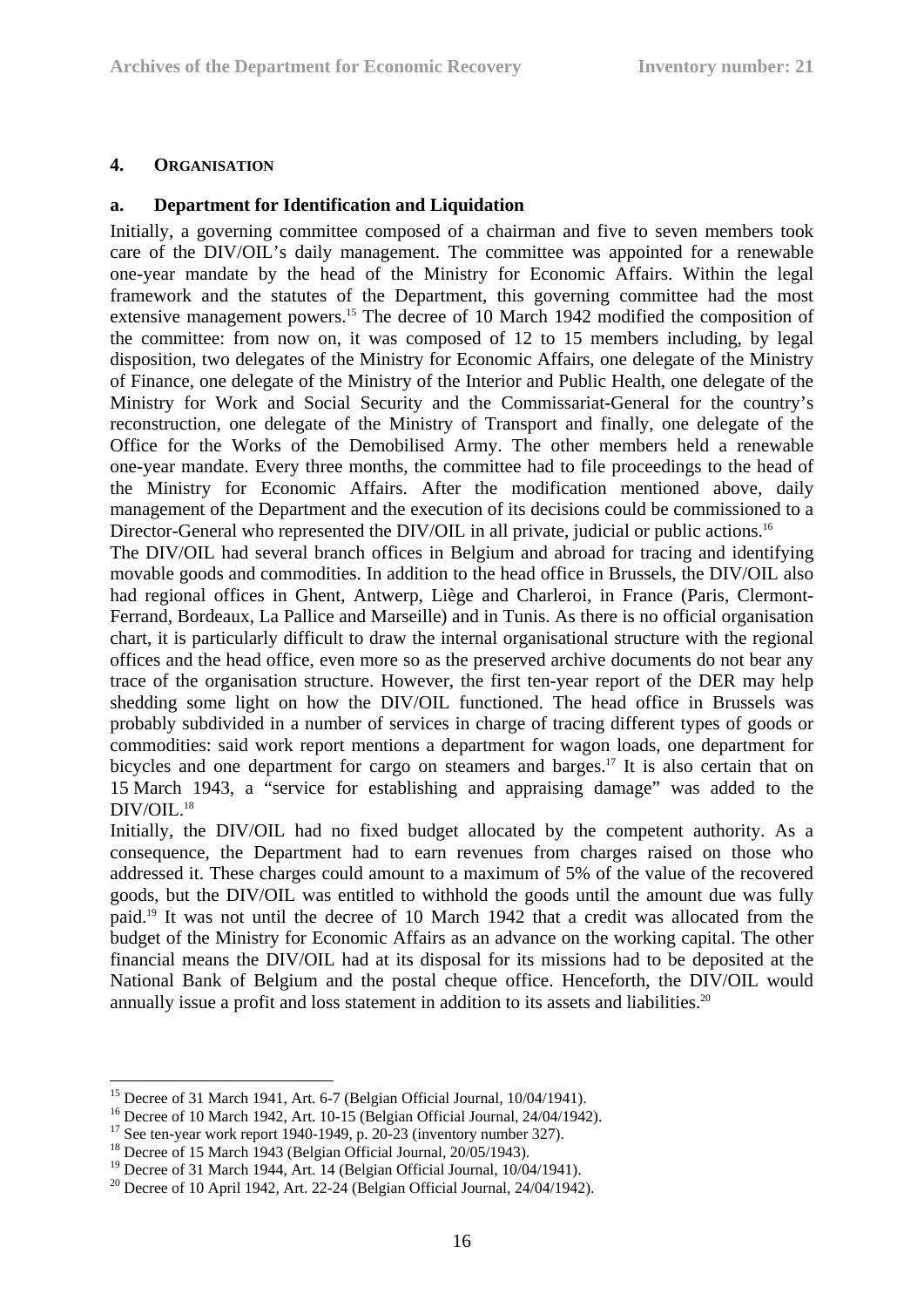### **b. Department for Economic Recovery**

The organisational structure of the DER was largely based on the DIV/OIL structure. The former governmental committee was replaced by a management board composed of 5 to 7 members among which one vice chairman and one chairman. Within the legal framework set up by the statutes in November 1944, this board had the most extensive competences regarding everyday management of the Department and current affairs. The management board could appoint agents and personnel of the DER and determine the statutes. The Director-General carried out day-to-day management of the DER, supervised the different offices and served as rapporteur of the management board meetings. A government commissioner appointed by the Ministry for Economic Affairs supervised the general management of the DER and also partook in the meetings of the management board with an advisory vote.<sup>21</sup> The decree-law of 16 December 1946 significantly extending the competences of the DER also changed the structure of the management board: henceforth, the board needed to have at least 9 members including respectively one delegate of the Prime Minister, of the Minister for Economic Affairs, of the Minister for Finance, of the Minister for Foreign Affairs, of the Minister for the Re-equipment of the Country and of the Sequestration Office.<sup>22</sup> The laws of March 1956 regarding the statutes of the DER did not bring about significant changes.

The internal organisation of the services within the DER constantly underwent changes (see the three annexed organisation charts on p. 29-31). Three main periods can be distinguished: at first, the DER was split up in a series of "administrative services" among which a legal office, a secretariat and various services coordinating the missions abroad (in particular to Germany) on the one hand, and a number of directorates representative of the main missions of the DER in the immediate post-war period on the other hand: military equipment, restitutions, trade and reparations. From 1954 on, the organisation chart of the DER was progressively simplified and made clearer: the Department was reduced to a secretariat, a bookkeeping office, a Restitutions directorate and a Government operations directorate set up in 1953. However, the DER did not reach a point of saturation yet: the economic missions it was entrusted with led to a new branching out of its services from 1959 onwards. In 1960, the DER was composed of administrative services (secretariat, bookkeeping and supplies [Dutch: economaat/French: économat]) and two new directorates in which all other (technical) services were combined. The exact distinction between the two directorates is not very clear, but it is certain that the second directorate became the more predominant one over time: it comprised the offices for freightage, re-equipment of the coal mines, aids to the textile industry, foreign trade relations and participation in the space programme of the *European Launch Development Organisation* (ELDO) and the *European Space Research Organisation* (ESRO). It seems that the first directorate mainly centralised a number of "remaining competences" regarding goods recovery.

To cover its operational costs, the DER was granted a credit from the budget of the Ministry for Economic Affairs. If necessary, provisional twelfths could be allocated as advance money and deposited on the account of the DER. The expansion of the DER's competences in late 1946 also led to an additional annual allowance by the Ministry in order to cover the commercial activities it was now charged with. Finally, an auditor under the authority of the Court of Audit was appointed at the Department to monitor the bookkeeping operations and to

<sup>&</sup>lt;u>.</u> <sup>21</sup> Decree-law of 16 November 1944, Art. 6-14 (Belgian Official Journal,  $22/11/1944$ ).

<sup>&</sup>lt;sup>22</sup> Decree-law of 16 December 1946, Art. 3-6 (Belgian Official Journal,  $22/12/1946$ ).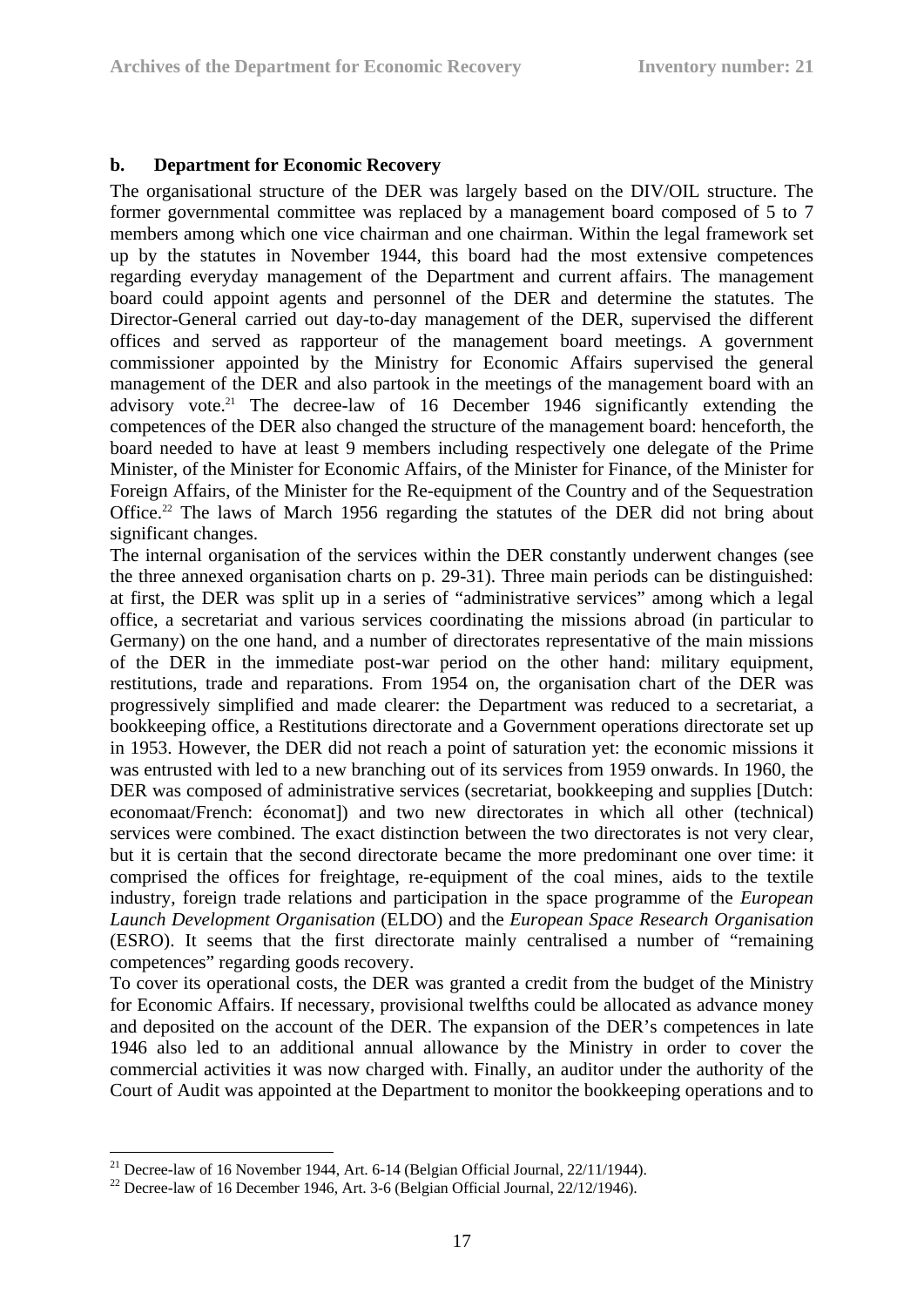publish an annual report about the profit-and-loss account. From 1956, two auditors were entrusted with this task. $23$ 

### **B. ARCHIVES**

#### **1. ARCHIVAL HISTORY**

Throughout the operational period of the Department for Economic Recovery, its archives remained in the premises of the Department located Boulevard Anspach 3 in Brussels, where they were preserved integrally.<sup>24</sup> When a shutdown of the activities of the DER loomed, things became more complicated. The central file preserved at the National Archives of Belgium (NAB) clearly shows that the DER already had contacts with the NAB in 1966. In this year, former National Archivist Marie-Rose Desmed-Thielemans made an inspection visit to the DER after which Mr. Rossignol, then DER director, was allowed to destroy a number of archive series and to transfer others to the State Archives in Beveren-Waas (see below).

The correspondence from the first half of the 1990s indicates that parts of the archives regarding the recovery of stolen pieces of art were brought to the Royal Institute for Art Heritage in 1979 by Mr. Rossignol, then still active former collaborator of the Belgian Office for Economy and Agriculture. Upon suggestion of Mr. Jacques Lust, former collaborator at the Office, these archives were brought back in the custody of the DER's legal successor in 1993-1994.25

#### **2. ACQUISITION**

The archives of the DER currently preserved at the National Archives and subject of this inventory, were initially composed of six separate archive blocks transferred to the National Archives at different points in time.

The first transfer probably took place in 1966,<sup>26</sup> when a number of archive series were brought to the State Archives in Beveren-Waas after the visit of former National Archivist Marie-Rose Desmed-Thielemans to the DER. These were files pertaining to the recovery of ships and cargo, documentation files about the Schuman plan and the statutes of the coal mines, the file card boxes about the support measures for the Belgian flax industry and the files about the trade relations with Turkey and East Germany, altogether summing up to 8 linear metres. Later, probably in the early 1980s, this sub-series was brought to the National Archives.

The history behind the acquisition of two of the six archive blocks that came to the National Archives cannot be traced back in detail due to gaps in the central file. These two blocks are on the one hand a sub-series of roughly six linear metres, mainly minutes of the DER and its legal successor in folders and files, and on the other hand a smaller sub-series of about 2 linear metres from the Sequestration Office, composed of minutes filed in dossiers, and financial reports with annexes. Both archives were supposedly transferred in the 1990s.

The next archives transfer took place in early 2004, when an archives repository of the Federal Public Service (FPS) Economy located rue de Belgrade no. 15 in Forest (Brussels) had to be cleared out. Already in 2001, the authorities had decided to withdraw from the

 $^{23}$  Decree-law of 16 December 1946, Art. 7-8 (Belgian Official Journal, 22/12/1946).

<sup>&</sup>lt;sup>24</sup> The legal predecessor of the DER, the Department for Identification and Liquidation, was established Hertogsstraat/Rue du Duc no. 33 in Brussels during the years of war.

<sup>&</sup>lt;sup>25</sup> The correspondence in question was inspected by today's Mission Restitution Cultural Goods of the FPS Economy in February 2012.

<sup>&</sup>lt;sup>26</sup> The exact transfer date could not be determined, but it is believed to have taken place in 1966 already, because the files had no more administrative value, neither for the DER nor for its legal successor.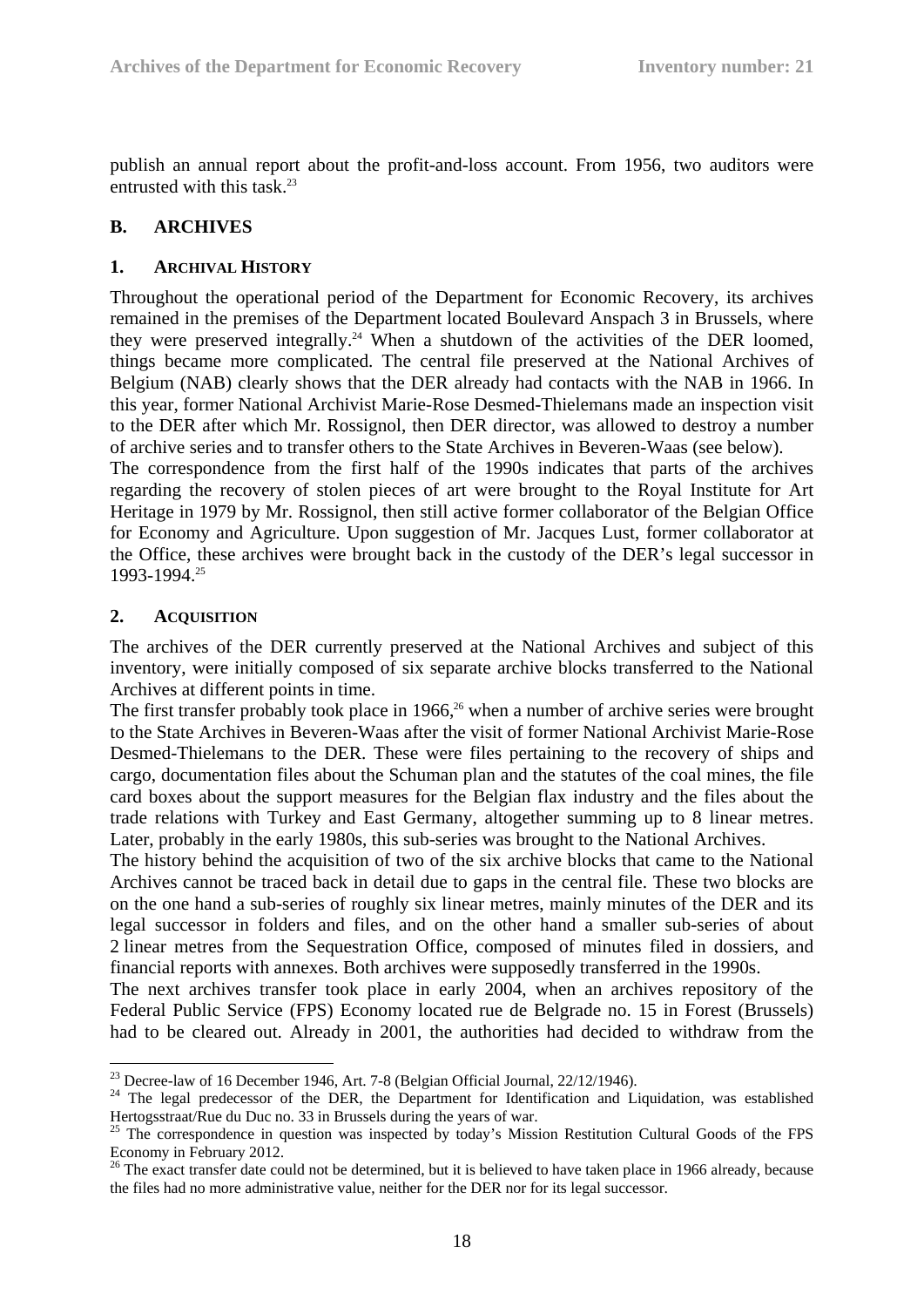rental agreement for the building in Forest for budgetary reasons. After inquiring at the FPS Economy, SMEs, Self-Employed and Energy about the administrative value of the archive, a team of the National Archives carried out a selection in 2003. Exactly 110 workdays later, in February 2004, the emergency operation was rounded off. A total of 658 linear metres of files from 54 different institutions were retrieved from an initial 3500 metres of archives from the Forest repository and transferred to the National Archives.<sup>27</sup> Among these files was a small archive with minutes from the management board of the DER, addressed at the time to one of the council members from the Ministry for Economic Affairs.

In early 2006, a small archive of approximately 2 linear metres from the Ministry of Finance was acquired under the supervision of National Archivist Luc Vandeweyer. This archive was kept in a repository located at Quai de Willebroek in Brussels and primarily contained files with minutes and reports about German reparations and the re-equipment of the Belgian coal mines.

The last phase of archives transfer took place in 2011, when a sub-fonds of some 7 linear metres was handed over by Mr. Bart Eeman, employee at the Mission Restitution Cultural Goods under the authority of the DG Economic Potential of the FPS Economy on 4 October. It concerned dossiers and documents form the office in charge of the recovery of stolen pieces of art within the Directorate for Recovery of the DER. The sub-fonds was "re-discovered" in September 2010. During talks with Mr. Bart Eeman of the Mission Restitution Cultural Goods, it appeared that the office was inclined to transfer this sub-fonds if a digital working copy of the documents was made internally. When this copy was finished in summer 2011, the actual and physical transfer could be prepared. The transfer itself was subject to an agreement between the National Archives and the FPS Economy, according to which the transferred archives would be inventoried within six months. Furthermore, the National Archives committed itself to providing a digital copy of the sorted and inventoried archive to the DG Economic Potential.

The present inventory thus results from the consolidation of the six sub-fonds mentioned earlier. It can be argued that the three series of minutes from Finance and Economic Affairs (two of which were from Finance and one from Economic Affairs) do not, strictly speaking, belong to the reunited archive. According to the principle of provenance, it can be asserted that the series of minutes were intended for preservation by the council members of these different departments, as the documents were for their use. On the other hand, the persons involved received these documents in their capacity of council members of the DER. Further research into the archive documents has shown that they sometimes formed an addition to the series of minutes preserved by the secretariat of the DER and its legal successor: in some cases the minutes in the dossiers contain annexes that do not exist elsewhere. In order to avoid loss of information, and to bring the available documents together in one archive for convenience, it was decided to include relevant dossiers from Finance and Economic Affairs in this inventory. A reference of origin is indeed indicated on every one of the dossiers in question.28 Under these circumstances, the integration of the documents seems justified to us.

1

<sup>27</sup> BOTTERMAN X., *La gestion des archives du SPF Economie, P.M.E., Classes Moyennes et Energie*. This paper is also preserved at the National Archives, Centraal Dossier/Dossier central, no. 212.99. The remaining mountain of paperwork with a total weight of 74 tons was destroyed.

<sup>&</sup>lt;sup>28</sup> See series of minutes in files under inventory numbers 218-326.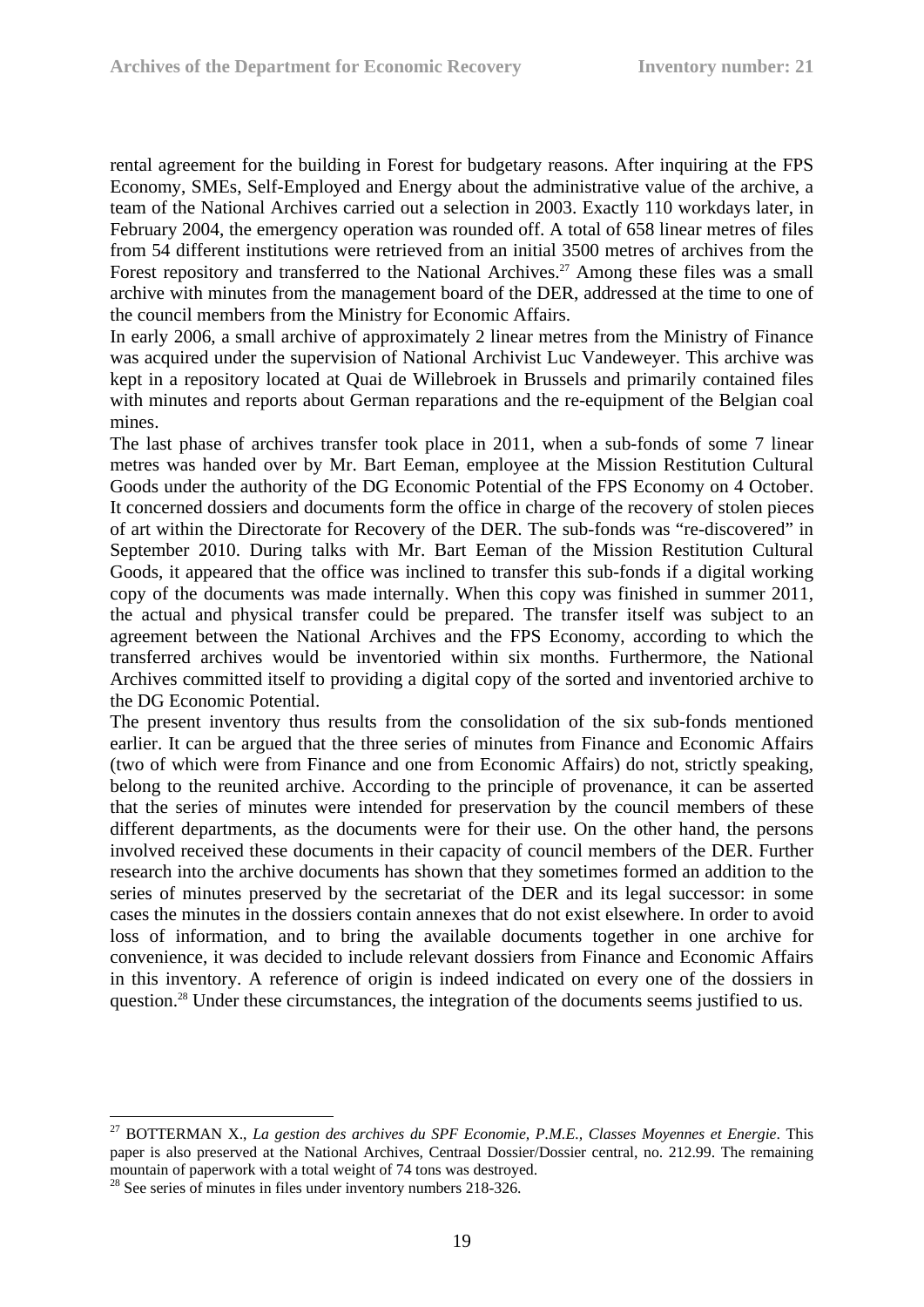### **III. CONTENT AND STRUCTURE**

### **A. CONTENT**

The archives of the Department for Economic Recovery and its legal predecessor, the Department for Identification and Liquidation, forms a particularly rich archive for the study of social and economic history during the occupation and the post-war period. The DER was the sole competent authority for carrying out the post-war recovery policy and coordinating reparations. What makes the DER's archives even more interesting with regard to its content is the "Gestalt switch", the change of form that occurred in the 1950s: as the importance of recovering ships, commodities, industrial goods and pieces of art decreased, the DER got more and more involved in supporting the Belgian industry and foreign trade relations. The minutes of the management board of the DER often contain statistical data and reports as annexes and bear witness of this evolution.

As far as the manner of working of the DER is concerned, the files and documents from the Directorate Recovery are of particular interest. The archive documents about the recovery of stolen pieces of art form a distinct sub-fonds. The state and identification files for the stolen artworks are, together with the dossiers about the recovery policy of the Belgian authorities, a particularly precious source for historical research. As the whereabouts of most stolen pieces of art have not yet been elucidated until today, the archive documents related to these unrecovered artworks still have a potential administrative value. The Directorate Recovery was also tasked with the recovery of ship cargo (during the occupation, this task was executed by the Department for Identification and Liquidation) and ships (files opened by the DER). The overviews and files of this part of the archive give insight into the relations between the DER and foreign authorities, among which the Allied Powers, the French authorities and later also the German authorities.

The archival lot pertaining to the reparations provides a detailed view of the goods given to Belgium within the framework of the distribution of compensations among the Western Allies. This part contains annual reports and other records of the Belgian delegation to the *Inter-Allied Reparations Agency* (IARA) as well as inventories of German business companies and factories that were broken up to the advantage of Belgium.

Finally, the part about government operations holds files and documents concerning the coordination or mediation role that the DER played in both the Belgian industrial sector (in particular the protection of the flax and mining industries) and foreign trade relations. With regard to the latter, the archive files provide details about the settlement of the outstanding debts towards Turkey, and import and export to East Germany.

### **B. APPRAISAL AND DESTRUCTION**

Upon inventorying no documents were selected for destruction, but in two document series containing numerous doubles, some documents were sorted out: the series of minutes of the management board often contained up to three or four copies of minutes of proceedings, each one as comprehensive as the others. As this content is also comprised for the most part in the series of minute files, multiple copies could be sorted out generously without loss of information.29 The same was done with the series of identification forms for stolen pieces of art that the DER had recovered from the Service for the Protection of Cultural Heritage (*Service pour la Protection du Patrimoine culturel*) (see below) and that contained in average five to six copies of a form. As this series is also entirely preserved in handwriting and the

1

 $29$  See chapter about the acquisition of archives, p. 19-20.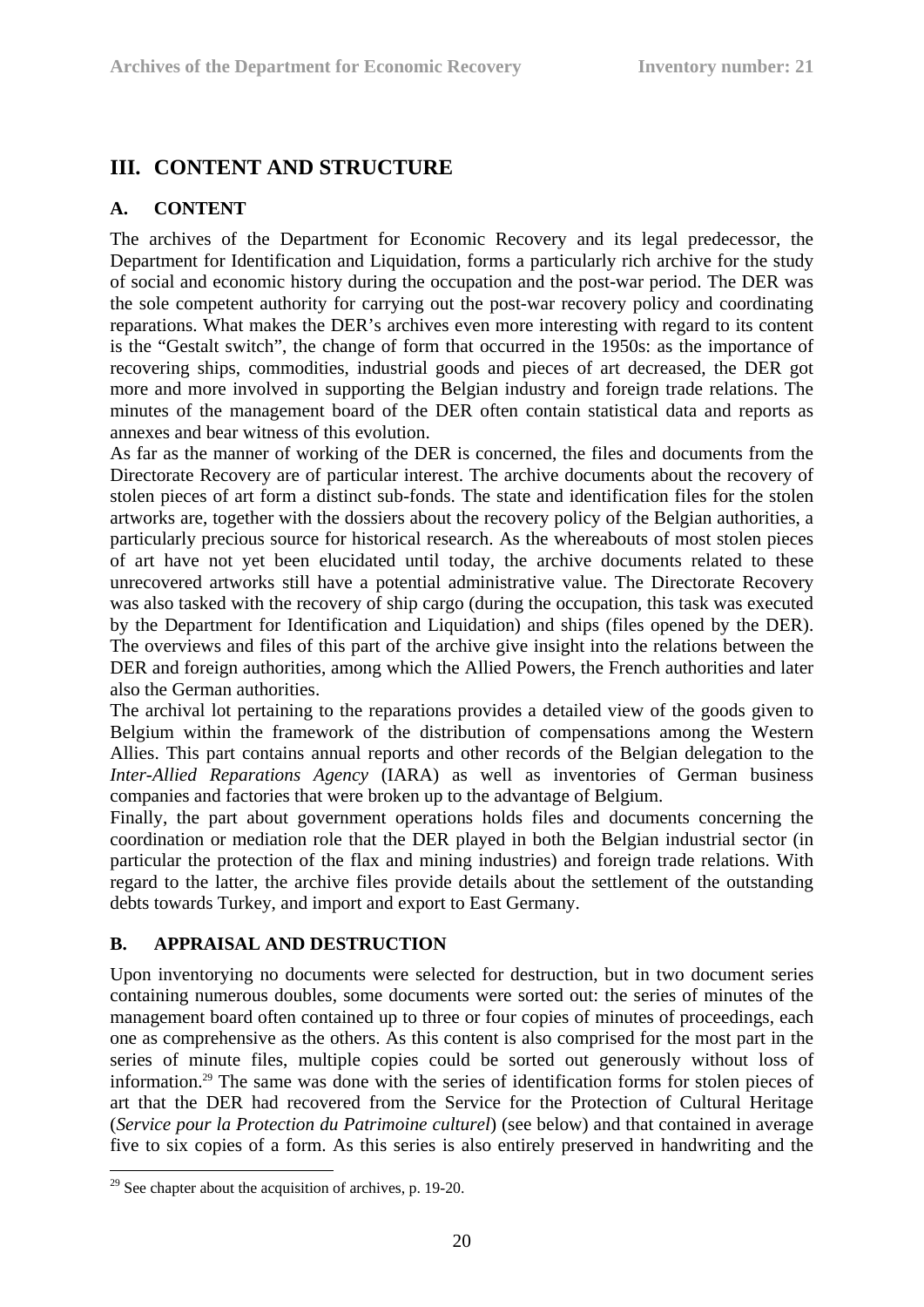information from the forms is also present in other document series about stolen pieces of art, thorough sorting out took place here as well. $30$ 

In the process of inventorying it appeared that the DER had itself carried out little selections in file series originating from its legal predecessor: files on the recovery of particular ships, more precisely on matters that could be closed quickly and therefore no longer were of administrative use for the Department.<sup>31</sup> The summary of matters dealt with shows the files in question.

When the DER contacted the State Archives in 1966, it was also authorised to destroy some series, namely 1) files about advance payments to flax workers; 2) files on advance payments to coal mines within the framework of the re-equipment policy; 3) individual files regarding (coal) cargo and 4) a collection of official publications.<sup>32</sup> The precise volume of these series is not mentioned. Their destruction supposedly took place shortly after the authorisation was given.

Finally, a request for the destruction of archives was also filed in 1971 by the legal successor of the DER, i.e. the former Belgian Office for Economy and Agriculture. This request bore on a small amount of official documentation and bookkeeping documents for the most part. Correspondence states the volume of this series as being of "15 office cupboards and storage furnitures".<sup>33</sup>

### **C. ACCRUALS**

Given that the Department for Economic Recovery was closed down almost half a century ago (the most recent archive documents date from March 1968) and its legal successor, the Belgian Office for Economy and Agriculture, also does no longer exists, additions to this archive can be excluded in principle.

A number of shortcomings in the archive remain unsolved however. First of all, many personnel files of the former service and its legal predecessor are missing (family names starting with letters C-D and M-Z). Another important discovery is that there are no more traces of the recovery of lost or missing cargo from wagons in the archive: the second ten-year report of the DER states that the Department for Identification and Liquidation had set up a file card system with some  $60,000$  cards of goods on wagons.<sup>34</sup> However, neither the file cards nor the main files about the recovery of cargo and rolling stock (opened by the Department for Identification and Liquidation or the DER) were ever found. This deficiency raises questions, especially when considering that the file card boxes and files about the recovery of ships and cargo have been preserved. Finally, the archive does not bear trace of the DER's collaboration in the space programme of the *European Launch Development Organisation* (ELDO) and the *European Space Research Organisation* (ESRO) either.

#### **D. SYSTEM OF ARRANGEMENT**

After due consideration, the necessity of sorting the different sub-fonds and documents of the Department for Economic Recovery and its legal predecessor became self-evident. It was decided not to separate the archive into two entities, i.e. into a document collection belonging to the Department for Identification and Liquidation and a collection of the Department for

<u>.</u>

 $30$  See inventory numbers 519-559.

 $31$  See for instance inventory numbers 702-703.

<sup>&</sup>lt;sup>32</sup> Letter of 17 June 1966 to Mr. Rossignol, director of the DER.

<sup>&</sup>lt;sup>33</sup> Additional data can be found in the correspondence under inventory number 1127.

<sup>34</sup> See ten-year work report for 1940-1949, p. 20 (inventory number 327).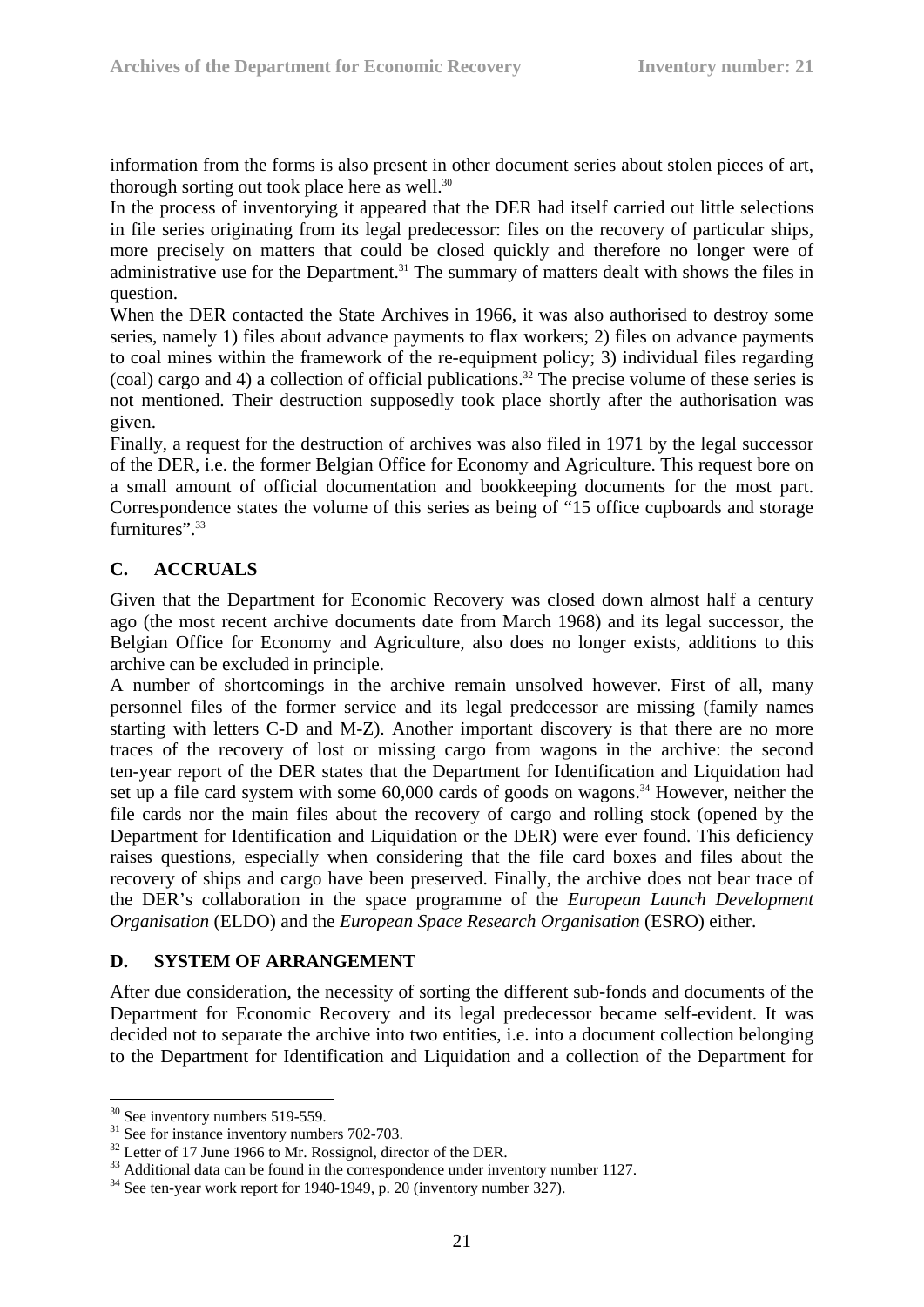Economic Recovery (DER), because the amount of documents originating from the first one is rather limited and a number of matters it dealt with after the war were taken over by the DER. The DER thus made additions to the files of the Department for Identification and Liquidation.

The indicated sorting is largely defined by the organisation chart of the DER. As the Department underwent several internal reshuffles in the course of the years, there was of course no question of subdividing the archival documents according to two or more time spans. However, a distinction could be made between the main "tasks" or bodies within the DER that carried out clearly defined missions. Consequently, a distinction was made between the administrative services (general documentation, human resources, bookkeeping and logistics), the management board (containing both the management board minutes (and annexes) of the Department for Identification and Liquidation and the Department for Economic Recovery) and the different directorates that were moulded into an organisational scheme based on responsibilities and duties. The Directorate Recovery seems to be the most important one. Within this directorate a distinction was made between the recovery of stolen artworks,35 the recovery of ships (and cargo) and finally the recovery of foreign exchanges. The second biggest service was the Directorate Reparations with a document series about the Belgian representation to the IARA, and another series on the national policy with regard to the allocated reparations. The third and last directorate was in charge of government operations and was subdivided into operations at home (Belgian coal and flax industry) and abroad (trade relations with East Germany and Turkey).

Another section was provided for a limited number of files regarding the archive and documentation policy of the legal successor of the DER, namely the Belgian Office for Economy and Agriculture. Lastly, a very small number of documents remained with no specific or apparent connection to the archive: these were chiefly financial documents from the occupation period that were microfilmed during the immediate post-war period.

### **IV. ACCESS AND USE**

<u>.</u>

### **A. PROVISIONS FOR ACCESS AND REPRODUCTION**

Archival records older than 30 years are public. Access to and reproduction of these documents are subject to the general rules and regulations in force at the State Archives. Exceptions to the general rule of publicity apply to documents that contain privacy related information. The law of 8 December 1992, amended by the law of 11 December 1998, concerning the protection of privacy implies a number of restrictions in this regard. In practice, restrictions apply to the personnel files under inventory numbers 8-129, the files about legal disputes under number 392-393 and numbers 397-399. This means that the documents to which these particular inventory numbers refer become publicly accessible only after 100 years. For the time being, they can thus only be accessed under the condition that a

<sup>&</sup>lt;sup>35</sup> As appears from the table of contents, the archives about the recovery of looted artworks also comprise a series on the restitution activities that took place from the 1990s onwards under the supervision of the Belgian Office for Economy and Agriculture. Given that the inventorying of the documents was subject to an agreement and had to be accomplished within six months after the transfer of the records (see above, p. 20), these documents could not be filed elsewhere due to a lack of time. As a clear distinction was made in the inventory between these more recent documents and other records and because inventorying took place within the framework of the same assignment, this classification decision does neither form, in my judgement, a breach of the principle of provenance nor an impediment to the structure of the inventory.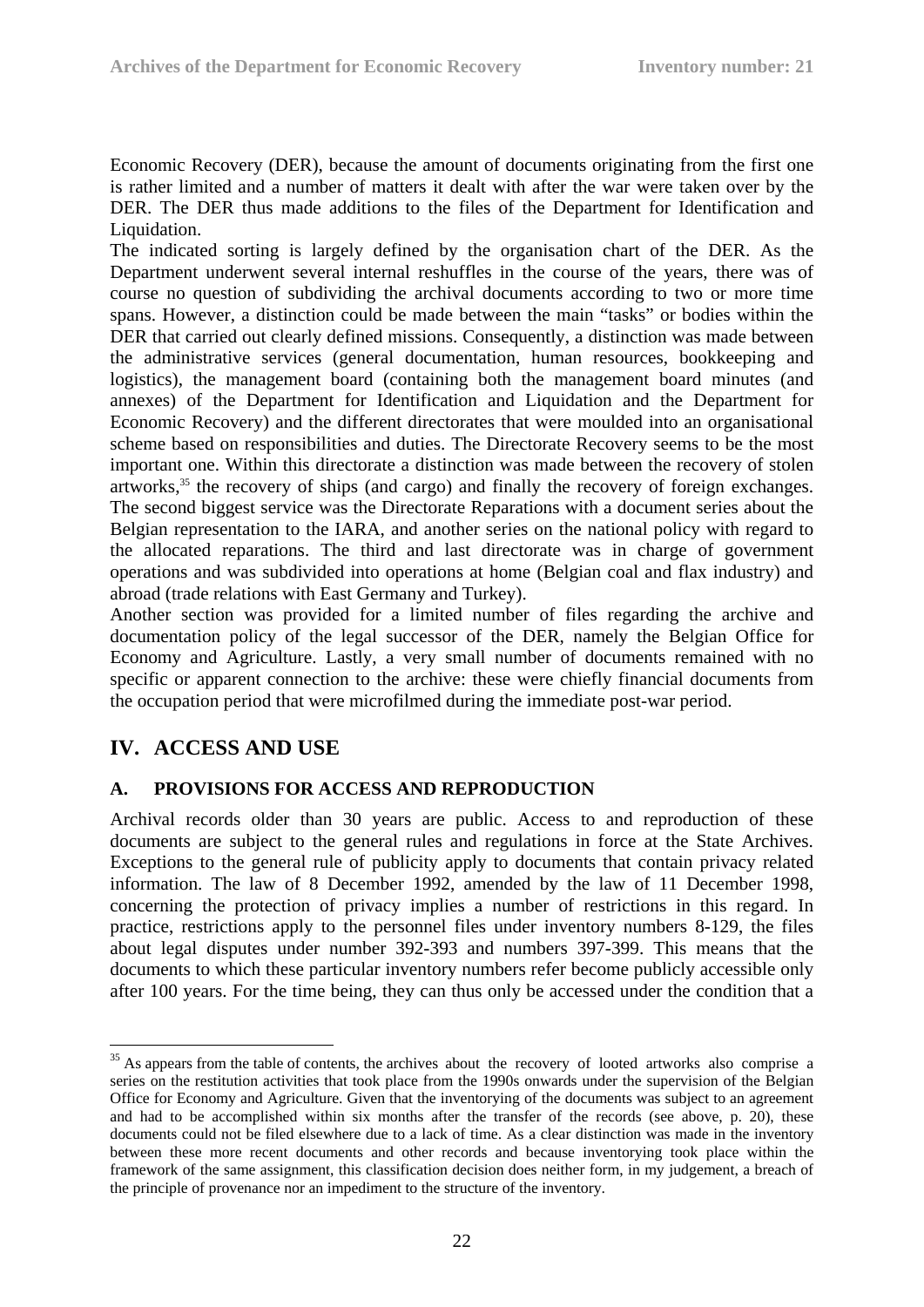research declaration is filled in at the reading room of the National Archives in Brussels. Inventory numbers 406 and 409 can only be accessed after 30 years.

### **B. LANGUAGE AND SCRIPTS**

The archive documents are for the most part authored in Dutch or French. In general, the minutes of the DER's management board and corresponding annexes are written in both languages, but this is not always the case when documents date from the early years. The archive of the Department for Identification and Liquidation is almost entirely in French. Also, some files contain documents in English (from the American or British Allied authorities) and in German (written by the German occupying power or the German post-war authorities).

### **C. PHYSICAL CHARACTERISTICS AND TECHNICAL REQUIREMENTS**

Nearly the entire archive of the Department for Economic Recovery and its legal predecessor consists of paper documents. But there are also a number of glass negatives and microfilms that had to be digitised due to their very fragile nature. More precisely, digital images were made of inventory numbers 366-369, 603-630 and 1131-1132 which can be accessed in the reading room of the National Archives.

### **V. RELATED DOCUMENTS**

As the Department for Economic Recovery carried out a vast variety of tasks during almost a quarter of a century, related archival sources are legion. The following part is limited to the most important and relevant documents preserved at the State Archives, in other Belgian public institutions and abroad.

### **1. STATE ARCHIVES**

The archives on which the present inventory bears can be described as the general policy files of the DER and its legal predecessor, the Department for Identification and Liquidation. In addition to them, both bodies also opened files about individual recovery claims they handled. These files form a distinct archival fonds of some 120 linear metres that was inventoried in 2007 by state archivist François Antoine (Inventory no. I 400) and is today preserved at the National Archives 2 (Repository "Joseph Cuvelier"). The fonds comprises two file series (one main series and one "blue series"), dating from the early 1940s to the early 1960s and accessible via an alphabetical file card system (sorted according to the family names of all persons involved) contained in a metallic chest of drawers for the time being. Both series have shortcomings, mainly because of the fact that all files about persons who also filed a claim at the Office for War Damage (*Dienst Oorlogsschade*/*Administration Dommages de Guerre*) were transferred to this administration.

This naturally leads us to the most important additional source, namely the archives from the Office for War Damage under the authority of the former Minister for Reconstruction (later Public Works). During the second half of the 1940s, the successive Belgian governments envisaged a vast legislation regarding the reparations for material damage incurred to private goods.36 The losses as a consequence of acts of war on Belgian national territory after 27

<sup>&</sup>lt;u>.</u> <sup>36</sup> The most relevant legal texts in this regard are the decree-law of 19 September 1945 about the declaration of damages to private goods suffered due to the war (Belgian Official Journal, 20/10/1945), the law of 1 October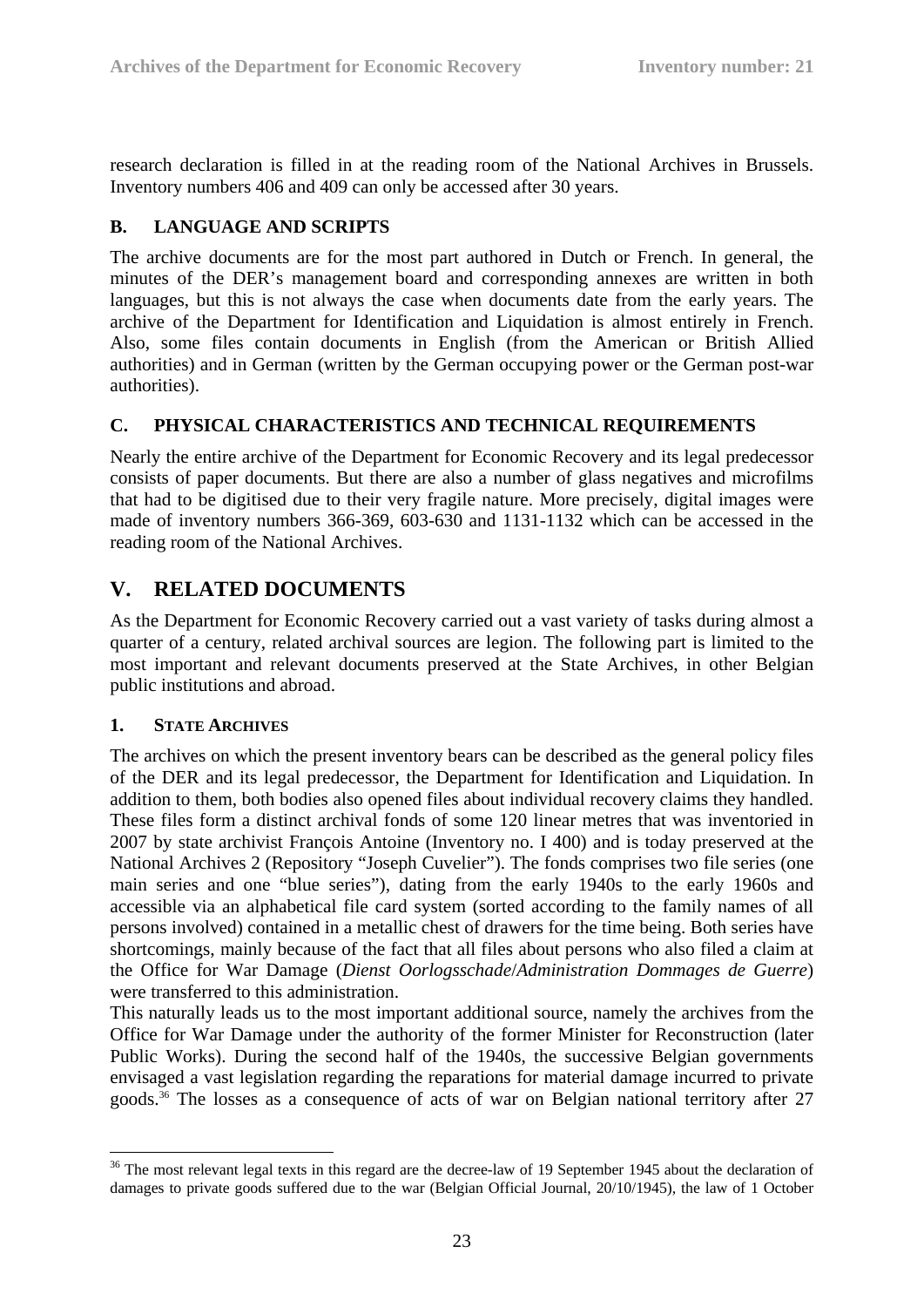August 1939 were estimated to 35 billion Belgian Francs. In late 1948, a total of 697.392 reparation claims had already been filed at the Ministry for Reconstruction. Handling of all these cases led to the creation of a very voluminous file series comprised in over more than 20 kilometres of archives. The record card system that provides access to this archive and the files about the processing of reparation claims from Wallonia are currently already preserved at the National Archives 2.

Another significant document series is the archive of the Brüsseler Treuhandgesellschaft (BTG), a company set up by the German Military Administration for the administration of "enemy" and "Jewish" goods. Upon its creation in October 1940, the BTG was initially tasked with detecting "enemy" and "Jewish" influences in the Belgian economy, later with the administration and liquidation of properties originating from such influences. The archive preserved at the National Archives in Brussels is composed of three parts: 1) the post-war management of the BTG, entrusted to a distinct Sequestration Office BTG directed by two delegates from December 1944; 2) the correspondence and file series created by the BTG itself during the occupation; 3) files and identification forms about "enemy" and "Jewish" business companies in Belgium authored by the Wirtschaftsabteilung of the German Military Administration, more precisely Gruppe XII, responsible for enemy and Jew assets. The three archive series comprise a total of 80 linear metres of documents. Completion of the definitive inventory for this archive is due for late 2013.

The National Archives also preserve a bundle of letters and documents from Gaston Demeter, bookkeeper at the former *Musée royal de peinture et de sculpture de Belgique* in Brussels. This bundle holds a catalogue of artists and their works as well as correspondence with Leo Van Puyvelde, who became head curator of the Royal Musea for Fine Arts in autumn 1944. The bundled letters are part of the archive series "Acquisitions of Department III" (inventoried under number 738) and shed some light on the policy and administration with regard to pieces of art at the end of the occupation and during the subsequent post-war period. Detailed information about the Belgian post-war policy concerning the restitution of stolen pieces of art to Belgian musea is available for research in an archive folder of the joint services of the former Ministry for National Education and Culture. Although this archival fonds has not been inventoried to date, the file in question can be requested in the reading room of the National Archives via one of the archivists of section 5 ("Contemporary Archives").

The National Archives also preserves an approximately nine linear metres long un-inventoried archival fonds from the Belgian representation to the *Inter-Allied Reparations Agency* (IARA). The fonds was transferred in 2005 by the cadastre administration, i.e. the Registration and Domains Office of the FPS Finance. A detailed list of the contents of this archive exists, stating correspondence, reports and minutes of the general IARA council for the period 1945-1961.

As far as the trade and government operations of the DER are concerned, the National Archives also holds an important archival fonds of the Inter-ministerial Economic Commission (IEC) from the period 1944-1991. This fonds (inventory no. I 348) stretches over some 120 linear metres and contains minutes of various commissions and work groups active within IEC and about 3000 alphabetical and thematic files on different topics related to diverse economic sectors and foreign trade relations.

 <sup>1947</sup> about reparations (Belgian Official Journal, 10/10/1947) and the Royal decree of 30 January 1954 for the consolidation of the laws on reparations for damages to private goods (Belgian Official Journal, 19/02/1954).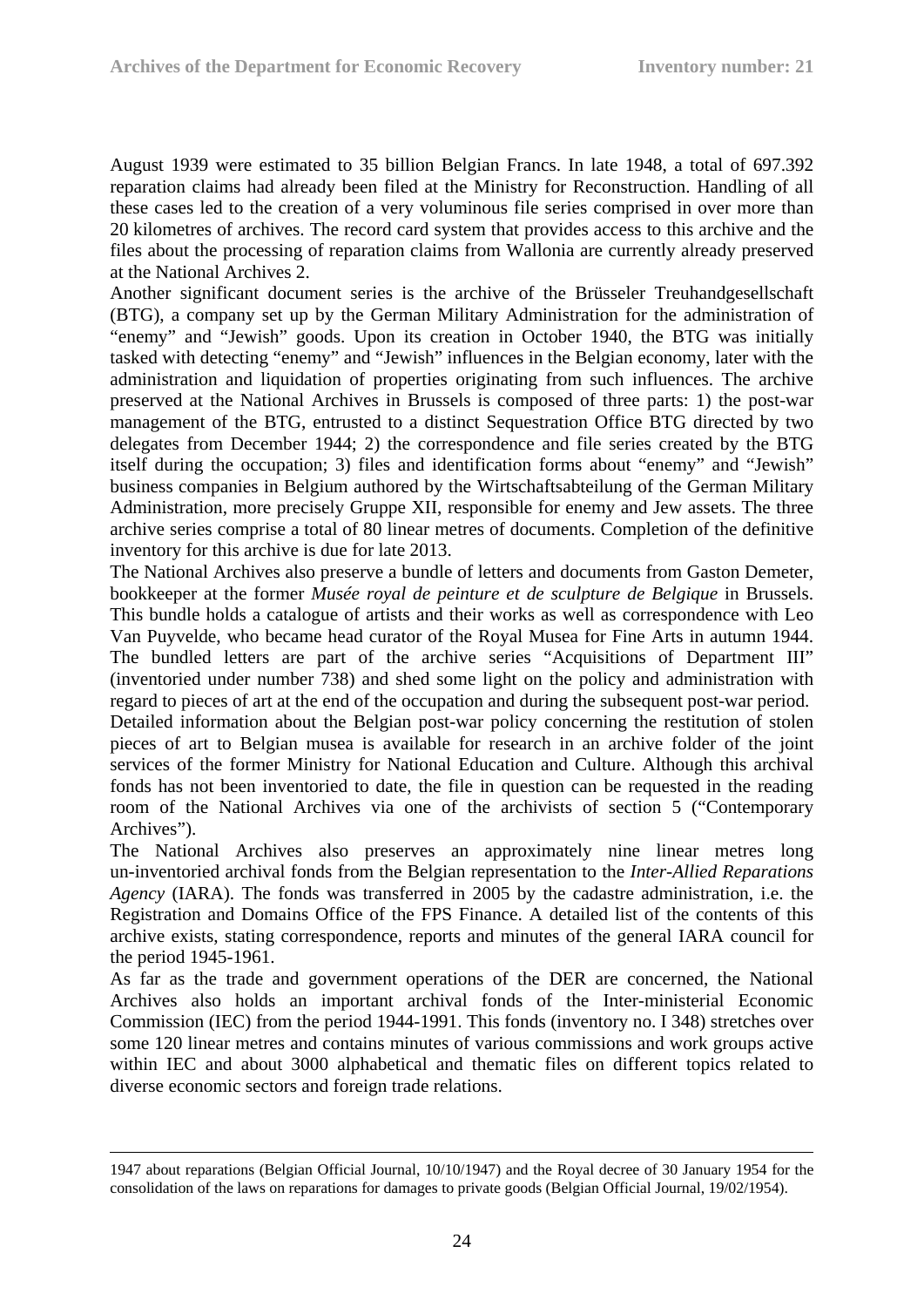### **2. OTHER PUBLIC INSTITUTIONS**

Beside the State Archives, other Belgian public institutions also preserve archival fonds or documents directly linked to the lootings that took place during the occupation and the restitution of public and private good in the post-war period. For instance: the archives of the Service for the Protection of Cultural Heritage under the authority of the former Ministry for Education that was initially charged with tracing and recovering stolen artworks. Leo van Puyvelde, former head curator of KMSK at Brussels, was also General Director of the service. The archive of less than half a metre is today still preserved by the Mission Restitution Cultural Goods under the authority of the FPS Economy, but shall be transferred to the National Archives in the course of 2013.

A number of more voluminous archival fonds are preserved by the Directorate General War Victims (FPS Social Security) responsible for the execution of the legislation about civil victims of war; they contain files and file card systems regarding the "Möbelaktion", the operation aimed at plundering unoccupied houses and apartments of Jews that started in January 1942 in Belgium. The DG War Victims also preserves a series of six files [R 123/Tr 148.282] containing an alphabetical overview of Jewish citizens living in the Brussels agglomeration who were victim of this operation. For the city of Liège too, the DG preserves a list of Jewish properties looted by the German occupant [R 497/Tr 181.926]. There is also a file card system stored in 27 boxes that contains data on the "Möbelaktion" carried out in Antwerp, Charleroi, Arlon and Leuven (Louvain). Finally, the DG War Victims also preserves a number of work reports of the *Dienststelle Westen* (in Belgium) of the *Reichsministerium für die besetzten Ostgebiete* that coordinated the "Möbelaktion".

Lastly, mention must be made of the archives of the Study Commission Jewish Assets (better known as Study Commission Buysse). This body was set up by the Chancellery of the Minister by the Royal Decree of 6 July 1997 and the law of 15 January 1999. Its aim was to investigate the fate of Jewish assets that were plundered or surrendered during the Second World. The Study Commission studied the ways in which looting took place during the occupation, as well as the measures taken after the war to restore the looted property to its owners or to pay compensation.<sup>37</sup> The findings of the study commission were used by its legal successor, the Jewish community Indemnification Commission.<sup>38</sup> The study commission has set up a database (called "Mala Zimetbaum") containing information about every person who was victim of plundering during the occupation, regardless of their nationality. This database and the paper files and documents about the research carried out by the members of the study commission are still kept at the Chancellery of the Prime Minister today, but will probably be transferred to the National Archives in the course of 2014.

#### **3. FOREIGN INSTITUTIONS**

1

In foreign countries too, relevant archival fonds and documents are preserved and international projects that could be of interest for researchers are launched, especially in the field of art theft during the Second World War.

 $37$  The final report of the study commission can be viewed online via the following link:

http://www.combuysse.fgov.be/index-oldsite.html.

<sup>&</sup>lt;sup>38</sup> The Belgian Jewish community Indemnification Commission finished its investigations and the processing of indemnification requests by 31 December 2007. The follow-up was carried out from 1 January 2008 by the services of the Chancellery of the Prime Minister. The final report of the commission can be consulted online: http://www.combuysse.fgov.be/.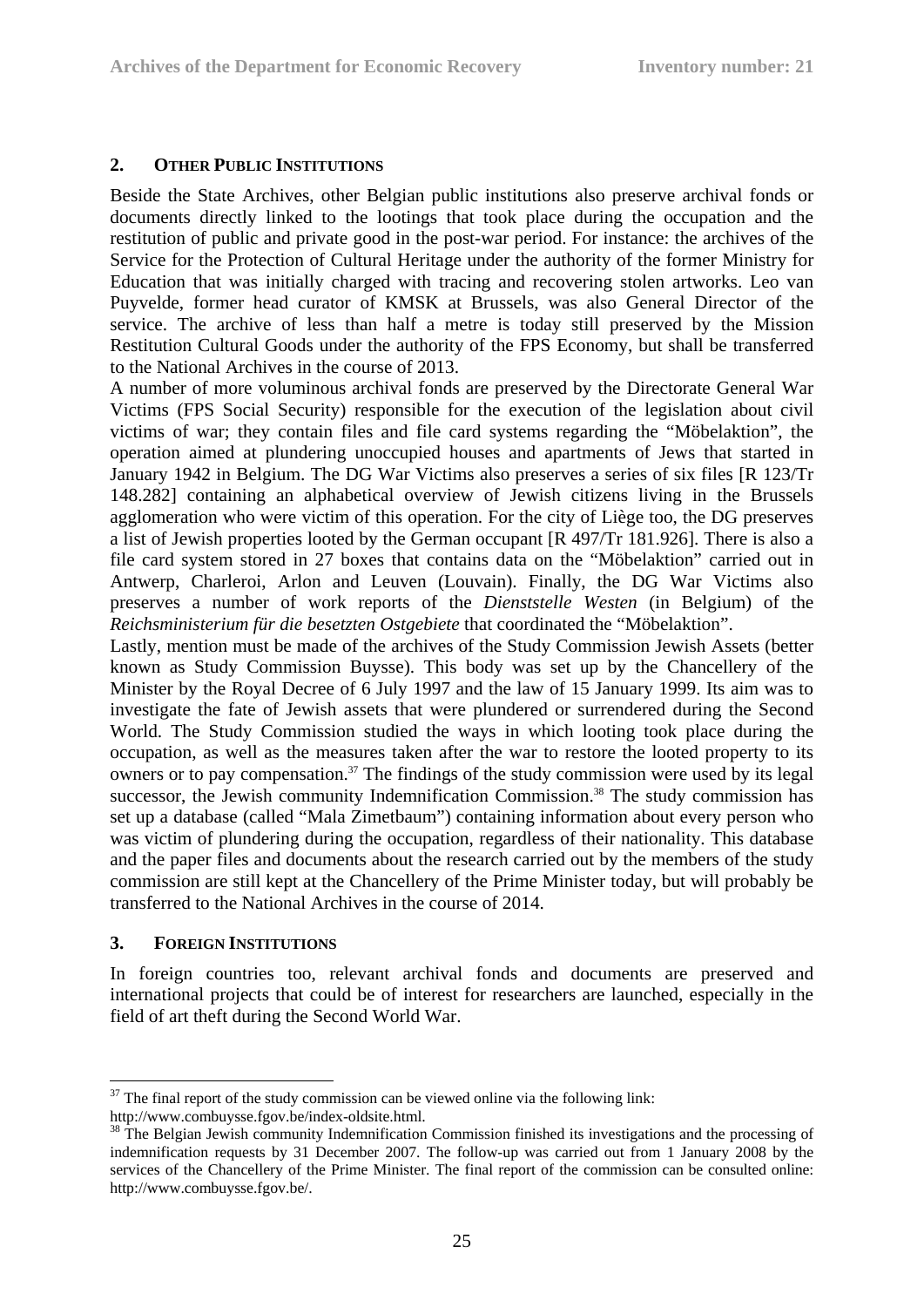The *Stichting Nederlands Kunstbezit* (NK) in the Netherlands was commissioned to recover artworks from abroad (chiefly from Germany) after the war and to handle recovery requests. Works of art whose proprietors could not be identified were sold at auction or placed under public administration, forming today's NK-collection.39 The archives of the *Stichting Nederlands Kunstbezit* are preserved by the *Nationaal Archief* in The Hague. In France, a similar approach was taken: artworks that were recovered but never claimed by their rightful owners were placed in the custody of the Directorate of French Museums.40

Also regarding France, one can mention the *Jeu de Paume Project*, an online database in which data (primarily from the Bundesarchiv) about stolen artworks is gathered. These archives were created by the "Einsatzstab Reichsleiter Rosenberg" (ERR), one of the main taskforces of the Nazi regime dedicated to plundering cultural property and artworks in the occupied countries during the Second World War, that is to say among others, artworks of French and Belgian Jews that were brought to the Jeu de Paume building of the Tuileries Gardens in Paris between 1940 and 1944, where they were selected by the *ERR Sonderstab Bildende Kunst*. Today, there exists an illustrated database of the registration file cards and photographs taken by the ERR of some 20,000 pieces of art looted from France and, to a minor degree, Belgium. The database can be searched by the name of the piece of art or the former proprietor(s). $41$ 

Finally, the *Joint International Project on Records Relating to Nazi-Era Cultural Property* under the supervision of the National Archives of the United States is a research portal site with links to records, inventories and digital images of archival documents about the plundering of artworks and cultural property. In May 2011, the Belgian State Archives has officially joined the project as partner institution.42

### **B. PUBLICATIONS**

#### **1. PRINTED SOURCES**

*Belgisch Staatsblad*/*Moniteur Belge*, Brussels, 1940-1970. *Annuaire administratif et judiciaire de Belgique*, Brussels, 1940-1970.

### **2. PUBLICATIONS**

1

- ANTOINE F., *Ministère des Affaires économiques Archives de l'Office de Récupération économique (ORE): Dossiers individuels 1940-1967*, Brussels (National Archives. Inventories, 400), 2007.
- *Eindverslag de Studiecommissie betreffende het lot van de bezittingen van de leden van de joodse gemeenschap van België, geplunderd of achtergelaten tijdens de oorlog 1940-1945*, Brussels, 2001.
- LUST J., "The Spoils of War removed from Belgium during World War II" in *Spoils of War*, New York, 1997, pp. 58-62.
- LUST J., MARÉCHAL E., STEENHOUT W. & VERMOTE M., *Een zoektocht naar archieven. Van Nationaal Instituut voor Sociale Geschiedenis naar het Archief en Museum van de Socialistische Arbeidersbeweging*, Ghent, 1997.

<sup>&</sup>lt;sup>39</sup> For further information see the following website: http://www.herkomstgezocht.nl/eng/nkcollectie/index.html.<br><sup>40</sup> Further data can be found on the website http://www.culture.gouv.fr/documentation/mnr/pres.htm.

<sup>&</sup>lt;sup>40</sup> Further data can be found on the website http://www.culture.gouv.fr/documentation/mnr/pres.htm.<br><sup>41</sup> The databank can be searched at http://www.errproject.org/jeudepaume.

<sup>&</sup>lt;sup>42</sup> See following link: http://www.archives.gov/research/holocaust/international-resources.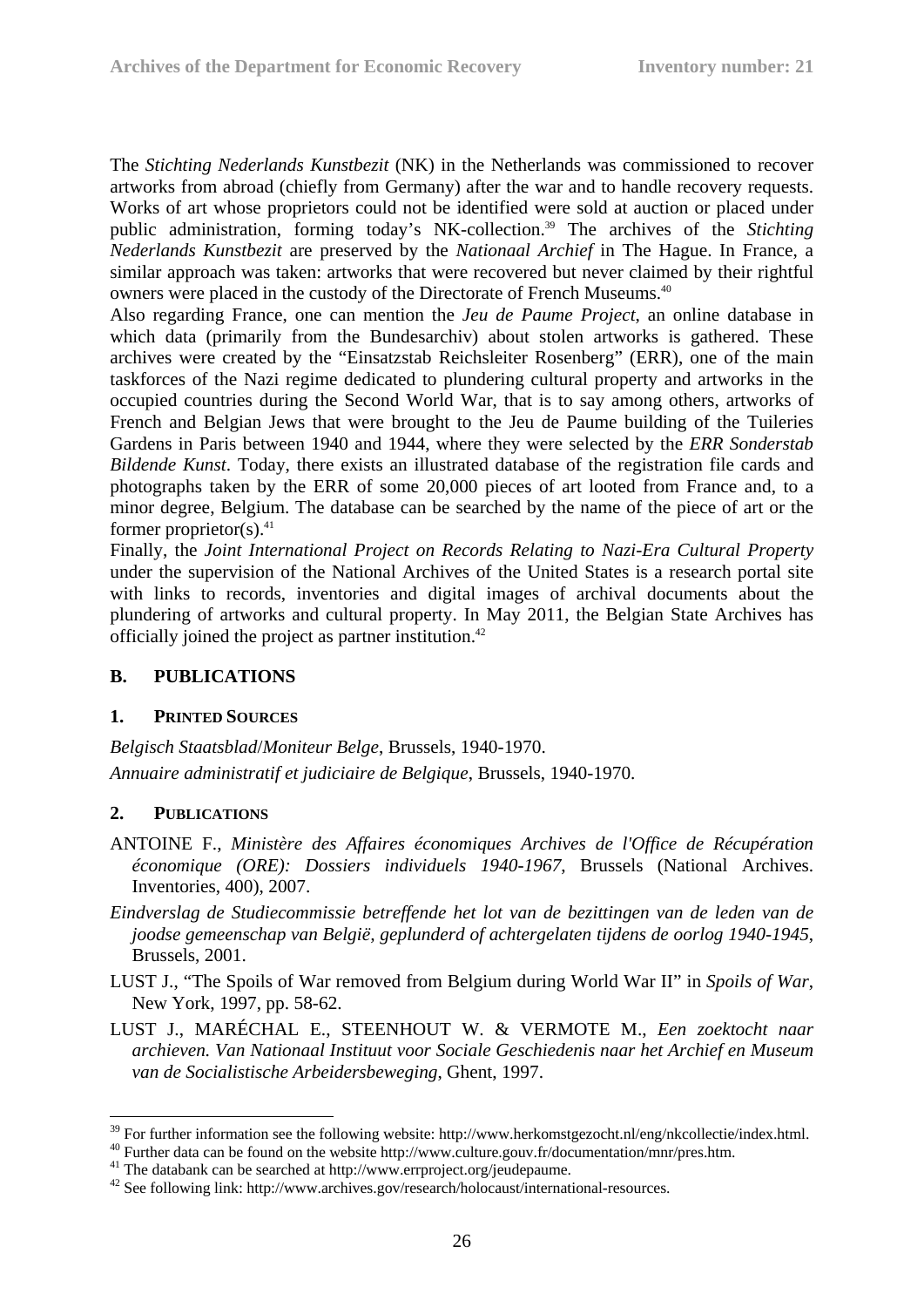- MULLER E. & SCHRETLEN H., *Betwist bezit. De stichting Nederlands kunstbezit en de teruggave van roofkunst na 1945*. Zwolle, 2002.
- *Na de Holocaust. Recente Belgisch Initiatieven: onderwijs, herinnering, onderzoek, morele en materiële schadeloosstelling*. Brussels, 2012.
- NEFORS P., *Inventaris van het archief van de Dienst voor de Oorlogsslachtoffers. Inventaire des archives du Service des Victimes de la Guerre*, Brussels, 1997.
- PEZECHKIAN J., "La Möbelaktion en Belgique" in *Bijdragen tot de Eigentijdse Geschiedenis* 10 (2002), pp. 153-180.
- PIRLOT V., "Office de Récupération économique (ORE). Dienst voor Economische Recuperatie (DER), 1944-1967", in *Gids van de instellingen van openbaar nut in België*, Brussels (National Archives. Guides, 70), vol. 2, pp. 968-974.
- SIMONART V., "Les Limites à l'obligation de restitution", in *L'obligation de restitution des banquiers* (Cahiers AEDBF), Brussels, 1999, pp. 67-115.
- STEINBERG M., Un pays occupé et ses Juifs. Belgique entre France et Pays-Bas, Gerpinnes, 1998.
- SWENNEN F. (ed.), *Kunst en recht*, Antwerp, 2007.
- VALGAEREN J.H., "Geroofde Kunstwerpen tijdens W.O. II. Een juridisch en historisch overzicht" in *Jura Falconis*, 42 (2006), pp. 599-621.
- VAN DOORSLAER R., "De spoliatie en restitutie van de joodse bezittingen in België en het onderzoek van de Studiecommissie", in *Bijdragen tot de Eigentijdse Geschiedenis*, 10 (2002) pp. 81-106.
- VAN REYN P. & RONGY P., *Essai juridique sur la vie d'un établissement public. L'Office de récupération économique*, 2 vol., s.l., s.d.

### **VI. DESCRIPTION CONTROL**

Inventorying the records of the DER and of its legal successor was a long work process. In august 2009 already, I started with the selection, description and packaging of the different series of minutes from the management board of the DER. The next step took place in September 2010, when I contacted Mr. Bart Eeman of the Mission Restitution Cultural Goods under the authority of the FPS Economy. After the transfer of the DER's archival fonds regarding the recovery of looted artworks in early October 2011, the final phase of inventorying was begun. From mid-December 2011 until early May 2012, I described and packaged all remaining archival documents. According to the transfer agreement that the National Archives had concluded, the description, sorting and conditioning of the documents related to looted artworks were given priority. Pascale Bataille, a collaborator of Section 5 ("Contemporary Archives") got involved in the packaging and numbering of some thousands of identification forms about looted artworks (inventory numbers 413-518). Once this work was finished, the documents were digitised in-house. On 15 May 2012, the draft version of the present inventory was submitted to the Head of Section and the Head of Department for approval. The English version of the inventory was published in May 2013.

Filip Strubbe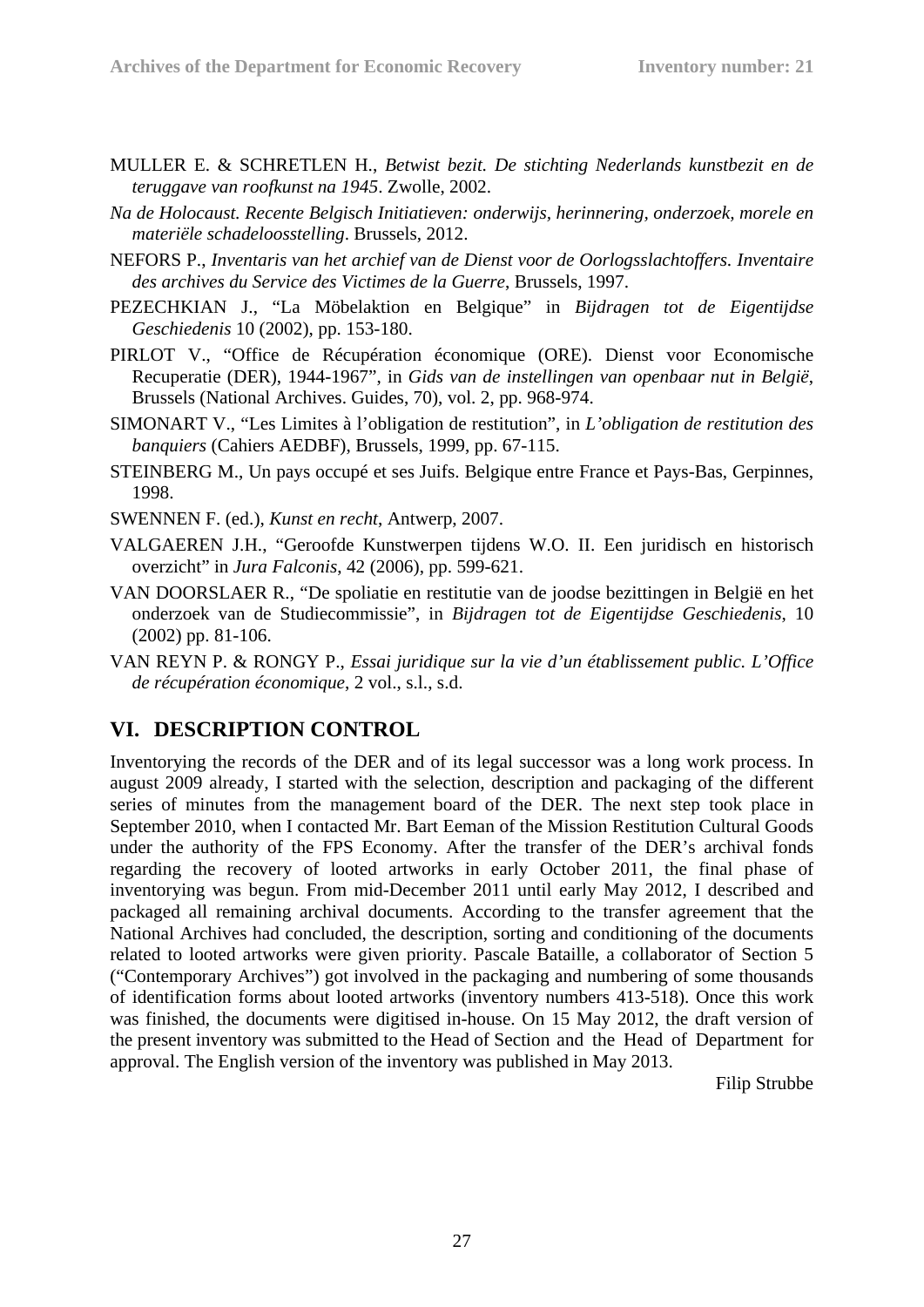### **VII. APPENDICES**

### **A. ORGANISATION CHART OF THE DER IN 1952**<sup>43</sup>



<sup>&</sup>lt;u>.</u> <sup>43</sup> The three organisation charts below are based on information taken form the central file preserved at the National Archives and from the *Annuaire administratif et judiciaire de Belgique*.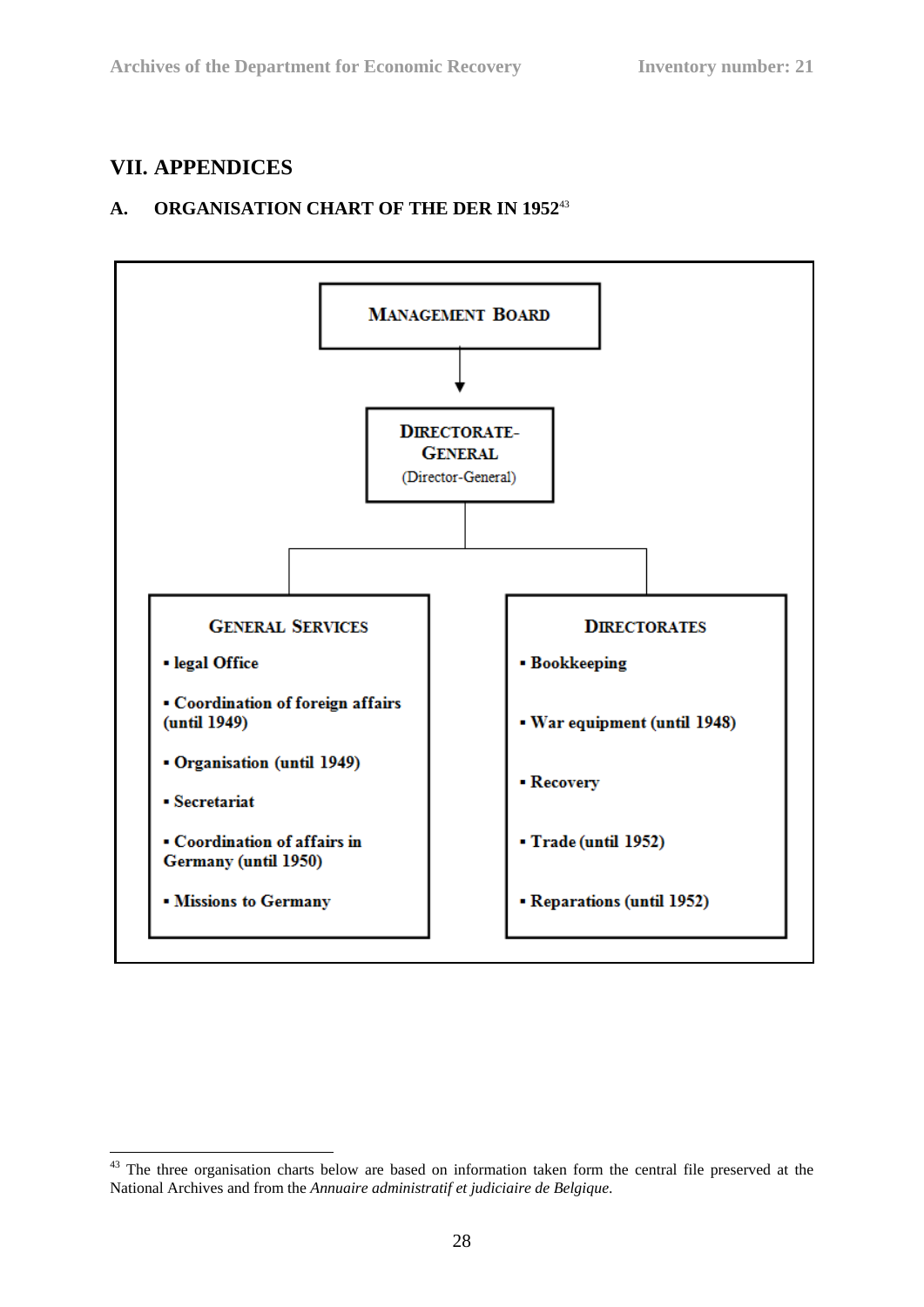### **B. ORGANISATION CHART OF THE DER IN 1956**

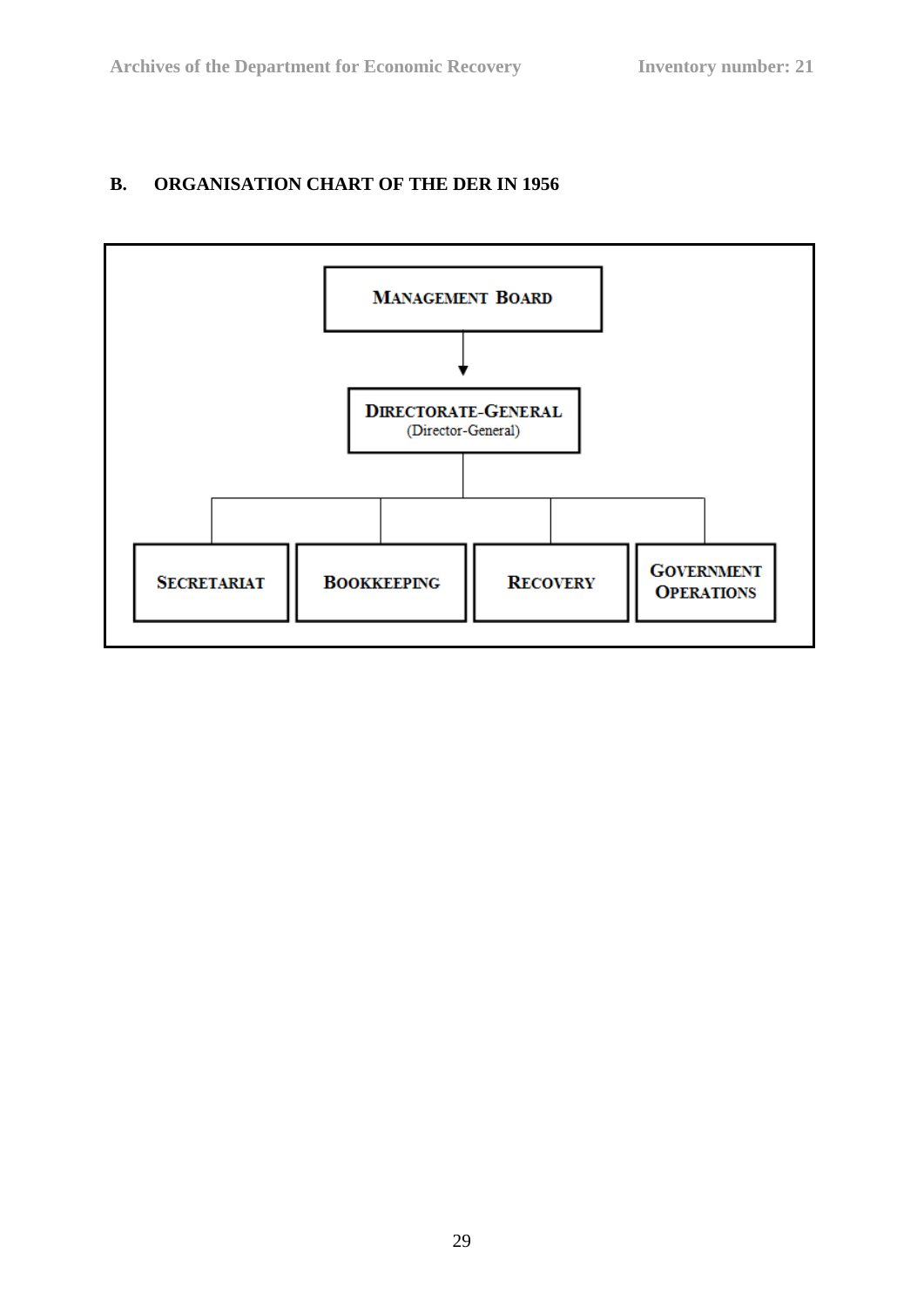### **C. ORGANISATION CHART OF THE DER, 1960-1967**

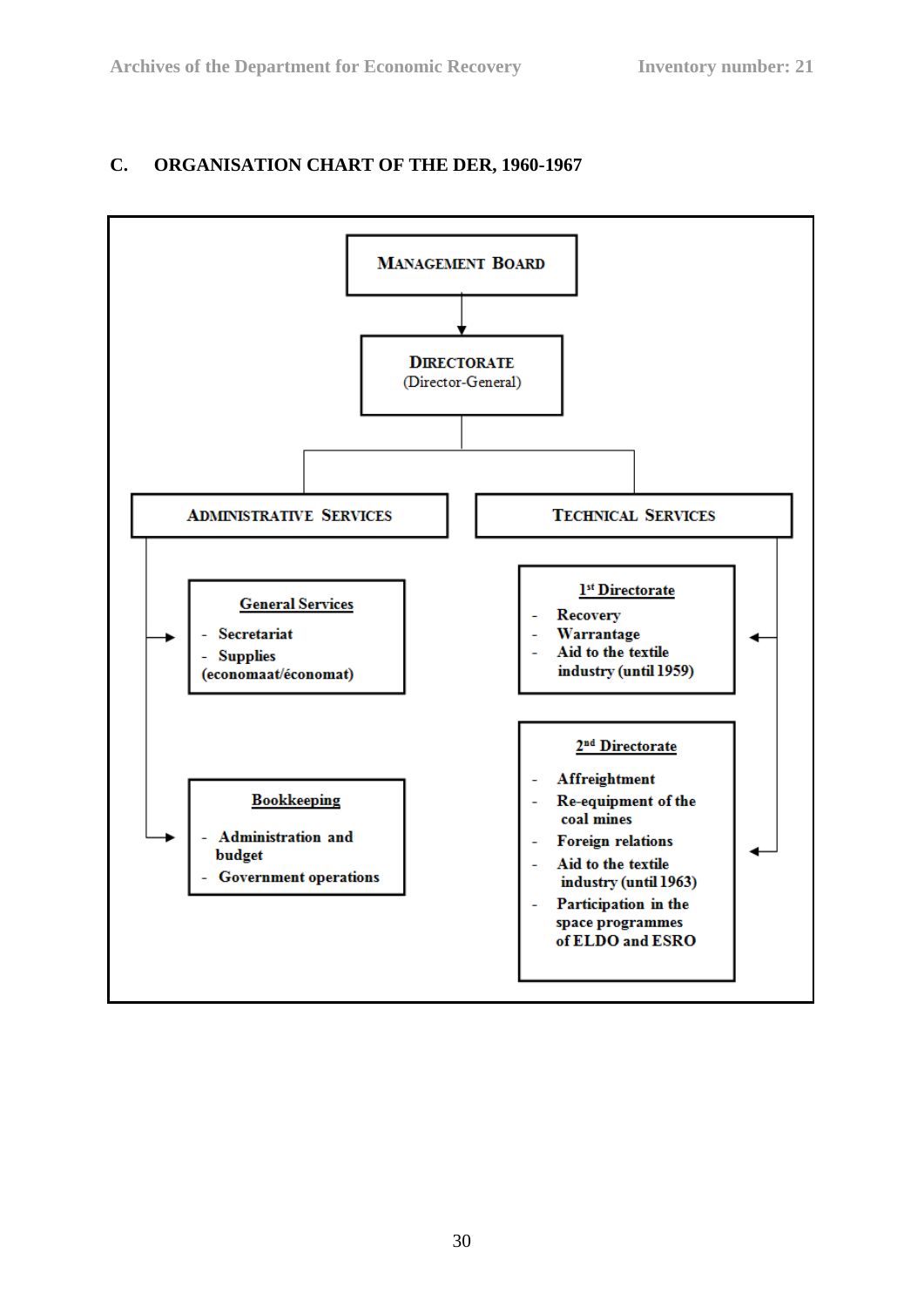## **VIII. LIST OF ABBREVIATIONS**

| <b>BDBL</b>  | Belgische Dienst voor Bedrijfsleven en Landbouw                   |
|--------------|-------------------------------------------------------------------|
| <b>BLEU</b>  | Belgium-Luxembourg Economic Union                                 |
| <b>DDR</b>   | Duitse Democratische Republiek                                    |
| <b>DER</b>   | Dienst voor Economische Recuperatie                               |
| <b>DIV</b>   | Dienst voor Identificering en Vereffening van Belgische Goederen  |
| <b>ERR</b>   | Einsatzstab Reichsleiter Rosenberg                                |
| <b>HDR</b>   | Handelsdienst voor Ravitaillering                                 |
| <b>HICOG</b> | High Commission for Occupied Germany                              |
| <b>IARA</b>  | <b>Inter-Allied Reparations Agency</b>                            |
| <b>OBEA</b>  | Office belge de l'Economie et de l'Agriculture                    |
| OIL          | Office d'Identification et de Liquidation des Marchandises belges |
| <b>ORE</b>   | Office de Récupération économique                                 |
| <b>SPPC</b>  | Service pour la Protection du Patrimoine culturel                 |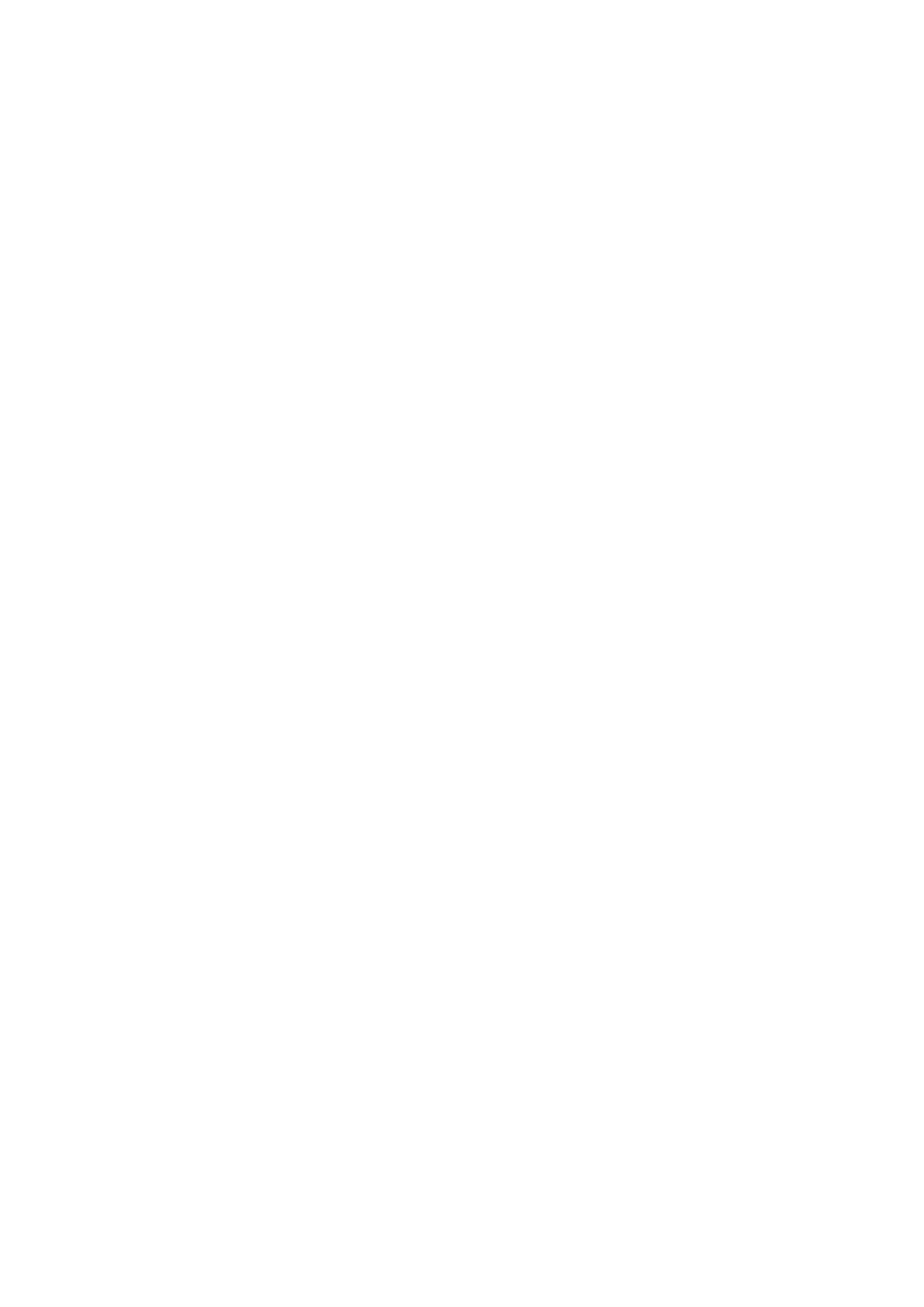# **INVENTORY**

### **I. ADMINISTRATIVE SERVICES**

The structures and subdivisions of the DER's general services, just as those of the directorates, were often subject to internal adjustments – at least according to the organisation charts. Such changes had of course very little or no impact at all on the functioning of the general secretariat, human resources, bookkeeping and the supplies service (economaat/économat). The management board appointed the agents and the personnel of the DER and could determine their statutes. In 1947, the DER reached its highest personnel number, that is to say 420. The reduction of the tasks concerning recovery and reparations in the immediate post-war period brought about a significant decline in the number of personnel. In 1959, the DER counted only 43 personnel members.

#### **A. GENERAL**

- 1. Received letters and minutes of sent letters, notes, excerpts from the Belgian Official Journal and minutes of the management board of DIV/OIL and BDBL/OBEA about the creation and the statutes of both services, the takeover of the DIV/OIL by the DER and the liquidation of the BDBL/OBEA. 1940-1967. 1 **bundle**
- 2. Received letters and minutes of sent letters, notes, excerpts from the Belgian Official Journal and minutes of the management board of the DER about its creation and amendments to the statutes of the service. 1945-1964. 1 bundle
- 3. Excerpts from the Belgian Official Journal and copies of law texts about the creation of the DER. [1945-1946]. 1 envelope
- 4. Notes, copies of minutes of the management board of the DER and excerpts from the Belgian Official Journal about amendments to the statutes and the liquidation of the service. 1945-1968 (1970). 1 envelope

*Content*: Also contains instructions, correspondence and various documents about Allied agreements about German reparations and restitutions for war damages suffered during the years 1946-1949.

- 5. "Bulletin d'information à l'usage des services et des chargés de mission de l'ORE", internal publication for the employees and agents of the DER. [ca. 1948]. 1 document
- 6. "Essai juridique sur la vie d'un établissement public. ORE", publication of the Belgisch Instituut voor Administratieve Wetenschappen*/Institut belge* des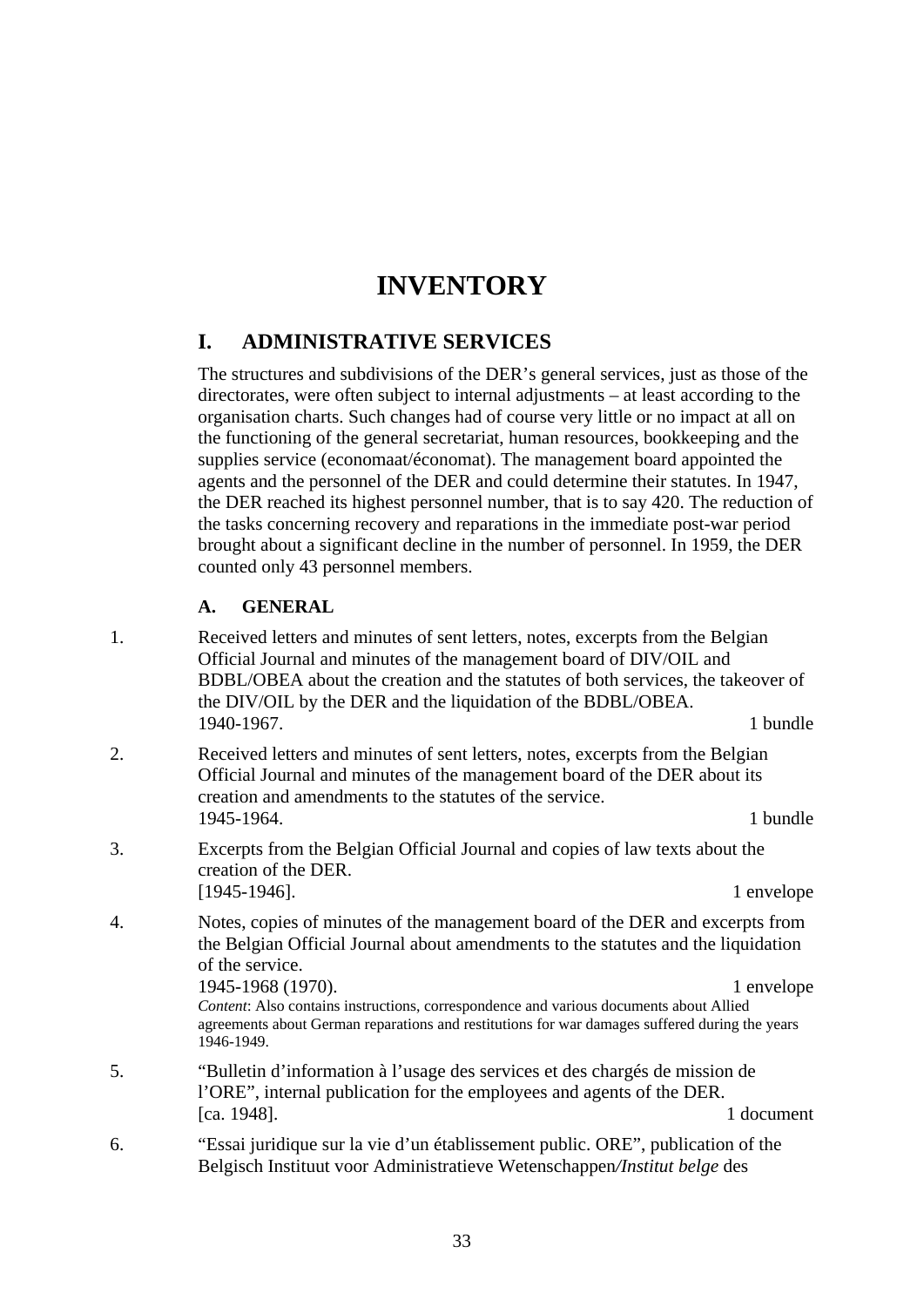|        | sciences administratives about the functioning of the DER.<br>1951.<br>1 volume                                                                                                                                                                                                                                                                                                                                                                                   |
|--------|-------------------------------------------------------------------------------------------------------------------------------------------------------------------------------------------------------------------------------------------------------------------------------------------------------------------------------------------------------------------------------------------------------------------------------------------------------------------|
| 7.     | Publication by Van Reyn P., and Rongy P., Essai juridique sur la vie d'un<br>établissement public. L'Office de récupération économique.                                                                                                                                                                                                                                                                                                                           |
|        | 1951.<br>2 parts<br>Printed: s.l., 1951.                                                                                                                                                                                                                                                                                                                                                                                                                          |
|        | <b>ADMINISTRATIVE FUNCTIONING</b><br><b>B.</b>                                                                                                                                                                                                                                                                                                                                                                                                                    |
|        | 1.<br>PERSONNEL MANAGEMENT                                                                                                                                                                                                                                                                                                                                                                                                                                        |
| 8-129. | Personnel files on public officers employed at the DER and its legal predecessor,<br>the DIV.                                                                                                                                                                                                                                                                                                                                                                     |
|        | 1940-1968 (1969-1981).<br>122 envelopes<br>Information: the files are sorted alphabetically according to the family name. Only the files with<br>names starting with letters A-B and E-L have been preserved.<br>Access: The files under these inventory numbers will only become freely accessible 100 years after<br>the file closure date. For the time being, they can only be accessed after having filled in a research<br>declaration in the reading room. |
| 8.     | Adrianssens, Camille.<br>1947-1953.                                                                                                                                                                                                                                                                                                                                                                                                                               |
| 9.     | Albert, Christiane.<br>1945, 1961.                                                                                                                                                                                                                                                                                                                                                                                                                                |
| 10.    | Alexandrien, Edgard Auguste.<br>1941-1943.                                                                                                                                                                                                                                                                                                                                                                                                                        |
| 11.    | Allart, Jean.<br>1945-1948, 1953.                                                                                                                                                                                                                                                                                                                                                                                                                                 |
| 12.    | Amand, Marcel.<br>1946-1948, 1981.                                                                                                                                                                                                                                                                                                                                                                                                                                |
| 13.    | André, Marcel.<br>1946-1949, 1967-1968.                                                                                                                                                                                                                                                                                                                                                                                                                           |
| 14.    | Andris, Achille.<br>1946-1950.                                                                                                                                                                                                                                                                                                                                                                                                                                    |
| 15.    | Antoine, Lucien.<br>1946-1947.                                                                                                                                                                                                                                                                                                                                                                                                                                    |
| 16.    | Appeltans, René.<br>1947-1949.                                                                                                                                                                                                                                                                                                                                                                                                                                    |
| 17.    | Arno, Charmes.<br>1945-1947.                                                                                                                                                                                                                                                                                                                                                                                                                                      |
| 18.    | Artus, Georges.<br>1941-1943.                                                                                                                                                                                                                                                                                                                                                                                                                                     |
| 19.    | Aspeslagh, Albert.<br>1946-1948.                                                                                                                                                                                                                                                                                                                                                                                                                                  |
| 20.    | Auquier, Antoine-Henri.<br>1944-1945.                                                                                                                                                                                                                                                                                                                                                                                                                             |
| 21.    | Bajart, Raymond.                                                                                                                                                                                                                                                                                                                                                                                                                                                  |
| 22.    | 1946-1949.<br>Ballinckx, Jacques.                                                                                                                                                                                                                                                                                                                                                                                                                                 |

1944-1948.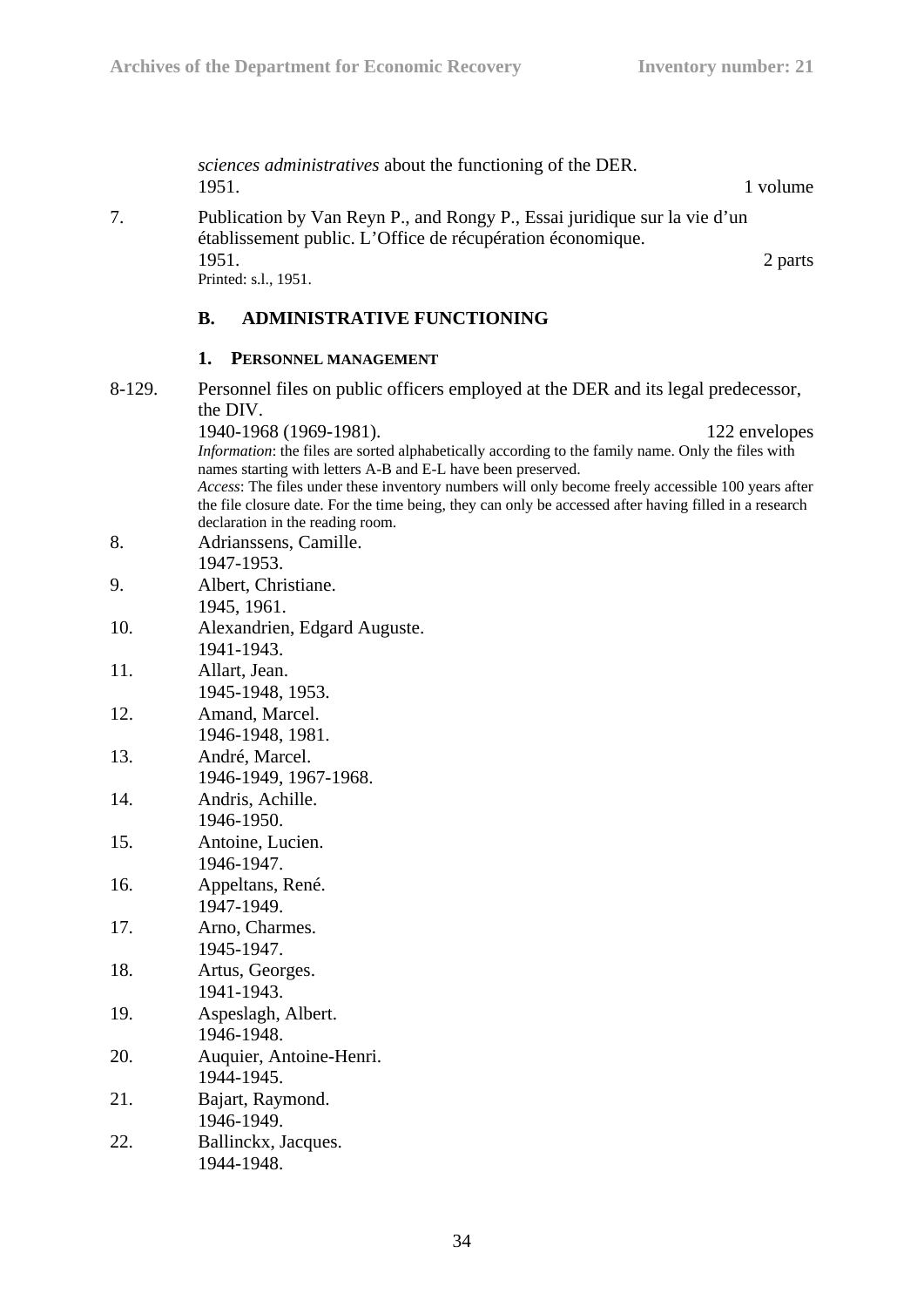| 23. | Bardiau, Jean.             |
|-----|----------------------------|
|     | 1946-1950.                 |
| 24. | Bauche, Leon.              |
|     | 1946, 1967.                |
| 25. | Baumann, André.            |
|     | 1948-1949.                 |
| 26. | Beauclercq, Jean François. |
|     | 1942-1944.                 |
| 27. | Beauraing, Jean.           |
|     | 1946-1962.                 |
| 28. | Béghin, René.              |
|     | 1947-1949.                 |
| 29. | Belery, Alfred.            |
|     | 1946-1949.                 |
| 30. | Bernard, Jules.            |
|     | 1946-1947.                 |
|     |                            |
| 31. | Berton, André Désiré.      |
|     | 1946-1947, 1968-1969.      |
| 32. | Beruck, Henri Florent.     |
|     | 1945.                      |
| 33. | Bethune, Jean.             |
|     | 1946-1949 (1974-1975).     |
| 34. | Bets, Louis.               |
|     | 1948-1949.                 |
| 35. | Beyens, Clément.           |
|     | 1948-1967.                 |
| 36. | Bierny, Marie-Alice.       |
|     | 1945-1946.                 |
| 37. | Bisschop, Francis.         |
|     | 1947.                      |
| 38. | Bivort, Henri.             |
|     | 1948-1949.                 |
| 39. | Bodson, Suzanne.           |
|     | 1946-1952.                 |
| 40. | Boitel, Georges.           |
|     | 1945-1948.                 |
| 41. | Bommelé, Georges.          |
|     | 1948-1949.                 |
| 42. | Borné, Ferdinand Victor.   |
|     | 1946-1950.                 |
| 43. | Borremans, Henri.          |
|     | 1947-1950, 1960.           |
| 44. | Bouchat, Germaine.         |
|     | 1947-1954.                 |
| 45. | Bouhiere, Max.             |
|     | 1951.                      |
| 46. | Bouillon, Leon.            |
|     | 1945-1947.                 |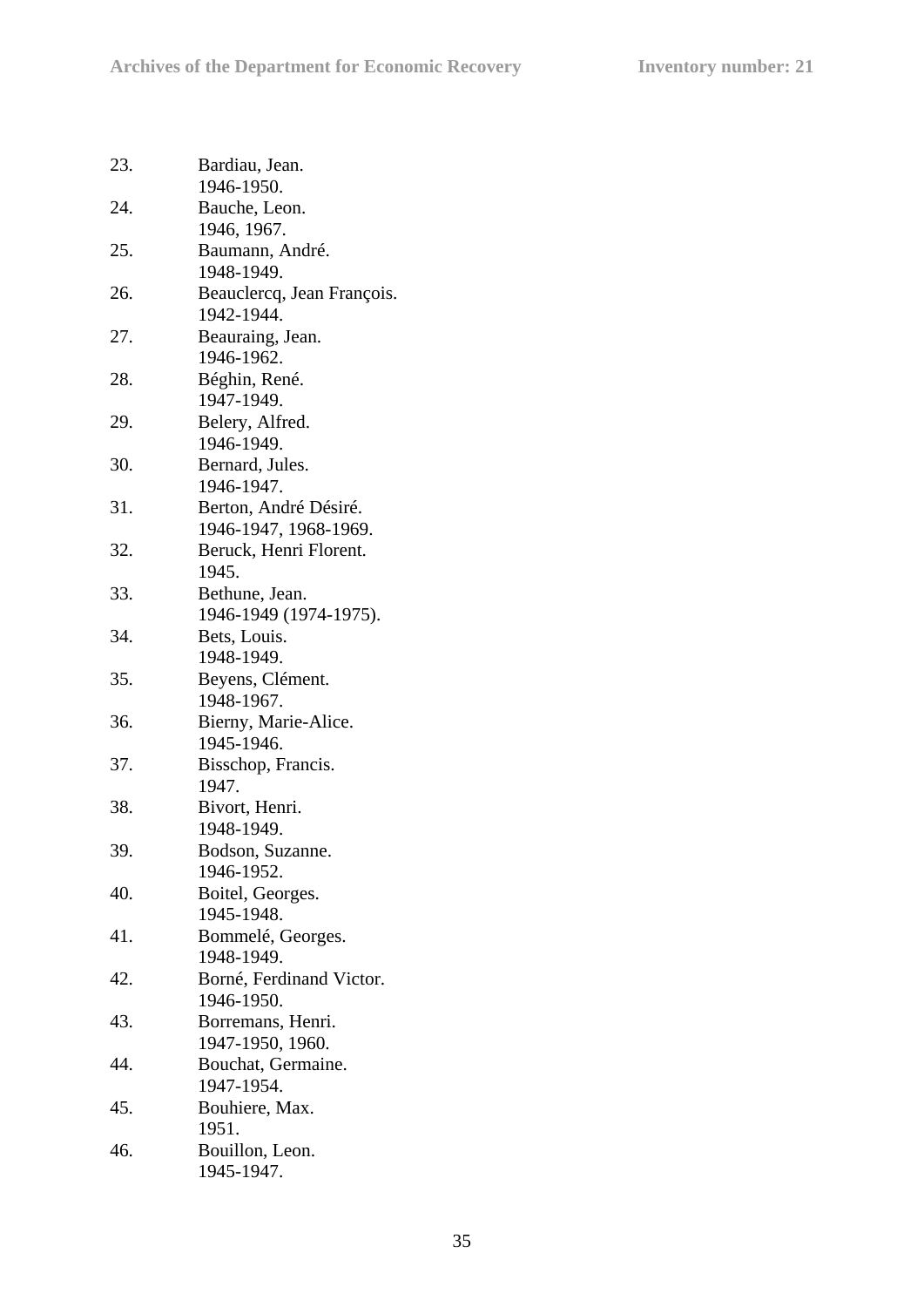| 47. | Boumans, François.    |
|-----|-----------------------|
|     | 1945-1950 (1976).     |
| 48. | Briché, Henri.        |
|     | 1940-1951.            |
| 49. | Brisart, Camille.     |
|     | 1947-1949.            |
| 50. | Brouha, Joseph.       |
|     | 1949.                 |
| 51. | Brügger, Edith.       |
|     | 1950-1962.            |
|     |                       |
| 52. | Brutout, Célestin.    |
|     | 1946-1949.            |
| 53. | Buckenhoudt, Marcel.  |
|     | 1945-1951.            |
| 54. | Buffart, Albert.      |
|     | 1946.                 |
| 55. | Buelens, Louis.       |
|     | 1946-1966.            |
| 56. | Bulté, Jean-Baptiste. |
|     | 1946-1949.            |
| 57. | Buquenne, Salomon.    |
|     | 1946-1951 (1972).     |
| 58. | Burrick, Léonard.     |
|     | 1945.                 |
| 59. |                       |
|     | Buskens, Joseph.      |
|     | 1946-1951.            |
| 60. | Eloir, Marcel.        |
|     | 1949-1950.            |
| 61. | Fallon, Hubertine.    |
|     | 1948-1949.            |
| 62. | Fautré, Jean.         |
|     | 1945-1947.            |
| 63. | Félis, Adeline        |
|     | 1941-1945.            |
| 64. | Fellemans, Charles.   |
|     | 1948-1949.            |
| 65. | Feron, Ghislaine.     |
|     | 1947-1949.            |
| 66. | Figge, Ursula.        |
|     | 1963-1964.            |
| 67. |                       |
|     | Fix, Ursula.          |
|     | 1962-1963.            |
| 68. | Fochon, Georges.      |
|     | 1946-1948.            |
| 69. | Francou, Robert.      |
|     | 1947-1965.            |
| 70. | Freitag, Ingrid.      |
|     | 1966.                 |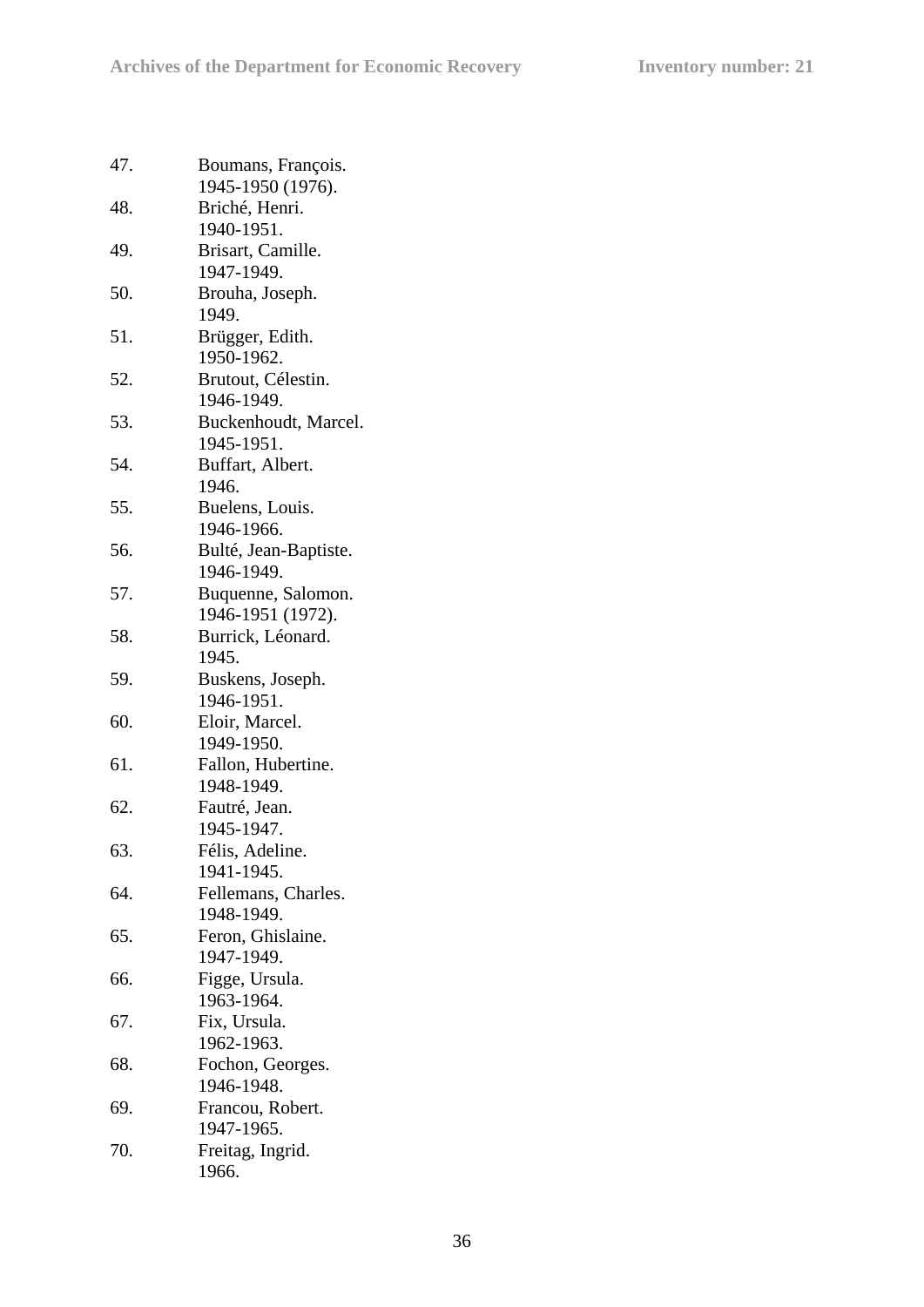| 71. | Frère, Jeanne.         |
|-----|------------------------|
|     | 1946-1949.             |
| 72. | Garfinkels, Gregoire.  |
|     | 1947-1950.             |
| 73. | Gastuche, Guillaume.   |
|     | 1946-1950.             |
| 74. | Gelinne, Frans.        |
|     | 1946-1949.             |
| 75. | Gelise, Henri.         |
|     | 1945-1949.             |
| 76. |                        |
|     | Gérard, René.          |
|     | 1946-1951.             |
| 77. | Gerson, Christiane.    |
|     | 1946-1956.             |
| 78. | Gevaert, Simone.       |
|     | 1945-1951.             |
| 79. | Gilmant, Marguerite.   |
|     | 1948-1951.             |
| 80. | Gobert, Rose.          |
|     | 1948-1955.             |
| 81. | Grégoire, Suzanne.     |
|     | 1946-1948.             |
| 82. | Grisar, Walter.        |
|     | 1947-1950.             |
| 83. | Guilmain, René-Ernest. |
|     | 1946-1947.             |
| 84. |                        |
|     | Hance, Edouard.        |
|     | 1945-1947.             |
| 85. | Hardies, Antoines.     |
|     | 1946-1953.             |
| 86. | Hendrickx, Willy.      |
|     | 1944-1953.             |
| 87. | Herman, Henri-Octave.  |
|     | 1948-1951.             |
| 88. | Heyse, Germaine.       |
|     | 1948-1968 (1971-1972). |
| 89. | Hing, Albert.          |
|     | 1946-1948 (1969).      |
| 90. | Hontoy, Maurice.       |
|     | 1946-1953.             |
| 91. | Huyghe, Etienne.       |
|     | 1949-1950.             |
|     |                        |
| 92. | Immegeers, Lizette.    |
|     | 1960-1961.             |
| 93. | Jacobs, Marcel.        |
|     | 1948-1949.             |
| 94. | Jacques, Jean.         |
|     | 1947-1950.             |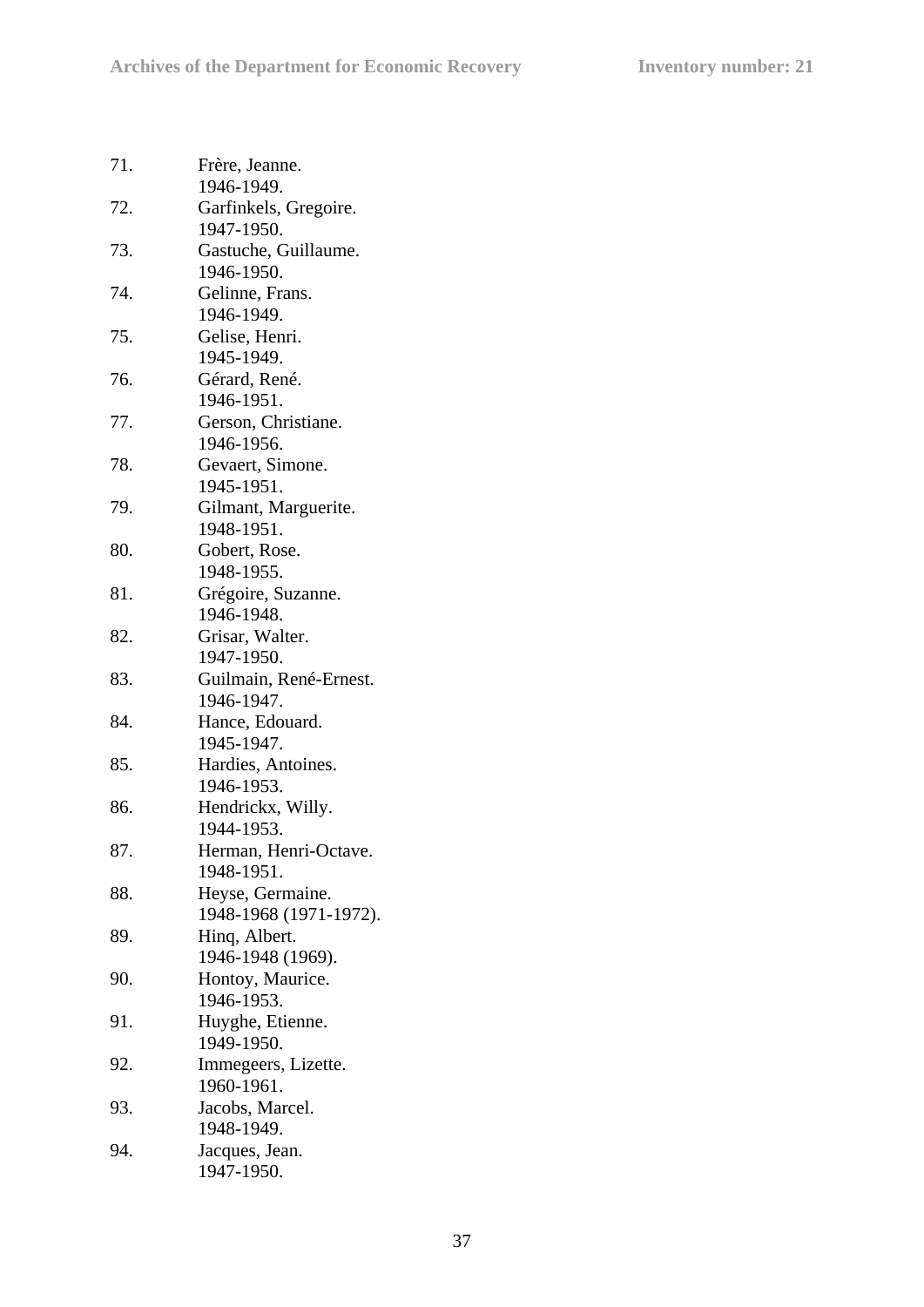| 95.  | Jados, Raymond.<br>1946-1948.                                                                                                                                                                                                                                            |
|------|--------------------------------------------------------------------------------------------------------------------------------------------------------------------------------------------------------------------------------------------------------------------------|
| 96.  | Jadoul, Robert.<br>1946-1949.                                                                                                                                                                                                                                            |
| 97.  | Janssens, Alois.<br>1947-1950.                                                                                                                                                                                                                                           |
| 98.  | Janssens, Frans.<br>(1941) 1946-1949, 1966.                                                                                                                                                                                                                              |
| 99.  | Jeanmart, Albert.<br>1948-1951.                                                                                                                                                                                                                                          |
| 100. | Keuleers, Louis.<br>1948-1950.                                                                                                                                                                                                                                           |
| 101. | Knipping, Hubert.<br>1947-1951.                                                                                                                                                                                                                                          |
| 102. | Lacroix, Marcel.<br>1946-1948.                                                                                                                                                                                                                                           |
| 103. | Lagae, Andrée.<br>1945-1949.                                                                                                                                                                                                                                             |
| 104. | Lagae, Renée.<br>1948-1949.                                                                                                                                                                                                                                              |
| 105. | Lagasse de Locht, Jean-Baptiste.<br>1945-1947.                                                                                                                                                                                                                           |
| 106. | Lambillon, Raymond.<br>1948-1967 (1977).                                                                                                                                                                                                                                 |
| 107. | Lapeau, Sylver.<br>1948-1949, 1953.                                                                                                                                                                                                                                      |
| 108. | Larose, Armand.<br>1947-1960.                                                                                                                                                                                                                                            |
| 109. | Latour, Robert.<br>1946-1950.                                                                                                                                                                                                                                            |
| 110. | Leglise, René.<br>1946-1952.                                                                                                                                                                                                                                             |
| 111. | Leloup, Georges.<br>1948-1949.                                                                                                                                                                                                                                           |
| 112. | Lemaire, Anne-Marie.<br>1946-1947.                                                                                                                                                                                                                                       |
| 113. | Lemaire, Ernest.<br>1949-1951.                                                                                                                                                                                                                                           |
| 114. | Lemaire, Raymond.<br>1946-1951.                                                                                                                                                                                                                                          |
| 115. | Lemineur, Jeanne.<br>1947-1950.                                                                                                                                                                                                                                          |
| 116. | Lerminiaux, Jules.<br>1945-1948.                                                                                                                                                                                                                                         |
| 117. | Leroy, Nicole.<br>1971-1975.                                                                                                                                                                                                                                             |
|      | <i>Information</i> : concerns a file on a personnel member of the legal successor of the DER, the<br>Belgische Dienst voor Bedrijfsleven en Landbouw/Office belge de l'Economie et de l'Agriculture.<br>The file probably got into the older classification by accident. |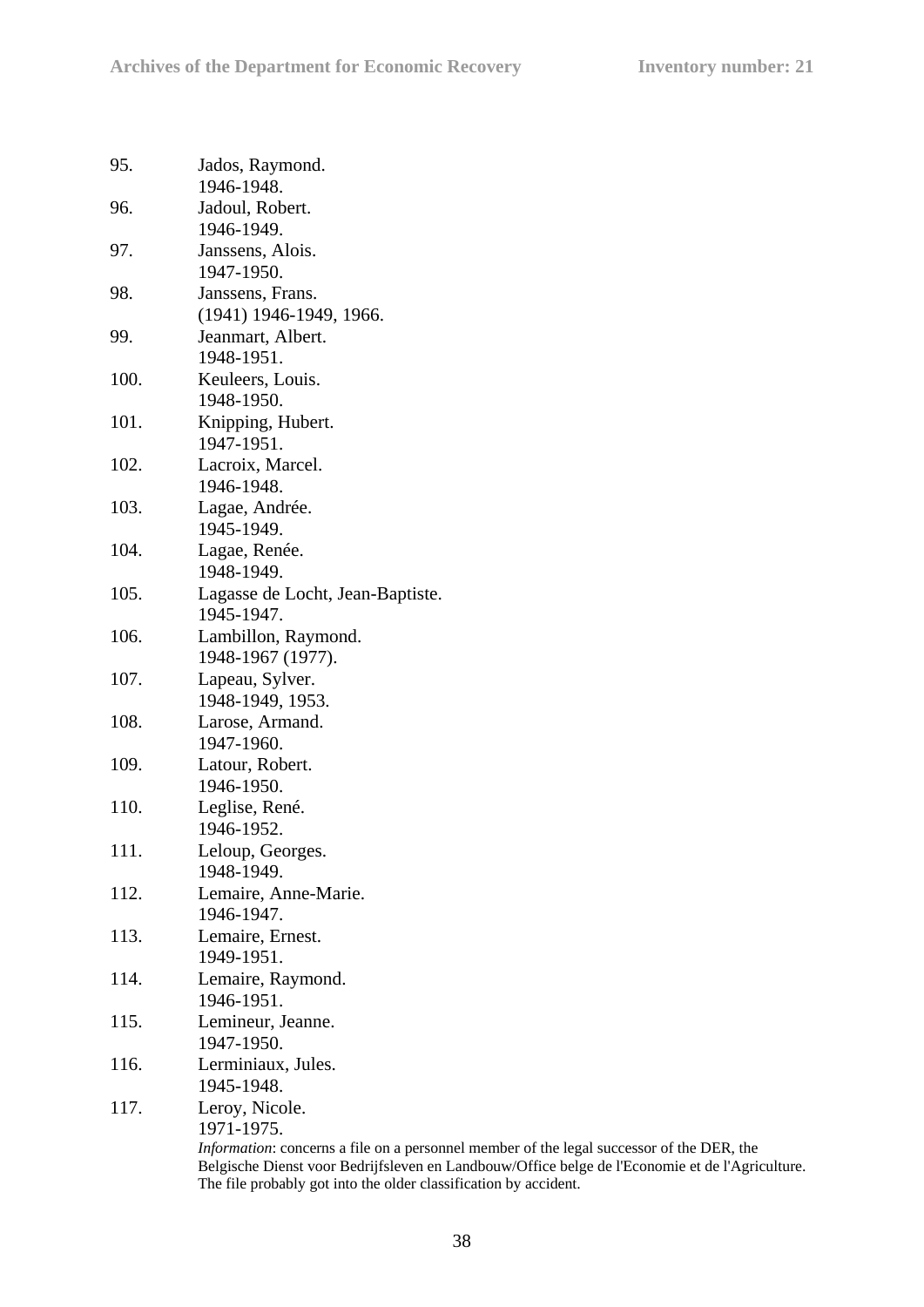| 118.     | Lesap, Albert.<br>1947-1949.                                                                                                                                                                                                                                                                                                                                                                                                         |
|----------|--------------------------------------------------------------------------------------------------------------------------------------------------------------------------------------------------------------------------------------------------------------------------------------------------------------------------------------------------------------------------------------------------------------------------------------|
| 119.     | Lespes, Jules.<br>1941-1949, 1954.                                                                                                                                                                                                                                                                                                                                                                                                   |
| 120.     | Levis, Jacqueline.<br>1972-1973.<br><i>Information:</i> concerns a file on a personnel member of the legal sucessor of the DER, the<br>Belgische Dienst voor Bedrijfsleven en Landbouw/Office belge de l'Economie et de l'Agriculture.<br>The file probably got into the older classification by accident.                                                                                                                           |
| 121.     | Liber, Armand.<br>1947-1952.                                                                                                                                                                                                                                                                                                                                                                                                         |
| 122.     | Libouton, Maurice.<br>1943-1945.                                                                                                                                                                                                                                                                                                                                                                                                     |
| 123.     | Lievens, Jean.<br>1941-1945.                                                                                                                                                                                                                                                                                                                                                                                                         |
| 124.     | Lizon, Louis.<br>1947-1949.                                                                                                                                                                                                                                                                                                                                                                                                          |
| 125.     | Lombar, Roger.<br>1945-1957.                                                                                                                                                                                                                                                                                                                                                                                                         |
| 126.     | Lossignel, Jean.<br>1945-1951.                                                                                                                                                                                                                                                                                                                                                                                                       |
| 127.     | Louis, Adolphe.<br>1941-1943 (1979).                                                                                                                                                                                                                                                                                                                                                                                                 |
| 128.     | Loutte, René.<br>1945-1951.                                                                                                                                                                                                                                                                                                                                                                                                          |
| 129.     | Lowie, Yvette.<br>1946-1953.                                                                                                                                                                                                                                                                                                                                                                                                         |
|          | 2.<br><b>BOOKKEEPING AND SUPPLIES SERVICE (ECONOMAAT/ÉCONOMAT)</b>                                                                                                                                                                                                                                                                                                                                                                   |
| 130-134. | Financial records and cover letters about the recruitment of personnel for foreign<br>missions to Germany within the framework of mine worker recruitment and about<br>the expenses resulting from these missions.<br>1947.<br>5 envelopes<br>Content: the financial documents are mainly statements of costs, credit and debit notes, abstracts<br>of accounts and statements about travel expenses, salaries and office furniture. |
| 130.     | Second trimester of 1947.<br>1947.                                                                                                                                                                                                                                                                                                                                                                                                   |
| 131.     | Third trimester of 1947.<br>1947.                                                                                                                                                                                                                                                                                                                                                                                                    |
| 132.     | Fourth trimester of 1947.<br>1947.                                                                                                                                                                                                                                                                                                                                                                                                   |
| 133.     | Second and third trimester of 1947.<br>1947.                                                                                                                                                                                                                                                                                                                                                                                         |
| 134.     | Second, third and fourth trimester of 1947.<br>1947.                                                                                                                                                                                                                                                                                                                                                                                 |
| 135.     | Records and minutes on bills regarding the payment of expenses by major<br>Roussen during foreign missions to Germany within the framework of the                                                                                                                                                                                                                                                                                    |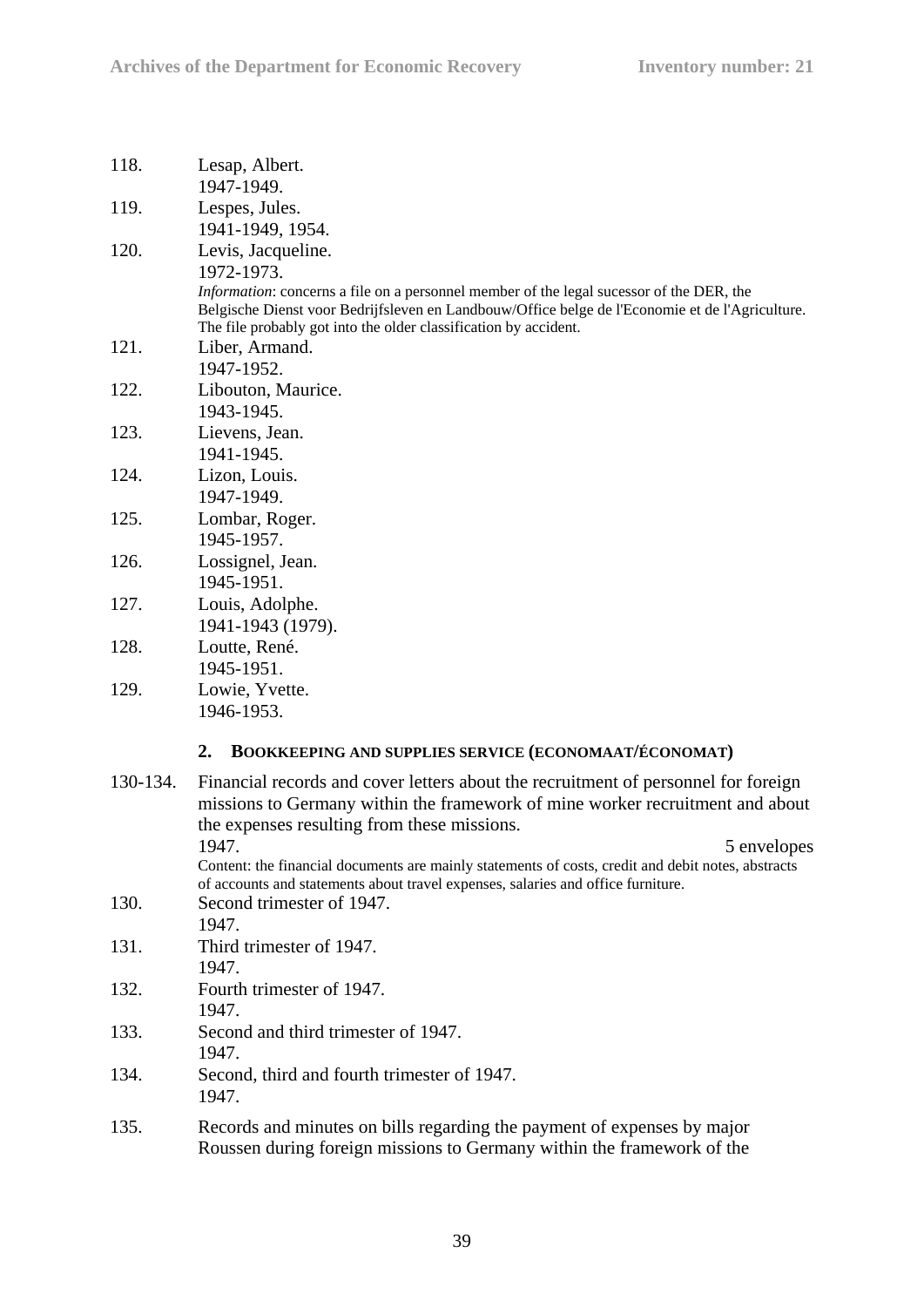|      | recruitment of coal miners.<br>1947.                                                                                                                                                                              | 2 documents |
|------|-------------------------------------------------------------------------------------------------------------------------------------------------------------------------------------------------------------------|-------------|
| 136. | Bills and receipts for non-reimbursed travel expenses.<br>1947.<br>Content: taxi travel expenses.                                                                                                                 | 1 envelope  |
| 137. | File on the vehicles used in the American zone during the mission for recruiting<br>coal miners.<br>1948.<br>Content: Bills, statements and technical files about the vehicles used.                              | 1 envelope  |
| 138. | Received letters, minutes of sent letters and notes about the logistic services and<br>the personnel management of the DER.<br>1949-1950.<br>Information: The last document shows traces of damage by silverfish. | 1 bundle    |
| 139. | Received letters, minutes of sent letters, notes, reports and records about the sale<br>of various scrapped good of the DER.<br>1949-1951.                                                                        | 1 bundle    |
|      | 3.<br><b>ADMINISTRATION OF THE MANAGEMENT BOARD</b>                                                                                                                                                               |             |
| 140. | Minutes of sent letters, cover letters and notes about the convocation letters, the                                                                                                                               |             |

minutes and attendance fees for the members of the management board of the DIV/OIL and the DER. 1941-1968. 1 bundle

# **II. MANAGEMENT BOARD**

Day-to-day management of the DIV/OIL was initially taken care of by a governing committee composed of one chairman and five to seven members. From March 1942 on, the composition changed and henceforth 12 to 15 members were part of the committee. The organisational structure of the DER was largely based on the DIV/OIL's structure, yet the old government committee was immediately replaced by a management board composed of 5 to 7 members. The decree-law of 16 December 1946 brought a number of changes to the structure of the management board: henceforth, the board had to count at least 9 including one representative of respectively the Prime Minister, the Minister for Economic Affairs, the Minister of Finance, the Minister of the Interior, the Minister for the Re-equipment of the Country and the Sequestration Office.

## **A. GOVERNING COMMITTEE OF THE DIV/OIL**

#### **1. SERIES OF HANDWRITTEN MINUTES**

141. Minutes of the meetings. 29 Oct. 1941 – 27 Mar. 1944. 1 volume *Content*: also contains a signed member list for each meeting.

### **2. SERIES OF MINUTES IN FILES**

142-143. Minutes (with convocations in attachment) of the meetings. 8 Jan. 1942 – 20 Dec. 1945. 3 bundles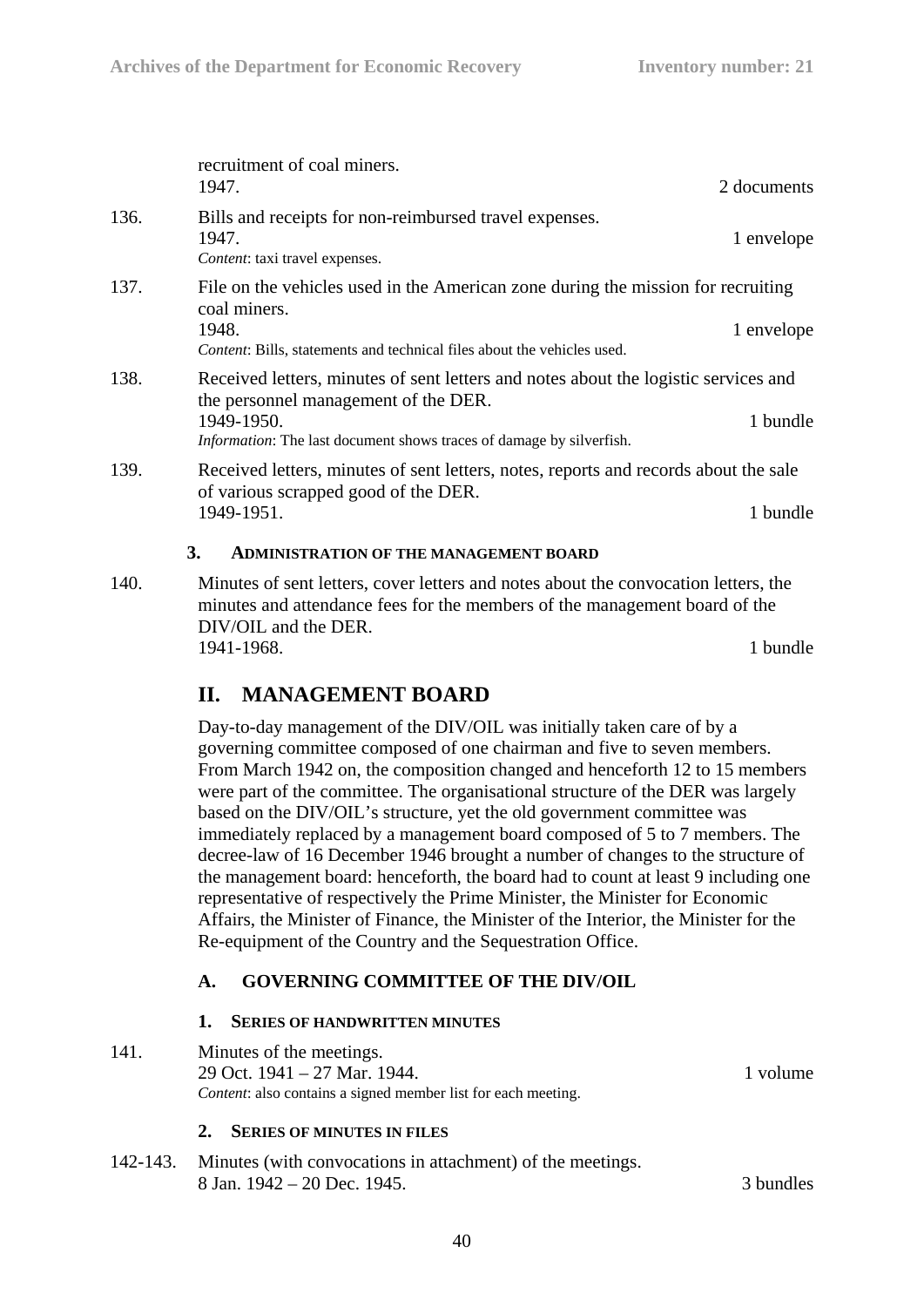142. 8 Jan. 1942 – 26 Nov. 1943.

### 143. 28 Jan. 1944 – 8 Sept. 1944.

*Content*: also contains correspondence about the succession of the DIV/OIL by the DER and minutes of the DER management board for the period February-March 1945.

## **B. MANAGEMENT BOARD OF THE DER**

#### **1. SERIES OF HANDWRITTEN MINUTES**

- 144-152. Minutes of meetings. 22 Feb. 1945 – 29 Mar. 1968. 9 parts *Information*: The minutes of 18 November 1948 and 23 November 1950 are missing. 144. 22 Feb. 1945 – 25 Oct. 1945. 145. 8 Nov. 1945 – 5 Sept. 1946. 146. 26 Sept. 1946 – 18 Apr. 1947. 147. 8 Mei 1947 – 18 Nov. 1948. 148. 23 Nov. 1950 – 20 Dec. 1956. 149. 28 Mar. 1957 – 19 Dec. 1962. 150. 18 Mar. 1963 – 15 Mar. 1966.
- 151. 5 Apr. 1966 13 Jul. 1967.
- 152. 18 Oct. 1967 29 Mar. 1968.

153-154. Minutes of the DER chairmen meetings. 1958. 2 envelopes *Information*: concepts of two meetings not mentioned in the file series below.

- 153. 10 Sept. 1958.
- 154. 12 Nov. 1958.

#### **2. SERIES OF MINUTES IN FILES**

- 155-217. Minutes and concepts of meeting proceedings (with convocations in attachment). 22 Feb. 1945 – 23 Mar. 1968. 64 bundles
- 155. 22 Feb. 1945 20 Dec. 1945.
- 156. 12 Apr. 1945 2 Aug. 1945.
- 157. 23 Aug. 1945 20 Dec. 1945.
- 158. 24 Jan. 1946 29 Dec. 1949.
- 159. 24 Jan. 1946 23 May 1946.
- 160. 13 June 1946 11 July 1946.
- 161. 1 Aug. 1946 5 Sept. 1946.
- 162. 26 Sept. 1946 17 Oct. 1946.
- 163. 24 Oct. 1946 12 Dec. 1946.
- 164. 9 Jan. 1947 20 Mar. 1947.
- 165. 3 Apr. 1947 17 July 1947.
- 166. 4 Sept. 1947 30 Dec. 1947.
- 167. 15 Jan. 1948 17 June 1948.
- 168. 8 July 1948 9 Dec. 1948.
- 169. 21 Jan. 1949 16 June 1949.
- 170. 21 June 1949 18 Aug. 1949.
- 171. 10 Nov. 1949 29 Dec. 1949.
- 172. 2 Feb. 1950 20 Dec. 1957.
- 173. 2 Feb. 1950 11 May 1950.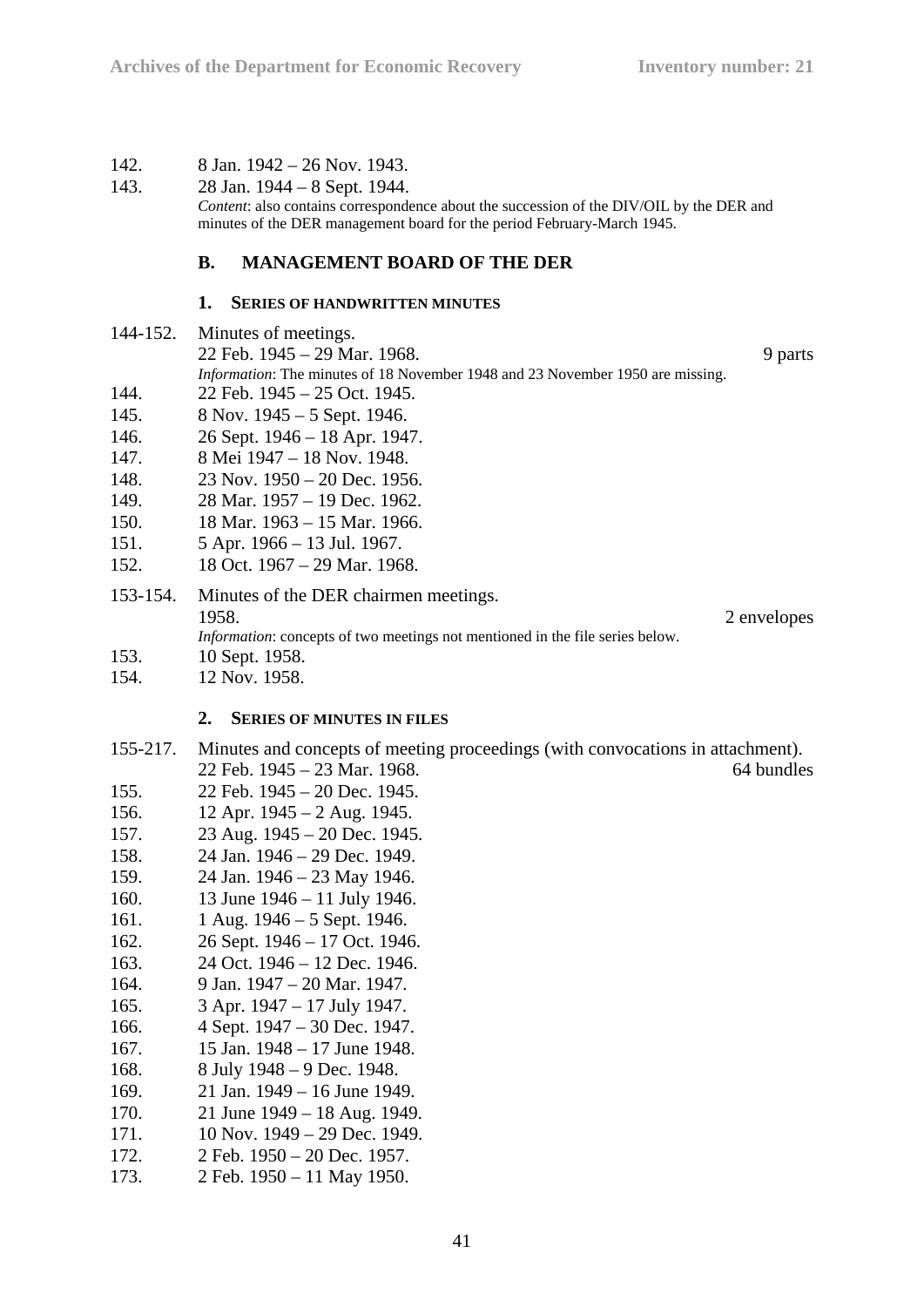| 174. | 1 June 1950 – 31 Dec. 1950.                                                                                               |
|------|---------------------------------------------------------------------------------------------------------------------------|
| 175. | 1 Feb. $1951 - 4$ July 1951.                                                                                              |
| 176. | 23 Aug. 1951 – 20 Dec. 1951.                                                                                              |
| 177. | 24 Jan. 1952 - 8 May 1952.                                                                                                |
| 178. | 17 July 1952 - 12 Dec. 1952.                                                                                              |
|      | Content: also contains notes of 6 June 1952.                                                                              |
| 179. | 23 Jan. 1953 – 15 May 1953.                                                                                               |
| 180. | 23 July 1953 – 26 Nov. 1953.                                                                                              |
| 181. | 21 Jan. 1954 – 26 Dec. 1954.                                                                                              |
| 182. | 19 Apr. $1955 - 15$ Dec. 1955.                                                                                            |
| 183. | 13 Oct. 1955 – 18 Dec. 1959.                                                                                              |
| 184. | 9 Feb. 1956 - 20 Dec. 1956.                                                                                               |
| 185. | 28 Mar. 1957 - 20 Dec. 1957.                                                                                              |
| 186. | 28 Mar. 1957 – 20 Dec. 1957.                                                                                              |
|      | Content: only contains the annexes to the minutes of the meetings that took place in 1957.                                |
| 187. | 26 Feb. 1958 – 21 Nov. 1958.                                                                                              |
| 188. | 26 Feb. 1958 - 15 Dec. 1964.                                                                                              |
| 189. | 6 Feb. 1959 - 18 Dec. 1959.                                                                                               |
| 190. | 8 Apr. 1959 – 8 Dec. 1959.                                                                                                |
|      | Content: only contains the annexes to the minutes of the meetings that took place in 1959.                                |
| 191. | 7 Apr. 1960 – 16 Dec. 1960.                                                                                               |
| 192. | 7 Apr. 1960 – 16 Dec. 1960.                                                                                               |
|      | Content: only contains the annexes to the minutes of the meetings that took place in 1960.                                |
| 193. | 14 Mar. 1961, 13 Apr. 1961.                                                                                               |
| 194. | 17 May 1961 - 20 Dec. 1961.                                                                                               |
| 195. | 17 May $1961 - 20$ Dec. 1961.                                                                                             |
|      | Content: mainly contains the annexes to the minutes of the meetings that took place in 1961.                              |
| 196. | 20 Mar. 1962, 17 Apr. 1962.                                                                                               |
| 197. | 4 May 1962 – 19 Dec. 1962.                                                                                                |
| 198. | 17 Apr. 1962 - 19 Dec. 1962.                                                                                              |
|      | Content: mainly contains the annexes to the minutes of the meetings that took place in 1962.                              |
| 199. | 20 Mar. $1962 - 4$ July 1966.<br>Content: mainly contains concepts of minutes of the meetings, originating from M. Emery. |
| 200. | 18 Mar. 1963 – 7 May 1963.                                                                                                |
| 201. | 16 July 1963 - 20 Dec. 1963.                                                                                              |
| 202. | 18 Mar. 1963 - 20 Dec. 1963.                                                                                              |
|      | Content: mainly contains the annexes to the minutes of the meetings that took place in 1963.                              |
| 203. | 18 Mar. 1964, 8 Apr. 1964.                                                                                                |
| 204. | 29 Apr. 1964 - 15 Dec. 1964.                                                                                              |
| 205. | 8 Apr. 1964 – 15 Dec. 1964.                                                                                               |
|      | Content: mainly contains the annexes to the minutes of the meetings that took place in 1964.                              |
| 206. | 10 Mar. 1965 - 14 Dec. 1967.                                                                                              |
| 207. | 10 Mar. 1965 - 30 Apr. 1965.                                                                                              |
| 208. | 14 July 1965 – 15 Dec. 1965.                                                                                              |
| 209. | 6 Apr. $1965 - 15$ Dec. 1965.                                                                                             |
|      | Content: mainly contains annexes to the minutes of the meetings that took place in 1965.                                  |
| 210. | 15 Mar. $-27$ Apr. 1966.                                                                                                  |
| 211. | 4 July $1966 - 21$ Dec. 1966.                                                                                             |
|      | Content: also contains the minutes pertaining to the proceedings of the meeting of 23 March 1967.                         |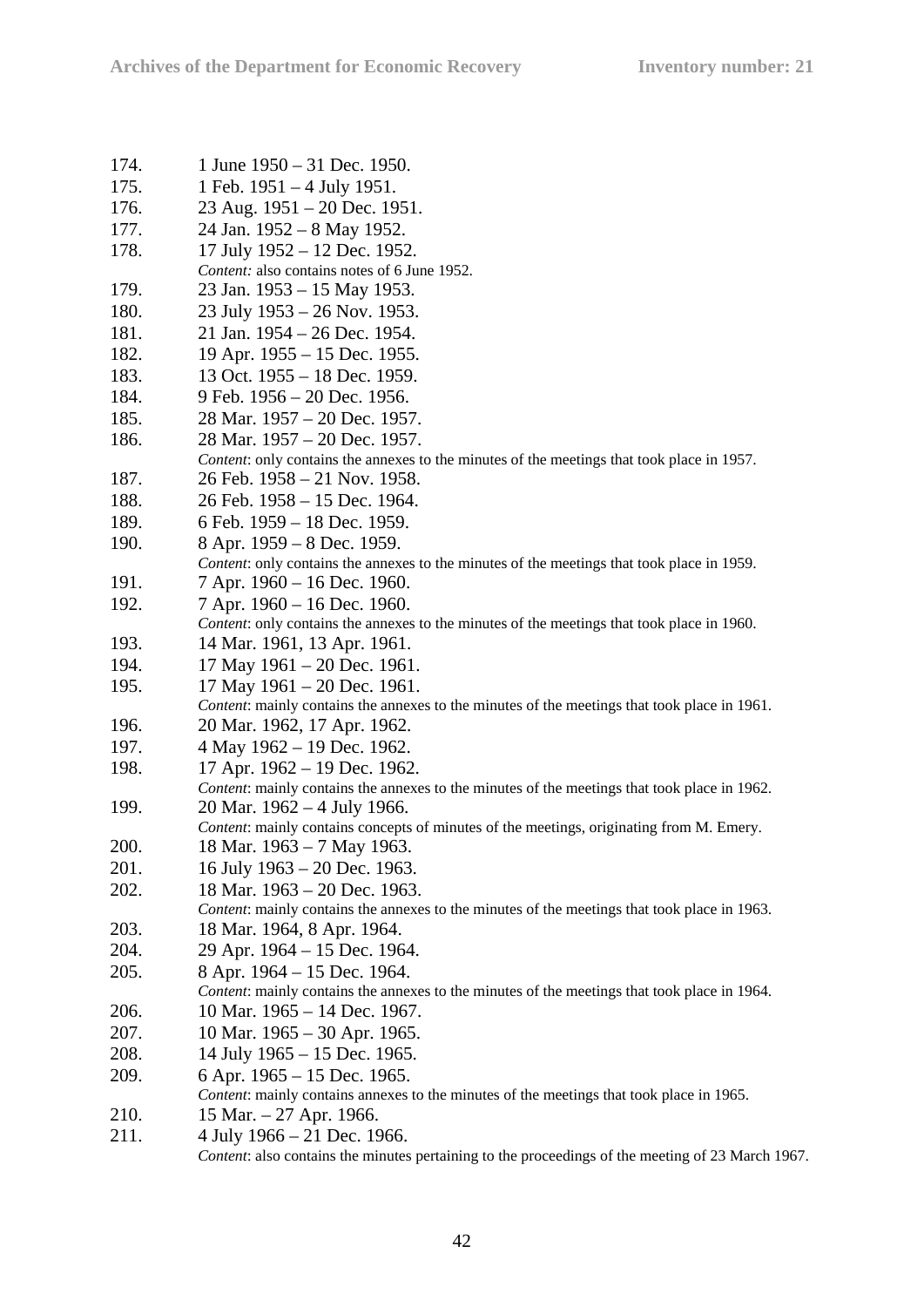| 212. | 15 Mar. $1966 - 21$ Dec. 1966. |
|------|--------------------------------|
|      |                                |

- *Content*: mainly contains the annexes to the minutes of meetings of 1966.
- --- 23 March 1967.

*Repository*: see inventory number 211.

- 213. 18 April 1967.
- 214. 13 July 1967 14 Dec. 1967.
- 215. 18 Apr. 14 Dec. 1967.
	- *Content*: mainly contains the annexes to the minutes of meetings of 1967.
- 216. 29 March 1968.
- 217. 29 March 1968.

*Content:* contains the annexes to the minutes of the meeting of 29 March 1968.

#### **3. SERIES OF MINUTES IN FILES**

218-326. Minutes of meeting proceedings (with convocations annexed).

11 Aug. 1949 – 29 Mar. 1968. 3 bundles, 104 envelopes, 1 document *Information*: The files of this series originate from various former members of the DER management board. As many files overlap, this series underwent thorough sorting and only the most complete files were preserved. The files under inventory numbers 218-225 originate from Mr. Jorion, deputy government commissioner to the DER management board and councillor at the Ministry for Economic Affairs. The documents filed under inventory numbers 231-264, 266, 269- 272 were addressed to Mr. Dierickx, Director at the Registration and Domains Office and Inspector-General as from July 1954. The files described under inventory numbers 226-230, 265, 267-268, 273 and 285 were destined for Mr. Elinck, Director at the Registration and Domains Office (these files belonged to the sub-fonds from Willebroekkaai). Inventory numbers 274-284, 287-289, 293-296, 298-299, 301-312, 315 and 317-319 originate from Mr. Bernier, Director-General of the Sequestration Office. Numbers 286, 290-291, 297, 313-314, 316 and 320- 326 were intended for Mr. W. Van den Bosch, Director at the Registration and Domains Administration. Inventory numbers 292 and 300 originate from Mr. Dreppe, Inspector-General of the Registration and Domains Administration.

| 218. | 11 Aug. $1949 - 25$ Aug. 1949.                                                                 | 1 envelope |
|------|------------------------------------------------------------------------------------------------|------------|
|      | Content: contains documents about the meetings of 11, 18 and 25 August. Of the meetings of 11  |            |
|      | and 18 August only the minutes in French are preserved, and of the meeting of 25 August only a |            |
|      | few annexes remain.                                                                            |            |

| 219. | 15 Sept. 1949.                                                                                 | 1 envelope |
|------|------------------------------------------------------------------------------------------------|------------|
| 220. | 20 Oct. 1949, 10 Nov. 1949.                                                                    | 1 envelope |
| 221. | 7 July 1951.                                                                                   | 1 envelope |
| 222. | 23 Aug. 1951.                                                                                  | 1 envelope |
| 223. | 11 Oct. 1951.                                                                                  | 1 envelope |
| 224. | 29 Nov. 1951.                                                                                  | 1 envelope |
| 225. | 20 Dec. 1951.                                                                                  | 1 envelope |
| 226. | 24 Jan. 1952.                                                                                  | 1 document |
|      | <i>Content:</i> only contains a copy of a note addressed to the Minister for Economic Affairs. |            |
| 227. | 31 Jan. 1952.                                                                                  | 1 envelope |
| 228. | 13 Mar. 1952.                                                                                  | 1 envelope |
| 229. | 30 Apr. 1952.                                                                                  | 1 envelope |
| 230. | 8 May 1952.                                                                                    | 1 envelope |
| 231. | 17 July 1952.                                                                                  | 1 envelope |
| 232. | 25 Sept. 1952.                                                                                 | 1 envelope |
| 233. | 20 Nov. 1952.                                                                                  | 1 envelope |
| 234. | 12 Dec. 1952.                                                                                  | 1 envelope |
| 235. | 23 Jan. 1953.                                                                                  | 1 envelope |
| 236. | 15 mar. 1953.                                                                                  | 1 envelope |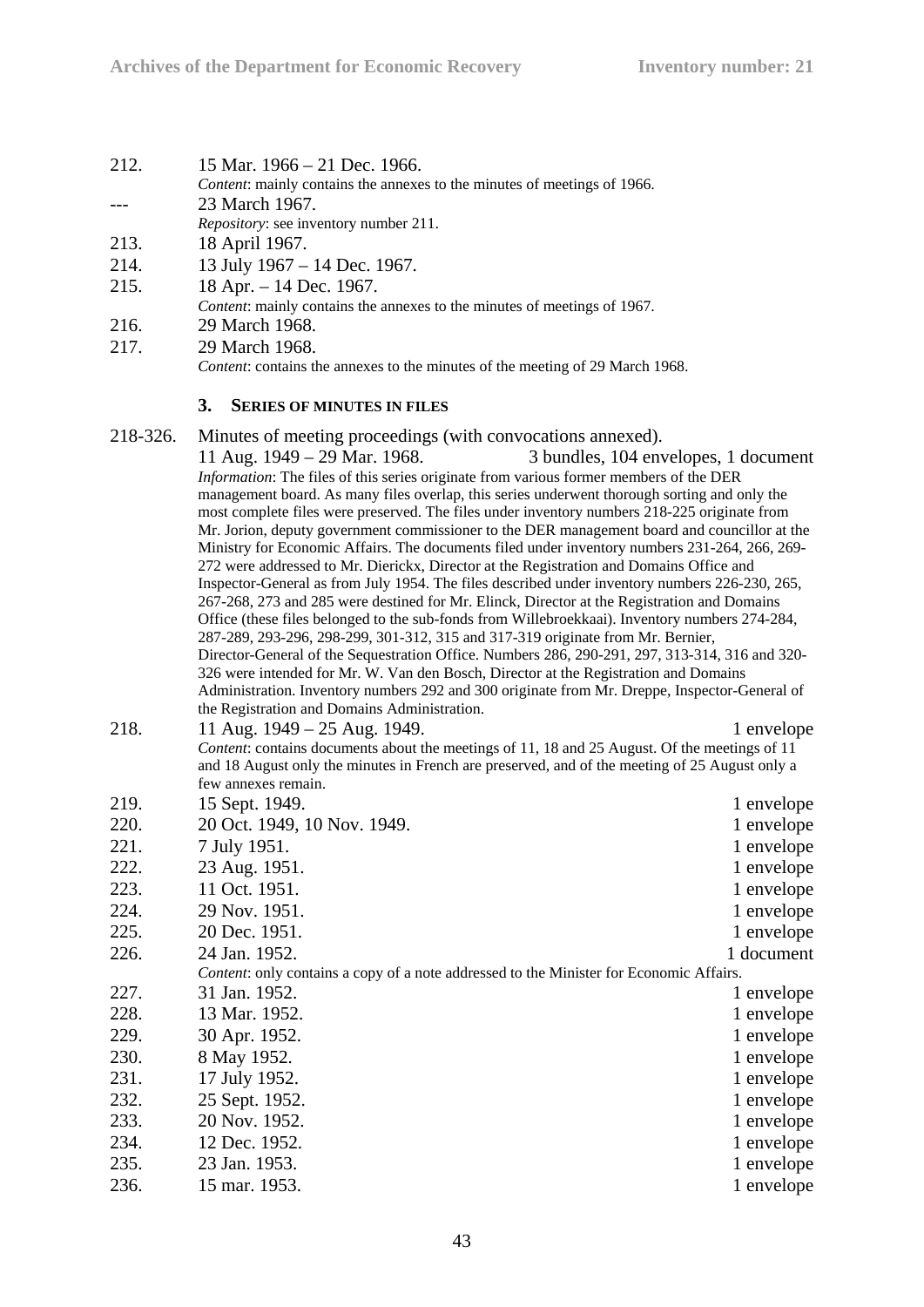| 237. | 2 Apr. 1953.   | 1 envelope |
|------|----------------|------------|
| 238. | 30 Apr. 1953.  | 1 envelope |
| 239. | 23 July 1953.  | 1 envelope |
| 240. | 13 Aug. 1953.  | 1 envelope |
| 241. | 8 Oct. 1953.   | 1 envelope |
| 242. | 26 Nov. 1953.  | 1 envelope |
| 243. | 21 Jan. 1954.  | 1 envelope |
| 244. | 18 Mar. 1954.  | 1 envelope |
| 245. | 6 May 1954.    | 1 envelope |
| 246. | 1 July 1954.   | 1 envelope |
| 247. | 29 Sept. 1954. | 1 envelope |
| 248. | 16 Dec. 1954.  | 1 envelope |
| 249. | 3 Mar. 1955.   | 1 envelope |
| 250. | 19 Apr. 1955.  | 1 envelope |
| 251. | 3 May 1955.    | 1 envelope |
| 252. | 16 June 1955.  | 1 envelope |
| 253. | 13 Oct. 1955.  |            |
| 254. | 15 Dec. 1955.  | 1 envelope |
| 255. |                | 1 envelope |
| 256. | 9 Feb. 1956.   | 1 envelope |
| 257. | 15 Mar. 1956.  | 1 envelope |
|      | 3 May 1956.    | 1 envelope |
| 258. | 28 June 1956.  | 1 envelope |
| 259. | 9 Nov. 1956.   | 1 envelope |
| 260. | 20 Dec. 1956.  | 1 envelope |
| 261. | 28 Mar. 1957.  | 1 bundle   |
| 262. | 30 Apr. 1957.  | 1 envelope |
| 263. | 18 July 1957.  | 1 envelope |
| 264. | 17 Oct. 1957.  | 1 envelope |
| 265. | 20 Dec. 1957.  | 1 envelope |
| 266. | 26 Feb. 1958.  | 1 envelope |
| 267. | 27 Mar. 1958.  | 1 envelope |
| 268. | 21 Apr. 1958.  | 1 envelope |
| 269. | 8 May 1958.    | 1 envelope |
| 270. | 13 June 1958.  | 1 envelope |
| 271. | 11 July 1958.  | 1 envelope |
| 272. | 26 Sept. 1958. | 1 envelope |
| 273. | 21 Nov. 1958.  | 1 envelope |
| 274. | 6 Feb. 1959.   | 1 envelope |
| 275. | 8 Apr. 1959.   | 1 envelope |
| 276. | 13 May 1959.   | 1 envelope |
| 277. | 6 July 1959.   | 1 envelope |
| 278. | 19 Oct. 1959.  | 1 envelope |
| 279. | 18 Dec. 1959.  | 1 envelope |
| 280. | 7 Apr. 1960.   | 1 bundle   |
| 281. | 20 May 1960.   | 1 envelope |
| 282. | 14 July 1960.  | 1 envelope |
| 283. | 18 Oct. 1960.  | 1 envelope |
| 284. | 16 Dec. 1960.  | 1 envelope |

| 1              | envelope             |        |
|----------------|----------------------|--------|
| $\mathbf{1}$   | envelope             |        |
| 1              | envelope             |        |
| $\mathbf 1$    | envelope             |        |
| $\mathbf 1$    | envelope             |        |
| 1              | envelope             |        |
| 1              | envelope             |        |
| $\mathbf 1$    | envelope             |        |
| 1              | envelope             |        |
| 1              | envelope             |        |
| $\mathbf 1$    | envelope             |        |
| $\overline{1}$ | envelope             |        |
| 1              | envelope             |        |
| $\mathbf 1$    | envelope             |        |
| $\mathbf 1$    | envelope             |        |
| 1              | envelope             |        |
| 1              | envelope             |        |
| $\overline{1}$ | envelope             |        |
| 1              | envelope             |        |
| 1              | envelope             |        |
| 1              | envelope             |        |
| $\mathbf 1$    | envelope             |        |
| 1              | envelope             |        |
| $\mathbf 1$    | envelope             |        |
|                |                      |        |
|                |                      |        |
| 1              | 1 bundle             |        |
| 1              | envelope<br>envelope |        |
| 1              | envelope             |        |
| 1              | envelope             |        |
| 1              | envelope             |        |
| $\mathbf 1$    | envelope             |        |
| $\mathbf 1$    | envelope             |        |
| 1              |                      |        |
| 1              | envelope             |        |
| $\mathbf 1$    | envelope             |        |
| 1              | envelope<br>envelope |        |
| 1              | envelope             |        |
| $\mathbf 1$    | envelope             |        |
| 1              |                      |        |
| 1              | envelope             |        |
| $\mathbf 1$    | envelope<br>envelope |        |
| $\mathbf{1}$   | envelope             |        |
| 1              | envelope             |        |
|                | 1                    | bundle |
| 1              | envelope             |        |
| 1              | envelope             |        |
| 1              | envelope             |        |
| $\mathbf 1$    | envelope             |        |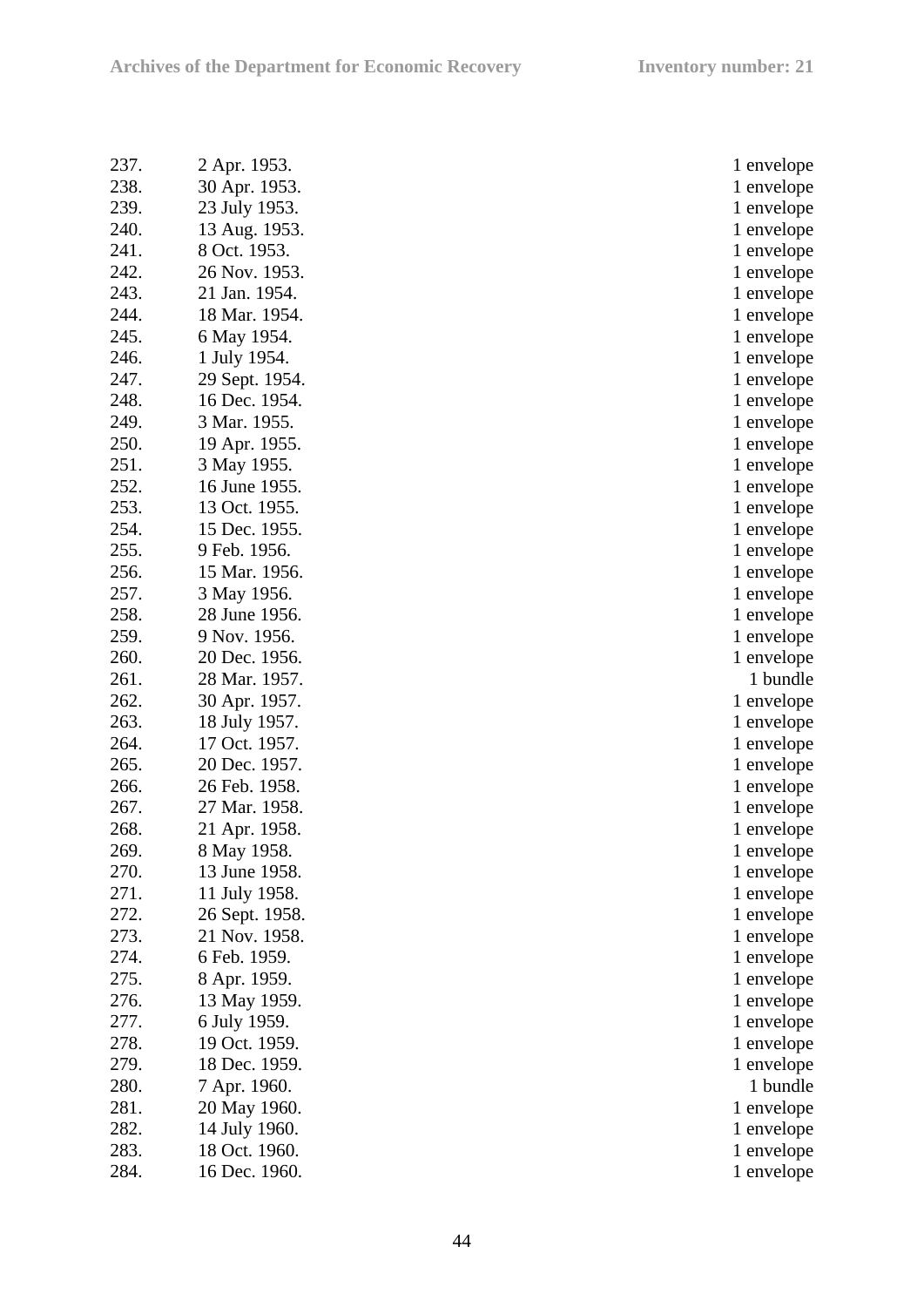| 285. | 14 Mar. 1961.                                                                                           | 1 envelope |
|------|---------------------------------------------------------------------------------------------------------|------------|
| 286. | 13 Apr. 1961.                                                                                           | 1 envelope |
| 287. | 178 May 1961.                                                                                           | 1 envelope |
| 288. | 13 July 1961.                                                                                           | 1 envelope |
| 289. | 18 Oct. 1961.                                                                                           | 1 envelope |
| 290. | 20 Dec. 1961.                                                                                           | 1 envelope |
| 291. | 20 Mar. 1962.                                                                                           | 1 envelope |
| 292. | 17 Apr. 1962.                                                                                           | 1 envelope |
| 293. | 4 May 1962.                                                                                             | 1 envelope |
| 294. | 17 July 1962.                                                                                           | 1 envelope |
| 295. | 7 Nov. 1962.                                                                                            | 1 bundle   |
|      | Content: also contains the second ten-year report for the period 1950-1959.                             |            |
| 296. | 19 Dec. 1962.                                                                                           | 1 envelope |
| 297. | 18 Mar. 1963.                                                                                           | 1 envelope |
| 298. | 2 Apr. 1963.                                                                                            | 1 envelope |
| 299. | 7 May 1963.                                                                                             | 1 envelope |
| 300. | 16 July 1963.                                                                                           | 1 envelope |
| 301. | 23 Oct. 1963.                                                                                           | 1 envelope |
| 302. | 20 Dec. 1963.                                                                                           | 1 envelope |
| 303. | 18 Mar. 1964.                                                                                           | 1 envelope |
| 304. | 29 Apr. 1964.                                                                                           | 1 envelope |
| 305. | 10 July 1964.                                                                                           | 1 envelope |
| 306. | 28 Oct. 1964.                                                                                           | 1 envelope |
| 307. | 15 Dec. 1964.                                                                                           | 1 envelope |
| 308. | 10 Mar. 1965.                                                                                           | 1 envelope |
| 309. | 6 Apr. 1965.                                                                                            | 1 envelope |
| 310. | 30 Apr. 1965.                                                                                           | 1 envelope |
| 311. | 14 July 1965.                                                                                           | 1 envelope |
| 312. | 3 Nov. 1965.                                                                                            | 1 envelope |
| 313. | 5 Dec. 1965.                                                                                            | 1 envelope |
| 314. | 15 Mar. 1966.                                                                                           | 1 envelope |
| 315. | 5 Apr. 1966.                                                                                            | 1 envelope |
| 316. | 27 Apr. 1966.                                                                                           | 1 envelope |
|      | Content: also contains the budget estimations for 1967 in a separate file.                              |            |
| 317. | 4 July 1966.                                                                                            | 1 envelope |
| 318. | 9 Nov. 1966.                                                                                            | 1 envelope |
| 319. | 21 Dec. 1966.                                                                                           | 1 envelope |
| 320. | 23 Mar. 1967.                                                                                           | 1 envelope |
|      | Content: only contains the convocation letter and the agenda of the meeting. The file furthermore       |            |
|      | holds a report about the functioning, structure and competences of the DER in late 1967.                |            |
| 321. | 18 Apr. 1967.                                                                                           | 1 envelope |
| 322. | 13 July 1967.                                                                                           | 1 envelope |
| 323. | 18 Oct. 1967.                                                                                           | 1 envelope |
| 324. | 7 Nov. 1967.                                                                                            | 1 envelope |
| 325. | 14 Dec. 1967.                                                                                           | 1 envelope |
| 326. | 29 Mar. 1968.                                                                                           | 1 envelope |
|      | <i>Information:</i> contains the report about the financial statement for the year of service 1967 in a |            |
|      | separate file.                                                                                          |            |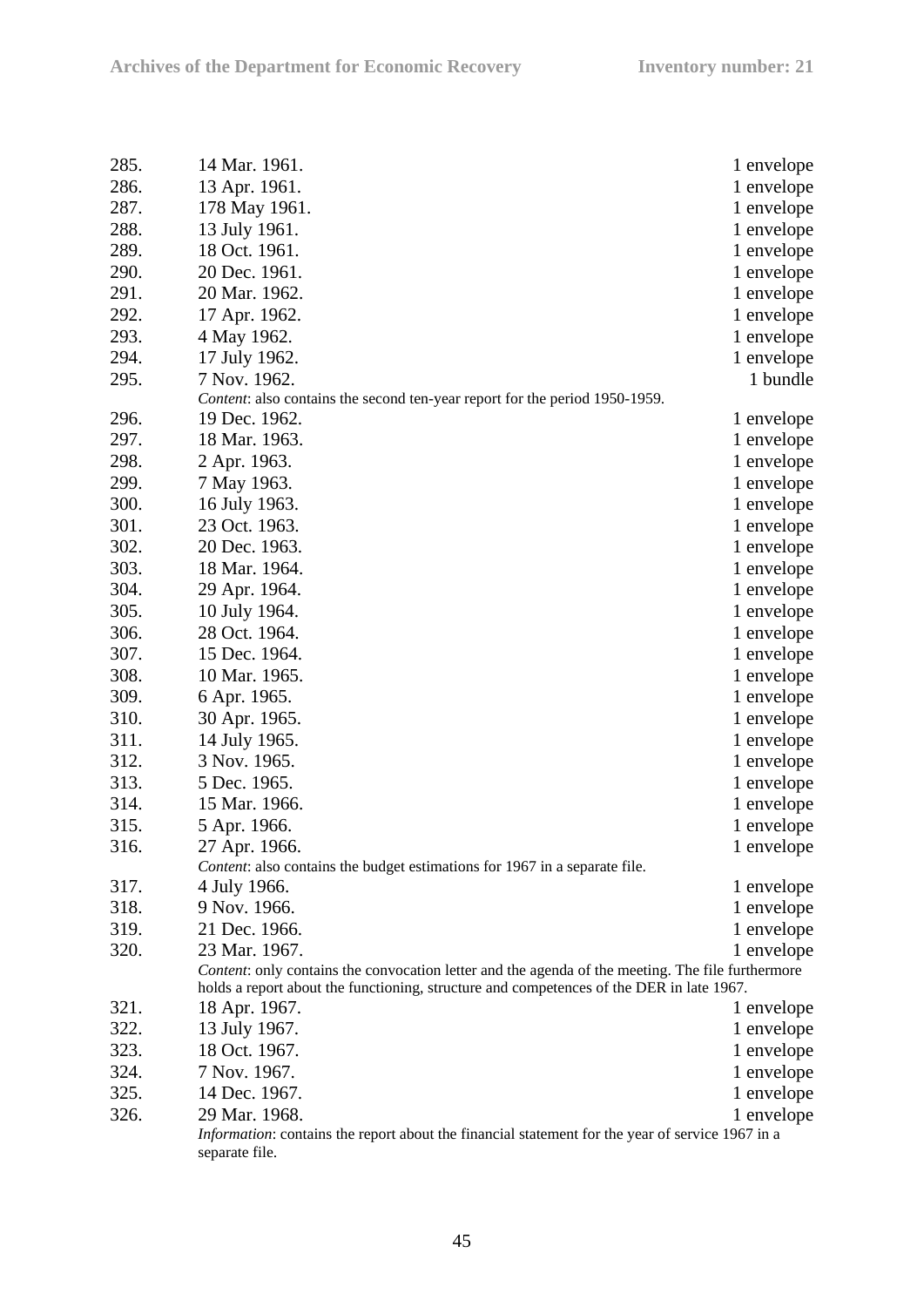# **4. APPENDICES TO THE MINUTES OF THE MANAGEMENT BOARD**

# **a. Work reports**

| 327-328.     | Ten-year work reports about the activities of all offices of the DER.<br>1940-1959.                                                                                                                                                                                                                                             | 3 parts      |
|--------------|---------------------------------------------------------------------------------------------------------------------------------------------------------------------------------------------------------------------------------------------------------------------------------------------------------------------------------|--------------|
|              | Information: two copies of each report are preserved.                                                                                                                                                                                                                                                                           |              |
| 327.         | 1940-1949.<br>Information: the annexes are adjoined to a second report.                                                                                                                                                                                                                                                         | 2 parts      |
| 328.         | 1950-1959.                                                                                                                                                                                                                                                                                                                      | 1 volume     |
| 329-339.     | Reports about the activities of the DER concerning trade, restitutions and recovery                                                                                                                                                                                                                                             |              |
|              | of goods.<br>1947-1953, 1963-1965, 1967.<br>Information: although these reports can for the most part be found back in the annexes of the<br>minutes of the management board, this small fragmentary series is also preserved because it<br>provides a useful overview of the activities of the DER over a long period of time. | 11 envelopes |
| 329.         | 1947.<br>Missing parts: only the data for the fourth trimester have been preserved.                                                                                                                                                                                                                                             |              |
| 330.         | 1948.<br>Missing parts: the data of the first and second trimester are lacking.                                                                                                                                                                                                                                                 |              |
| 331.         | 1949.                                                                                                                                                                                                                                                                                                                           |              |
| 332.         | 1950.                                                                                                                                                                                                                                                                                                                           |              |
|              | Missing parts: the data of the second trimester are lacking.                                                                                                                                                                                                                                                                    |              |
| 333.<br>334. | 1951.<br>1952.                                                                                                                                                                                                                                                                                                                  |              |
| 335.         | 1953.                                                                                                                                                                                                                                                                                                                           |              |
|              | Missing parts: the data of the fourth trimester are lacking.                                                                                                                                                                                                                                                                    |              |
| 336.         | 1963.                                                                                                                                                                                                                                                                                                                           |              |
| 337.         | 1964.                                                                                                                                                                                                                                                                                                                           |              |
| 338.         | 1965.                                                                                                                                                                                                                                                                                                                           |              |
| 339.         | 1967.                                                                                                                                                                                                                                                                                                                           |              |
| 340.         | Report on the management until 30 June 1949 of the repositories for recovered<br>goods located in Germany.                                                                                                                                                                                                                      |              |
|              | 1949.                                                                                                                                                                                                                                                                                                                           | 1 volume     |
|              | Information: two copies preserved.                                                                                                                                                                                                                                                                                              |              |
| 341.         | Report on the management until 30 September 1950 of the repositories for                                                                                                                                                                                                                                                        |              |
|              | recovered goods located in Germany.<br>1950.                                                                                                                                                                                                                                                                                    | 1 volume     |
|              |                                                                                                                                                                                                                                                                                                                                 |              |
| 342.         | Report on the organisation of a transport service within the DER.<br>1950.<br>Information: two copies preserved.                                                                                                                                                                                                                | 1 volume     |
| 343.         | Report on the activities of the DIV/OIL and the DER in collaboration with war                                                                                                                                                                                                                                                   |              |
|              | victims.                                                                                                                                                                                                                                                                                                                        |              |
|              | 1950.                                                                                                                                                                                                                                                                                                                           | 1 volume     |
| 344.         | Report on the use of equipment obtained through reparations from Germany in the                                                                                                                                                                                                                                                 |              |
|              | Belgian economy.<br>1953.                                                                                                                                                                                                                                                                                                       | 1 volume     |
|              | Information: two copies preserved.                                                                                                                                                                                                                                                                                              |              |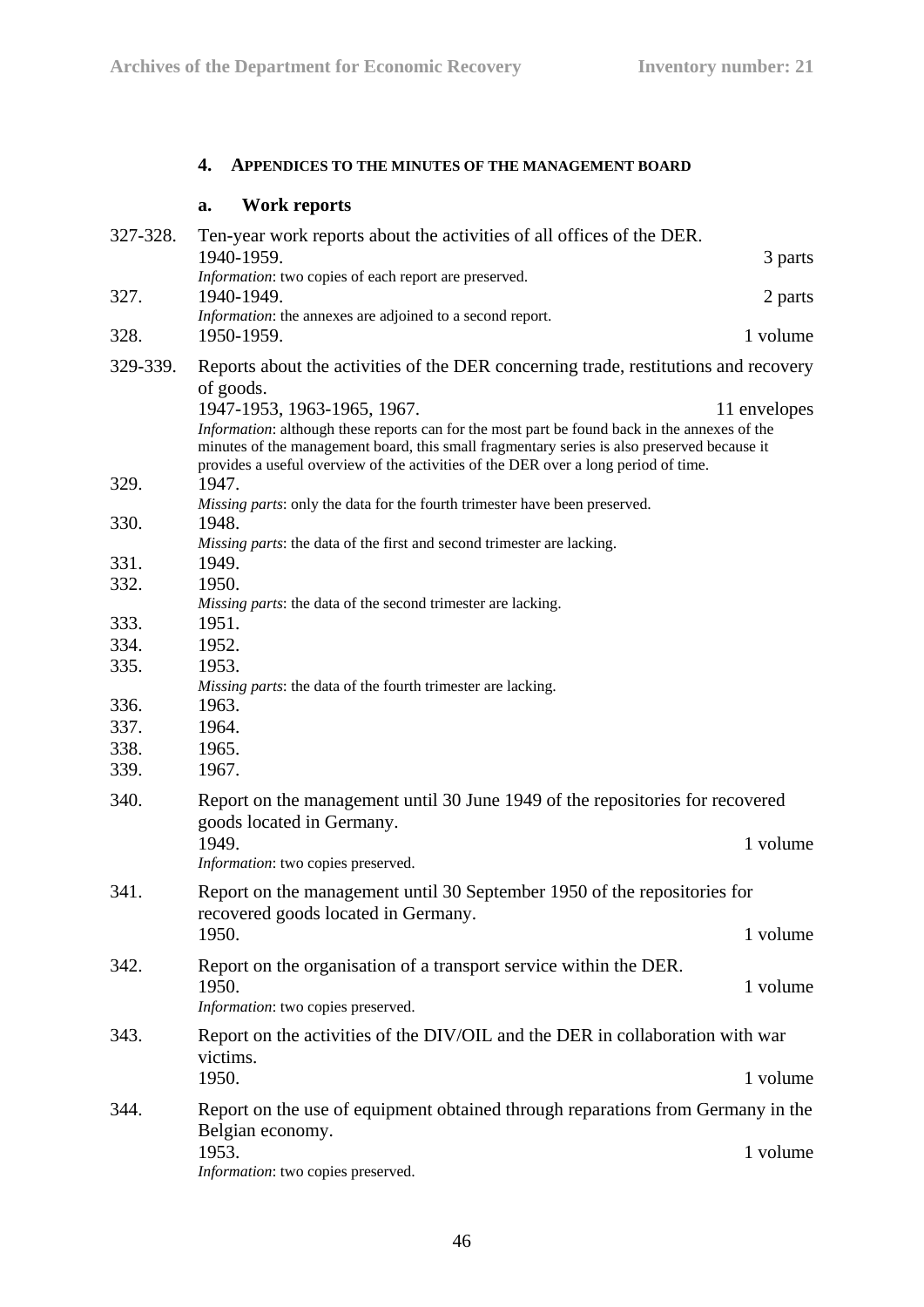| 345.     | Report on the intervention of the DER in trade operations in the period of June<br>1946 until September 1953.                                                             |                                                                                                                                                                                                                                                   |                                     |
|----------|---------------------------------------------------------------------------------------------------------------------------------------------------------------------------|---------------------------------------------------------------------------------------------------------------------------------------------------------------------------------------------------------------------------------------------------|-------------------------------------|
|          | 1954.                                                                                                                                                                     |                                                                                                                                                                                                                                                   | 1 volume                            |
|          | $\mathbf{b}$ .                                                                                                                                                            | <b>Financial reports</b>                                                                                                                                                                                                                          |                                     |
| 346-348. |                                                                                                                                                                           | Annual accounts.<br>1963-1965.                                                                                                                                                                                                                    | 3 envelopes                         |
| 346.     | 1963.<br>1964.                                                                                                                                                            | Information: these documents are also filed in the minutes of the management board of 8 April                                                                                                                                                     |                                     |
| 347.     | 1965.                                                                                                                                                                     | 1964.<br>Information: these documents are also filed in the minutes of the management board of 6 April                                                                                                                                            |                                     |
| 348.     | 1965.<br>1966.                                                                                                                                                            | Information: these documents are also filed in the minutes of the management board of 5 April                                                                                                                                                     |                                     |
| 349-351. |                                                                                                                                                                           | Annual reports of the auditors.<br>1962-1965.                                                                                                                                                                                                     | 4 envelopes                         |
| 349.     | 1962.                                                                                                                                                                     |                                                                                                                                                                                                                                                   |                                     |
| 350.     | 1963.                                                                                                                                                                     |                                                                                                                                                                                                                                                   |                                     |
| 351.     | 1964.                                                                                                                                                                     |                                                                                                                                                                                                                                                   |                                     |
| 352.     | 1965.                                                                                                                                                                     | Information: two copies preserved.                                                                                                                                                                                                                |                                     |
| 353-355. | 1966.                                                                                                                                                                     | Monthly reports of the auditors.                                                                                                                                                                                                                  | 3 documents                         |
| 353.     |                                                                                                                                                                           | June 1966 (report no. 97).                                                                                                                                                                                                                        |                                     |
| 354.     |                                                                                                                                                                           | September 1966 (report no. 100).                                                                                                                                                                                                                  |                                     |
| 355.     |                                                                                                                                                                           | December 1966 (report no. 103).                                                                                                                                                                                                                   |                                     |
|          | c.                                                                                                                                                                        | <b>Topical files</b>                                                                                                                                                                                                                              |                                     |
| 356-361. | Notes and copies excerpt from the minutes of the management board (with cover<br>letters) about economic issues, addressed to the members of the DER management<br>board. |                                                                                                                                                                                                                                                   |                                     |
|          |                                                                                                                                                                           | 1946-1954, 1958.<br>Information: these are all notes and copies also contained in the proceedings. As these documents<br>provide a synthesis of the issues dealt with, it was decided to preserve them too, under a separate<br>inventory number. | 2 bundles, 3 envelopes, 2 documents |
| 356.     |                                                                                                                                                                           | Litigations and adjourned matters regarding import contracts concluded with the<br>French, British and American zones in Germany.                                                                                                                 |                                     |
|          |                                                                                                                                                                           | 1946-1950.                                                                                                                                                                                                                                        | 1 envelope                          |
| 357.     |                                                                                                                                                                           | Restitution of Belgian industrial goods abroad.<br>1947-1953.                                                                                                                                                                                     | 1 bundle                            |
|          |                                                                                                                                                                           | Information: these documents were probably gathered by council member Elinck.                                                                                                                                                                     |                                     |
| 358.     |                                                                                                                                                                           | Pre-financing operations for the re-equipment of the coal mines and the Belgian<br>defence within the framework of the AMP programme (Additional Military                                                                                         |                                     |
|          |                                                                                                                                                                           | Programme).                                                                                                                                                                                                                                       |                                     |
|          |                                                                                                                                                                           | 1951-1953.                                                                                                                                                                                                                                        | 1 bundle                            |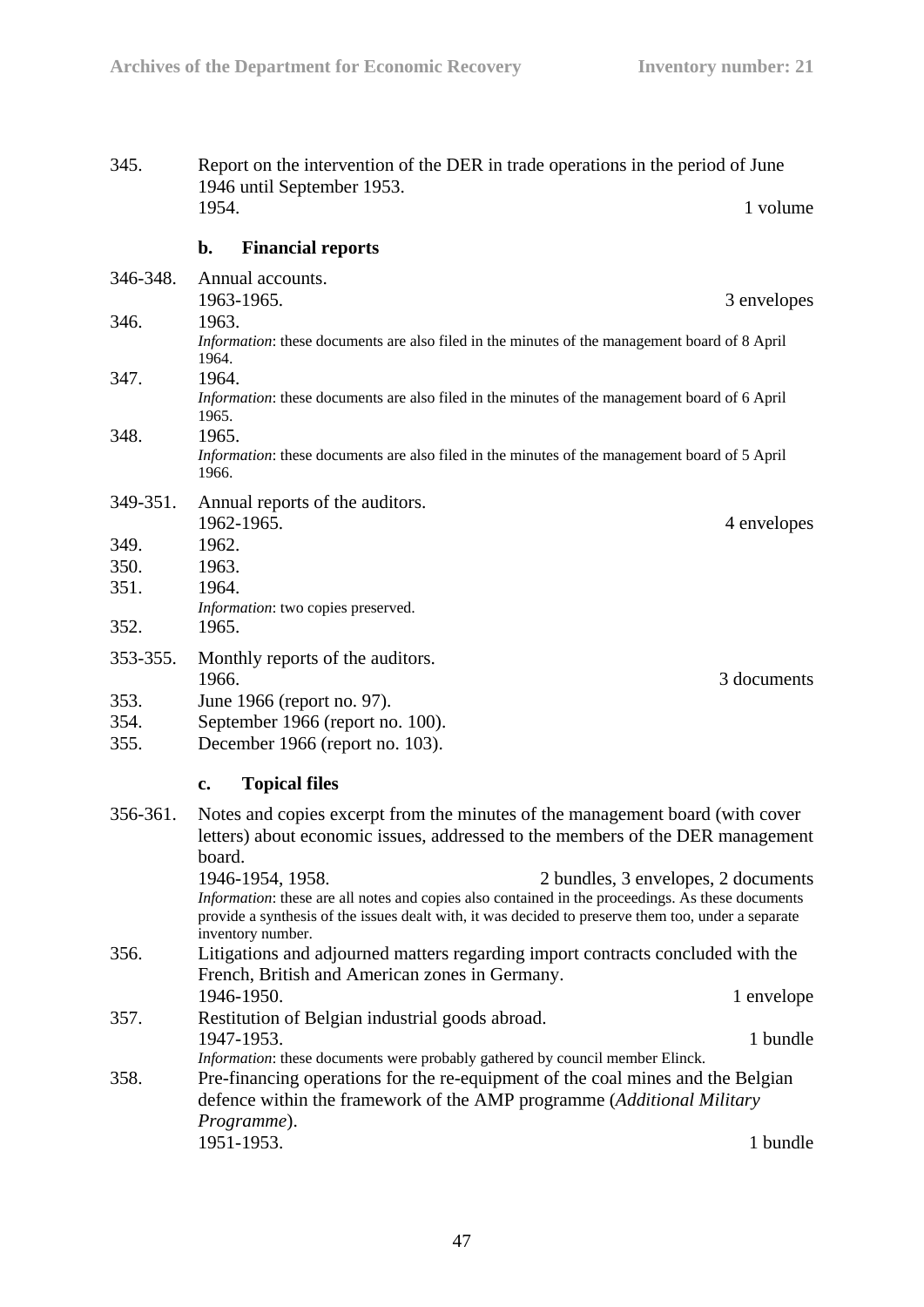| 359. | Possible intervention of the DER in the use of Marshall credits for the coal |             |
|------|------------------------------------------------------------------------------|-------------|
|      | industry.                                                                    |             |
|      | 1952.                                                                        | 1 envelope  |
| 360. | Affreightment of German coal in 1954.                                        |             |
|      | 1955.                                                                        | 1 envelope  |
| 361. | Trade relations between the BLEU and the German Democratic Republic.         |             |
|      | 1958.                                                                        | 2 documents |

# **III. DIRECTORATE RECOVERY**

The coordination of Belgium's post-war restitution policy forms the basis for the creation of the DER. It is thus no coincidence that this aspect induced the major part of the archive creation process. The enormous amounts of raw materials, products, machines, stocks, currencies and artworks that were lost or looted due to the war had to be traced and brought back to Belgium. The basic principles of the right to restitution were established at the Paris Peace Conference (December 1945) about reparations: Restitutions were limited to identifiable goods that were taken from an Allied country by force or without payment during the occupation. The Allied Control Council in Berlin defined the general rules according to which Germany had to carry out the restitution decisions, while the commanders of the different occupation zones decided on the procedure to follow. From September 1949, the Allied Control Council ceased almost all activities and Germany was re-empowered with parts of its national sovereignty. As a consequence, the recovery question progressively had to make place for economic issues. On 26 May 1952, the Settlement Convention was signed in Bonn to establish the cornerstones for further restitution regulations.

## **A. RECOVERY OF LOOTED ARTWORKS**

The procedure for the recovery of cultural goods was for the most part identical to the one used for economic goods. Yet, the Belgian recovery actions turned out to be difficult due to insufficient insight into the full scope of artworks looting committed by the German occupant and the late resort to specialised investigators. Initially, the *Service pour la protection du patrimoine culturel* under the supervision of Leo van Puyvelde was the sole authority in charge of the recovery of looted artworks, but at the end of 1945, this mission was entrusted to the DER. As the archival documents show (see inventory number 363), the relationship between both administrations was, to say the least, troubled. The same was true regarding the contacts between the culture office of the DER and the other Belgian administrations: relevant archives from German public authorities concerning looting of artworks in Belgium ended up at various public authorities (administrations ranging from the Sequestration Office to the Military Prosecutor's Office) that did not communicate sufficiently among each other. Consequently, the restitution policy was deprived of its essence: Belgium only received 1,155 cultural goods from the Allied zones in Germany and Austria, compared to 30,207 goods for France and 6,891 goods for the Netherlands. Also, the DER had little interest in tracing looted archives or libraries (of which only 20% were recovered) and was more focussed on the recovery of plastic artworks as they appeared to have more prestige and could be identified more easily. Once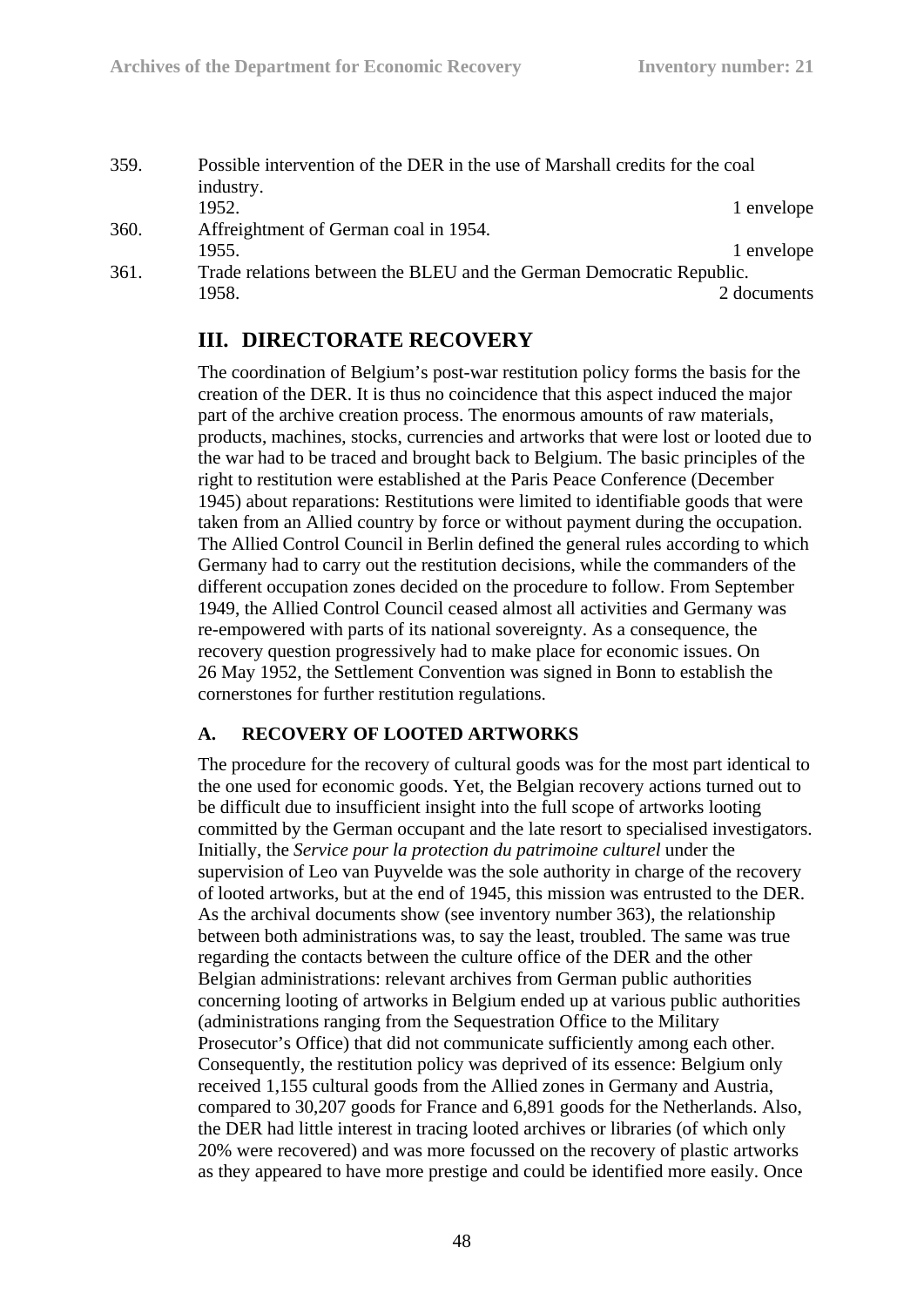brought back to Belgium, the cultural goods could be restituted to their rightful owners, but the majority of them were ceded to Belgian cultural institutions or sold by auction for the benefit of the national treasury. All in all, some 90% of the recovered artworks were regained for the benefit of the Belgian state: 639 paintings and archaeological artefacts were handed over against payment to 15 Belgian musea and cultural institutions, while a few thousands of unidentified cultural goods were sold by public auction between 1946 and 1954 or traded by the DER and the Land Registration and Estates Department (Administratie van Registratie en Domeinen/Administration de l'enregistrement et des domains) in Brussels. From 1956 to 1962, the DER also maintained contacts with the German *Bundesamt für Äußere Restitutionen*, which produced no more tangible results however.

### **1. COORDINATION OF THE RESTITUTION POLICY**

#### **a. Internal organisation**

- 362. File on the principles, general organisation and the process of looted goods recovery by the DER. 1945-1950. 1 envelope
- 363. Declaration and letter of Director-General Reul concerning the organisation of foreign missions within the framework of the recuperation of looted artworks. 1947. 2 documents

#### **b. Study of art thefts**

- 364. File with a study on the organisation and functioning of Einsatzstab Reichsleiter Rosenberg (ERR). 1945-1948. 1 envelope *Content*: also contains post-war copies of notes and documents authored in the period 1942-1944.
- 365. State of affairs regarding Belgian artworks looted during the occupation, authored on 15 March 1947. 1947. 1 document

*Sorting*: the information is first sorted according to the family name of the artist, followed by the artworks from the painting schools and finally the works of unknown masters.

#### **c. Follow-up of foreign missions and contacts**

- *(1) Germany*
- (a) HICOG

# 366-369. Documents about the Belgian restitution claims, microfilmed by the HICOG in 1951.

1946-1951. 1654 digital images *Information*: these documents initially existed on microfilms whose content was digitised by the National Archives.

366. Overview drawn up on 15 March 1947 of the Belgian artworks looted during the occupation and notes artworks and books looted from Belgian museums and private collections, authored by services of the American occupation army in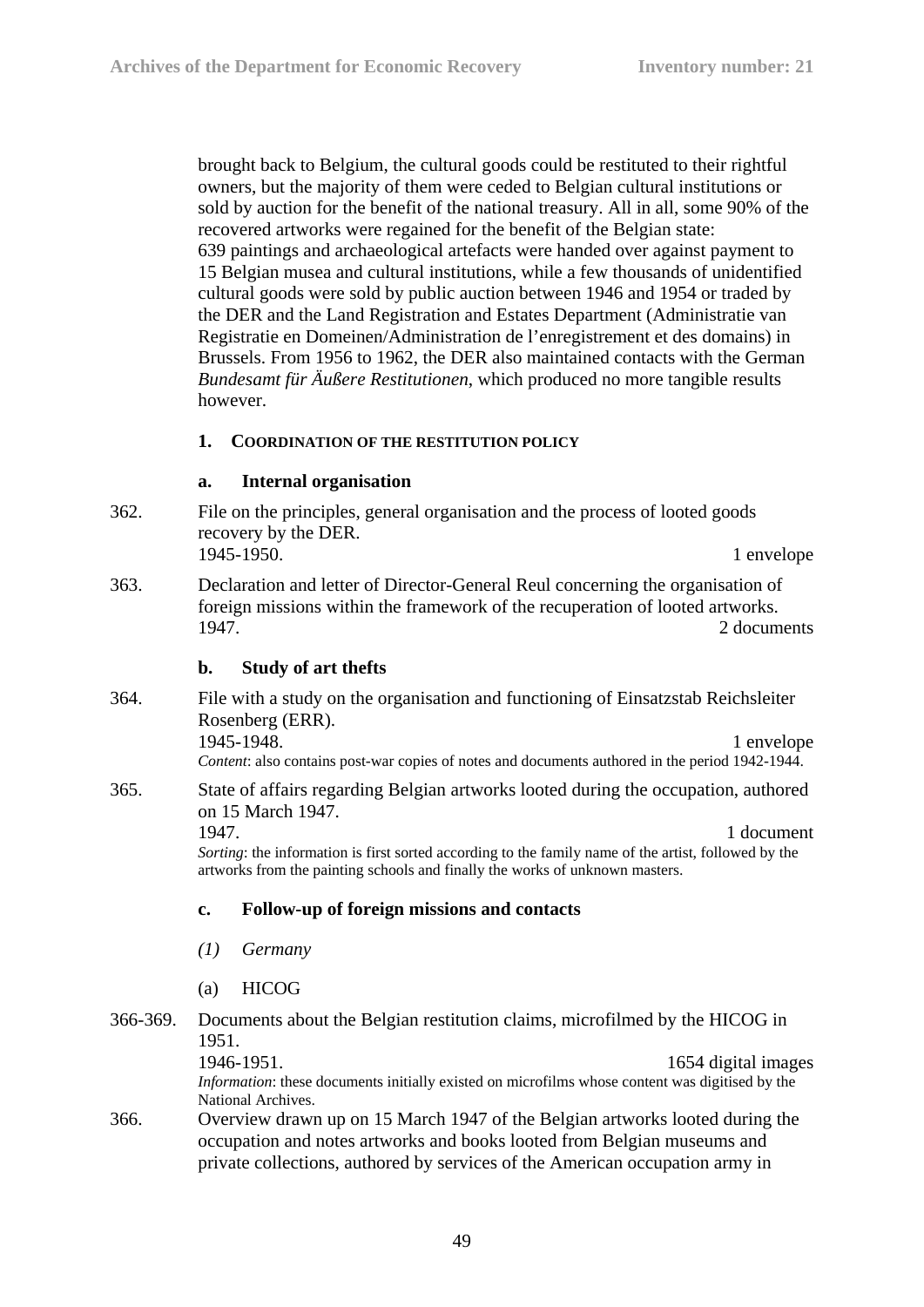Germany and the "SHAEF Mission Belgium". 1946-1947. 65 digital images 367. Identification forms for Belgian restitution claims, sorted according by family name of the former owners (1945-1948), containing also: an overview of books looted from the library of the *Institut International des Sciences administratives* (IISA), and an overview of the Belgian artworks looted during the occupation (set up on 15 March 1947), and an investigation report of the Dutch captain Vlug on the Renders collection (February 1947). 1945-1948. 469 digital images 368. Identification forms for Belgian restitution claims, sorted according by family name of the former owners (1945-1948), containing also: reports of interrogations and notes about the investigations into the Renders collection (1945-1950) and overviews of works stolen from libraries of private individuals. 1946-1950. 544 digital images 369. Overview of looted maps, plans and books from the Ministry of the Interior and overviews of works from various libraries of private individuals and libraries of associations and institutions, among which a Masonic Lodge from Liège, the *Société bouddhique belge*, the *Société théosophique belge* and the *Institut International des Sciences administratives* (IISA). 1946. 576 digital images (b) American authorities 370. "Consolidated interrogation report no. 2", copy of a report (with annexes) from the *Office of Strategic Services. Art looting Investigation Unit* about Goering's art collection. 1945. 1 bundle *Content*: the annexes to the report are letters of Andreas Hofer and Goering translated into English, and an overview of the artworks from Goering's collection. 371. Reception declaration signed by the DER (represented by captain Lemaire) and the Allied Control Authorities (represented by captain Edwin C. Rae) about the recuperation of 31 artworks by Belgium. 1948. 2 documents (c) British authorities 372. Report of Marcel Amand on the investigations into looted Belgian artworks in the British occupation zone of post-war Germany. 1946. 1 document (d) French authorities 373. File on the sculpture "Head of Venus", recovered in the French occupation zone in Germany. 1948, 1962. 2 documents *Content*: contains three copies of an identification form. See also no. 451.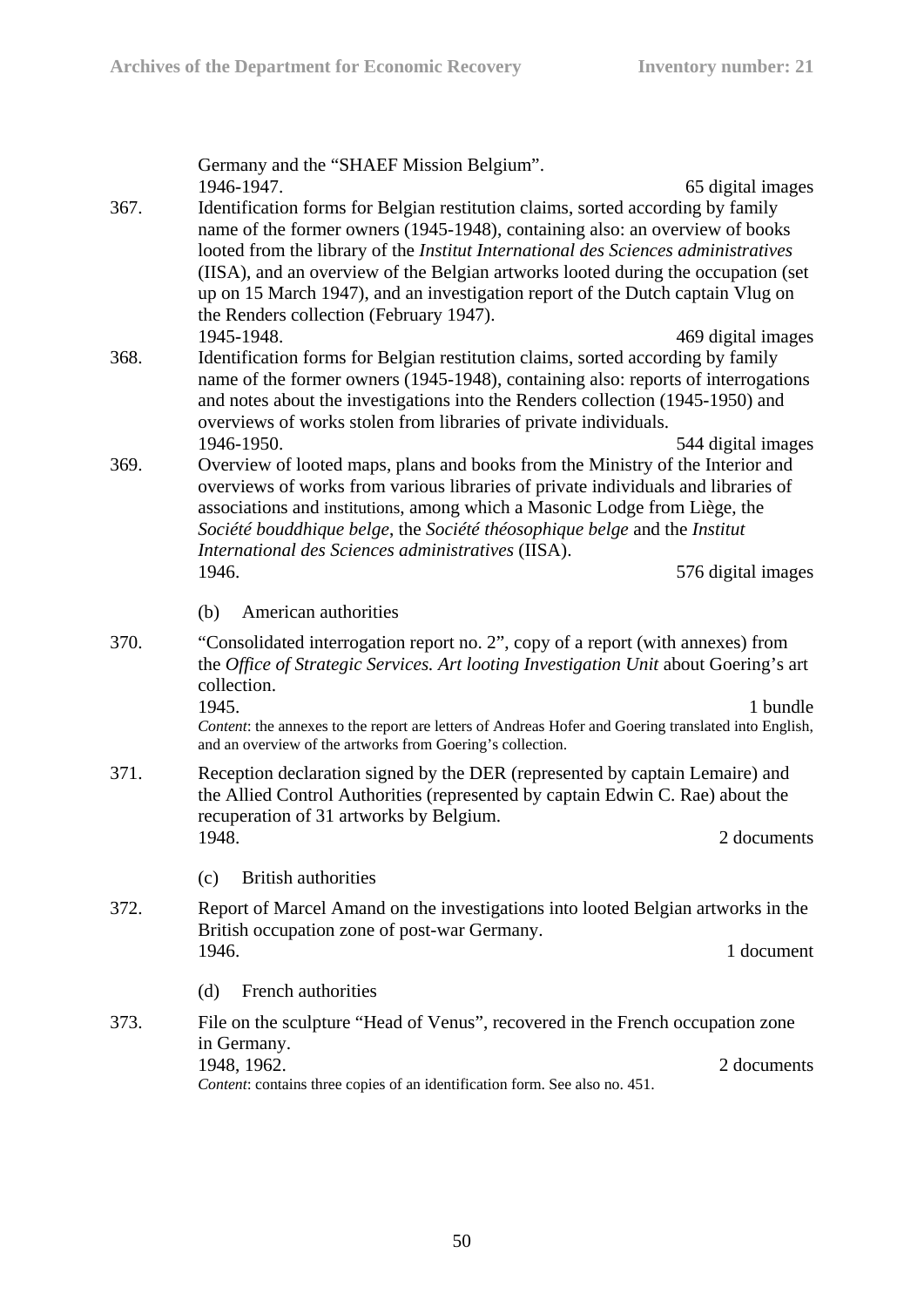|                  | (e)                                                                                                                                                                                                                                                                                                                                         | German authorities                                                                                                                                                                                                                                                                                                                                                                                                                                                                      |             |
|------------------|---------------------------------------------------------------------------------------------------------------------------------------------------------------------------------------------------------------------------------------------------------------------------------------------------------------------------------------------|-----------------------------------------------------------------------------------------------------------------------------------------------------------------------------------------------------------------------------------------------------------------------------------------------------------------------------------------------------------------------------------------------------------------------------------------------------------------------------------------|-------------|
| 374.             | Germany.<br>1960.                                                                                                                                                                                                                                                                                                                           | Overview of artworks looted in Belgium and recovered in late 1955 from<br>1955, 1960.<br>Content: one record about a numbered overview of paintings and tapestries sent to the competent<br>German Bundesamt on 28 October 1955 with the name of the artist, a description, the dimensions<br>of the artwork and the owner's name. The envelope also contains two overviews from the<br>Bundesamt für Äußere Restitutionen and the minutes of two letters addressed to the Bundesamt in | 1 envelope  |
| 375.             |                                                                                                                                                                                                                                                                                                                                             | Copies of received letters and minutes of letters sent by Mr. Rossignol and the<br>Bundesamt für Äußere Restitutionen about changes to the overview of looted<br>Belgian artworks.<br>1956, 1959.                                                                                                                                                                                                                                                                                       | 4 documents |
|                  | (2)                                                                                                                                                                                                                                                                                                                                         | Austria                                                                                                                                                                                                                                                                                                                                                                                                                                                                                 |             |
| 376.             |                                                                                                                                                                                                                                                                                                                                             | Overview of looted Belgian artworks in Austria.<br>$[1944]$ -1948.<br>Content: contains overview of: 1. sold artworks and artworks whose owner cannot be traced back;<br>2. Artworks discovered in Alt-Aussee Saltmine and Schloss Kogl; 3. Artworks sold via the<br>Versteigerungsanstalt Dorotheum.                                                                                                                                                                                   | 1 envelope  |
| 377.             | Documents about the identification of Belgian artworks in Austria.<br>$[1945]$ -1948.<br>1 envelope<br>Content: identification forms for Belgian artworks, two copies of overviews of Belgian artworks<br>established by the Dienststelle Muhlmann during the occupation, and draft documents, notices and<br>documentation about artworks. |                                                                                                                                                                                                                                                                                                                                                                                                                                                                                         |             |
| 378.             | Documents (received letters with annexes and minutes of sent letters) on the<br>recuperation of Belgian looted artworks from Austria.<br>1945-1951.                                                                                                                                                                                         |                                                                                                                                                                                                                                                                                                                                                                                                                                                                                         | 1 envelope  |
|                  | (3)                                                                                                                                                                                                                                                                                                                                         | Czechoslovakia                                                                                                                                                                                                                                                                                                                                                                                                                                                                          |             |
| 379.             | File on artworks from Czechoslovakia, recovered via Paris.<br>$[1948]$ .<br>Missing parts: only the file jacket has been preserved, with a reference inscription about an<br>inventory set up by the Royal Museums of Art and History at the Cinquantenaire/Jubelpark.                                                                      |                                                                                                                                                                                                                                                                                                                                                                                                                                                                                         | 1 document  |
|                  | d.                                                                                                                                                                                                                                                                                                                                          | <b>Recuperation of looted artworks</b>                                                                                                                                                                                                                                                                                                                                                                                                                                                  |             |
|                  | (I)                                                                                                                                                                                                                                                                                                                                         | Public sale of looted artworks                                                                                                                                                                                                                                                                                                                                                                                                                                                          |             |
| 380-385.<br>380. | Files on the public sale of artworks of the Centre for Fine Arts in Brussels<br>recovered from Germany.<br>1948-1954.<br>6 envelopes<br>Sale of 30 December 1948.                                                                                                                                                                           |                                                                                                                                                                                                                                                                                                                                                                                                                                                                                         |             |
|                  | 1948-1950.                                                                                                                                                                                                                                                                                                                                  |                                                                                                                                                                                                                                                                                                                                                                                                                                                                                         |             |
| 381.             |                                                                                                                                                                                                                                                                                                                                             | Sale of 30-31 January 1950.<br>1949-1952.                                                                                                                                                                                                                                                                                                                                                                                                                                               |             |
| 382.             |                                                                                                                                                                                                                                                                                                                                             | Sale of 21 May and 21-22 June 1951.<br>1951-1952.<br>Content: a catalogue of auctioned artworks.                                                                                                                                                                                                                                                                                                                                                                                        |             |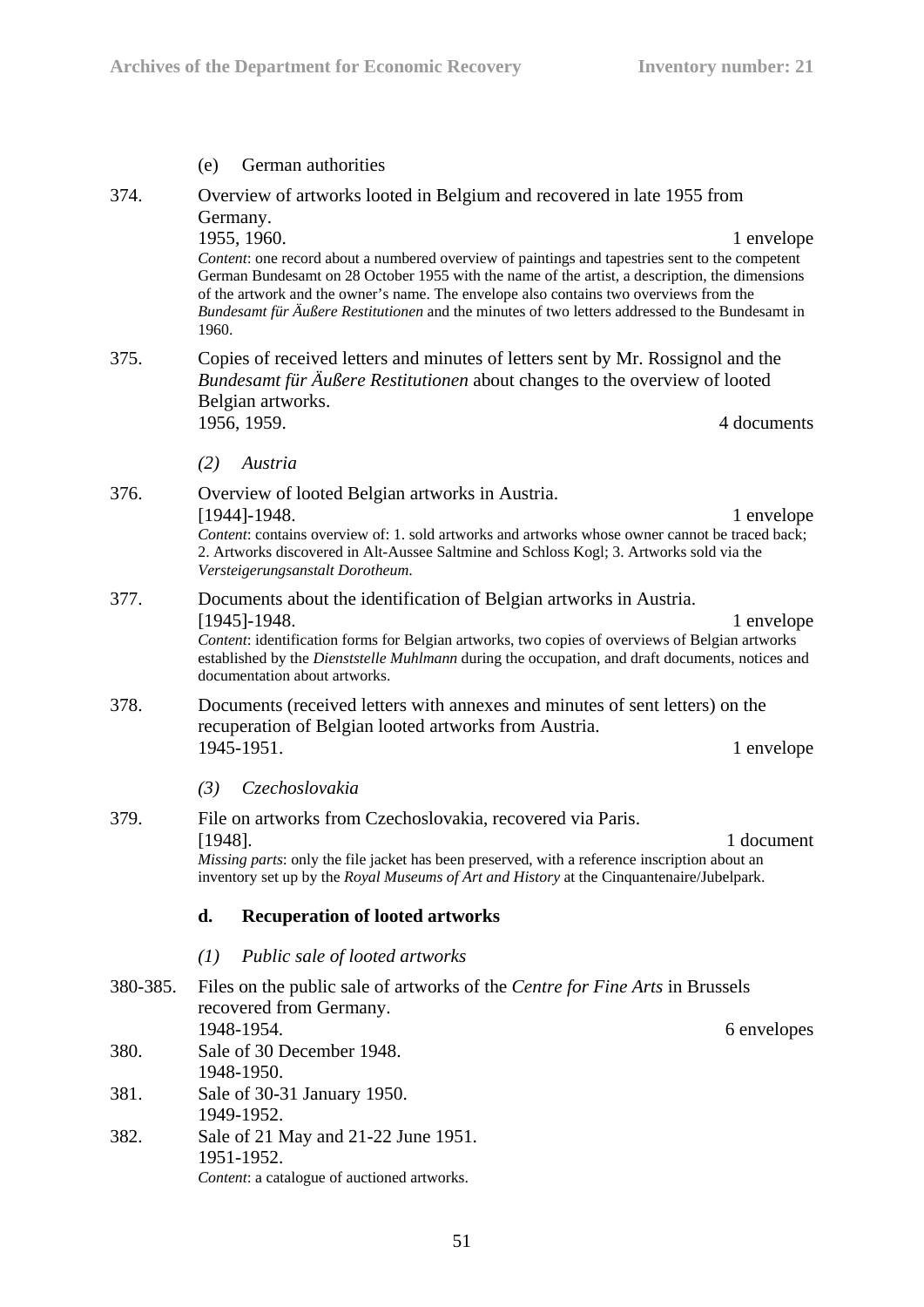| 383. | Sale of 5 November 1952.<br>1952.                                                                                                                                                                                                                                                                                                                                                                                                   |
|------|-------------------------------------------------------------------------------------------------------------------------------------------------------------------------------------------------------------------------------------------------------------------------------------------------------------------------------------------------------------------------------------------------------------------------------------|
| 384. | Sale of 16 June 1953.<br>1948-1953.                                                                                                                                                                                                                                                                                                                                                                                                 |
| 385. | Sale of 22 December 1954.<br>1954-1955.                                                                                                                                                                                                                                                                                                                                                                                             |
|      | <b>Museum</b> collections<br>(2)                                                                                                                                                                                                                                                                                                                                                                                                    |
| 386. | File on recovered artworks ceded to Belgian museums.<br>1948-1957.<br>1 envelope<br>Information: this file was created by Rossignol.                                                                                                                                                                                                                                                                                                |
| 387. | Overviews of artworks ceded to Belgian museums.<br>[ca. 1950].<br>1 envelope                                                                                                                                                                                                                                                                                                                                                        |
| 388. | File on Congolese artworks at the Royal Museum for Central Africa (Tervuren)<br>recovered in Germany.                                                                                                                                                                                                                                                                                                                               |
|      | 1953-1962.<br>1 envelope<br>Content: an overview of the artworks and a number of identification forms with photographs.                                                                                                                                                                                                                                                                                                             |
|      | (3)<br>Collections from private individuals                                                                                                                                                                                                                                                                                                                                                                                         |
|      | Renders collection<br>(a)                                                                                                                                                                                                                                                                                                                                                                                                           |
| 389. | Documents on the investigation into the theft of artworks from the "Renders"<br>collectie" in Bruges.                                                                                                                                                                                                                                                                                                                               |
|      | 1945-1948.<br>1 bundle<br>Information: these documents probably originate from captain Lemaire, former head of the service<br>Recuperatie van kunstwerken.                                                                                                                                                                                                                                                                          |
| 390. | Copies of letters and notes (the originals of which mainly date from the German<br>occupation period), translated or created within the framework of the investigation<br>into the Renders collection.                                                                                                                                                                                                                              |
|      | 1946-1947.<br>1 bundle                                                                                                                                                                                                                                                                                                                                                                                                              |
| 391. | Documents on the investigation into the Renders collection, originating from Mr.<br>Rossignol, Director of the Directorate Recovery of the DER.                                                                                                                                                                                                                                                                                     |
|      | 1946-1953.<br>1 envelope                                                                                                                                                                                                                                                                                                                                                                                                            |
| 392. | File on the court case filed against the Belgian state (and the DER) by Emile<br>Renders on the background of the recovery of artworks from his collection.<br>1947-1951.<br>1 envelope<br>Access: this file, assembled by Mr. Rossignol, will become freely accessible 100 years after the<br>file closure date. For the time being, it can only be accessed after having filled in a research<br>declaration in the reading room. |
| 393. | Reports and legal notices about the Renders court case.<br>1948-1949.<br>1 envelope<br>Access: this file, assembled by captain Lemaire, will become freely accessible 100 years after the<br>file closure date. For the time being, it can only be accessed after having filled in a research<br>declaration in the reading room.                                                                                                   |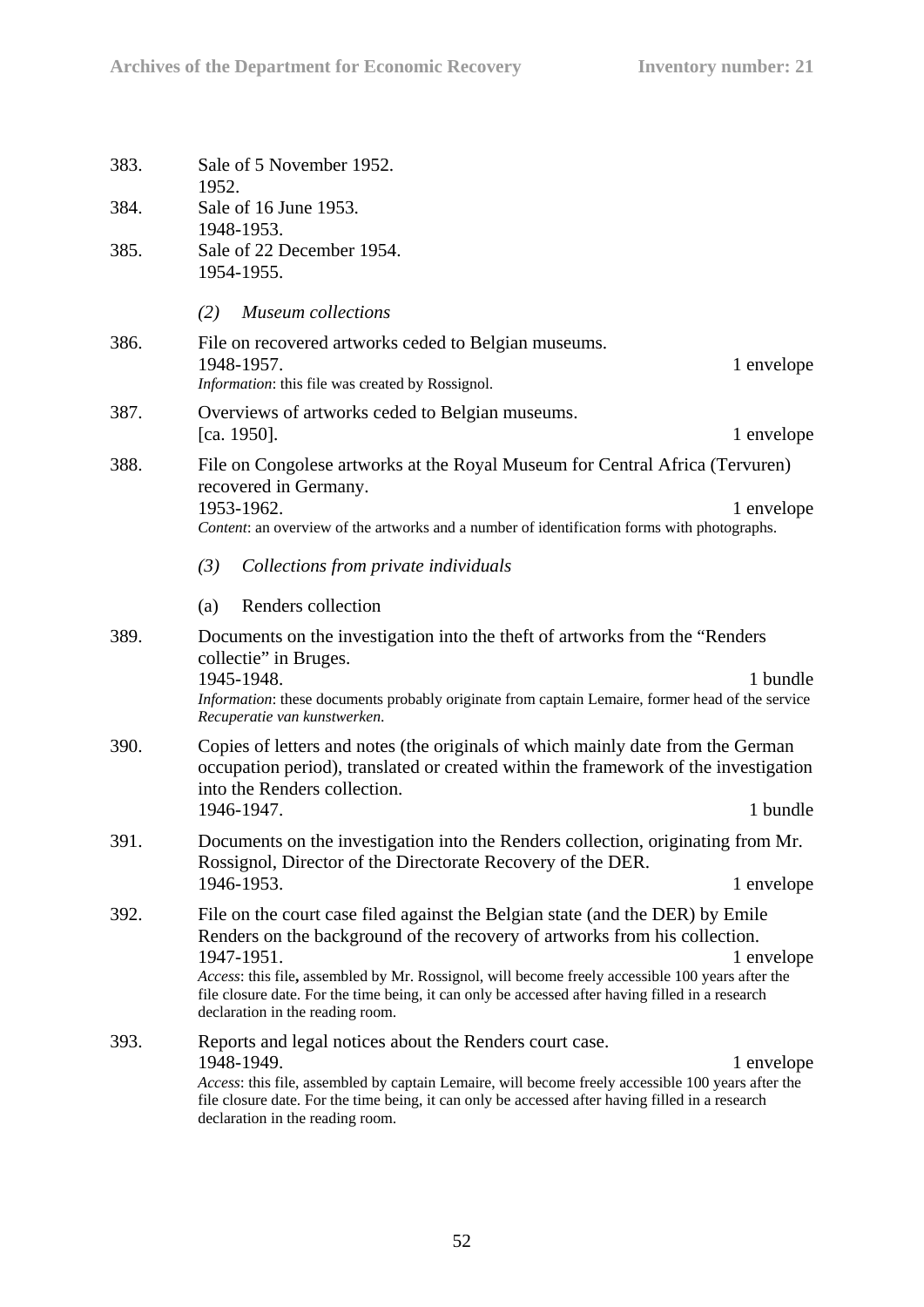| 394.     | File on the compensation to the Netherlands for ten paintings from the Renders<br>collection repatriated by Belgium.<br>1950-1962.<br>1 envelope                                                                                                          |  |  |
|----------|-----------------------------------------------------------------------------------------------------------------------------------------------------------------------------------------------------------------------------------------------------------|--|--|
|          | Information: this file, opened by Mr. Rossignol, was later taken over by Van De Moortel.                                                                                                                                                                  |  |  |
| 395.     | Documents on the investigation into the theft of sculptures and paintings from the<br>Renders collection, originating from R. Van De Moortel, head of the Belgian<br>recovery mission to Germany.                                                         |  |  |
|          | 1952-1953.<br>1 envelope                                                                                                                                                                                                                                  |  |  |
| 396.     | Documents on the Renders collection, created by Mouteau, directorate secretary<br>of the 1 <sup>st</sup> Directorate under the sector <i>Industrie-Bedrijfsleven</i> / <i>Industrie-</i><br>entreprises of the BDBL/OBEA.                                 |  |  |
|          | 1967-1972.<br>1 envelope<br>Content: mainly notices and draft documents.                                                                                                                                                                                  |  |  |
|          | Von Moltke Collection<br>(b)                                                                                                                                                                                                                              |  |  |
| 397-399. | File on the recovery of paintings from the collection of the German count Joachim<br>Wolfgang von Moltke.                                                                                                                                                 |  |  |
|          | [1942-1944] 1946-1954.<br>3 envelopes<br>Access: this general file will become freely accessible 100 years after the file closure date. For the<br>time being, it can only be accessed after having filled in a research declaration in the reading room. |  |  |
| 397.     | Received letters and minutes of sent letters and notes authored by von Moltke<br>during the years of war, added as retrofiles to the DER file.<br>1942-1944.                                                                                              |  |  |
| 398.     | Investigation by the DER into the Belgian recovery of paintings from the Moltke<br>collection.<br>1946-1950.                                                                                                                                              |  |  |
| 399.     | Court case filed against the Belgian state (and the DER) by von Moltke regarding<br>the reclaim of a Rubens painting from the former Moltke collection.<br>1951-1954.                                                                                     |  |  |
|          | Collection from the villa "Chez Nous" in Sint-Idesbald<br>(c)                                                                                                                                                                                             |  |  |
| 400.     | Copy of minutes of a letter from Kreiskommandant Frisius to Mr. Tony Mathijs<br>concerning ten artworks removed in May 1943 from villa "Chez Nous" in<br>Sint-Idesbald.                                                                                   |  |  |
|          | [ca. 1946]<br>1 document<br>Information: three copies.                                                                                                                                                                                                    |  |  |
|          | Investigation carried out by the legal successor of the DER<br>е.                                                                                                                                                                                         |  |  |
| 401.     | Copies of documents on the <i>Dienststelle Mühlmann</i> and the investigation into<br>looted artworks in the immediate post-war period.                                                                                                                   |  |  |
|          | 1993.<br>1 envelope<br>Information: copies of the Geschäftsbuch of the Dienststelle Mühlmann and reports of the Office of<br>Strategic Services. Art Looting Investigation Unit.                                                                          |  |  |
| 402.     | Overview of non-recovered portraits from Belgian art collections.<br>1993.<br>1 document<br>Information: subdivided into two columns containing the names of the persons portrayed in one<br>column and the painter in the other one.                     |  |  |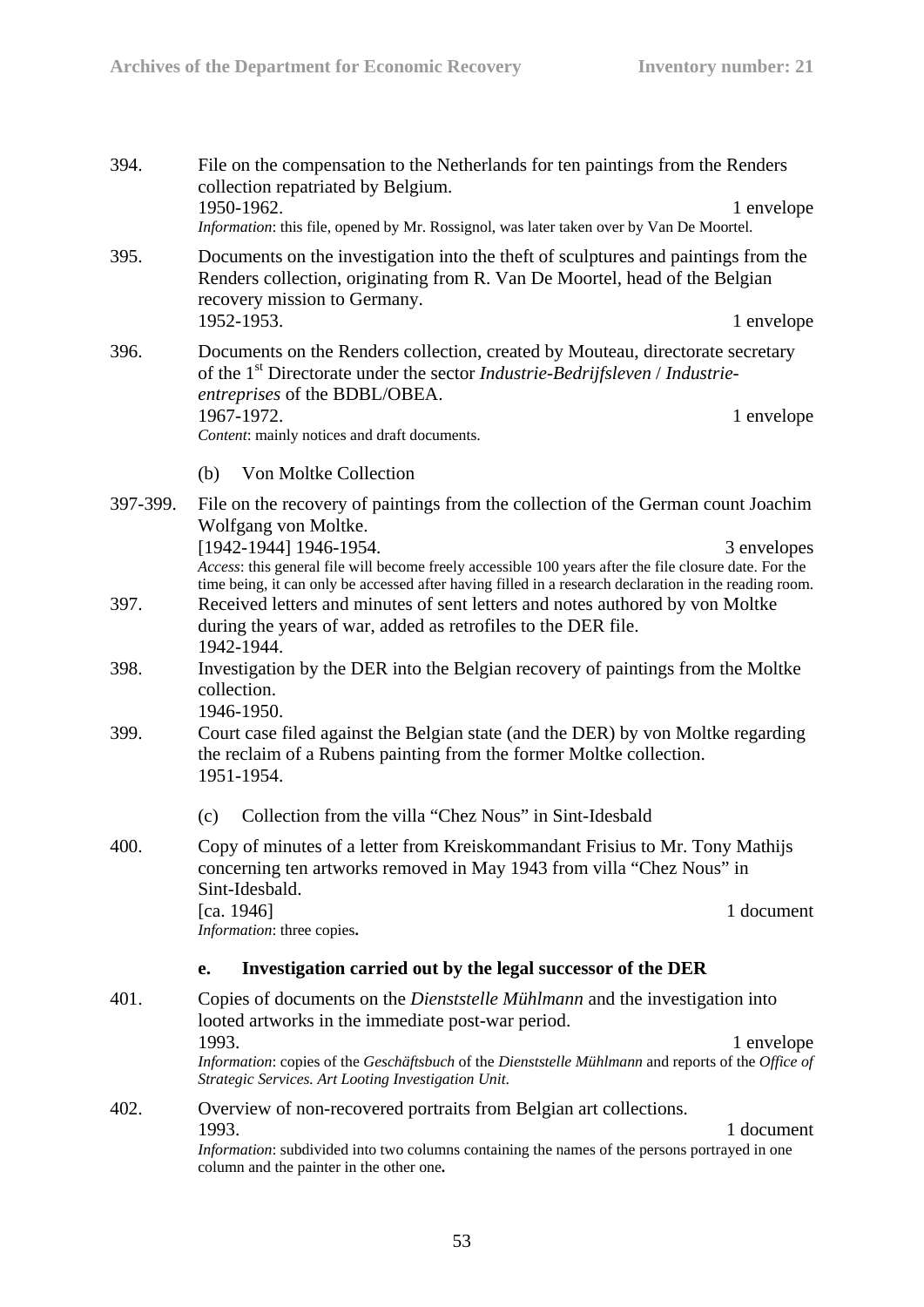| 403-405.     | Overview of non-recovered artworks and cultural goods.<br>1993-1994.<br>3 envelopes                                                                                                                                                                                                                                                                                                                                            |
|--------------|--------------------------------------------------------------------------------------------------------------------------------------------------------------------------------------------------------------------------------------------------------------------------------------------------------------------------------------------------------------------------------------------------------------------------------|
| 403.         | Looted artworks, (mainly) sorted by family name of the artist.<br>1993.<br>Information: also contains a proof sheet.                                                                                                                                                                                                                                                                                                           |
| 404.         | Looted artworks sorted by type and medium.<br>1994.                                                                                                                                                                                                                                                                                                                                                                            |
| 405.         | Collections looted from Belgian libraries.<br>1993.                                                                                                                                                                                                                                                                                                                                                                            |
| 406.         | Overviews of contact persons at various Belgian public and private institutions for<br>the purpose of investigations into looted and non-recovered artworks.                                                                                                                                                                                                                                                                   |
|              | 1993-1994.<br>1 envelope<br>Access: these documents will only become accessible in 2024.                                                                                                                                                                                                                                                                                                                                       |
|              | Overview of recovered artworks in possession of Belgian public museums.<br>[ca. 1994].<br>1 document<br>Repository: see inventory number 447.<br>Content: an overview with codes for artworks recovered in Munich (A), Wiesbaden (B), France                                                                                                                                                                                   |
| 407-408.     | (F), Paris (P) and Vienna (V).<br>"Missing art works of Belgium", internal publication of the Ministry for                                                                                                                                                                                                                                                                                                                     |
|              | Economic Affairs on non-recovered artworks.<br>1994.<br>2 parts                                                                                                                                                                                                                                                                                                                                                                |
| 407.<br>408. | Public domain artworks.<br>Artworks belonging to the Belgian state.                                                                                                                                                                                                                                                                                                                                                            |
| 409.         | Files on the painting "Man of Sorrows" from the Renders collection at the<br>Metropolitan Museum in New York.                                                                                                                                                                                                                                                                                                                  |
|              | 1996-1997.<br>1 envelope<br>Access: this file will only become accessible in 2027.                                                                                                                                                                                                                                                                                                                                             |
|              | 2.<br><b>CLASSIFICATION OF DATA</b>                                                                                                                                                                                                                                                                                                                                                                                            |
|              | <b>Declaration forms</b><br>a.                                                                                                                                                                                                                                                                                                                                                                                                 |
|              | 410-412. Internal declaration forms of the DER about looted artworks, sorted by serial<br>number.                                                                                                                                                                                                                                                                                                                              |
|              | 1945-1948.<br>3 bundles                                                                                                                                                                                                                                                                                                                                                                                                        |
|              | Information: see also inventory numbers 519-559 and 560-598: the identification files in these two                                                                                                                                                                                                                                                                                                                             |
|              | series are sorted according to the same code. The declaration forms contain the following<br>information: the number and date of the declaration, the declaring person or entity, the artwork<br>that is the subject of the declaration, the name of the artist and the title or description of the<br>artwork, the artwork's dimensions, the name of the former owner and the circumstances in which<br>the artwork got lost. |
| 410.         | Red series (nos. A500-A10.640).                                                                                                                                                                                                                                                                                                                                                                                                |
| 411.         | Rose series (nos. A18-A10.625).                                                                                                                                                                                                                                                                                                                                                                                                |
| 412.         | Green series (nos. A187-A10.641).                                                                                                                                                                                                                                                                                                                                                                                              |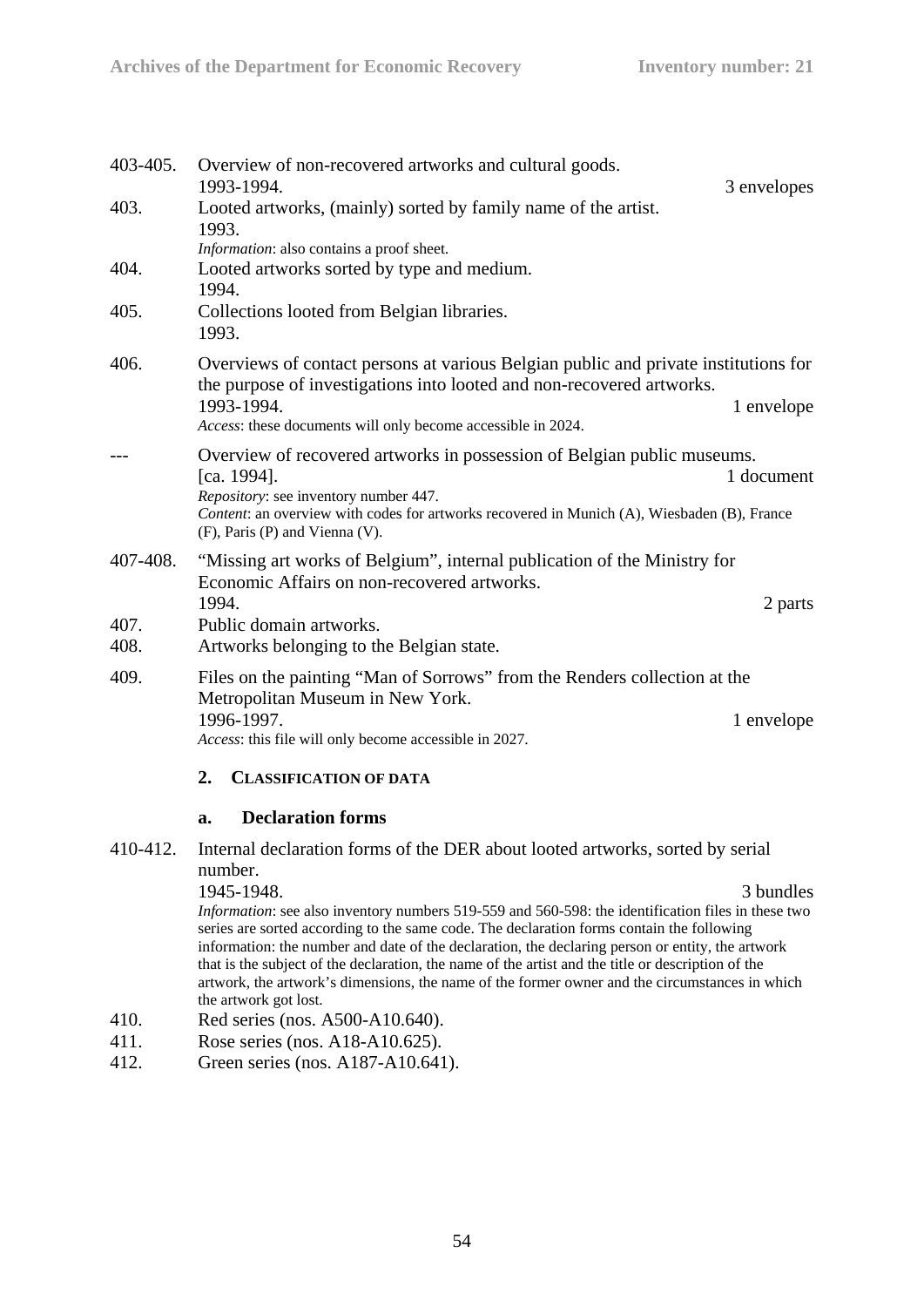# **b. Identification forms**

# *(1) Recovered artworks*

| 413-434. | Identification forms and notes regarding recovered paintings, sorted by family                                                              |                                       |
|----------|---------------------------------------------------------------------------------------------------------------------------------------------|---------------------------------------|
|          | name of the artist.                                                                                                                         |                                       |
|          | 1946-1957.                                                                                                                                  | 4 bundles, 14 envelopes, 18 documents |
|          | Content: for the most part, the declaration forms contain the same information as the declaration<br>forms under inventory numbers 410-412. |                                       |
| 413.     | A.                                                                                                                                          | 8 documents                           |
| 414.     | <b>B.</b>                                                                                                                                   | 1 envelope                            |
|          | Content: 36 numbered documents.                                                                                                             |                                       |
| 415.     | C.                                                                                                                                          | 1 envelope                            |
|          | Content: 33 numbered documents.                                                                                                             |                                       |
| 416.     | D.                                                                                                                                          | 1 bundle                              |
|          | Content: 66 numbered documents.                                                                                                             |                                       |
| 417.     | Ε.                                                                                                                                          | 1 envelope                            |
|          | Content: 22 numbered documents.                                                                                                             |                                       |
| 418.     | F.                                                                                                                                          | 1 envelope                            |
|          | Content: 15 numbered documents.                                                                                                             |                                       |
| 419.     | G.                                                                                                                                          | 1 envelope                            |
|          | Content: 26 numbered documents.                                                                                                             |                                       |
| 420.     | Н.                                                                                                                                          | 1 envelope                            |
|          | Content: 22 numbered documents.                                                                                                             |                                       |
| 421.     | $I-J.$                                                                                                                                      | 1 envelope                            |
|          | Content: 27 numbered documents.                                                                                                             |                                       |
| 422.     | Κ.                                                                                                                                          | 1 envelope                            |
|          | Content: 10 numbered documents.                                                                                                             |                                       |
| 423.     | L.                                                                                                                                          | 1 envelope                            |
|          | Content: 25 numbered documents.                                                                                                             |                                       |
| 424.     | M.                                                                                                                                          | 1 bundle                              |
|          | Content: 44 numbered documents.                                                                                                             |                                       |
| 425.     | N.                                                                                                                                          | 5 bundles                             |
| 426.     | Ο.                                                                                                                                          | 1 envelope                            |
|          | Content: 10 numbered documents.                                                                                                             |                                       |
| 427.     | Ρ.                                                                                                                                          | 1 envelope                            |
|          | Content: 27 numbered documents.                                                                                                             |                                       |
| 428.     | Q.                                                                                                                                          | 2 bundles                             |
| 429.     | R.                                                                                                                                          | 1 bundle                              |
|          | Content: 41 numbered documents.                                                                                                             |                                       |
| 430.     | S.                                                                                                                                          | 1 envelope                            |
|          | Content: 36 numbered documents.                                                                                                             |                                       |
| 431.     | T.                                                                                                                                          | 1 envelope                            |
|          | Content: 18 numbered documents.                                                                                                             |                                       |
| 432.     | U.                                                                                                                                          | 3 bundles                             |
| 433.     | V.                                                                                                                                          | 1 bundle                              |
|          | Content: 60 numbered documents.                                                                                                             |                                       |
| 434.     | W.                                                                                                                                          | 1 envelope                            |
|          | Content: 13 numbered documents.                                                                                                             |                                       |
| 435.     | Identification forms of paintings sold at public sales.                                                                                     |                                       |
|          | 1946-1954.                                                                                                                                  | 1 bundle                              |
|          | Content: 55 numbered documents. Also see numbers 380-385.                                                                                   |                                       |
|          |                                                                                                                                             |                                       |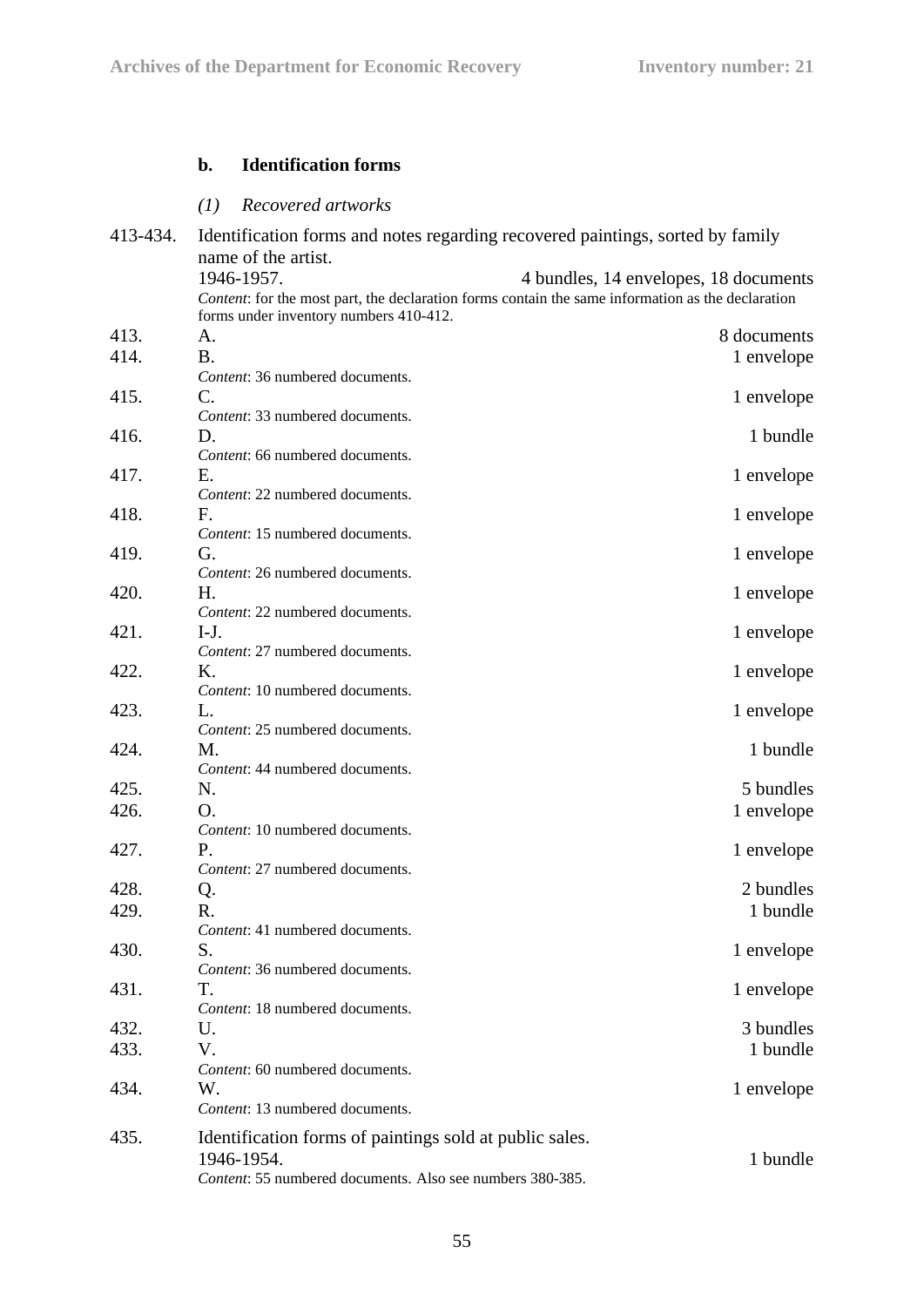| 436-444. | Identification forms and notes regarding paintings from painting schools (so-<br>called "anonymous artworks").<br>1946-1956.                                                                                  | 5 envelopes, 14 documents |
|----------|---------------------------------------------------------------------------------------------------------------------------------------------------------------------------------------------------------------|---------------------------|
| 436.     | Sorting: the documents are sorted alphabetically per school (based on the original French name).<br>German school.                                                                                            | 1 envelope                |
| 437.     | Content: 11 numbered documents.<br>Austrian school.                                                                                                                                                           | 4 documents               |
| 438.     | Belgian school.                                                                                                                                                                                               | 7 documents               |
| 439.     | Spanish school.                                                                                                                                                                                               | 2 documents               |
| 440.     | Flemish school.                                                                                                                                                                                               | 1 envelope                |
|          | Content: 15 numbered documents.                                                                                                                                                                               |                           |
| 441.     | Florentine school.                                                                                                                                                                                            | 1 document                |
| 442.     | French school.                                                                                                                                                                                                | 1 envelope                |
| 443.     | Content: 19 numbered documents.<br>Dutch school.                                                                                                                                                              | 1 envelope                |
|          | Content: 13 numbered documents.                                                                                                                                                                               |                           |
| 444.     | Italian school.<br>Content: 11 numbered documents.                                                                                                                                                            | 1 envelope                |
| 445.     | Notes on recovered artworks (paintings, portraits, engravings, woodcuts and<br>Japanese copper engravings) of unknown artists.                                                                                |                           |
|          | 1946-1956.<br>Content: 251 numbered documents.                                                                                                                                                                | 1 bundle                  |
| 446.     | Identification forms and notes about recovered artworks (carpets, tapestries,<br>embroideries, sculptures, books and seals) of unknown artists.                                                               |                           |
|          | 1946-1956.<br>Content: 67 numbered documents.                                                                                                                                                                 | 1 bundle                  |
| 447.     | Identification form (with annexes) and notes about recovered artworks handed<br>over to Belgian museums.                                                                                                      |                           |
|          | 1946-1957 [1994]                                                                                                                                                                                              | 1 bundle                  |
|          | Content: 112 numbered documents. The forms firstly bear on paintings of well-known painters<br>(sorted by family name), secondly on paintings of unknown artists and finally on artworks of<br>various types. |                           |
|          | Also contains an overview (probably set up around 1994) of recovered artworks belonging to<br>Belgian public museums.                                                                                         |                           |
| 448-450. | Identification forms on the restitution of artworks from collections of private<br>individuals.                                                                                                               |                           |
|          | 1946-1950.<br>Sorting: each collection first contains the documents pertaining to works of well-known artists                                                                                                 | 1 bundle, 2 envelopes     |
| 448.     | (sorted alphabetically), followed by the artworks from painting schools.<br>David Reder collection.                                                                                                           |                           |
|          | 1946-1949.<br>Content: 58 numbered documents.                                                                                                                                                                 | 1 bundle                  |
| 449.     | M. Seyffers collection.                                                                                                                                                                                       |                           |
|          | 1946-1950.                                                                                                                                                                                                    | 1 envelope                |
|          | Content: 15 numbered documents.                                                                                                                                                                               |                           |
| 450.     | Hugo and Elisabeth Andriesse collection.                                                                                                                                                                      |                           |
|          | 1946-1947.                                                                                                                                                                                                    | 1 envelope                |
|          | Content: 26 numbered documents.                                                                                                                                                                               |                           |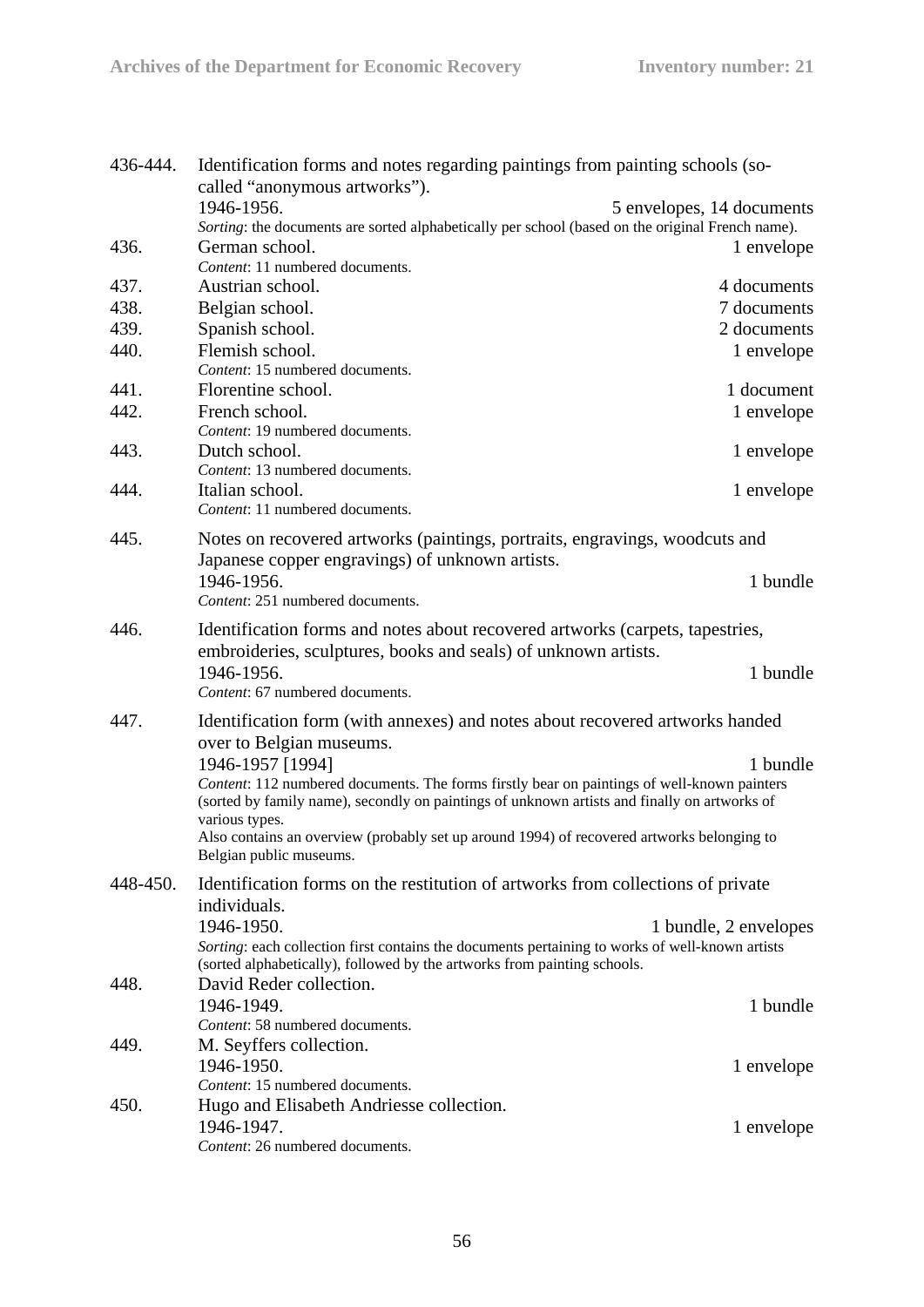| 451.     |                | Identification forms about recovered artworks of the Grand Duchy of<br>Luxembourg and of artworks found back in Wiesbaden.<br>$[1946-1955]$ [1994].<br>probably set up around 1994.<br>The artworks from Wiesbaden are all of Congolese art. See also inventory no. 388. | 1 bundle<br>Content: 43 numbered documents, among which a number of technical identification forms |  |
|----------|----------------|--------------------------------------------------------------------------------------------------------------------------------------------------------------------------------------------------------------------------------------------------------------------------|----------------------------------------------------------------------------------------------------|--|
|          | (2)            | Non-recovered artworks                                                                                                                                                                                                                                                   |                                                                                                    |  |
| 452-477. |                |                                                                                                                                                                                                                                                                          | Identification forms of non-recovered paintings, sorted by family name of the                      |  |
|          | painter.       |                                                                                                                                                                                                                                                                          |                                                                                                    |  |
|          |                | 1946-1961 (1969).                                                                                                                                                                                                                                                        | 16 bundles, 6 envelopes, 11 documents                                                              |  |
| 452.     | А.             |                                                                                                                                                                                                                                                                          | 1 envelope                                                                                         |  |
|          |                | Content: 28 numbered documents.                                                                                                                                                                                                                                          |                                                                                                    |  |
| 453.     | Β.             |                                                                                                                                                                                                                                                                          | 1 bundle                                                                                           |  |
|          |                | Content: 153 numbered documents.                                                                                                                                                                                                                                         |                                                                                                    |  |
| 454.     | C.             |                                                                                                                                                                                                                                                                          | 1 bundle                                                                                           |  |
| 455.     |                | Content: 110 numbered documents.<br>D-De Woe.                                                                                                                                                                                                                            | 1 bundle                                                                                           |  |
|          |                | Content: 141 numbered documents.                                                                                                                                                                                                                                         |                                                                                                    |  |
| 456.     |                | Dewet-Duyck.                                                                                                                                                                                                                                                             | 1 bundle                                                                                           |  |
|          |                | Content: 54 numbered documents.                                                                                                                                                                                                                                          |                                                                                                    |  |
| 457.     | Е.             |                                                                                                                                                                                                                                                                          | 1 envelope                                                                                         |  |
|          |                | Content: 17 numbered documents.                                                                                                                                                                                                                                          |                                                                                                    |  |
| 458.     | F.             |                                                                                                                                                                                                                                                                          | 1 bundle                                                                                           |  |
|          |                | Content: 53 numbered documents.                                                                                                                                                                                                                                          |                                                                                                    |  |
| 459.     | G.             |                                                                                                                                                                                                                                                                          | 1 bundle                                                                                           |  |
|          |                | Content: 85 numbered documents.                                                                                                                                                                                                                                          |                                                                                                    |  |
| 460.     | Н.             |                                                                                                                                                                                                                                                                          | 1 bundle                                                                                           |  |
|          |                | Content: 81 numbered documents.                                                                                                                                                                                                                                          |                                                                                                    |  |
| 461.     | $I-J.$         |                                                                                                                                                                                                                                                                          | 1 bundle                                                                                           |  |
|          |                | Content: 46 numbered documents.                                                                                                                                                                                                                                          |                                                                                                    |  |
| 462.     | $\mathbf{K}$ . |                                                                                                                                                                                                                                                                          | 1 envelope                                                                                         |  |
|          |                | Content: 28 numbered documents.                                                                                                                                                                                                                                          |                                                                                                    |  |
| 463.     | L.             |                                                                                                                                                                                                                                                                          | 1 bundle                                                                                           |  |
| 464.     | М.             | Content: 96 numbered documents.                                                                                                                                                                                                                                          | 1 bundle                                                                                           |  |
|          |                | Content: 110 numbered documents.                                                                                                                                                                                                                                         |                                                                                                    |  |
| 465.     | N.             |                                                                                                                                                                                                                                                                          | 1 envelope                                                                                         |  |
|          |                | Content: 16 numbered documents.                                                                                                                                                                                                                                          |                                                                                                    |  |
| 466.     | O.             |                                                                                                                                                                                                                                                                          | 1 envelope                                                                                         |  |
|          |                | Content: 18 numbered documents.                                                                                                                                                                                                                                          |                                                                                                    |  |
| 467.     | P.             |                                                                                                                                                                                                                                                                          | 1 bundle                                                                                           |  |
|          |                | Content: 71 numbered documents.                                                                                                                                                                                                                                          |                                                                                                    |  |
| 468.     | Q.             |                                                                                                                                                                                                                                                                          | 2 documents                                                                                        |  |
| 469.     | R.             |                                                                                                                                                                                                                                                                          | 1 bundle                                                                                           |  |
|          |                | Content: 94 numbered documents.                                                                                                                                                                                                                                          |                                                                                                    |  |
| 470.     | S.             |                                                                                                                                                                                                                                                                          | 1 bundle                                                                                           |  |
|          |                | Content: 126 numbered documents.                                                                                                                                                                                                                                         |                                                                                                    |  |
| 471.     | Τ.             |                                                                                                                                                                                                                                                                          | 1 envelope                                                                                         |  |
|          |                | Content: 37 numbered documents.                                                                                                                                                                                                                                          |                                                                                                    |  |
| 472.     | U.             |                                                                                                                                                                                                                                                                          | 1 document                                                                                         |  |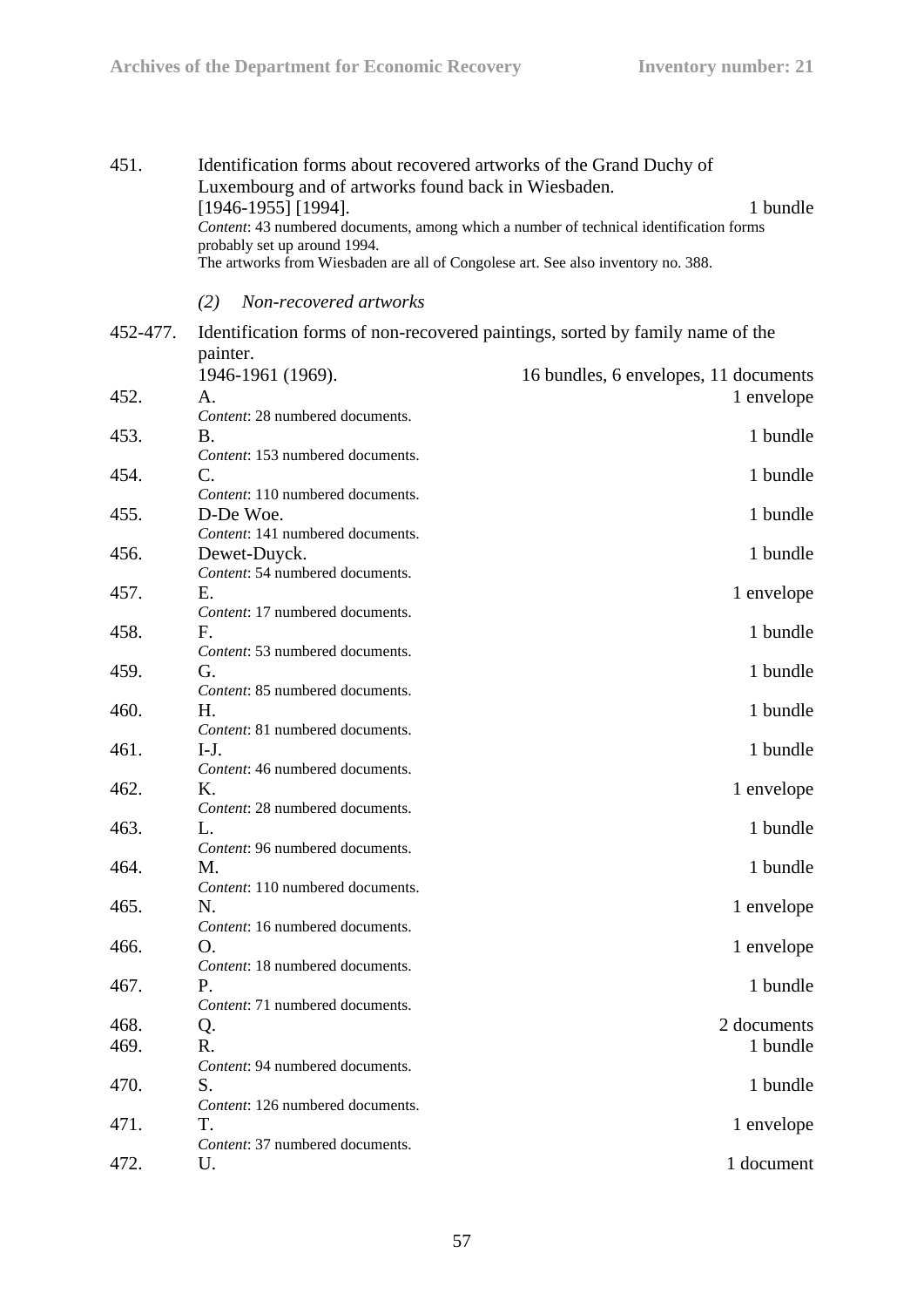| 473.         | Vaes-Van Ruysdael.                                                                                       | 1 bundle                             |
|--------------|----------------------------------------------------------------------------------------------------------|--------------------------------------|
| 474.         | Content: 136 numbered documents.<br>Van Sassenbroeck-Vu.                                                 | 1 bundle                             |
| 475.         | Content: 90 numbered documents.<br>W.<br>Content: 49 numbered documents.                                 | 1 bundle                             |
| 476.<br>477. | Y.<br>Z.                                                                                                 | 1 document<br>7 documents            |
|              |                                                                                                          |                                      |
| 478-503.     | Identification forms of non-recovered paintings from painting schools (so-called<br>anonymous artworks). |                                      |
|              | 1946-1961.                                                                                               | 2 bundles, 5 envelopes, 42 documents |
|              | Sorting: the documents are sorted alphabetically per school (according to the original French            |                                      |
|              | name).                                                                                                   |                                      |
| 478.         | German school.                                                                                           | 1 envelope                           |
|              | Content: 10 numbered documents.                                                                          |                                      |
| 479.         | Alsace School.                                                                                           | 1 document                           |
| 480.         | English school.                                                                                          | 1 envelope                           |
|              | Content: 13 numbered documents.                                                                          |                                      |
| 481.         | Antwerp school.                                                                                          | 6 documents                          |
| 482.         | Austrian school.                                                                                         | 4 documents                          |
| 483.         | Avignon School.                                                                                          | 1 document                           |
| 484.         | Belgian school.                                                                                          | 4 documents                          |
| 485.         | Bruges school.                                                                                           | 2 documents                          |
| 486.         | Brussels school.                                                                                         | 1 document                           |
| 487.         | Byzantine school.                                                                                        | 1 document                           |
| 488.         | Chinese school.                                                                                          | 3 documents                          |
| 489.         | School of Constant.                                                                                      | 1 document                           |
| 490.         | School of Dachau.                                                                                        | 1 document                           |
| 491.         | Spanish school.                                                                                          | 7 documents                          |
| 492.         | Flemish school.                                                                                          | 1 envelope                           |
|              | Content: 30 numbered documents.                                                                          |                                      |
| 493.         | Florentine school.                                                                                       | 1 document                           |
| 494.         | School of Fontainebleau.                                                                                 | 1 document                           |
| 495.         | French school.                                                                                           | 1 envelope                           |
|              | Content: 37 numbered documents.                                                                          |                                      |
| 496.         | Dutch school.<br>Content: 59 numbered documents.                                                         | 1 bundle                             |
| 497.         | Italian school.                                                                                          | 1 envelope                           |
|              | Content: 26 numbered documents.                                                                          |                                      |
| 498.         | School of Menn.                                                                                          | 1 document                           |
| 499.         | Modern school.                                                                                           | 2 documents                          |
| 500.         | Polish school.                                                                                           | 2 documents                          |
| 501.         | Swiss school.                                                                                            | 1 bundle                             |
|              | Content: 103 numbered documents.                                                                         |                                      |
| 502.         | Tyrol school.                                                                                            | 1 document                           |
| 503.         | Venetian school.                                                                                         | 1 document                           |
|              |                                                                                                          |                                      |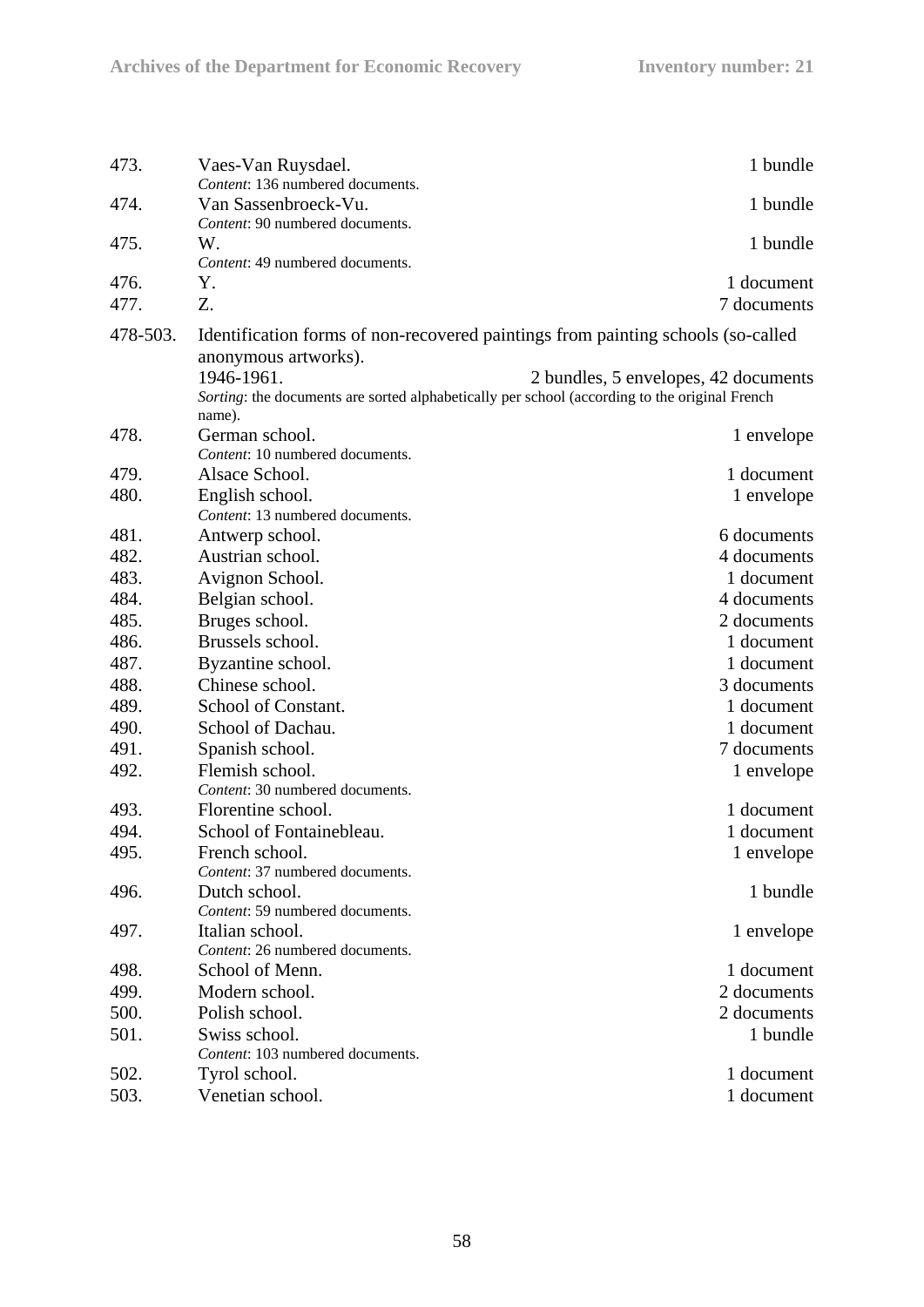| 504-505. | Identification forms of non-recovered artworks of unknown artists.                                                                                                                                                                                                                                                                                                                                                                                                                                                                 |                                     |
|----------|------------------------------------------------------------------------------------------------------------------------------------------------------------------------------------------------------------------------------------------------------------------------------------------------------------------------------------------------------------------------------------------------------------------------------------------------------------------------------------------------------------------------------------|-------------------------------------|
|          | 1946-1961 (1969).                                                                                                                                                                                                                                                                                                                                                                                                                                                                                                                  | 1 bundle, 1 envelope                |
| 504.     | Paintings, portraits, engravings and woodcuts.<br>Content: 285 numbered documents.                                                                                                                                                                                                                                                                                                                                                                                                                                                 | 1 bundle                            |
| 505.     | Drawings and books.<br>Content: 11 numbered documents.                                                                                                                                                                                                                                                                                                                                                                                                                                                                             | 1 envelope                          |
| 506.     | Identification forms of non-recovered artworks from the Grand Duchy of<br>Luxembourg.                                                                                                                                                                                                                                                                                                                                                                                                                                              |                                     |
|          | $[1946-1955]$ [1994].<br>Content: 85 numbered documents, among which a number of technical identification forms,<br>probably set up around 1994. These recent documents hold the same information already<br>contained in older forms in the envelope.                                                                                                                                                                                                                                                                             | 1 bundle                            |
| 507.     | Identification forms of non-recovered sculptures and statues of various types.<br>1946-1961.<br>Content: 173 numbered documents. The forms are sorted alphabetically by family name of the<br>private owners, institutions or entities.                                                                                                                                                                                                                                                                                            | 1 bundle                            |
| 508.     | Identification forms of non-recovered artworks made from various metals and raw<br>materials (mainly silver, bronze, tin, potteries and porcelain).                                                                                                                                                                                                                                                                                                                                                                                |                                     |
|          | 1946-1961 (1969).<br>Content: 92 numbered documents.                                                                                                                                                                                                                                                                                                                                                                                                                                                                               | 1 bundle                            |
|          | Sorting: the forms are sorted alphabetically according to the raw material used, in the French<br>names : argent (silver), bronze (bronze), céramique (pottery), cuivre (copper), étain (tin), fer<br>(iron), faïence, grès (sandstone), ivoire (ivory), jade, laiton (brass), laque rouge (red varnish),<br>orfèvrerie (gold and silverware), papier (paper)/papyrus, pierre (stone), terre cuite (terracotta) and<br>verre (glass).<br>The last four forms contain no information about the raw materials used for the artworks. |                                     |
| 509.     | Identification forms of non-recovered textile artworks (carpets, tapestries and                                                                                                                                                                                                                                                                                                                                                                                                                                                    |                                     |
|          | embroidery).<br>1946-1961.<br>Content: 94 numbered documents. The forms are sorted alphabetically by family name of the<br>private owner, institution or entity.                                                                                                                                                                                                                                                                                                                                                                   | 1 bundle                            |
| 510.     | Identification forms of non-recovered art furniture.                                                                                                                                                                                                                                                                                                                                                                                                                                                                               |                                     |
|          | 1946-1961 (1969).<br>Content: 72 numbered documents.                                                                                                                                                                                                                                                                                                                                                                                                                                                                               | 1 bundle                            |
| 511.     | Identification forms of non-recovered scientific equipment from the Université<br>libre de Bruxelles and the Royal Observatory of Belgium (Koninklijke<br>Sterrenwacht/Observatoire royal).                                                                                                                                                                                                                                                                                                                                        |                                     |
|          | $[1946-1948]$ .<br>Information: only contains identification forms from the SPPC (see inventory numbers 519-559).                                                                                                                                                                                                                                                                                                                                                                                                                  | 1 bundle                            |
| 512.     | Identification forms of non-recovered archives from the University of Liège.<br>$[1946-1948]$ .<br>Information: almost exclusively "cahiers" from the "Fonds Mahaim". All identification forms<br>originate from the SPPC (see inventory numbers 519-559).                                                                                                                                                                                                                                                                         | 1 bundle                            |
| 513-518. | Identification forms of non-recovered archives from the Belgian ministries.<br>$[1946-1948]$ .                                                                                                                                                                                                                                                                                                                                                                                                                                     | 1 bundle, 2 envelopes, 12 documents |
| 513.     | Information: only contains identification forms from the SPPC (see inventory numbers 519-559).<br>Interior.                                                                                                                                                                                                                                                                                                                                                                                                                        | 1 envelope                          |
| 514.     | Economic Affairs (Mines Administration).                                                                                                                                                                                                                                                                                                                                                                                                                                                                                           | 1 envelope                          |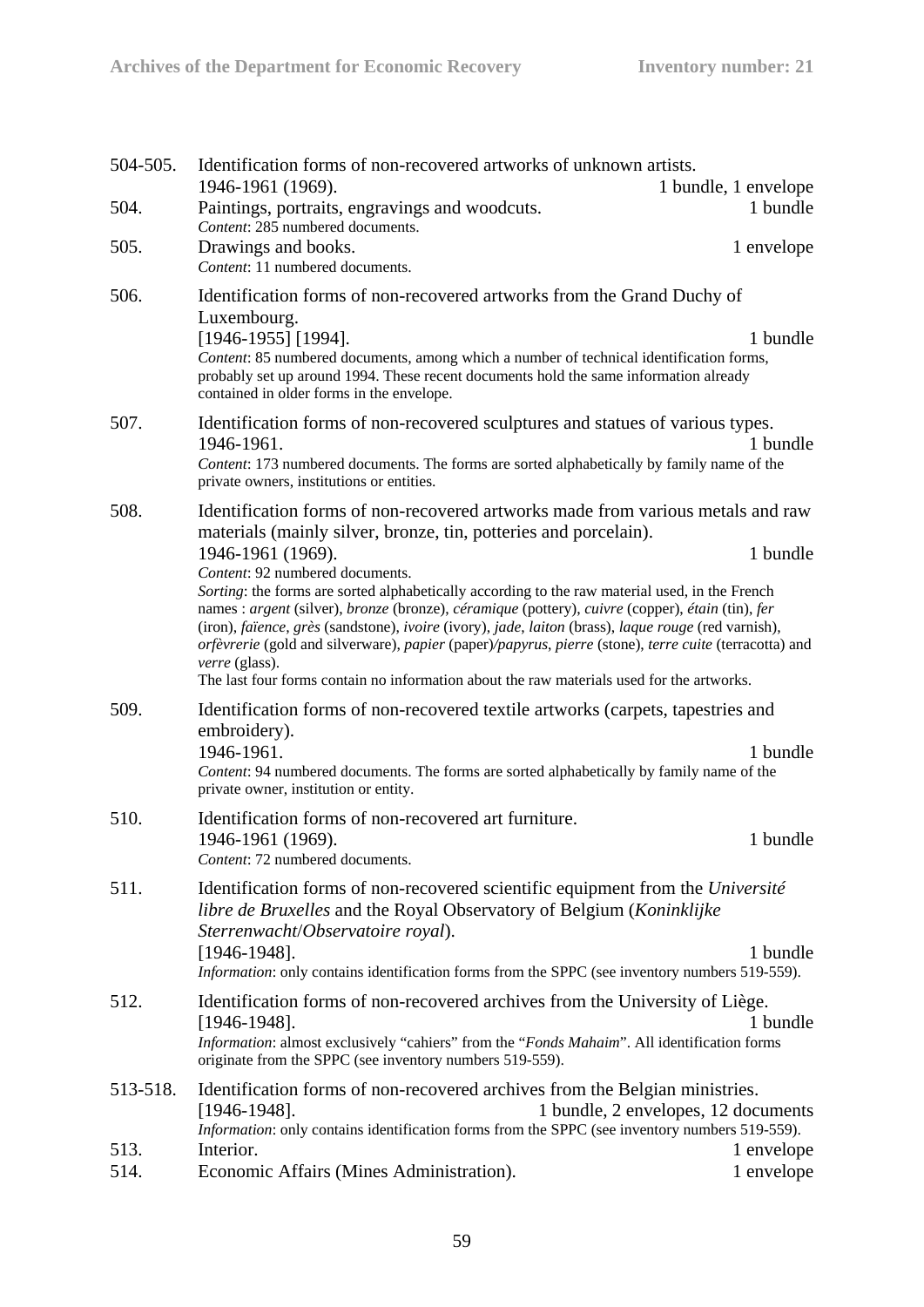| 515.     | Colonies.                                                                                                                                              | 1 bundle     |
|----------|--------------------------------------------------------------------------------------------------------------------------------------------------------|--------------|
| 516.     | National Defence.                                                                                                                                      | 5 documents  |
| 517.     | Finance.                                                                                                                                               | 1 document   |
| 518.     | Public Works.                                                                                                                                          | 6 documents  |
|          |                                                                                                                                                        |              |
|          | (3)<br>Identification forms sorted by declaration number                                                                                               |              |
| 519-559. | Identification forms (some with photographs) from the Service pour la Protection                                                                       |              |
|          | du Patrimoine culturel (SPPC) taken over by the DER.                                                                                                   |              |
|          | $[1945]$ .                                                                                                                                             | 41 envelopes |
|          | Missing parts: numbers A1-A40, A144-A146, A171, A187-A199, A988, A10.008-A10.012,<br>A10.016, A10.018-10.029, A10.075-A10.076 and A10.079 are lacking. |              |
| 519.     | A41-A79.                                                                                                                                               |              |
| 520.     | A80-A119.                                                                                                                                              |              |
| 521.     | A120-A160.                                                                                                                                             |              |
| 522.     | A161-A186.                                                                                                                                             |              |
| 523.     | A201-A240.                                                                                                                                             |              |
| 524.     | A241-A280.                                                                                                                                             |              |
| 525.     | A281-A320.                                                                                                                                             |              |
| 526.     | A321-A359.                                                                                                                                             |              |
| 527.     | A360-A401.                                                                                                                                             |              |
| 528.     | A402-A439.                                                                                                                                             |              |
| 529.     | A440-A480.                                                                                                                                             |              |
| 530.     | A481-A520.                                                                                                                                             |              |
| 531.     | A521-A560.                                                                                                                                             |              |
| 532.     | A561-A600.                                                                                                                                             |              |
| 533.     | A601-A641.                                                                                                                                             |              |
| 534.     | A642-A680.                                                                                                                                             |              |
| 535.     | A681-A720.                                                                                                                                             |              |
| 536.     | A721-A760.                                                                                                                                             |              |
| 537.     | A761-A800.                                                                                                                                             |              |
| 538.     | A801-A840.                                                                                                                                             |              |
| 539.     | A841-A880.                                                                                                                                             |              |
| 540.     | A881-A922.                                                                                                                                             |              |
| 541.     | A923-A960.                                                                                                                                             |              |
| 542.     | A961-A1001.                                                                                                                                            |              |
| 543.     | A10.001-A10.040.                                                                                                                                       |              |
| 544.     | A10.041-A10.080.                                                                                                                                       |              |
| 545.     | A10.081-A10.120.                                                                                                                                       |              |
| 546.     | A10.121-A10.160.                                                                                                                                       |              |
| 547.     | A10.161-A10.200.                                                                                                                                       |              |
| 548.     | A10.201-A10.240.                                                                                                                                       |              |
| 549.     | A10.241-A10.280.                                                                                                                                       |              |
| 550.     | A10.281-A10.320.                                                                                                                                       |              |
| 551.     | A10.321-A10.360.                                                                                                                                       |              |
| 552.     | A10.361-A10.400.                                                                                                                                       |              |
| 553.     | A10.401-A10.440.                                                                                                                                       |              |
| 554.     | A10.441-A10.480.                                                                                                                                       |              |
| 555.     | A10.481-A10.519.                                                                                                                                       |              |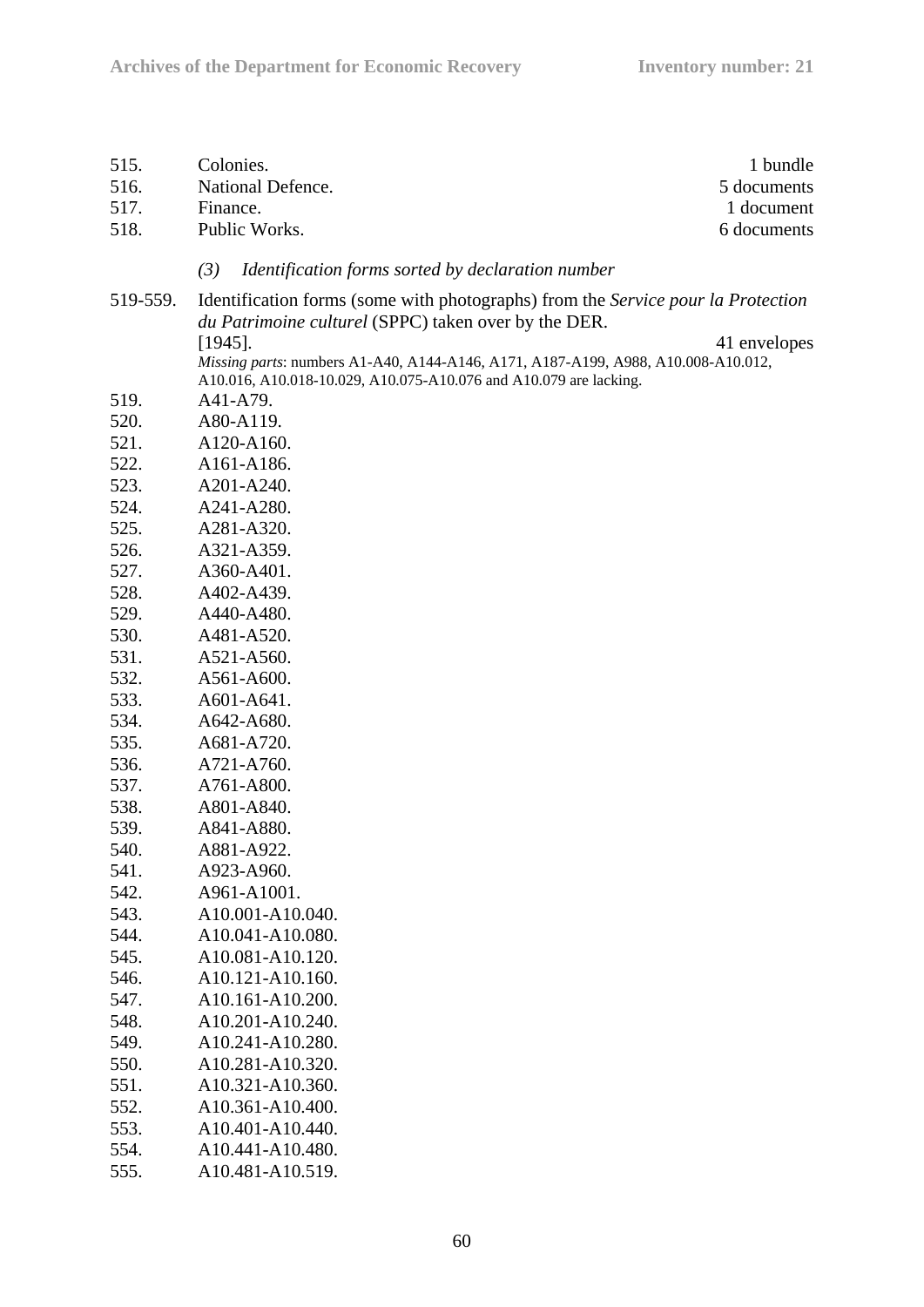| 556. | A10.520-A10.560. |
|------|------------------|
|      |                  |

| 557.                 | A <sub>10.561</sub> -A <sub>10.600</sub> . |
|----------------------|--------------------------------------------|
| $\sim$ $\sim$ $\sim$ | $1.10 \times 0.1$ $1.10 \times 10$         |

558. A10.601-A10.640. 559. A10.641-A10.652.

| 560-598. | Handwritten identification forms (some with photographs) from the Service pour |              |  |
|----------|--------------------------------------------------------------------------------|--------------|--|
|          | la Protection du Patrimoine culturel (SPPC) taken over by the DER.             |              |  |
|          | $[1945]$ .                                                                     | 39 envelopes |  |
|          | Information: several parts missing.                                            |              |  |
| 560.     | A41-A79.                                                                       |              |  |
| 561.     | A80-A119.                                                                      |              |  |
| 562.     | A120-A160.                                                                     |              |  |
| 563.     | A161-A200.                                                                     |              |  |
| 564.     | A201-A240.                                                                     |              |  |
| 565.     | A241-A280.                                                                     |              |  |
| 566.     | A281-A320.                                                                     |              |  |
| 567.     | A321-A359.                                                                     |              |  |
| 568.     | A360-A396.                                                                     |              |  |
| 569.     | A397-A439.                                                                     |              |  |
| 570.     | A440-A480.                                                                     |              |  |
| 571.     | A481-A520.                                                                     |              |  |
| 572.     | A521-A560.                                                                     |              |  |
| 573.     | A561-A636.                                                                     |              |  |
| 574.     | A637-A680.                                                                     |              |  |
| 575.     | A681-A720.                                                                     |              |  |
| 576.     | A721-A760.                                                                     |              |  |
| 577.     | A761-A800.                                                                     |              |  |
| 578.     | A801-A820.                                                                     |              |  |
| 579.     | A821-A860.                                                                     |              |  |
| 580.     | A961-A900.                                                                     |              |  |
| 581.     | A901-A940.                                                                     |              |  |
| 582.     | A941-A980.                                                                     |              |  |
| 583.     | A981-A10.017.                                                                  |              |  |
| 584.     | A10.030-A10.060.                                                               |              |  |
| 585.     | A10.061-A10.100.                                                               |              |  |
| 586.     | A10.101-A10.140.                                                               |              |  |

| 587. | A10.141-A10.180. |
|------|------------------|
| 588. | A10.181-A10.220. |
| 589. | A10.221-A10.260. |
| 590. | A10.261-A10.300. |
| 591. | A10.301-A10.340. |
| 592. | A10.341-A10.380. |
| 593. | A10.381-A10.420. |
| 594. | A10.421-A10.460. |
| 595. | A10.461-A10.500. |
| 596. | A10.501-A10.540. |
| 597. | A10.541-A10.575. |
| 598. | A10.587-A10.614. |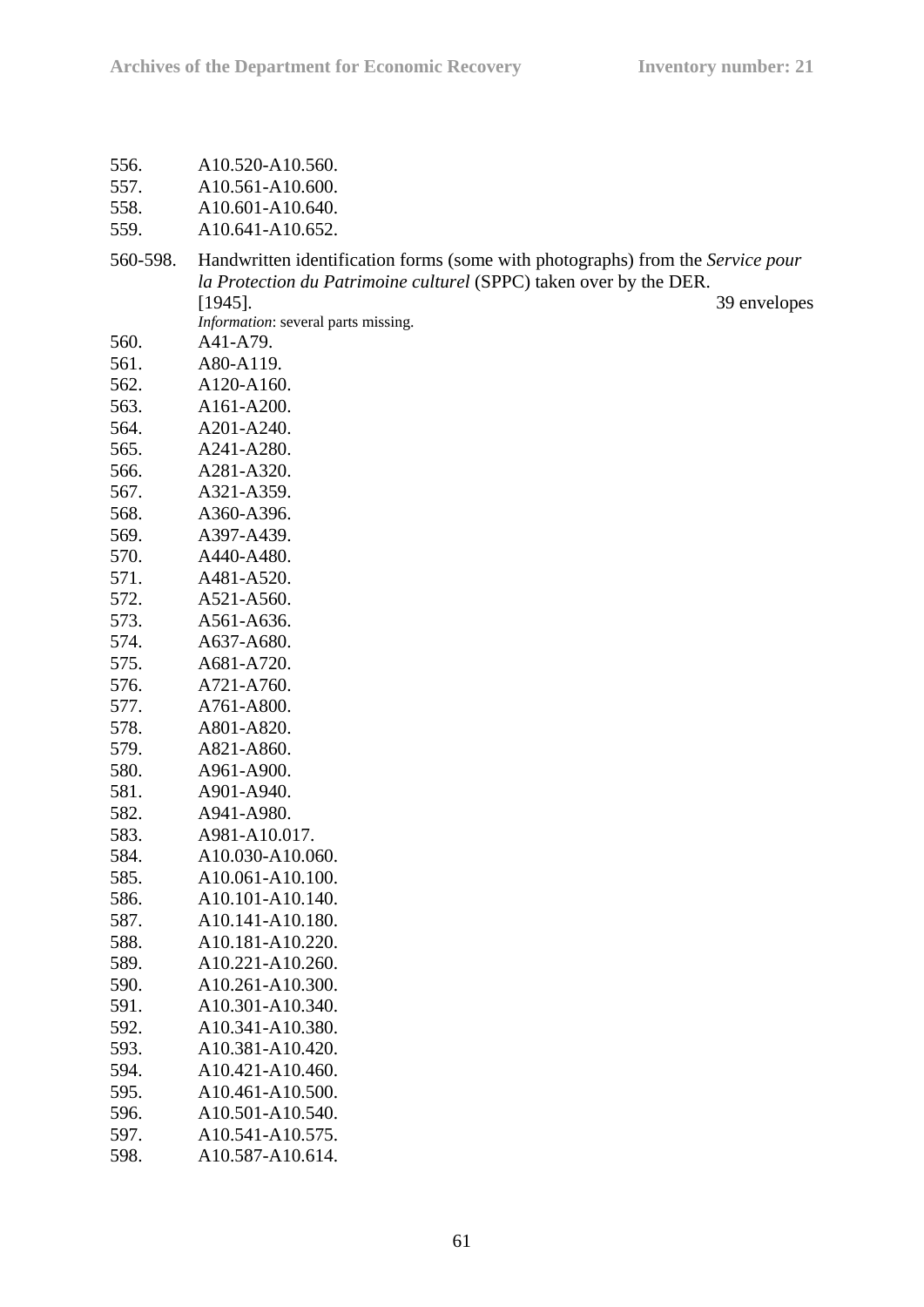# **c. Photographs**

|          | Photographs of paintings<br>(I)                                                                                              |               |  |
|----------|------------------------------------------------------------------------------------------------------------------------------|---------------|--|
| 599.     | Duplicate photographs originating from the SPPC, taken over by the DER.<br>$[1945]$ .                                        | 1 bundle      |  |
| 600.     | Photographs of three paintings and photograph of an old man (probably James                                                  |               |  |
|          | Ensor).                                                                                                                      |               |  |
|          | $[1945?]$ .                                                                                                                  | 4 documents   |  |
|          | (2)<br>Various photographs                                                                                                   |               |  |
| 601.     | Photographs of work in progress for recovering Belgian artworks from Germany.<br>1945.                                       | 2 documents   |  |
| 602.     | Photographs of an exhibition of the "Lamb of God" of the van Eyck brothers at<br>the Royal Museum for Fine Arts in Brussels. |               |  |
|          | 1945.                                                                                                                        | 2 documents   |  |
|          | d.<br><b>Glass negatives</b>                                                                                                 |               |  |
| 603-630. | Glass negatives of looted artworks.                                                                                          |               |  |
|          | [ca. 1946].                                                                                                                  | 423 documents |  |
|          | Information: the glass negatives have been digitised. The digital images can be viewed in the                                |               |  |
| 603.     | reading room instead of the original glass negatives.<br>Box 1.                                                              | 10 documents  |  |
| 604.     | Box 2.                                                                                                                       | 11 documents  |  |
| 605.     | Box 3.                                                                                                                       | 12 documents  |  |
| 606.     | Box 4.                                                                                                                       | 11 documents  |  |
| 607.     | Box 5.                                                                                                                       | 15 documents  |  |
| 608.     | Box 6.                                                                                                                       | 15 documents  |  |
| 609.     | Box 7.                                                                                                                       | 15 documents  |  |
| 610.     | Box 8.                                                                                                                       | 13 documents  |  |
| 611.     | Box 9.                                                                                                                       | 16 documents  |  |
| 612.     | Box 10.                                                                                                                      | 9 documents   |  |
| 613.     | Box 11.                                                                                                                      | 20 documents  |  |
| 614.     | Box 12.                                                                                                                      | 16 documents  |  |
| 615.     | Box 13.                                                                                                                      | 64 documents  |  |
| 616.     | Box 14.                                                                                                                      | 12 documents  |  |
| 617.     | Box 15.                                                                                                                      | 4 documents   |  |
| 618.     | Box 16.                                                                                                                      | 15 documents  |  |
| 619.     | Box 17.                                                                                                                      | 15 documents  |  |
| 620.     | Box 18.                                                                                                                      | 15 documents  |  |
| 621.     | Box 19.                                                                                                                      | 13 documents  |  |
| 622.     | Box 20.                                                                                                                      | 11 documents  |  |
| 623.     | Box 21.                                                                                                                      | 12 documents  |  |
| 624.     | Box 22.                                                                                                                      | 18 documents  |  |
| 625.     | Box 23.                                                                                                                      | 13 documents  |  |
| 626.     | Box 24.                                                                                                                      | 14 documents  |  |
| 627.     | Box 25.                                                                                                                      | 14 documents  |  |
| 628.     | Box 26.                                                                                                                      | 24 documents  |  |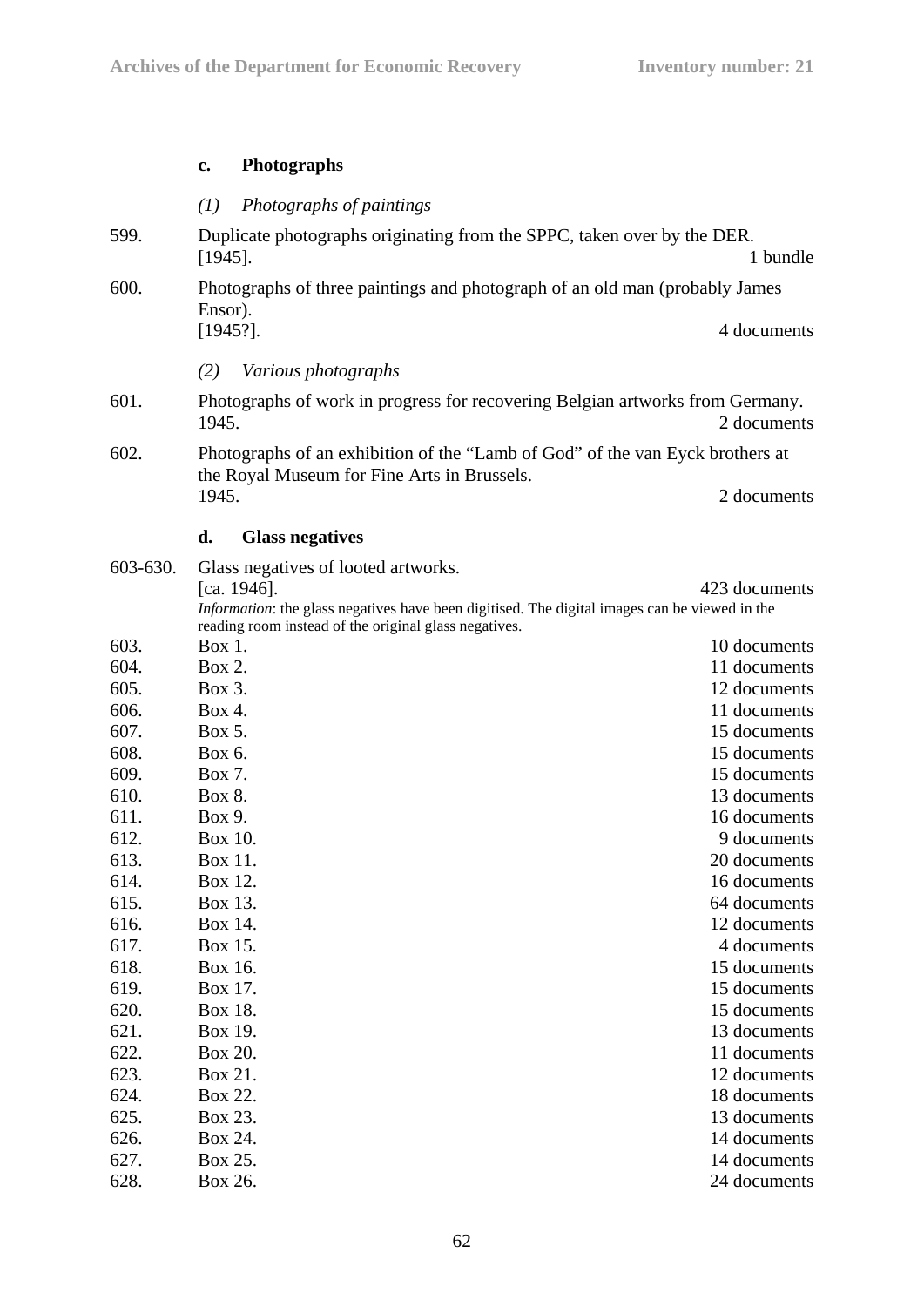| 629. | Box 27.                                                                                                                                                 | 3 documents  |
|------|---------------------------------------------------------------------------------------------------------------------------------------------------------|--------------|
| 630. | Box 28.                                                                                                                                                 | 13 documents |
|      | e. Objects                                                                                                                                              |              |
| 631. | Mould of an (Egyptian?) frieze from the antiquity.<br>[ca. $1948$ ?].                                                                                   | 1 object     |
| 632. | Bronze medallion depicting Jean Jadot, governor of the <i>Generale Maatschappij</i><br>van België/Société générale de Belgique in the period 1906-1932. |              |

**B. RECOVERY OF SHIPS AND CARGO** 

As a consequence of the warfare, much cargo disappeared from (steam) ships after 1940, which the DIV/OIL tried to find back in order to restitute these goods to their rightful owners. After the occupation, the DER was charged with an additional task that comprised the identification and restitution not only of missing cargo, but also of ships claimed by the "Kriegsmarine" or constructed under constraint. In case a ship was found back in Germany, negotiations had to be started with the Allied authorities about a possible repair of the vessel, depending on its state, in order to restore its floating capacity and make it seaworthy again (at the cost of the German economy), or about selling the wreck or heavily damaged inland navigation vessel if its recovery was not necessary. In 1945, the DER recovered 131 inland navigation vessels, and an additional 126 in 1946. The value of restitutions carried out with the help of the Allied authorities amounted to 520 million Belgian Francs for the benefit of private individuals and to 80 million for the Belgian state.

[ca. 1948?]. 1 object

## **1. ELABORATION OF THE JURISPRUDENCE REGARDING RECOVERY**

## **a. Files opened by the DIV/OIL and taken over by the DER**

| 633-637. | General file with the legal study of French and German claims for Belgian goods<br>abandoned in France.                                                                   |                          |  |
|----------|---------------------------------------------------------------------------------------------------------------------------------------------------------------------------|--------------------------|--|
|          | 1939-1945.                                                                                                                                                                | 3 envelopes, 3 documents |  |
| 633.     | Topical folder on the legal regulations governing the liquidation of goods<br>confiscated by the German authorities.                                                      |                          |  |
|          | 1939-1942.                                                                                                                                                                | 1 envelope               |  |
| 634.     | File on the French-German agreement on seized goods stored at French ports.<br>1940-1941.                                                                                 | 1 envelope               |  |
| 635.     | File on the legal base for the French claims, from the perspective of the Belgian<br>law.                                                                                 |                          |  |
|          | 1940-1945.                                                                                                                                                                | 1 envelope               |  |
| 636.     | Copy of a guideline and copy of a Belgian law text dated 8 February 1941<br>regarding the settlement of debts in foreign currencies, and foreign exchanges in<br>Belgium. |                          |  |
|          | 1941-1942.                                                                                                                                                                | 2 documents              |  |
| 637.     | Note (with annexes) about the relations with the German occupant at the port of<br>Bordeaux.                                                                              |                          |  |
|          | 1943.                                                                                                                                                                     | 1 document               |  |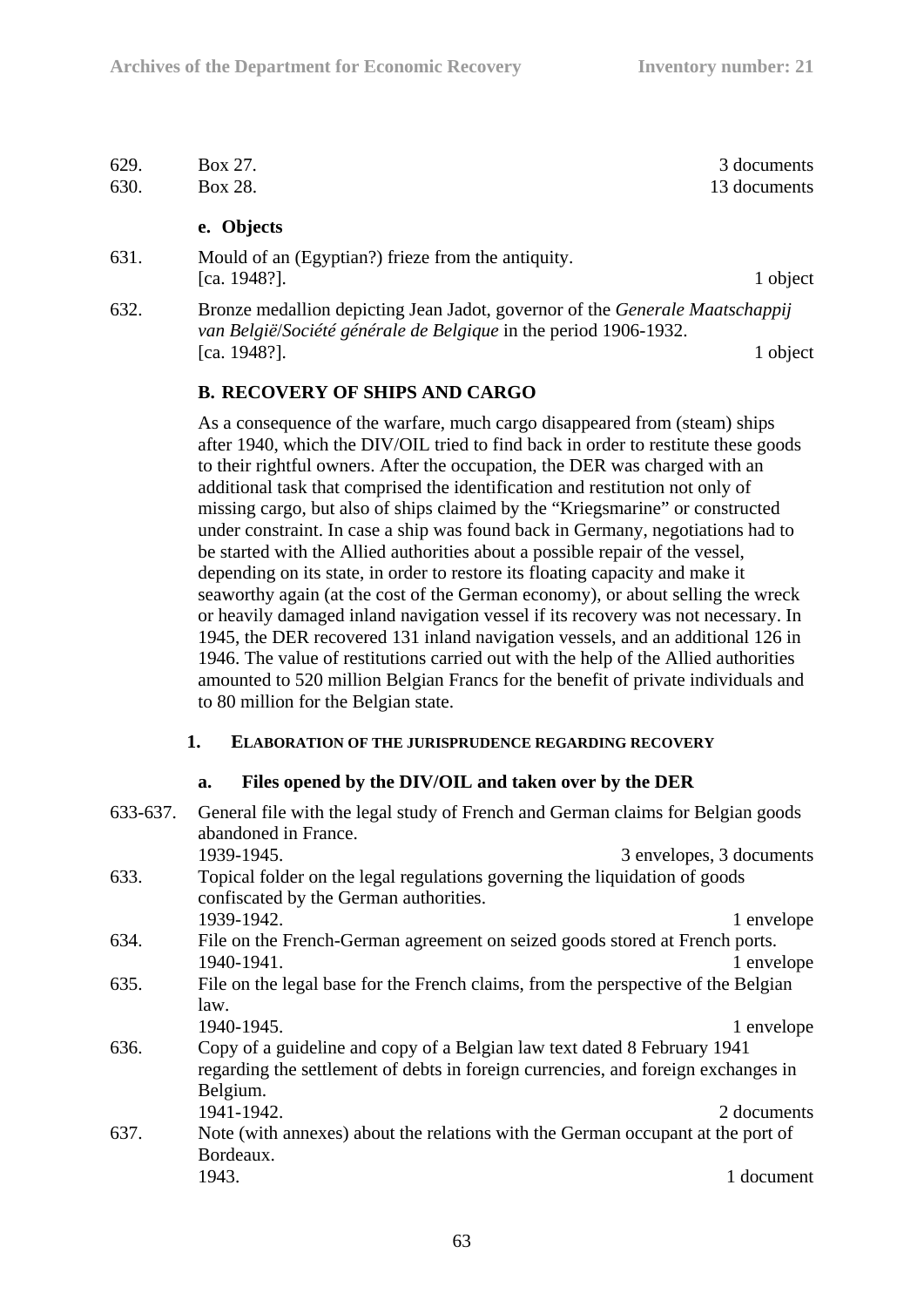- 638. File on legal disputes around Belgian goods lost in France, and damages and losses suffered by Belgian shipping companies, presented by AMARIG ("Association d'assurances mutuelles maritimes contre les risques de guerre"). 1941-1947. 1 envelope
- 639. Thematic folder on the legal framework for the declaration of war damages and its application.

1941-1943, 1947-1948. 1 envelope *Content*: excerpts from the Belgian Official Journal (1942-1949), some press excerpts (1948), an instruction about the declaration procedure to be followed, blank declaration forms and minutes of letters sent by the DIV/OIL to private companies and public authorities filed as jurisprudence.

### **b. Files opened by the DER**

640. File on the evolution of the legal framework governing reparations for war damages to private goods (industrial goods and ships) and the role of the DER within this context.

> 1945-1962. 1 **bundle** *Content*: one sub-file with the minutes of the investigations for assessing war damages to private property, one notice of a meeting on 2 May 1950 about the relations between the DER and the War Damages Administration (*Bestuur voor Oorlogsschade*/*administration dommages de guerre*), one sub-file with a draft text for the coordination of the laws on reparations of war damages to private property, and excerpts from the Belgian Official Journal.

641. File on the reciprocity agreement between Belgium and France regarding the reparations for Belgian shiploads confiscated by the French authorities during the war.

1947, 1952-1959. 1 envelope

#### **2. HANDLING RECOVERY REQUESTS**

#### **a. Recovery of shiploads**

*(1) Overviews* 

- 642. File card system for ships whose cargo got lost, set up by the DIV/OIL. [1940-1944]. 1 box *Sorting*: the data are sorted alphabetically by ship name.
- 643-645. File card system for restitution claims investigated by the DIV/OIL, alphabetically sorted by owner name (persons or companies) of the lost cargo. [1940-1944]. 3 boxes
- 643. A-F.
- 644. G-R.
- 645. S-Z.
- 646. Overviews about the identification and liquidation of Belgian merchandises on steamers, sorted by roll number of matters brought before the DIV/OIL, later to the DER.

[1940-1948]. 1 bundle *Information*: the overviews were initially created by the DIV/OIL, but later re-arranged and complemented by the DER. The data are sorted by roll number, which is consistent with the chronological order: the higher the number, the more recently the request was filed.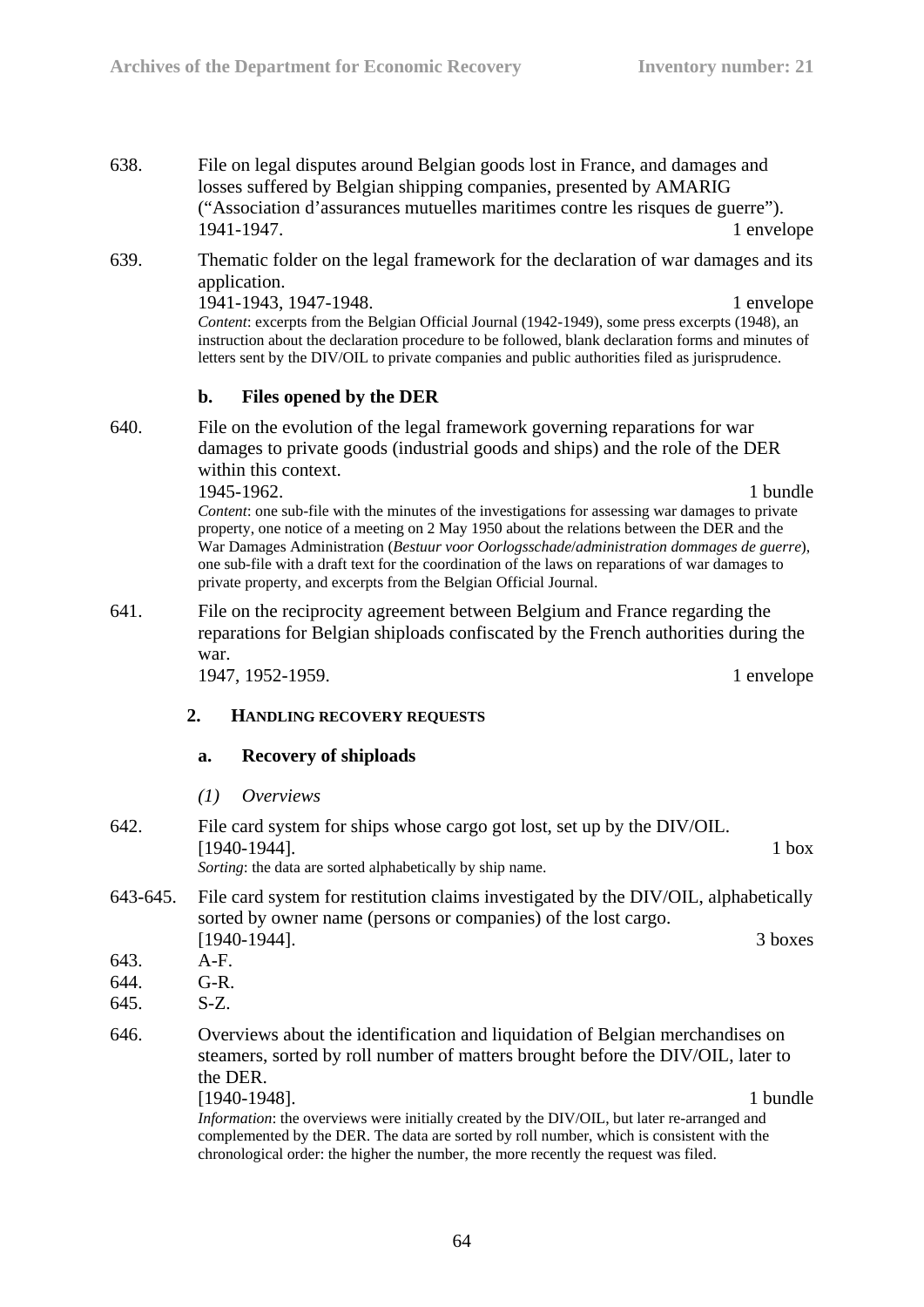| 647.             | List (with annotations) of ships filed in the file card system of the DIV/OIL.<br>3 documents<br>$[1944]$ .<br>Information: the list was probably created by the DER in the immediate post-war period on the<br>basis of data from the DIV/OIL file card system (see no. 642).                                                                                                                                                         |             |
|------------------|----------------------------------------------------------------------------------------------------------------------------------------------------------------------------------------------------------------------------------------------------------------------------------------------------------------------------------------------------------------------------------------------------------------------------------------|-------------|
|                  | Files opened by the DIV/OIL, taken over by the DER<br>(2)                                                                                                                                                                                                                                                                                                                                                                              |             |
| 648.             | File on reparation claims of Belgian owners of goods confiscated by the German<br>army, cases held before "la cour des prises à Hambourg".<br>1939-1944.                                                                                                                                                                                                                                                                               | 1 bundle    |
| 649-650.<br>649. | Received letters and minutes of sent letters and notes (with annexes) about<br>administrative procedures (authorisations and competences) and the exchange of<br>information, originating from the DIV branch in Marseille.<br>1940-1942.<br>3 June 1940 - 26 November 1941.                                                                                                                                                           | 2 bundles   |
| 650.             | 27 November 1941 - 4 August 1942.                                                                                                                                                                                                                                                                                                                                                                                                      |             |
| 651-652.         | Received letters, legal notes, reports and overviews of Belgian shiploads on<br>steamers in Belgian, Dutch and French ports, sent by the different branch offices<br>of the DIV to the Department seat in Brussels.                                                                                                                                                                                                                    |             |
|                  | 1940-1943 (1952).<br>Information: contains 43 files of an initial 63 file numbers, alphabetically sorted by steamer name.<br>A list at the beginning of inventory number 808 indicates how 20 files were selected either by the<br>DIV/OIL or the DER.<br>In addition to its head office in Brussels, the DIV/OIL ran branch offices in Antwerp, Bordeaux,<br>Clermont-Ferrand, La Palle, Marseille, Montpellier, Paris and Rochefort. | 2 bundles   |
| 651.<br>652.     | Steamers, A-L.<br>1940-1943 (1947).<br>Steamers, M-V.<br>1940-1943 (1952).                                                                                                                                                                                                                                                                                                                                                             |             |
| 653.             | Received letters and minutes of sent letters, notes and proceedings from the<br>branch offices of the DIV/OIL about the liquidation of Belgian goods.<br>1940-1943.                                                                                                                                                                                                                                                                    | 1 bundle    |
| 654.             | File on the recovery of cotton loads in Marseille<br>1940-1943.                                                                                                                                                                                                                                                                                                                                                                        | 1 envelope  |
| 655-657.         | Files about the cases treated by various DIV/OIL branch offices.<br>1940-1944 (1955).                                                                                                                                                                                                                                                                                                                                                  | 3 envelopes |
| 655.             | Branch office in La Rochelle.<br>1940-1943.                                                                                                                                                                                                                                                                                                                                                                                            |             |
| 656.             | Branch office in Paris.<br>1943 (1955).                                                                                                                                                                                                                                                                                                                                                                                                |             |
| 657.             | Branch office in Antwerp.<br>1944.                                                                                                                                                                                                                                                                                                                                                                                                     |             |
| 658.             | Received letters, minutes of sent letters (with annexes) and financial notices about<br>the liquidation of cargo from Dutch steamers confiscated during the war for the<br>benefit of Belgian parties concerned.<br>1941-1956.                                                                                                                                                                                                         | 1 bundle    |
|                  |                                                                                                                                                                                                                                                                                                                                                                                                                                        |             |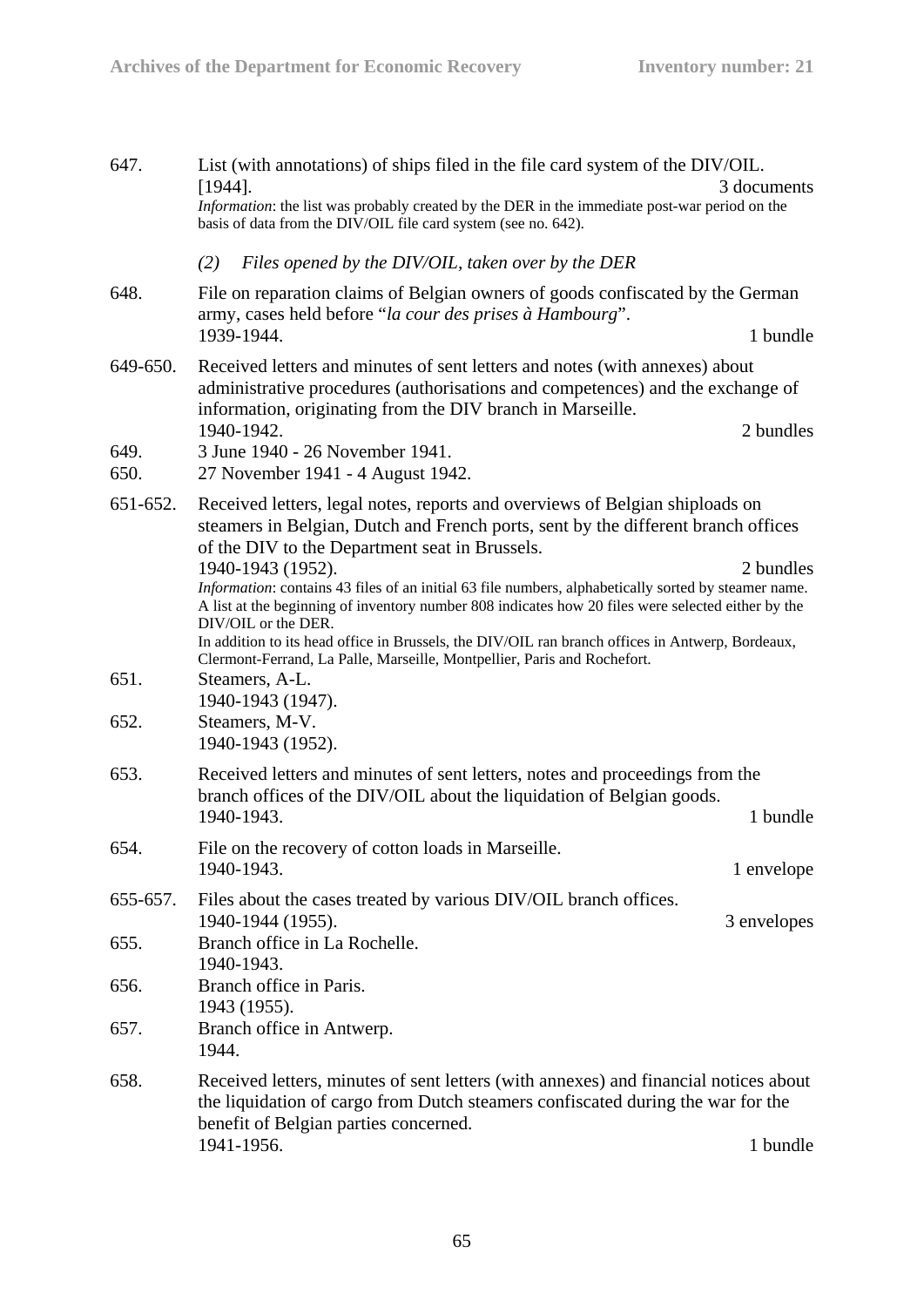| 659.             | Quarterly work reports, notes and transmission reports about the restitution of<br>cargo from former steamers and ships recovered in Germany.<br>1941-1957.<br>1 bundle                                                                                                                                                        |  |
|------------------|--------------------------------------------------------------------------------------------------------------------------------------------------------------------------------------------------------------------------------------------------------------------------------------------------------------------------------|--|
| 660.             | Investigation minutes (including received letters) following requests for<br>investigation into lost cargo from steamers.<br>1943-1955.<br>1 envelope<br>Sorting: the documents are sorted alphabetically by the name of the person or company filing the<br>request.                                                          |  |
|                  | Files opened by the DER<br>(3)                                                                                                                                                                                                                                                                                                 |  |
| 661.             | Files on the settling of accounts and lawsuits (about cargo on steamers) not yet<br>rounded off by the DIV.                                                                                                                                                                                                                    |  |
|                  | 1946-1953.<br>1 envelope                                                                                                                                                                                                                                                                                                       |  |
| 662-663.         | Received letters, minutes of sent letters and notes on cases of damages abroad<br>("sinistres étrangers") solved by the Belgian-French agreement of 26 April 1953.<br>1946-1959.<br>2 bundles<br>Sorting: the documents are sorted alphabetically by the names of the aggrieved parties (private<br>individuals or companies). |  |
| 662.<br>663.     | $A-K.$<br>$L-Z$ .                                                                                                                                                                                                                                                                                                              |  |
|                  |                                                                                                                                                                                                                                                                                                                                |  |
|                  | $\mathbf{b}$ .<br><b>Recovery of ships</b>                                                                                                                                                                                                                                                                                     |  |
|                  | (1)<br><b>Restitution of Belgian ships</b>                                                                                                                                                                                                                                                                                     |  |
|                  | Overviews<br>(a)                                                                                                                                                                                                                                                                                                               |  |
| 664-665.<br>664. | File card system of cases treated by the DER.<br>1947-1960.<br>2 boxes<br>Sorting: the data are first sorted by series and then alphabetically by ship name.<br>Series 45.000-47.000 [A-Massenet].                                                                                                                             |  |
| 665.             | Series 45.000-47.000 [Matadi-Z], series 48.000 [A-Z] and series 49.000 [A-Z].                                                                                                                                                                                                                                                  |  |
| 666.             | Overview of the restitution claims treated by the DER.<br>1947-1960.<br>1 volume<br>Sorting: the data are sorted by roll number.                                                                                                                                                                                               |  |
| 667.             | Overview of ships sunk due to acts of war around the waterways administrated by                                                                                                                                                                                                                                                |  |
|                  | the state [file no. 47.920].<br>[ca. 1948].<br>1 envelope<br>Sorting: alphabetically sorted by ship name.                                                                                                                                                                                                                      |  |
| 668.             | Main overview of investigation requests regarding ships filed to the DER.<br>[ca. 1948].<br>1 document<br>Sorting: the data are sorted by request roll number (also see inventory number 666).                                                                                                                                 |  |
|                  | Thematic files<br>(b)                                                                                                                                                                                                                                                                                                          |  |
| 669.             | File on the restitution and recovery of Belgian ships abroad [file no. 47.920].<br>1946-1954.<br>1 envelope                                                                                                                                                                                                                    |  |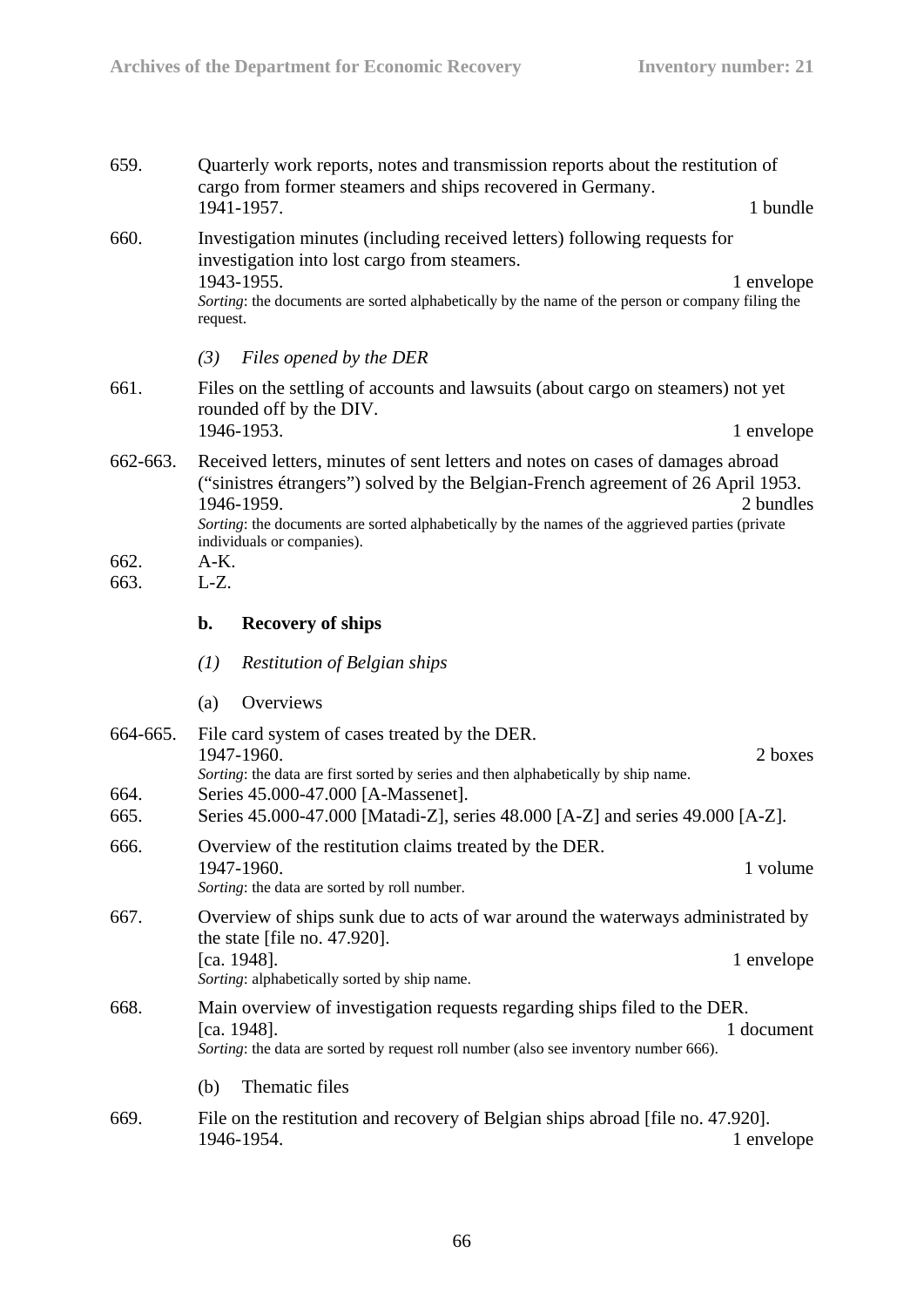| 670.     | Excerpt from the peace treaty with Bulgaria pertaining to economic clauses<br>applicable to Belgium [file no. 47.956].<br>[ca. $1946$ ]. | 1 document   |
|----------|------------------------------------------------------------------------------------------------------------------------------------------|--------------|
| 671.     | File on the recovery of ships in Romania [file no. 47.957].<br>1947-1951, 1960.                                                          | 1 envelope   |
| 672.     | File on the repatriation of five Belgian barges discovered in the Russian zone of                                                        |              |
|          | Berlin [file no. 47.904].<br>1953-1960.                                                                                                  | 1 envelope   |
|          | Files on ships from the British zone [series 45.000-47.000]                                                                              |              |
|          | (c)                                                                                                                                      |              |
| 673-701. | File on the recovery of Belgian ships from the British occupation zone in<br>Germany.                                                    |              |
|          | 1946-1959.                                                                                                                               | 29 envelopes |
| 673.     | Automotive engine "Asturienne III", property of the Compagnie royale asturienne<br>des Mines [file no. 45.098].<br>1946-1956.            |              |
| 674.     | Ship "H. 464" [file no. 45.199].<br>1946-1949.                                                                                           |              |
| 675.     | Unidentified Belgian ship "V.H." [file no. 45.694].<br>1947-1955.                                                                        |              |
| 676.     | Belgian ship "Mars (Speer 94)" [file no. 45.731].<br>1946-1950.                                                                          |              |
| 677.     | Belgian ship "Aide de la Vierge" [file no. 45.963].<br>1947-1950.<br>Content: photographs.                                               |              |
| 678.     | Belgian ship Josephine [file no. 45.984].<br>1947-1957.                                                                                  |              |
| 679.     | Ship Maria Anna II [file no. 46.105].<br>1946-1955.                                                                                      |              |
| 680.     | Barge René [file no. 46.166].<br>1946-1955.                                                                                              |              |
| 681.     | Ship Anna-Lucie [file no. 46.214].<br>1947-1957.                                                                                         |              |
| 682.     | Belgian wrecked ship "Speer 341" [file no. 46.262].<br>1947-1951.                                                                        |              |
| 683.     | Unknown Belgian ship "A.E. [] B" [file no. 46.291].<br>1947-1951.<br>Content: photographs.                                               |              |
| 684.     | Ship "Heinrich Hilde" [file no. 45.381].<br>1948-1952.                                                                                   |              |
| 685.     | Ship "St. Lambert (AE 365 B)" [file no. 46.326].<br>1948-1951.<br>Content: photographs.                                                  |              |
| 686.     | Belgian wrecked ship "Pierre (formerly "Speer 174")" [file no. 46.932].<br>1948-1951.                                                    |              |
| 687.     | "Speer 302" [file no. 46.505].<br>1949-1950.                                                                                             |              |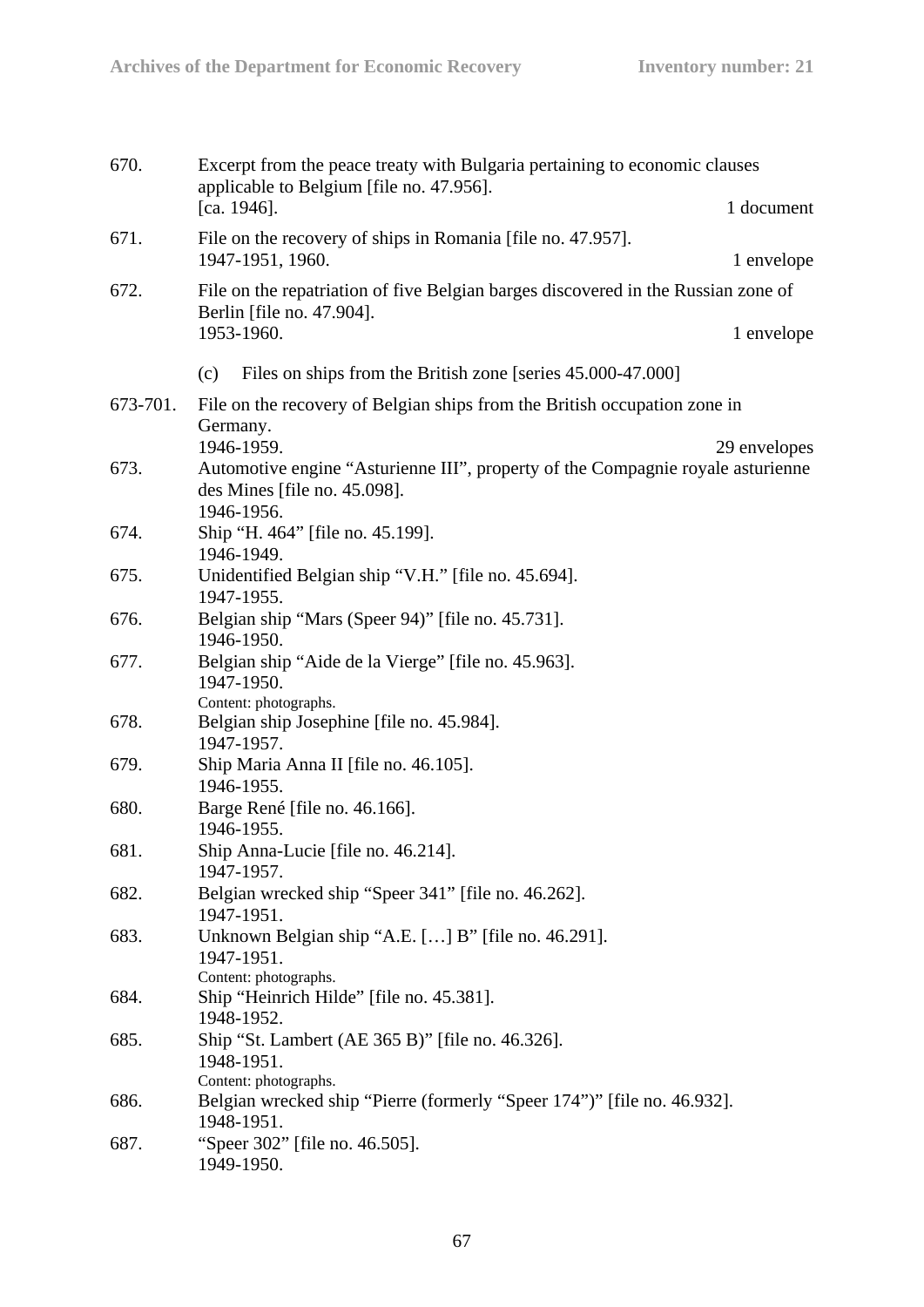| 688. | Ship in the dockyard "Usinger" in Hamburg [file no. 46.561].                         |
|------|--------------------------------------------------------------------------------------|
|      | 1948-1950.                                                                           |
| 689. | "M.E. 144" [file no. 46.567].<br>1948-1950.                                          |
| 690. | "Seelöwe C 115 P." [file no. 46.716].                                                |
|      | 1949-1951.                                                                           |
|      | Content: photographs.                                                                |
| 691. | "Seelöwe B51" [file no. 46.839].                                                     |
|      | 1950-1951.                                                                           |
| 692. | Ship "O.T.35" [file no. 46.840].                                                     |
|      | 1949-1951.                                                                           |
|      | Content: photographs.                                                                |
| 693. | Ship "La Fayette (formerly "Suzanne")", property of Charles Adam [file no.           |
|      | 46.875].                                                                             |
|      | 1948-1954.                                                                           |
| 694. | Ship "Nayade" [file no. 46.917].                                                     |
|      | 1949-1950.                                                                           |
|      | Content: photographs.                                                                |
| 695. | Ship "Kempenaar" [file no. 46.953].                                                  |
|      | 1949-1951.                                                                           |
| 696. | Ship "Volontaire", property of Oscar Montague-Wolff [file no. 47.026].               |
|      | 1950-1955.                                                                           |
| 697. | Ship "Suzan", property of the heirs of Mr. and Mrs Verbrugghe [file no. 47.056].     |
|      | 1950-1953.                                                                           |
| 698. | Ship "Grâce de Dieu", property of Mrs Pillois, widow of H. Edouard Willay [file]     |
|      | no. 47.060].                                                                         |
|      | 1950-1956.                                                                           |
| 699. | Ship "Kanguroo", property of Armand Vanderplaetz [file no. 47.070].                  |
|      | 1950-1952.                                                                           |
| 700. | Ship "Dalalfven", property of Etablissements Fréd. Walmacq [file no. 47.199].        |
|      | 1947-1952.                                                                           |
| 701. | Ship "Antoinette (formerly "Pierre")" [file no. 47.241].                             |
|      | 1946-1959.                                                                           |
|      |                                                                                      |
|      | Files on fishing and sea-going vessels [series 48.000]<br>(d)                        |
| 702. | "Planning Bâteaux - série 48.000", overview of treated files in series 48.000.       |
|      | 1948-1964.<br>1 document                                                             |
| 703. | Received letters, minutes of sent letters and notes about ships from the file series |
|      | "48.000".                                                                            |
|      | 1 bundle<br>1946-1953.                                                               |
|      | Sorting: the documents are sorted by file number, from 48.008 to 48.195.             |
| 704. | Files on the identification of Belgian and French fishing vessels in German and      |
|      | Belgian ports, and contacts between the DER, the Marin Administration (Bestuur       |
|      | der Zeewezen/Administration de la marine) and "Het Nieuw Visscherijblad" [file       |
|      | no. 48.000].                                                                         |
|      | 1945-1948.<br>1 envelope                                                             |
|      |                                                                                      |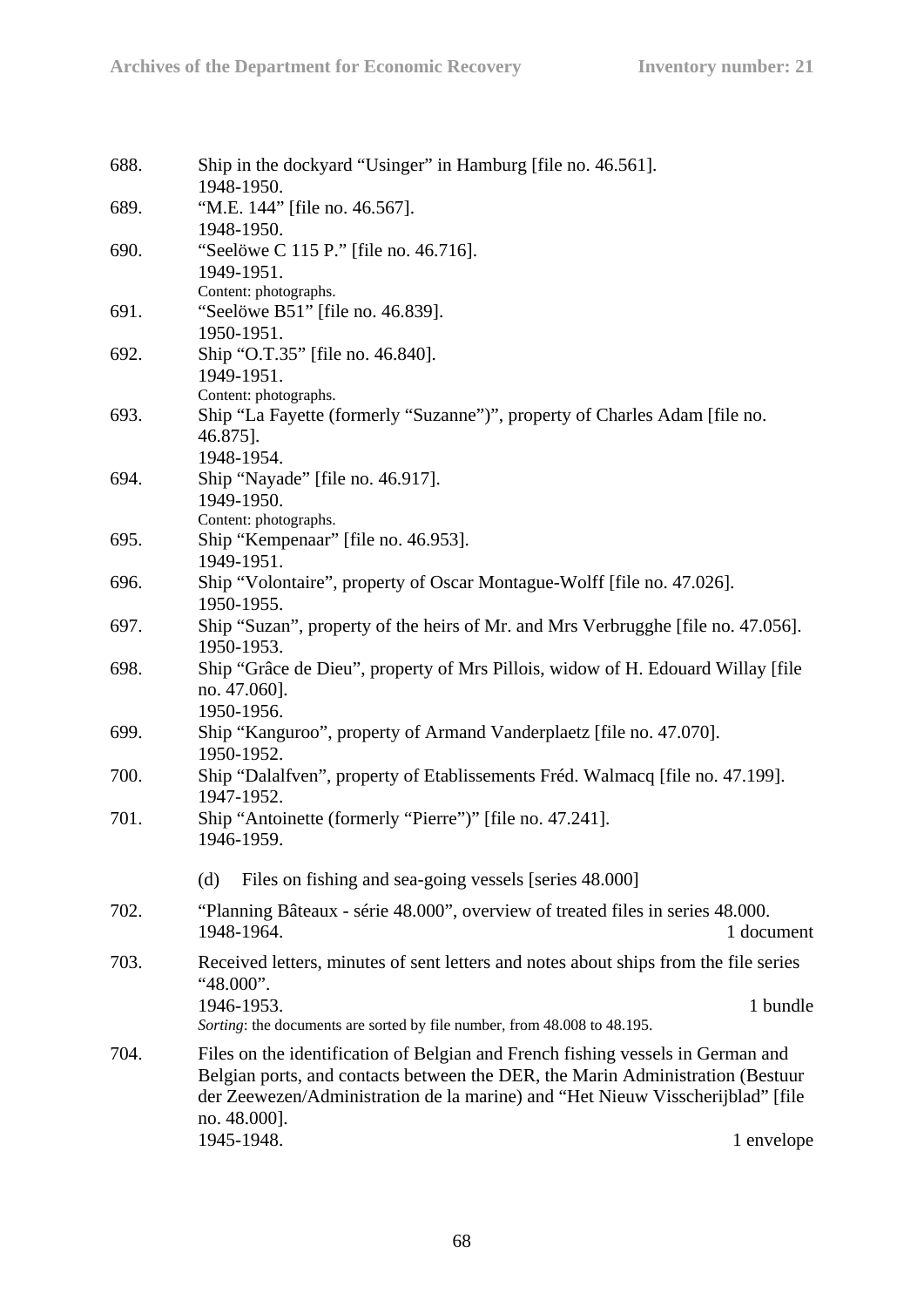| 705.     | File on the expenses for the repatriation, insurance and repair of the fishing<br>vessels in Germany [file no. 48.001].                                                                                                                        |                        |
|----------|------------------------------------------------------------------------------------------------------------------------------------------------------------------------------------------------------------------------------------------------|------------------------|
|          | 1945-1947.                                                                                                                                                                                                                                     | 1 envelope             |
| 706.     | File on the general advancement of investigations into fishing vessels and the<br>recovery of Belgian fishing vessels from France [file no. 48.002].<br>$(1942-1943)$ 1945-1947.                                                               | 1 envelope             |
|          | Content: contains three status reports: 1. Status of the ships confiscated due to acts of war; 2. status<br>of missing ships that could cause repair expenses in case of identification and 3. status of the<br>confiscated and damaged ships. |                        |
| 707.     | File on the fishing vessel "Hoop op Zegen", property of Ch. Lycke [file no.<br>48.030].                                                                                                                                                        |                        |
|          | 1946-1957.                                                                                                                                                                                                                                     | 1 envelope             |
| 708.     | File on the shipping traffic in the American enclave in the port of Bremen [file no.<br>48.035].                                                                                                                                               |                        |
|          | 1945-147.                                                                                                                                                                                                                                      | 1 envelope             |
| 709.     | File on the ship "Florida", ceded to the Belgian state by the shipping company<br>"Deppe" [file no. 48.076].                                                                                                                                   |                        |
|          | 1946-1964.                                                                                                                                                                                                                                     | 1 envelope             |
| 710.     | File on floating dry docks and the repair and legal status of formerly German<br>ships confiscated at Belgian dockyards [file no. 48.105].                                                                                                     |                        |
|          | 1946.                                                                                                                                                                                                                                          | 1 envelope             |
| 711.     | File on the restitution request for three confiscated Belgian "vedettes" ("Bowler"<br>Hat", "Arromanches" and "Motor Cutter") [file no. 48.170].                                                                                               |                        |
|          | 1947-1956.                                                                                                                                                                                                                                     | 1 envelope             |
|          | Files on ships built under constraint<br>(e)                                                                                                                                                                                                   |                        |
| 712-722. | General file on the investigations in the British occupation about ships built under<br>constraint by Belgian shipping companies [file no. 47.946].                                                                                            |                        |
|          | (1940-1944) 1944-1960.                                                                                                                                                                                                                         | 2 bundles, 9 envelopes |
| 712.     | General investigation file, volume I.<br>1946-1949.                                                                                                                                                                                            | 1 envelope             |
| 713.     | General investigation file, volume II.                                                                                                                                                                                                         |                        |
|          | 1949-1950.                                                                                                                                                                                                                                     | 1 bundle               |
| 714.     | General investigation file, volume III.<br>1951-1960.                                                                                                                                                                                          | 1 bundle               |
| 715.     | Fishing vessels built under constraint.                                                                                                                                                                                                        |                        |
|          | 1947-1948.                                                                                                                                                                                                                                     | 1 envelope             |
| 716.     | Investigations and identification of ships in the French occupation zone carried<br>out by Mr. Hayet, representative of the DER in Neustadt.                                                                                                   |                        |
|          | 1948-1950.                                                                                                                                                                                                                                     | 1 envelope             |
| 717.     | Boel dockyard in Temse.<br>(1940-1944) 1944-1952, 1956.                                                                                                                                                                                        | 1 envelope             |
| 718.     | Dockyard in Ruppelmonde.                                                                                                                                                                                                                       |                        |
|          | 1947-1951.                                                                                                                                                                                                                                     | 1 envelope             |
| 719.     | Dockyard "Smidts Frères" in Hemiksem.                                                                                                                                                                                                          |                        |
|          | $(1941-1944)$ 1947-1949.                                                                                                                                                                                                                       | 1 envelope             |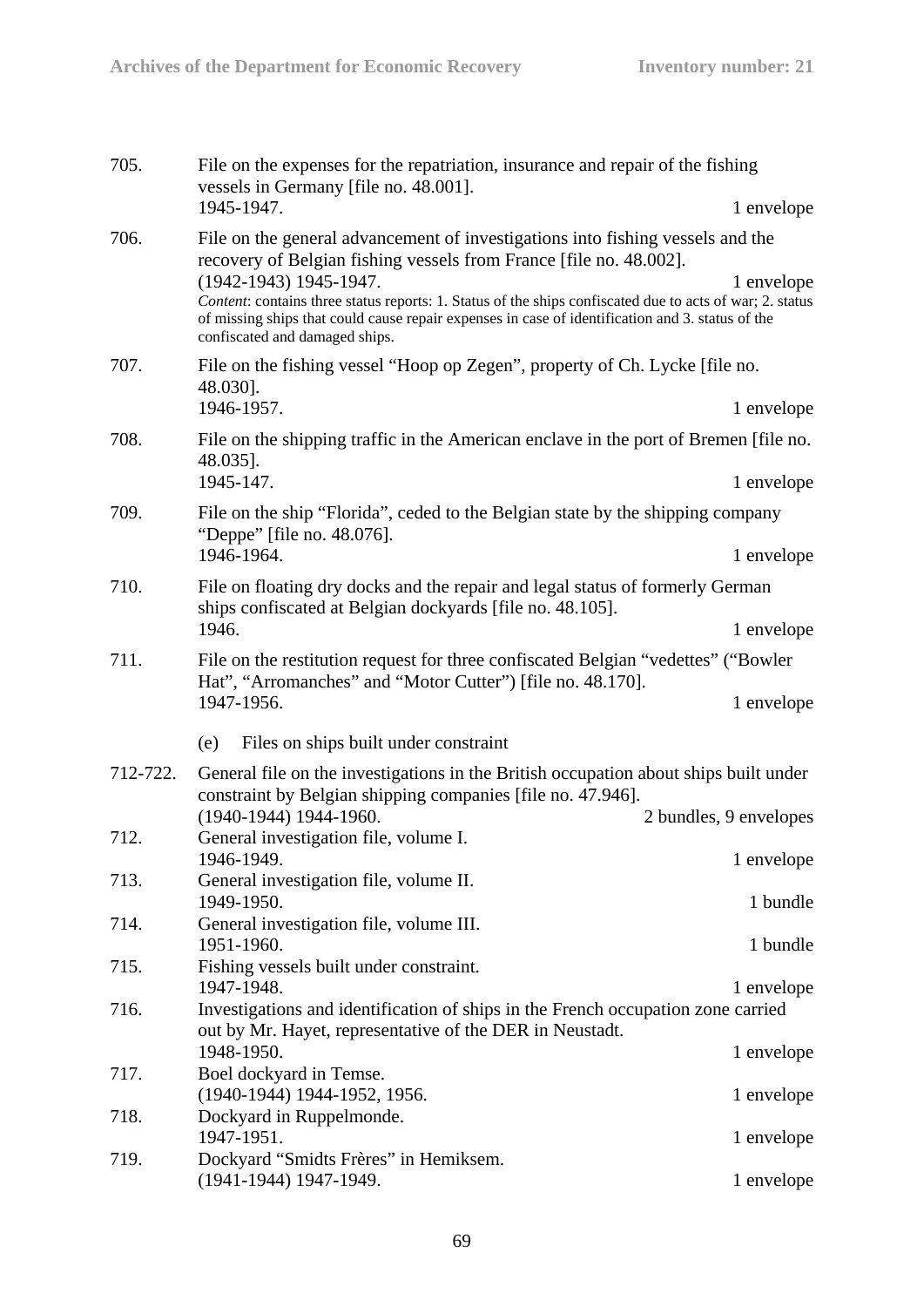| 720.         | Dockyard "De Wachter" in Boom.<br>1948-1951.                                                                                                           | 1 envelope                          |  |  |
|--------------|--------------------------------------------------------------------------------------------------------------------------------------------------------|-------------------------------------|--|--|
| 721.         | Dockyard "Jabon Frères" in Ombret.<br>(1940-1944) 1947-1951.                                                                                           | 1 envelope                          |  |  |
| 722.         | Dockyards "Jacobs en kinderen" in Schelle.<br>(1941-1944) 1947-1949.                                                                                   | 1 envelope                          |  |  |
| 723-725.     | General file on the restitution of the ship "Royal Harold" [file no. 49.040].<br>1947-1954.                                                            | 1 bundle, 2 envelopes               |  |  |
| 723.         | Recovery of the ship.<br>1947-1950.                                                                                                                    | 1 envelope                          |  |  |
| 724.         | Recovery of the ship.<br>1951-1954.                                                                                                                    | 1 envelope                          |  |  |
| 725.         | Ship's technical file with inventory of the engines and the equipment on board.<br>1949-1950.                                                          | 1 bundle                            |  |  |
| 726.         | Received letters, minutes of sent letters and notes about the restitution of ships<br>built under constraint and compensations (file series "49.000"). |                                     |  |  |
|              | 1949-1958.<br>Sorting: the documents are sorted by file number, from 49.001 to 49.114.                                                                 | 1 bundle                            |  |  |
| 727.         | File on the compensations for the constrained construction of ships for German<br>shipping companies during the occupation.                            |                                     |  |  |
|              | 1950-1958.<br>Content: overviews of ships built in each dockyard.                                                                                      | 1 envelope                          |  |  |
|              | (2)<br>Sale of recovered ships                                                                                                                         |                                     |  |  |
| 728-730.     | General file on the sale of recovered ships for the benefit of the Belgian state [file]<br>no. 47.961].                                                |                                     |  |  |
|              | 1947-1953.                                                                                                                                             | 1 bundle, 2 envelopes               |  |  |
| 728.<br>729. | 1947-1949.<br>January 1950-June 1950.                                                                                                                  | 1 bundle<br>1 envelope              |  |  |
| 730.         | July 1950-1953.                                                                                                                                        | 1 envelope                          |  |  |
| 731-733.     | General file on the sale of ships (built under constraint) in Germany [file no.<br>47.965].                                                            |                                     |  |  |
| 731.         | 1949-1954.<br>1949-1950.                                                                                                                               | 1 bundle, 2 envelopes<br>1 envelope |  |  |
| 732.         | 1951.                                                                                                                                                  | 1 bundle                            |  |  |
| 733.         | 1952-1954.                                                                                                                                             | 1 envelope                          |  |  |
| 734.         | Notes, contracts of sale and financial documents (bordereaus and debit notes)<br>about the sale of ships ceded to the Belgian state.                   |                                     |  |  |
|              | 1950-1955.<br>Content: also contains overviews of sold ships (referring to the files under inventory numbers 728-<br>733).                             | 1 bundle                            |  |  |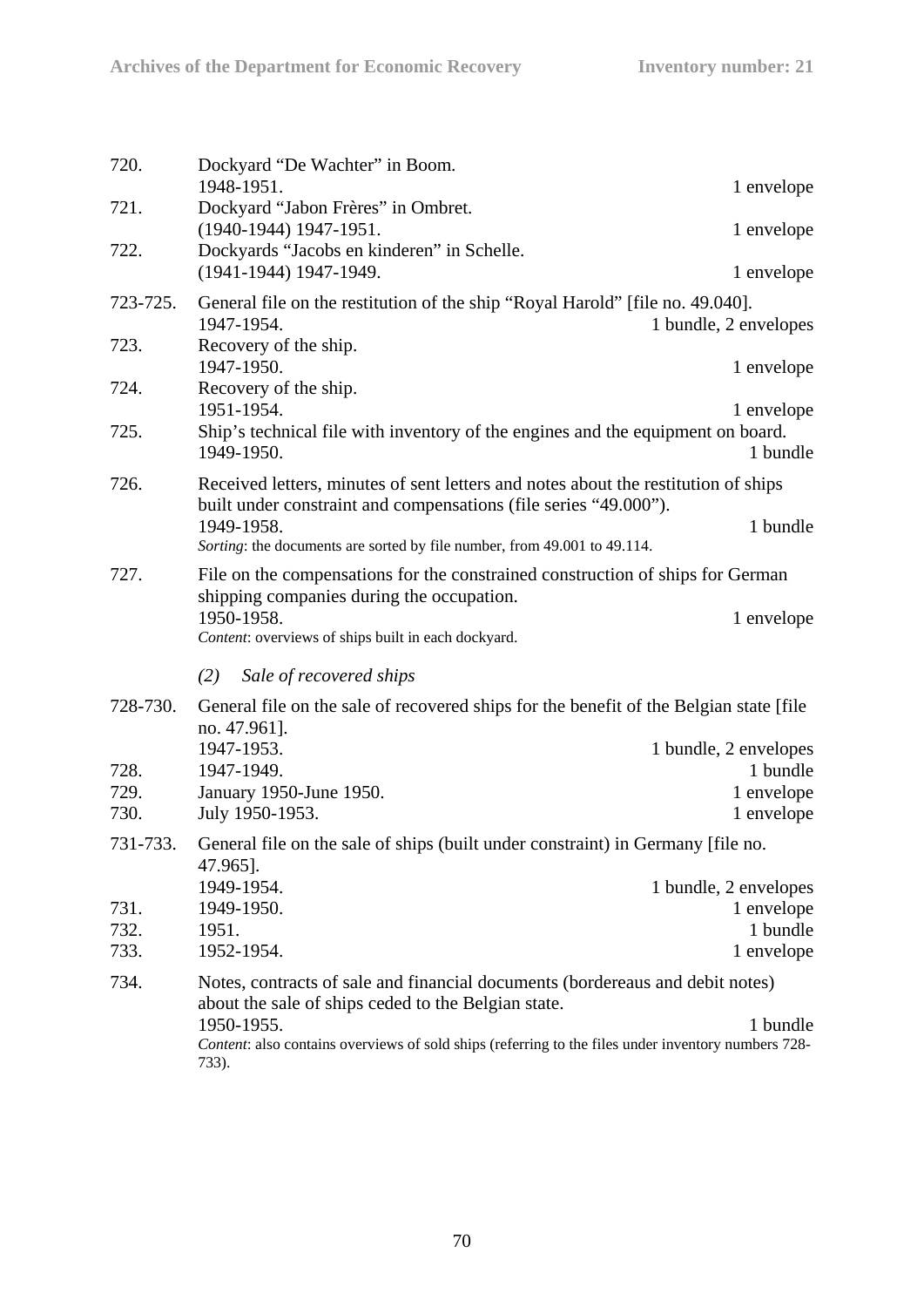*(3) Allocation of compensations*  (a) Expenses arising from the recovery of ships 735. Received letters, minutes of sent letters and notes (with annexes) about the settlement of expenses for goods and services provided by the British authorities to Belgian barge skippers, claimed by the British branch of the "Control Commission for Germany" (CCG). 1945-1954. 1 bundle *Content*: holds a reference file no. 47.943 (see inventory number 737-739). 736. Received letters and minutes of sent letters, notes (with annexes) and bordereaus about the settlement of expenses for goods and services provided by the British authorities to Belgian barge skippers, claimed by the British branch of the CCG and the British Ministry for Transport. 1947-1953. 1 bundle *Content*: also contains accounting overview files, alphabetically sorted by ship name. 737-739. Files on the settlement of expenses for repairs and repatriation of Belgian ships from the British occupation zone in Germany, in particular from Hamburg [file no. 47.943]. 1945-1960. 2 bundles, 1 envelope 737. 1945-1950. 1 envelope 738. 1949-1950. 1 bundle 739. 1951-1960. 1 bundle 740-741. File on compensations for provisions and rationed supplies of Belgian skippers by British authorities [file no. 47.944]. 1946-1968. 1 bundle, 1 envelope 740. 1946-1950. 1 envelope 741. 1950-1955, 1959, 1968. 1 **1 bundle** *Content*: sub-file holding correspondence (and annexes) with the Inland Navigation Administration under the authority of the Ministry for Economic Affairs in the period 1947-1950. 742. File on the payback by the Registration and Domains Administration of provisions and rationed supplies given to Belgian skippers in Hamburg [file no. 47.968]. 1952-1958. 1 envelope (b) Compensations within the framework of legal disputes and bilateral agreements 743. Overviews of ships claimed by the occupation power, some of which were compensated for. 1945. 2 documents *Information*: the information on one of the overviews are sorted alphabetically by owner name. 744. File on the legal principles governing ships claimed by the German occupant and recovered after the war, and for which the Belgian state had already paid compensations to the rightful owners during the occupation [file no. 47.923]. 1945-1955. 1 envelope 745. File on the exemption of customs duties and the state insurance against the dangers

of war for (ravaged) Belgian ships registered in France [file no. 47.966].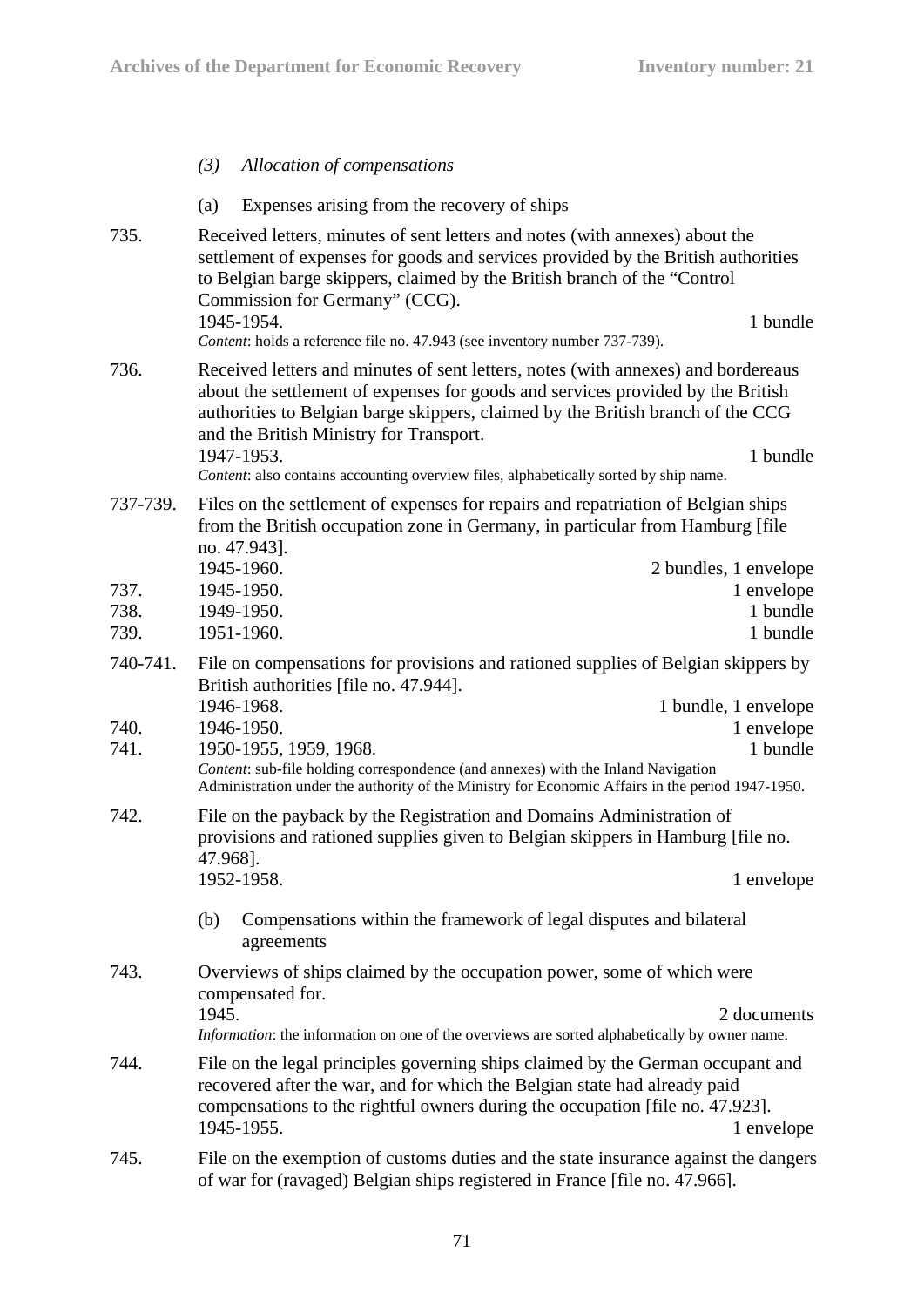|      |                                                                                     | 1948-1959.<br>Content: three overviews about ships: 1. overview sorted by DER file number; 2. overview sorted<br>by owner name; 3. overview of owners who received an insurance compensation in France or not.                                                                                                                                                                                                                    | 1 bundle    |  |  |
|------|-------------------------------------------------------------------------------------|-----------------------------------------------------------------------------------------------------------------------------------------------------------------------------------------------------------------------------------------------------------------------------------------------------------------------------------------------------------------------------------------------------------------------------------|-------------|--|--|
| 746. |                                                                                     | Received letters, minutes of sent letters, notes and reports on the meetings<br>concerning restitutions between the Belgian state and the Federal Republic of<br>Germany.                                                                                                                                                                                                                                                         |             |  |  |
|      |                                                                                     | 1951-1964.<br>1 bundle                                                                                                                                                                                                                                                                                                                                                                                                            |             |  |  |
|      | c.                                                                                  | <b>Communication of information to other public authorities</b>                                                                                                                                                                                                                                                                                                                                                                   |             |  |  |
|      | (1)                                                                                 | War Damages Office                                                                                                                                                                                                                                                                                                                                                                                                                |             |  |  |
| 747. |                                                                                     | File on the assignment of cases regarding ships to the War Damages Office [file<br>no. 47.952].<br>1 bundle<br>1947-1958.                                                                                                                                                                                                                                                                                                         |             |  |  |
| 748. |                                                                                     | Bordereaus (with cover letters) of files or information papers of the DER                                                                                                                                                                                                                                                                                                                                                         |             |  |  |
|      | transferred to the provincial directorates of the War Damages Office.<br>1954-1964. |                                                                                                                                                                                                                                                                                                                                                                                                                                   | 1 bundle    |  |  |
|      | (2)                                                                                 | Sequestration Office                                                                                                                                                                                                                                                                                                                                                                                                              |             |  |  |
| 749. |                                                                                     | File with information – pertaining to compensations for barges confiscated during<br>the war – requested from the Sequestration Office by the DER [file no. 47.919].<br>1954.<br>4 documents                                                                                                                                                                                                                                      |             |  |  |
|      | (3)                                                                                 | <b>National Bank</b>                                                                                                                                                                                                                                                                                                                                                                                                              |             |  |  |
| 750. |                                                                                     | File on the administrative and financial follow-up of the activities of captain<br>F-A. Ottone, responsible for coordinating the recovery of Belgian ships and their<br>cargo in North Italy [file no. 47.921].<br>1948-1954.<br>1 envelope                                                                                                                                                                                       |             |  |  |
|      | d.                                                                                  | <b>Gathering of documentation</b>                                                                                                                                                                                                                                                                                                                                                                                                 |             |  |  |
| 751. |                                                                                     | Copy of an address by L. Charbonnier, director of the Shipping Office (under the<br>authority of the Ministry for Public Works), on the occasion of the international<br>congress for inland navigation, containing: an excerpt from the Belgian Official<br>Journal of 14 November 1948 on the Law pertaining to the international<br>agreement on reparations, signed on 14 January 1946 in Paris.<br>1947-1948.<br>2 documents |             |  |  |
|      | $\mathbf{C}$ .                                                                      | <b>RESTITUTION OF FOREIGN EXCHANGES</b>                                                                                                                                                                                                                                                                                                                                                                                           |             |  |  |
| 752. |                                                                                     | File on the restitution of looted diamonds to Mr. Maurice Alfons.<br>1947, 1956-1964.                                                                                                                                                                                                                                                                                                                                             | 5 documents |  |  |
| 753. |                                                                                     | File on a restitution claim of DEWAG (Deutsch-Wallonische<br>Arbeitsgemeinschaft) regarding Belgian foreign exchange, filed by Mr. Marcel<br>Anciaux.                                                                                                                                                                                                                                                                             |             |  |  |
|      | 1952.                                                                               |                                                                                                                                                                                                                                                                                                                                                                                                                                   | 2 documents |  |  |
|      |                                                                                     |                                                                                                                                                                                                                                                                                                                                                                                                                                   |             |  |  |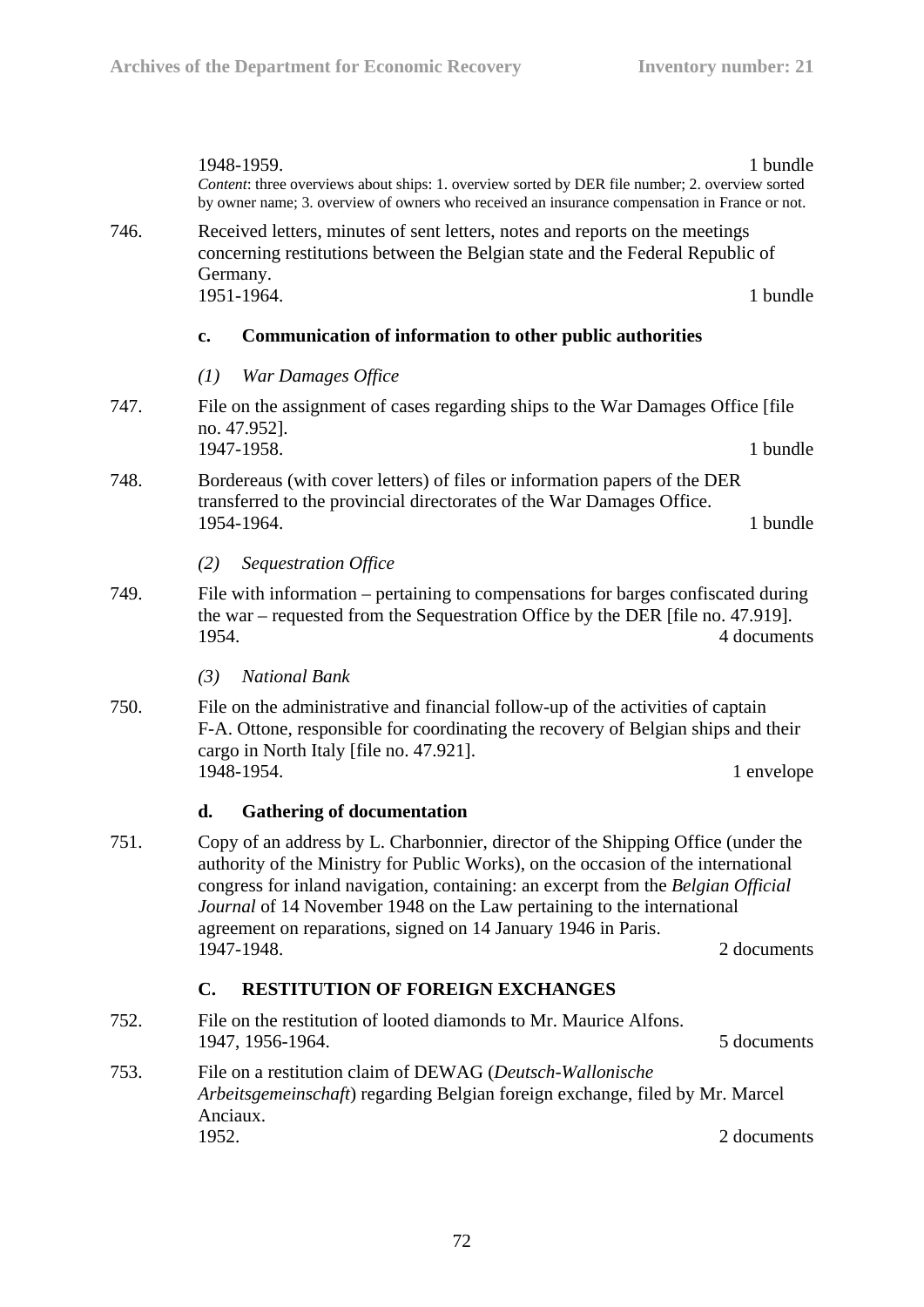## **IV. DIRECTORATE REPARATIONS**

Already during the Yalta Conference in early 1945, the Allied forces decided to claim reparations from Germany to be drawn from its economy in order to finance the reconstruction of the war-ravaged countries and to disable Germany's warfare potential. The final agreement of the Paris Peace Conference established the principles distributing reparations among the 18 Allied beneficiary countries according to the damage their respective economies have suffered and to their respective contributions to the Allied war effort. The Inter-Allied Reparations Agency (IARA) was charged with the actual distribution among these countries of the available goods that could serve as reparations. Belgium received 6,7% of the total value of goods suitable for reparations. The DER organised missions to Germany, carried out field investigations and then communicated its conclusions to the Belgian delegation to the IARA. Once the Allied authorities gave their approval, the DER took care of the dismantling and transport of the allocated goods. Belgium received 211 plants of the heavy metals, chemical, coal and textile industries, that yielded a total financial compensation of roughly 567 million Belgian Francs.

## **A. CONTACTS WITH THE IARA**

#### **1. GENERAL**

| 754.                 | Topical folder on the Paris Conference and the Potsdam Agreement on the<br>occupation status of Germany and the regulation of reparations.                             |             |
|----------------------|------------------------------------------------------------------------------------------------------------------------------------------------------------------------|-------------|
|                      | 1945-1948.                                                                                                                                                             | 1 envelope  |
| 755-757.             | Annual reports of the Secretary-General of the Inter-Allied Reparations Agency<br>(IARA).<br>1947-1949.                                                                | 3 parts     |
| 755.<br>756.<br>757. | 1947.<br>1948.<br>1949.                                                                                                                                                |             |
| 758.                 | Proceedings of the general assembly of the IARA to the governments of the<br>member states.<br>June 1951.<br>Information: two copies preserved.                        | 1 volume    |
| 759-760.             | Topical folder on the month-by-month evaluation of reparations accounts by the<br>IARA.<br>1950-1952.                                                                  | 2 envelopes |
| 759.                 | Category A.<br>Information: in this category, mainly German assets abroad and common industrial goods are<br>listed.                                                   |             |
| 760.                 | Category B.<br>Information: in this category, industrial equipment and other equipment goods, merchant ships and<br>barges, and industrial property rights are listed. |             |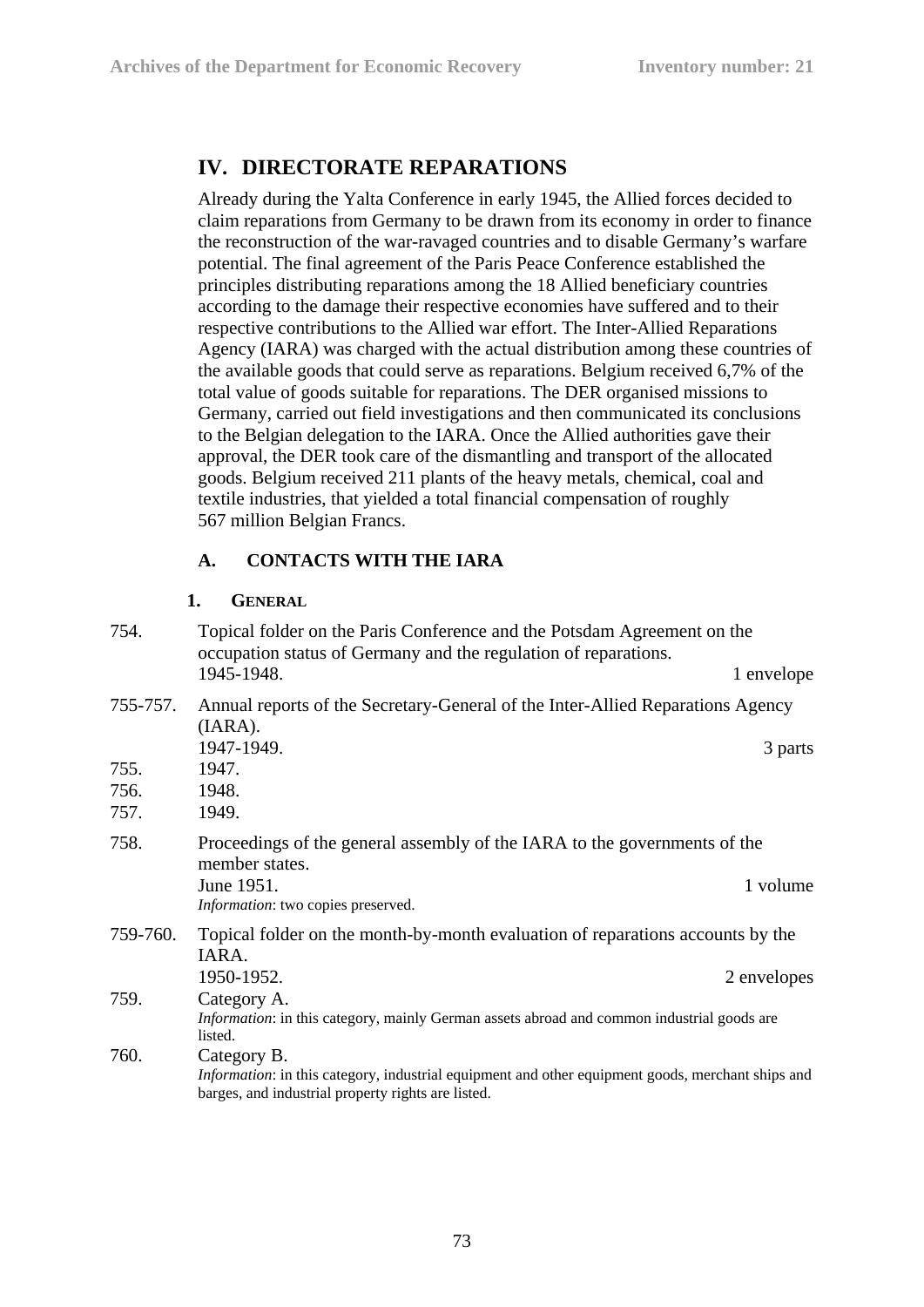## **2. BELGIAN DELEGATION TO THE IARA**

### **a. Annual reports**

| 761-764. | Annual reports of the Belgian delegation to the IARA.<br>1947-1950.                                                                                                                   | 4 parts    |
|----------|---------------------------------------------------------------------------------------------------------------------------------------------------------------------------------------|------------|
| 761.     | 1947.                                                                                                                                                                                 |            |
| 762.     | 1948.                                                                                                                                                                                 |            |
| 763.     | 1949.                                                                                                                                                                                 |            |
| 764.     | 1950.                                                                                                                                                                                 |            |
|          | Information: in three preserved copies, with cover letter to the Minister of Finance, dated<br>17 February 1951.                                                                      |            |
|          | <b>Folders</b><br>$\mathbf{b}$ .                                                                                                                                                      |            |
| 765-766. | Files on the restrictions on restitutions of looted gold and gold coins.<br>1945-1955.<br>1 bundle, 1 envelope                                                                        |            |
| 765.     | Gold confiscated by the German occupant.                                                                                                                                              |            |
|          | 1945-1955.                                                                                                                                                                            | 1 bundle   |
| 766.     | Gold(coins) from the issuing house.                                                                                                                                                   |            |
|          | 1949-1955.                                                                                                                                                                            | 1 envelope |
| 767.     | File on the Belgian mission to Berlin under the authority of general Goethals<br>within the framework of German reparations.                                                          |            |
|          | 1946-1947.                                                                                                                                                                            | 1 envelope |
| 768.     | File on the delivery of natural and consumable goods to Belgium by the U.R.S.S.,                                                                                                      |            |
|          | in return for industrial equipment of the Westzone of Germany.<br>1946-1949.                                                                                                          | 1 envelope |
|          | <b>Inventories of industrial goods</b><br>$c_{\cdot}$                                                                                                                                 |            |
| 769-772. | Inventories of German industry sites (and parts thereof) in the British, American<br>and French occupation zones, published by the IARA.                                              |            |
|          | $[1946]$ -1949.                                                                                                                                                                       | 4 parts    |
| 769.     | British and American zones.                                                                                                                                                           |            |
| 770.     | [ca. $1946$ ].<br>British zone, revised edition dated January 1948.                                                                                                                   |            |
| 771.     | 1948.                                                                                                                                                                                 |            |
|          | British zone, second revised edition dated April 1949.<br>1949.                                                                                                                       |            |
| 772.     | French zone.<br>1947.                                                                                                                                                                 |            |
| 773-801. | Investigation reports and inventories (with annotations and notes) of German<br>industrial companies whose plants and places of business were recorded as<br>reparations for Belgium. |            |
|          | 1946-1950.                                                                                                                                                                            | 29 parts   |
| 773.     | Sorting: sorted by serial number.<br>GmbH zur Verwertung chemischer Erzeugnisse at Escherstruth [ACA no. 36].<br>1946-147.                                                            |            |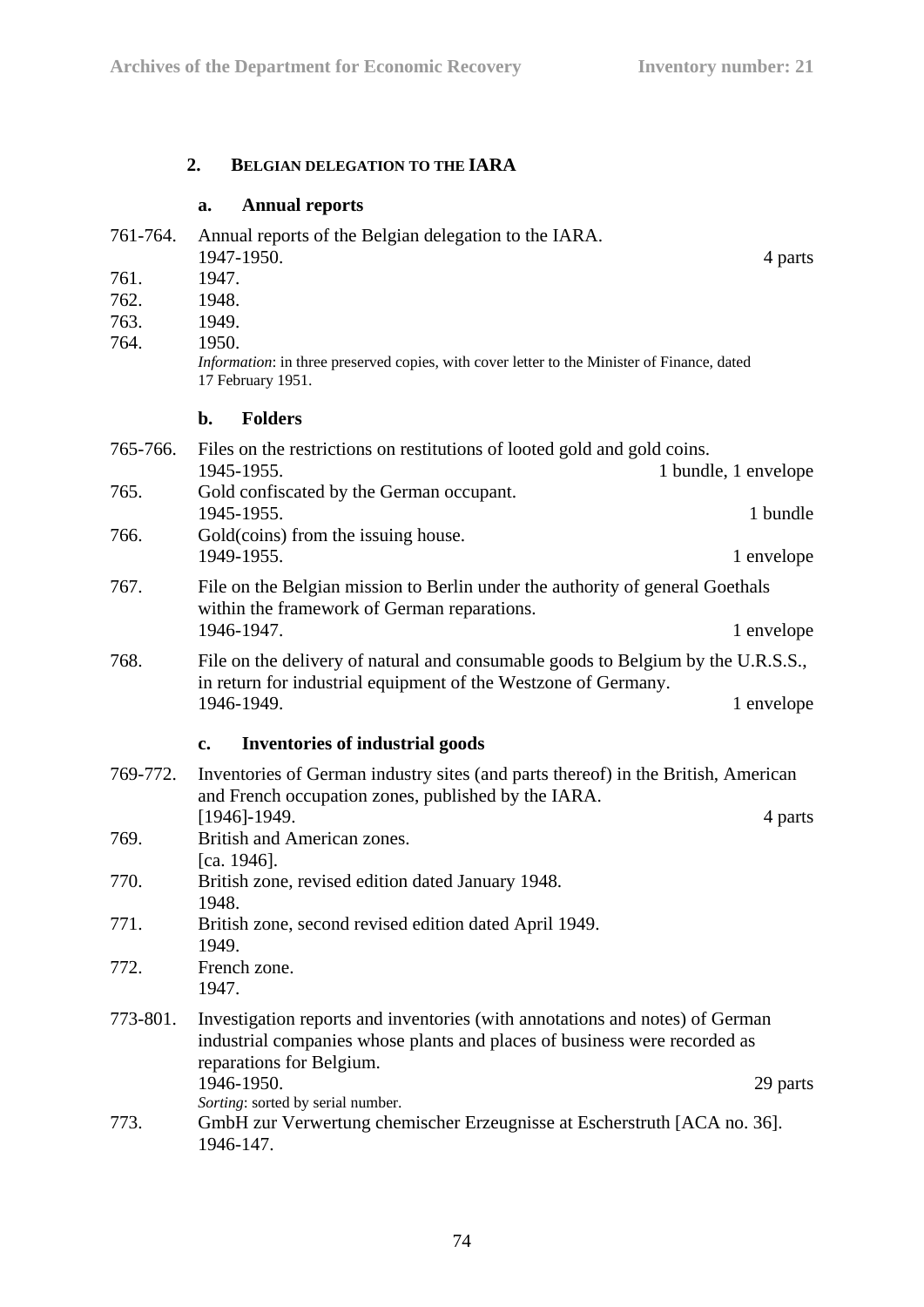| 774. | Finanz und Verwaltungsgesellschaft Weser GmbH at Bremen [ACA no. 215].<br>1947-1948.                                                                                                                                        |
|------|-----------------------------------------------------------------------------------------------------------------------------------------------------------------------------------------------------------------------------|
| 775. | Vorrichtungsbau Hüller at Ludwigsburg [ACA no. 282].<br>1947-1948.                                                                                                                                                          |
| 776. | Maschinenfabrik Wiesbaden A.G. at Wiesbaden-Dotzheim [ACA no. 331].<br>1947.                                                                                                                                                |
| 777. | Schmid & Schaudt K.G. at Stuttgart-Edelfingen [ACA no. 384].<br>1946-1948.                                                                                                                                                  |
| 778. | Ultra-Präzisionswerk GmbH [ACA no. 411] at Aschaffenburg.<br>1947-1949.                                                                                                                                                     |
| 779. | Adolf Zaiser Maschinenfabrik GmbH [ACA no. 421] at Stuttgart-Zuffenhausen.<br>1946-1949.                                                                                                                                    |
| 780. | Theodor Klatte at Bremen-Huchting [ACA no. 505].<br>1947-1948.                                                                                                                                                              |
| 781. | Friedrich Krupp at Essen [ACA no. 1009/7].<br>1949-1950.                                                                                                                                                                    |
| 782. | Kampnagel A.G. at Hamburg [ACA no. 1193/1].<br>1948.                                                                                                                                                                        |
| 783. | Farbenfabrik Bayer at Leverkusen [ACA no. 1233].<br>1949.                                                                                                                                                                   |
| 784. | Bochumer Verein A.G. Abteilung Niedersachsen & Bochumer Verein für<br>Gusstahlfabrikation at Bunde [ACA no. 1301].<br>1948-1949.                                                                                            |
| 785. | Two parts.<br>Elektron Werke GmbH te Holzminden-Wieser [ACA nr. 1402].<br>1946-1947.                                                                                                                                        |
| 786. | Veltrup-Werke K.G. at Barkhausen [ACA no. 1477].<br>1947.                                                                                                                                                                   |
| 787. | Maschinenfabrik Niedersachen GmbH at Hannover-Wülfel [ACA no. 1637].<br>1950.<br>Information: two parts. Also contains minutes of sent letters of the Reparations Department of the<br>DER to "Etablissements Small & Co.". |
| 788. | Aufzugbau Losenhauswerk GmbH at Düsseldorf [ACA no. 1685].<br>1948.                                                                                                                                                         |
| 789. | F.W. Heider & co. GmbH at Netphen [ACA no. 1734].<br>1948.                                                                                                                                                                  |
| 790. | Kloeckner-Humboldt-Deutz at Isselburg [ACA no. 1749].<br>1948.                                                                                                                                                              |
| 791. | Klöckner-Humboldt-Deutz A.G. at Kölen-Deutz [ACA no. 1750].<br>1948.<br>Three parts.                                                                                                                                        |
| 792. | Maschinenfabrik Mühlstein mbH at Wuppertal-Sonnborn [ACA no. 1771].<br>1948.                                                                                                                                                |
| 793. | Deicke Kopperschmidt at Hamburg [ACA no. 1832].<br>1948-1949.                                                                                                                                                               |
| 794. | Blumberg & co. at Lintorf-Rhein [ACA no. 1843].<br>1948.                                                                                                                                                                    |
| 795. | Dornier-Werke GmbH at Lindau-Rickenbach [ACA no. 2033].<br>1946-1948.                                                                                                                                                       |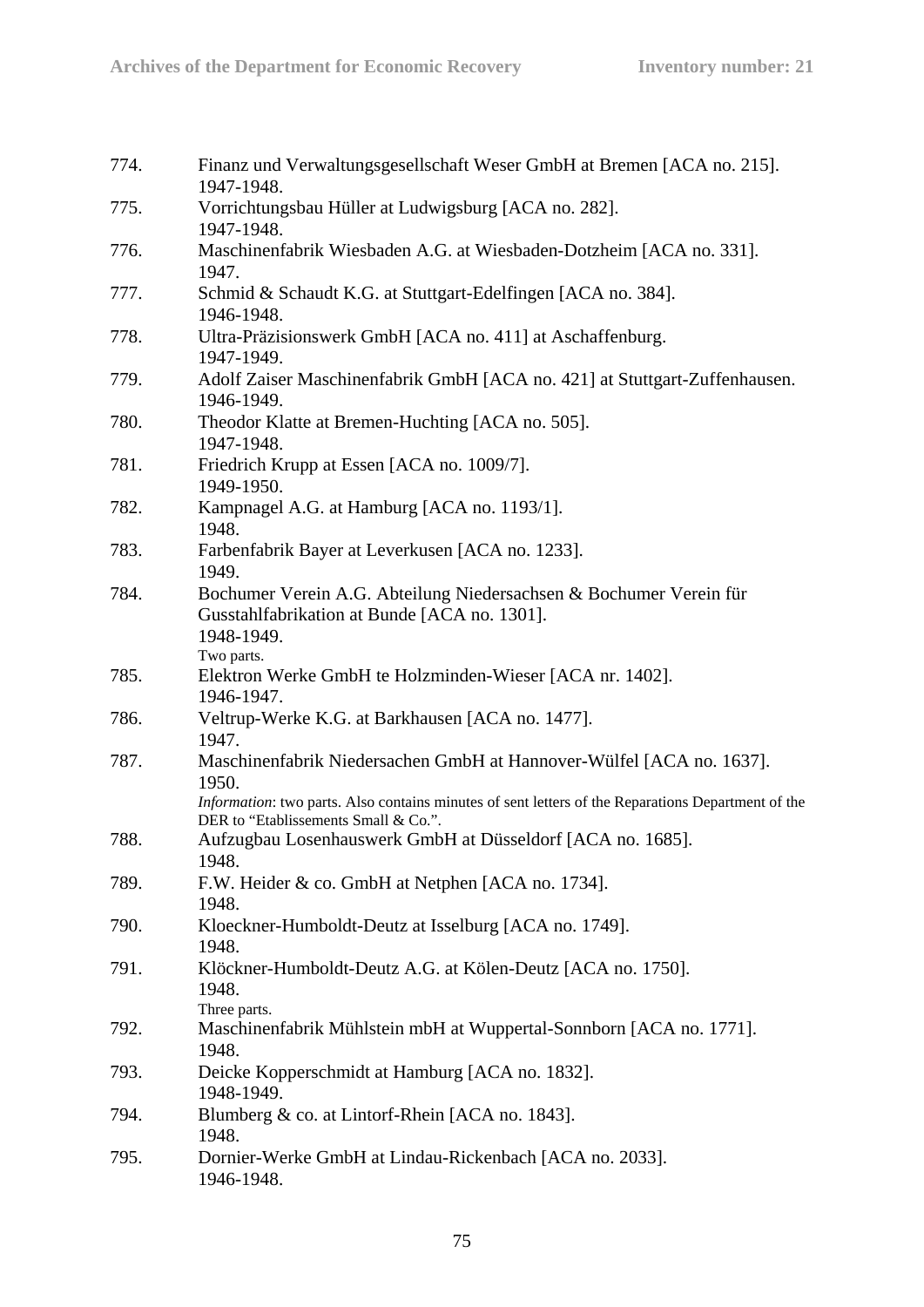| 796.                 | I.G. Farben at Ludwigshafen [ACA no. 2150].<br>1947-1949.                                                                                                                                                                                                          |            |
|----------------------|--------------------------------------------------------------------------------------------------------------------------------------------------------------------------------------------------------------------------------------------------------------------|------------|
| 797.                 | Eugen Farhion (Präzisionswerkzeugfabrik) at Bitz-Berlingen [ACA no. 2234].<br>1947-1948.                                                                                                                                                                           |            |
| 798.                 | Fichter & Hackenjos K.G. at Villingen/Schwarzwald [ACA no. 2235].<br>1947-1948.                                                                                                                                                                                    |            |
| 799.                 | Werkzeug- und Maschinenfabrik Gebr. Hegner K.G. at Schwenningen/Neckar<br>[ACA no. 2256].<br>1946-1949.                                                                                                                                                            |            |
| 800.                 | Erwin Hengstler at Hausach/Baden [ACA no. 2258].<br>1946-1949.                                                                                                                                                                                                     |            |
| 801.                 | Josef Mahrer O.H.G. at Balingen [ACA no. 2299].<br>1947.                                                                                                                                                                                                           |            |
|                      | <b>ADMINISTRATION OF GOODS FROM REPARATIONS</b><br><b>B.</b>                                                                                                                                                                                                       |            |
|                      | 1.<br><b>GENERAL ADMINISTRATION</b>                                                                                                                                                                                                                                |            |
| 802.                 | Trimestral activity reports of the Reparations Department of the DER.                                                                                                                                                                                              |            |
|                      | 1947-1952.                                                                                                                                                                                                                                                         | 1 envelope |
| 803.                 | Correspondence (received letters and minutes of sent letters) between the DER,<br>the Ministry of National Defence (1949-1950) and the Ministry of Finance (1946-<br>1952) about the adjudication and the transport of reparations goods to Belgium.<br>1946-1952. | 1 envelope |
| 804.                 | Received letters and minutes of sent letters (with annexes) on the administration<br>and liquidation of DER goods repositories in Ghent, Antwerp, Ampsin, La<br>Louvière and Jupille.<br>1948-1952.                                                                | 1 bundle   |
|                      | Sorting: the documents are first sorted by repository and secondly by subject ("généralités",<br>"location", "personnel", etc.).                                                                                                                                   |            |
| 805.                 | Accounting settlement forms of the DER pertaining to the establishment of the<br>value of industrial equipment from German factories, first sorted by occupation<br>zone and secondly by sector of industry.                                                       |            |
|                      | 1949-1950.                                                                                                                                                                                                                                                         | 1 bundle   |
|                      | 2.<br>SALE AND ALLOCATION OF GOODS TO THE PRIVATE SECTOR                                                                                                                                                                                                           |            |
| 806-808.             | Public sale catalogue with equipment recovered in Germany, sold by the<br>Registration and Domains Office.                                                                                                                                                         |            |
| 806.<br>807.<br>808. | 1946-1951.<br>2 Dec. 1946 - 16 Dec. 1948.<br>27 Jan. 1949 – 24 Nov. 1949.<br>26 Jan. 1950 – 13 Sept. 1952.                                                                                                                                                         | 3 bundles  |
| 809.                 | Reports on the public sale of equipment recovered in Germany.<br>1947-1951.                                                                                                                                                                                        | 1 envelope |
| 810.                 | Expert reports and contract specifications for the allocation of equipment from<br>reparations, including DER circular letter no. 42 on the procedure for ceding                                                                                                   |            |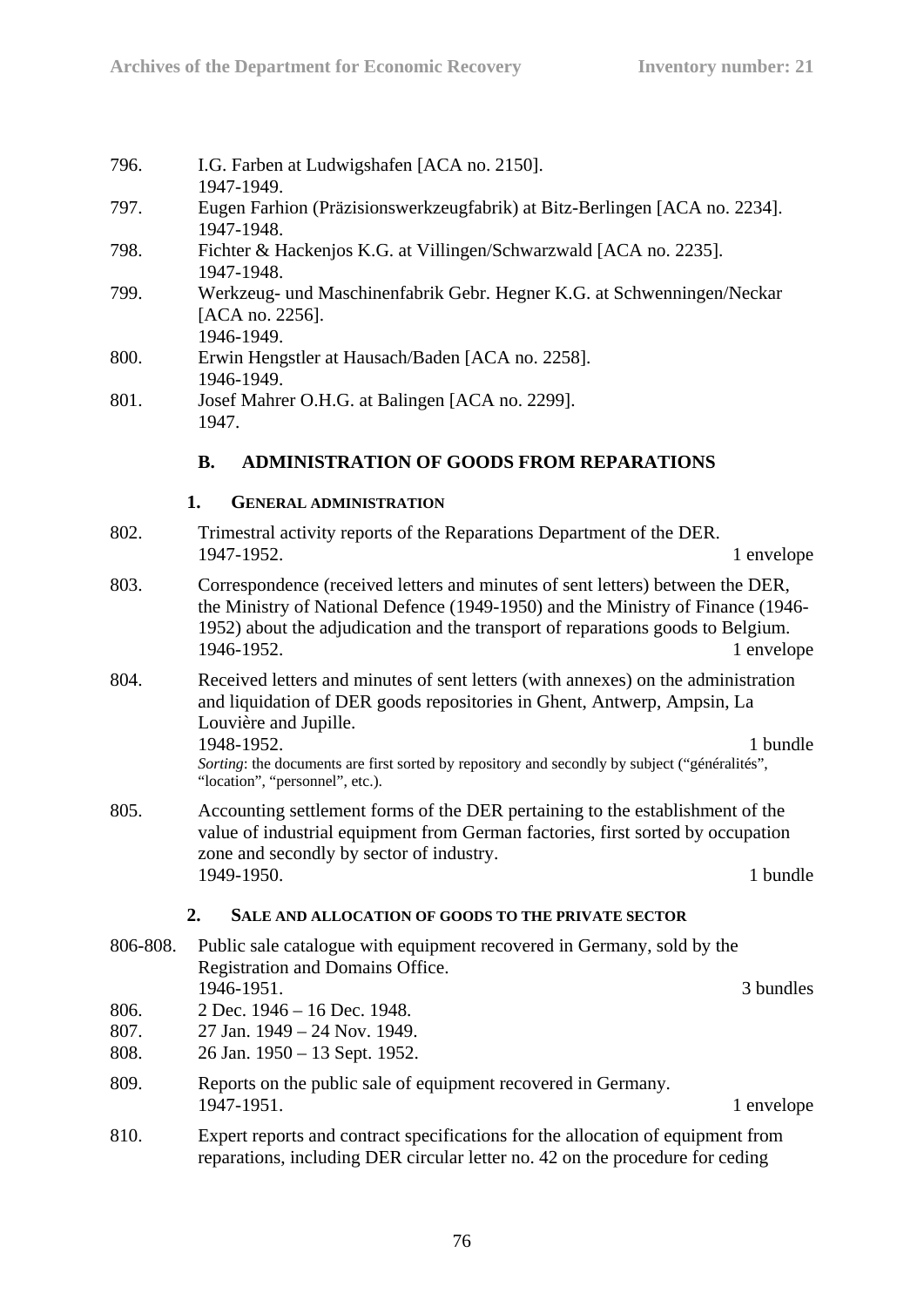industrial equipment from Germany to the private sector. 1951-1952. 1 envelope

811-813. General file on the reparations goods from Germany allocated to N.V. Vernis Claessens at Antwerp. 1946-1953. 3 envelopes

811. Correspondence (received letter and minutes of sent letters (with annexes)) between the DER and N.V. Vernis Claessens. 1946-1953.

- 812. Financial documents on the settlement of expenses for transport, storage and maintenance of goods from Germany at factory no. 32. 1947-1949.
- 813. Financial documents on the settlement of expenses for transport, storage and maintenance of goods from Germany at factories no. 15 and no. 1023. 1947-1948.

# **V. DIRECTORATE GOVERNMENT OPERATIONS**

From the mid-1950s, the Ministry for Economic Affairs also charged the DER with purely economic and commercial missions. With the DER, the former ministers hoped to have a versatile work instrument at their disposal that could handle the state's supervision of economic transactions in order to relieve the ministerial departments. Thanks to its expertise gathered throughout the years with regard to recuperation, coordination of reparations and trade with Germany, the DER was particularly qualified for commercial activities within an international environment in which economic activity was still coping with uncertainty.

### **A. DOMESTIC MARKET**

In the national economy, the DER was active in those sectors that provided serious economic boom perspectives in the late 1950s, such as the Belgian coal and textile industry. As the amount of extracted coal steadily increased, it was decided to aid the mining companies by simplifying the warranting of the coal. Financing by banks was ensured by establishing the coal mines as bailees of commodities that served as a sort of non-moving guarantee: the DER supervised the warrant, the value and volume of the pawned coal stock. Concerning the Belgian textile industry, in particular the flax industry, the DER was entitled to make conditional advance payments (allocated by the council of Ministers) in form of bonuses for flax firms that produced spinnable flax filaments.

### **1. GATHERING INFORMATION ABOUT THE BELGIAN COAL INDUSTRY**

#### **a. Schuman plan**

814. "Législation sur l'assurance chômage", compendium of Belgian post-war legislation on unemployment insurance, compiled by Fédéchar. 1953. 1 document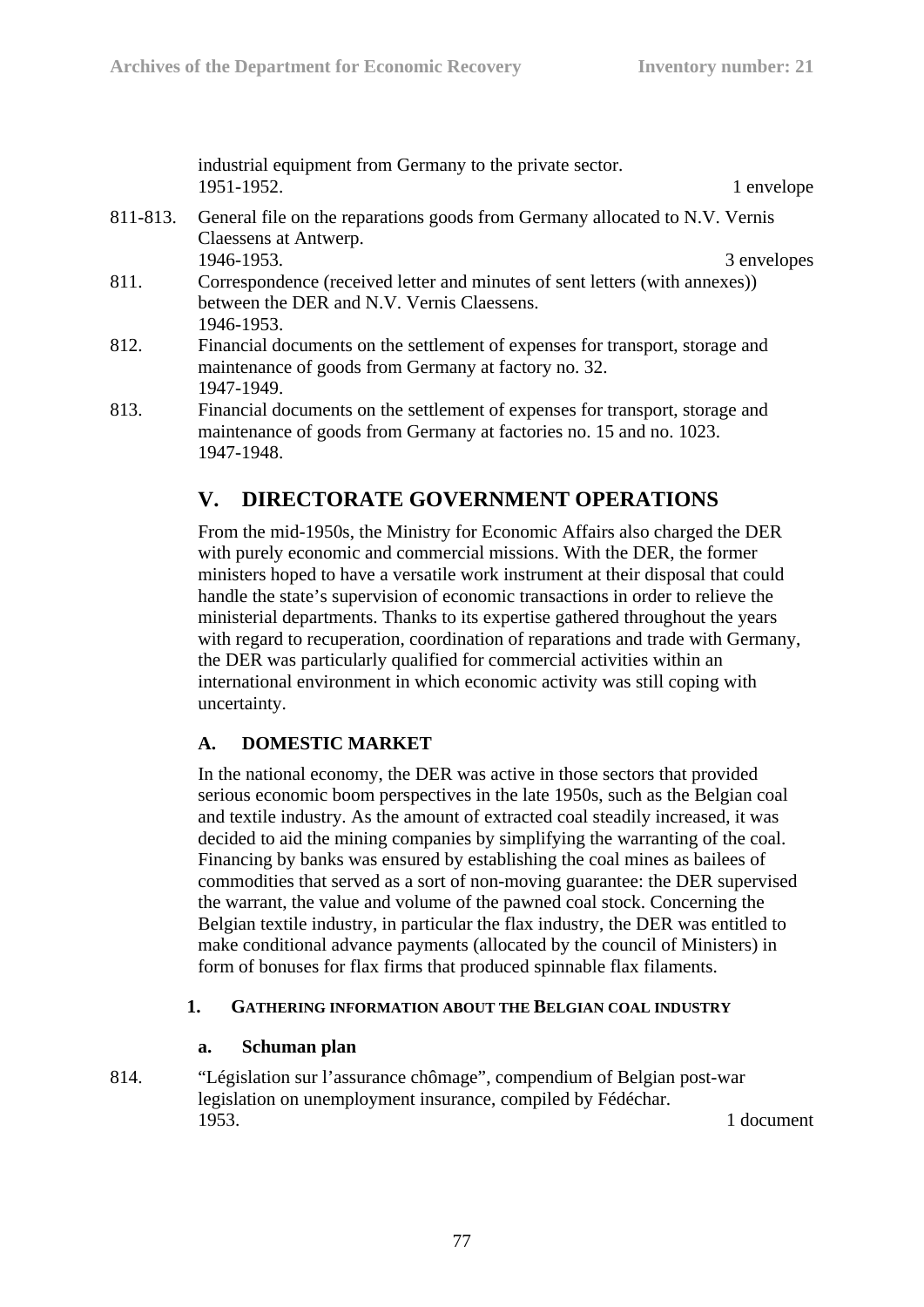| 815.         | The matic folder on accounting regulations for receipts and expenditures of the<br>coal mines, set up within the framework of the Schuman plan.                                                                                 |             |
|--------------|---------------------------------------------------------------------------------------------------------------------------------------------------------------------------------------------------------------------------------|-------------|
|              | 1952.                                                                                                                                                                                                                           | 1 envelope  |
| 816.         | Thematic folder with reports on the accounting plan proposed by Fédéchar to the<br>production department of the National Council for Coal Mines (Nationale Raad<br>voor de Steenkolenmijnen/Conseil national des Charbonnages). |             |
|              | 1949-1950.                                                                                                                                                                                                                      | 1 envelope  |
| 817.         | The matic folder on the "operation taxes" charged on coal production in order to<br>finance the administration of the European Coal and Steel Community.                                                                        |             |
|              | 1952.                                                                                                                                                                                                                           | 1 envelope  |
| 818.         | The matic folder on the temporary payments for adaptations of prices to the<br>receipts from the coal production in the transitional period of the Schuman plan.<br>1952-1953.                                                  | 1 envelope  |
| 819.         | Thematic folder on the Belgian post-war legislation on social security and wages<br>of miners.                                                                                                                                  |             |
|              | 1951-1952.                                                                                                                                                                                                                      | 1 envelope  |
|              | <b>Coal mines</b><br>$\mathbf{b}$ .                                                                                                                                                                                             |             |
| 820.         | Excerpts from the Belgian Official Journal (for trading companies) on the balance<br>sheets of various coal mines, sorted alphabetically.                                                                                       |             |
|              | 1954-1955.<br>Content: alphabetical overview.                                                                                                                                                                                   | 1 envelope  |
| 821.         | Received letters, minutes of sent letters, excerpts from the Belgian official Journal<br>and publications on the statutes of the Belgian coal mines.                                                                            |             |
|              | (1939) 1950-1961.<br>Sorting: the documents are sorted alphabetically from A to W.                                                                                                                                              | 1 bundle    |
| 822-823.     | Notes (with annexes) and press excerpts from Belgian newspapers (in French) on<br>the coal industry.                                                                                                                            |             |
|              | 1950-1954.                                                                                                                                                                                                                      | 2 bundles   |
| 822.<br>823. | Content: contains an alphabetical overview with keywords.<br>A-N.<br>O-Z.                                                                                                                                                       |             |
|              |                                                                                                                                                                                                                                 |             |
|              | Documents of various type<br>c.                                                                                                                                                                                                 |             |
| 824.         | Draft note by Mouteau about the monthly provision of statistics on warranties for<br>coal stocks to the DER.                                                                                                                    |             |
|              | $[1958]$ .                                                                                                                                                                                                                      | 1 document  |
| 825.         | Minutes of notes on payments in kind to refugees and <i>Displaced Persons</i> involved<br>in the Belgian mission for the recruitment of coal miners.                                                                            |             |
|              | 1948.                                                                                                                                                                                                                           | 2 documents |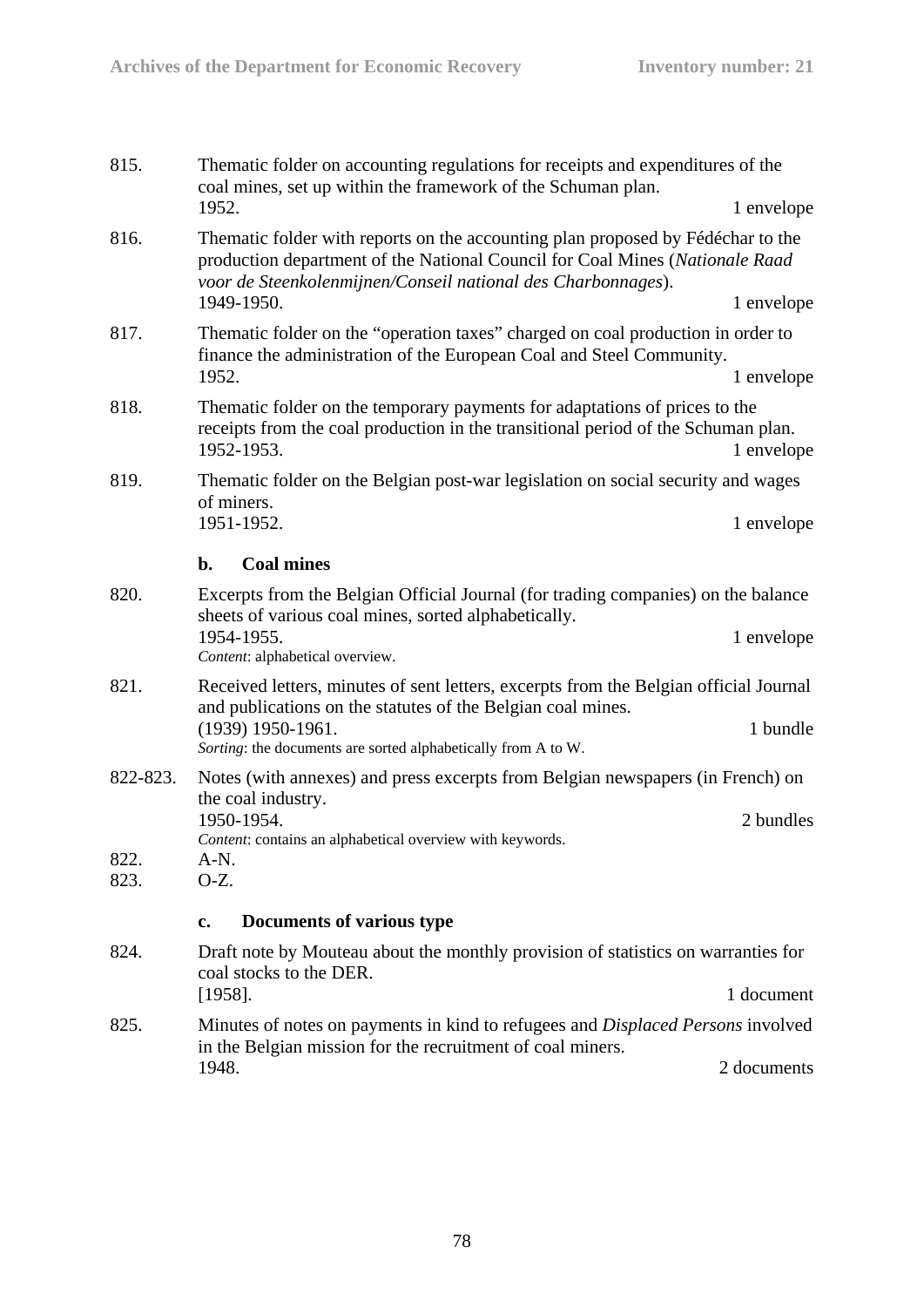#### **2. SUPPORT TO BELGIAN FLAX INDUSTRY**

826-827. File card system on allowances paid to flax workers, alphabetically sorted by family name of the beneficiary. 1959-1960. 2 boxes

826. A-M.

- 827. N-W.
- 828. Excerpts from the Belgian Official Journal and draft of an unpublished Royal Decree on the allocation of allowances to Belgian flax fibre production industry. 1960. 3 documents

#### **B. FOREIGN RELATIONS**

The DER came into action as a negotiation and coordination authority in international economic relations when bilateral trade failed to run smoothly. This was among others the case in the mid-1950s, when the trade balances and financial relations between the Belgium-Luxembourg Economic Union and Turkey deteriorated to the disadvantage of the latter. The DER was charged with the supervision of the trade transactions with Turkey in order to channel the outstanding debt claims on this country (due to high prices in Turkey) by stimulating barter trade between Belgium and Turkey. One means to do so was to allocate bonuses to importers of Turkish products and to grant back-payments in priority to Belgian debtees against a specific percentage on the debt claim. The DER played a similar mediation role in 1958, when the trade relations between Belgium and the German Democratic Republic (not officially recognised by our country) threatened to come to a standstill. The Department led negotiations and carried out supervision of the (observance of) trade regulations and agreements regarding the exchange of goods between the Belgium-Luxembourg Economic Union (BLEU) and the German Democratic Republic from 1959 to 1960.

#### **1. EAST-GERMANY**

| 829.     | File on the industry fair in Hannover, held 2-5 May 1961.<br>1961.<br><i>Content:</i> three colour photographs. | 1 envelope  |
|----------|-----------------------------------------------------------------------------------------------------------------|-------------|
| 830-834. | Import and export licences overview for industrial and economic goods to                                        |             |
|          | East Germany.                                                                                                   |             |
|          | 1961-1965.                                                                                                      | 5 envelopes |
| 830.     | Import, 1961.                                                                                                   |             |
| 831.     | Import, 1962.                                                                                                   |             |
| 832.     | Export, 1962.                                                                                                   |             |
| 833.     | Import, 1963.                                                                                                   |             |
| 834.     | Export, 1963.                                                                                                   |             |
|          | Content: also contains overviews about the import and export for December 1964 and December<br>1965.            |             |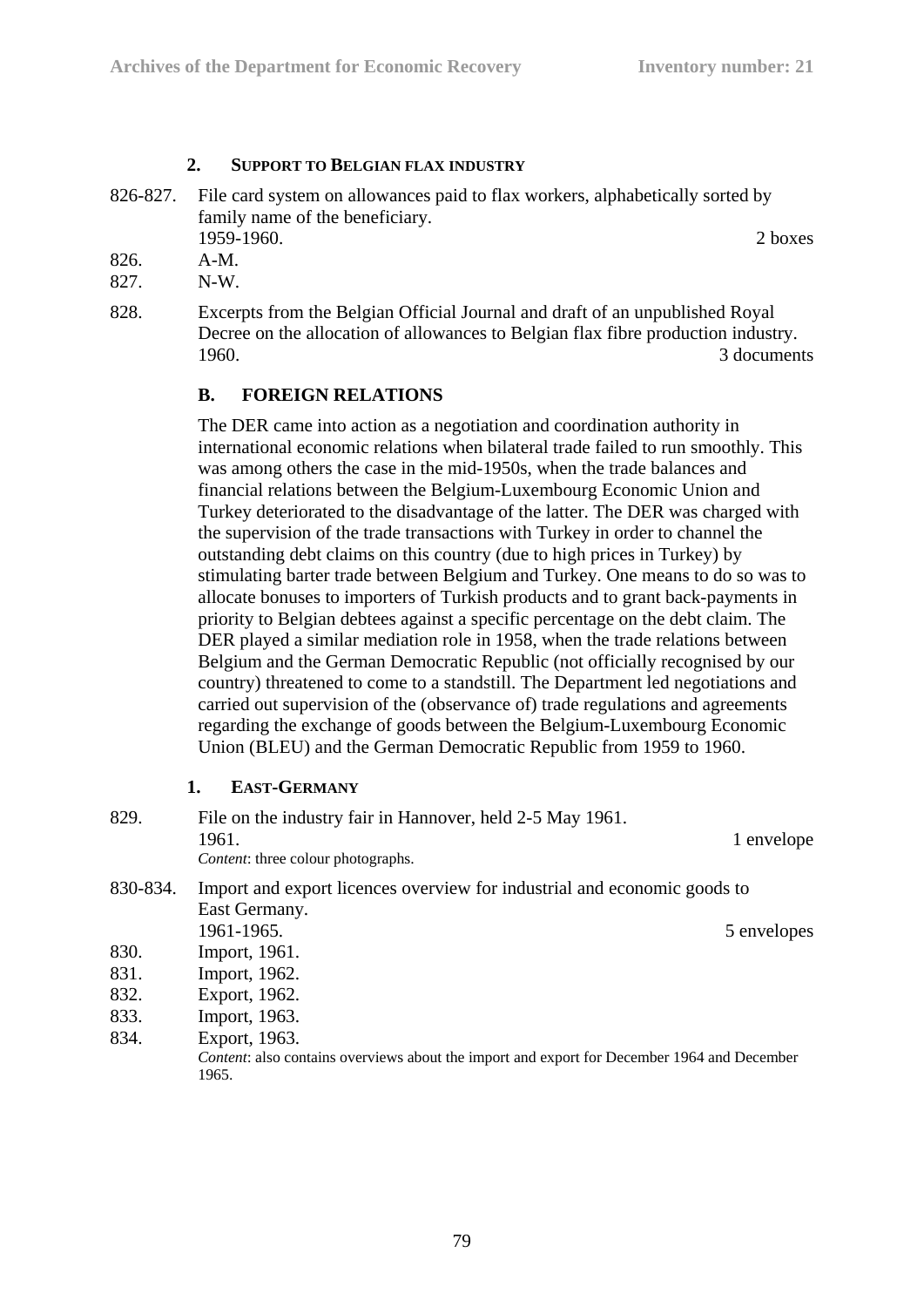#### **2. TURKEY**

#### **a. Settlement of commercial debt claims on Turkey**

- *(1) General*
- 835. Received letters and minutes of sent letters (with annexes) exchanged between the DER, the National Bank and the Belgium-Luxembourg Institute for Exchange regarding commercial debt claims on Turkey. 1956-1959. 1 **bundle**
- 836. Received letters, minutes of sent letters (with annexes), reports and circular letters on the settlement of outstanding commercial debt claims on Turkey. 1957-1959. 1 **bundle** 
	- *(2) Individual files*
- 837-868. Files on companies resorting to the DER in order to settle commercial debt claims on Turkey. 1957-1960. 32 envelopes

*Sorting*: the files are sorted alphabetically by company name. Due to the waiting times that the mediation procedure via the DER caused, the inclusive dates of all files listed below are identical.

- 837. ACEC (S.A. des Ateliers de Construction électriques) at Charleroi.
- 838. Société industrielle Alfa S.A. at Brussels.
- 839. Arpic Engineering at Wilrijk.
- 840. Bamboli Cultuurmaatschappij at Antwerp.
- 841. Compagnie commerciale Belexium S.A. at Brussels.
- 842. Société carbochimique at Brussels.
- 843. S.A. Chrysler at Antwerp.
- 844. Comptoir belge de l'Azote Belgisch Stikstofbureau at Brussels.
- 845. S.A. Columeta (Comptoir métallurgique luxembourgeois) at Brussels.
- 846. S.A. Comorient at Brussels.
- 847. S.A. Continental Pharma at Brussels.
- 848. S.A. des Tôleries Delloye-Matthieu at Marchin.
- 849. S.A. Fabrique belge de Couleurs d'Aniline Paul Entrop at Haren.
- 850. S.A. Fabelta, Union des Fabriques belges de Textiles artificielles at Brussels.
- 851. A.T. Germeau at Brussels.
- 852. Gevaert Photo-producten at Mortsel.
- 853. S.A. Glaces et Verres (Glaver) at Brussels.
- 854. S.A. Hadir, Hautes Fourreaux et Aciéries at Luxemburg.
- 855. BVBA Laboratoire Radio électrique at Herstal.
- 856. Etablissements Limborgh & co at Antwerp.
- 857. S.A. Louisiane-Texas (Loutex) at Ghent.
- 858. S.A. La Magneto belge at Brussels.
- 859. S.A. Manufacture belge de Lampes et de Matériel (MBLE) at Brussels.
- 860. S.A. Société commerciale de Sidérurgie at Brussels.
- 861. S.A. Phenix Works at Flémalle-Haute.
- 862. S.A. Ancienne Maison Louis Sanders at Brussels.
- 863. S.A. Tubes de Haren at Brussels.
- 864. S.A. Ucometal (Union commerciale belge de Métallurgie) at Brussels.
- 865. N.V. Etablissements Antoine Van Genechten at Turnhout.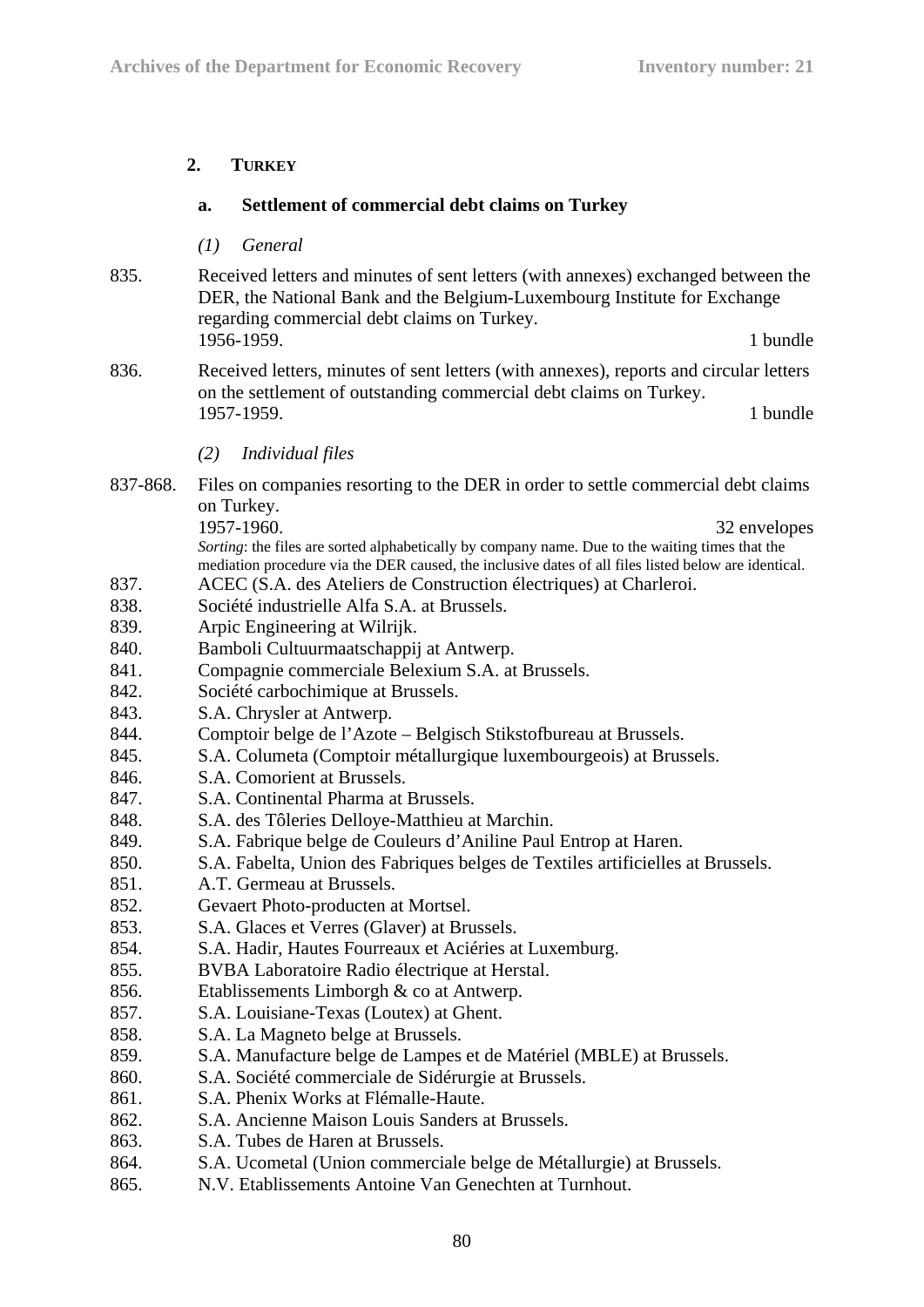| 866.     | S.A. Verenigde Fabriek Vermeulen & Verbeeck at Roesselare.                   |
|----------|------------------------------------------------------------------------------|
| 867.     | S.A. des Verreries de Fauquez at Fauquez-lez-Virginal.                       |
| 868.     | S.A. Société des Mines et Fonderies de Zinc de la Vieille-Montagne at Liège. |
| 869-996. | Files on the companies that did not resort to the DER to settle outstanding  |
|          | commercial debt claims on Turkey.                                            |
|          | 1957-1959.<br>128 envelopes                                                  |
| 869.     | S.A. Usines et Aciéries Allard at Charleroi.<br>1958.                        |
| 870.     | Alphonse Als.<br>$[1957]$ .                                                  |
|          | Missing parts: only contains one empty file jacket.                          |
| 871.     | Alfred Ancion. Laminoirs à Zinc de la Fonderie-Trooz at Trooz.<br>1957-1959. |
| 872.     | S.A. Usines Balteau at Liège.<br>1957.                                       |
| 873.     | Belgian Cement Shipping Agency at Antwerp.                                   |
| 874.     | Bell Telephone.                                                              |
|          | $[1957]$ .                                                                   |
|          | Missing parts: only contains one empty file jacket.                          |
| 875.     | S.A. Maison B. Bernard (export) at Brussels.                                 |
|          | 1957-1959.                                                                   |
| 876.     | Bosshardt.                                                                   |
|          | $[1957]$ .                                                                   |
|          | Missing parts: only contains one empty file jacket.                          |
| 877.     | S.A. des Bougies de la Cour et de Roubaix Oedenkoven at Oelegem.             |
|          | 1957.                                                                        |
| 878.     | Bousman.                                                                     |
|          | $[1957]$ .                                                                   |
|          | Missing parts: only contains one empty file jacket.                          |
| 879.     | Carrette Gebroeders.                                                         |
|          | $[1957]$ .                                                                   |
|          | Missing parts: only contains one empty file jacket.                          |
| 880.     | S.A. Christiaens. Manufacture de Produits pharmaceutiques at Brussels.       |
|          | 1957.                                                                        |
| 881.     | S.A. Cigrang Frères at Antwerp.<br>1957-1958.                                |
| 882.     | S.A. Ciments d'Obourg at Obourg.                                             |
|          | 1957.                                                                        |
| 883.     | S.A. Ciments Portland.                                                       |
|          | $[1957]$ .                                                                   |
|          | Missing parts: only contains one empty file jacket.                          |
| 884.     | Citrique Belse.                                                              |
|          | $[1957]$ .                                                                   |
|          | Missing parts: only contains one empty file jacket.                          |
| 885.     | Société commerciale Clabecq.                                                 |
|          | $[1957]$ .                                                                   |
|          | Missing parts: only contains one empty file jacket.                          |
| 886.     | S.P.R.L. Maison J. Claes & co at Brussels.                                   |
|          | 1957.                                                                        |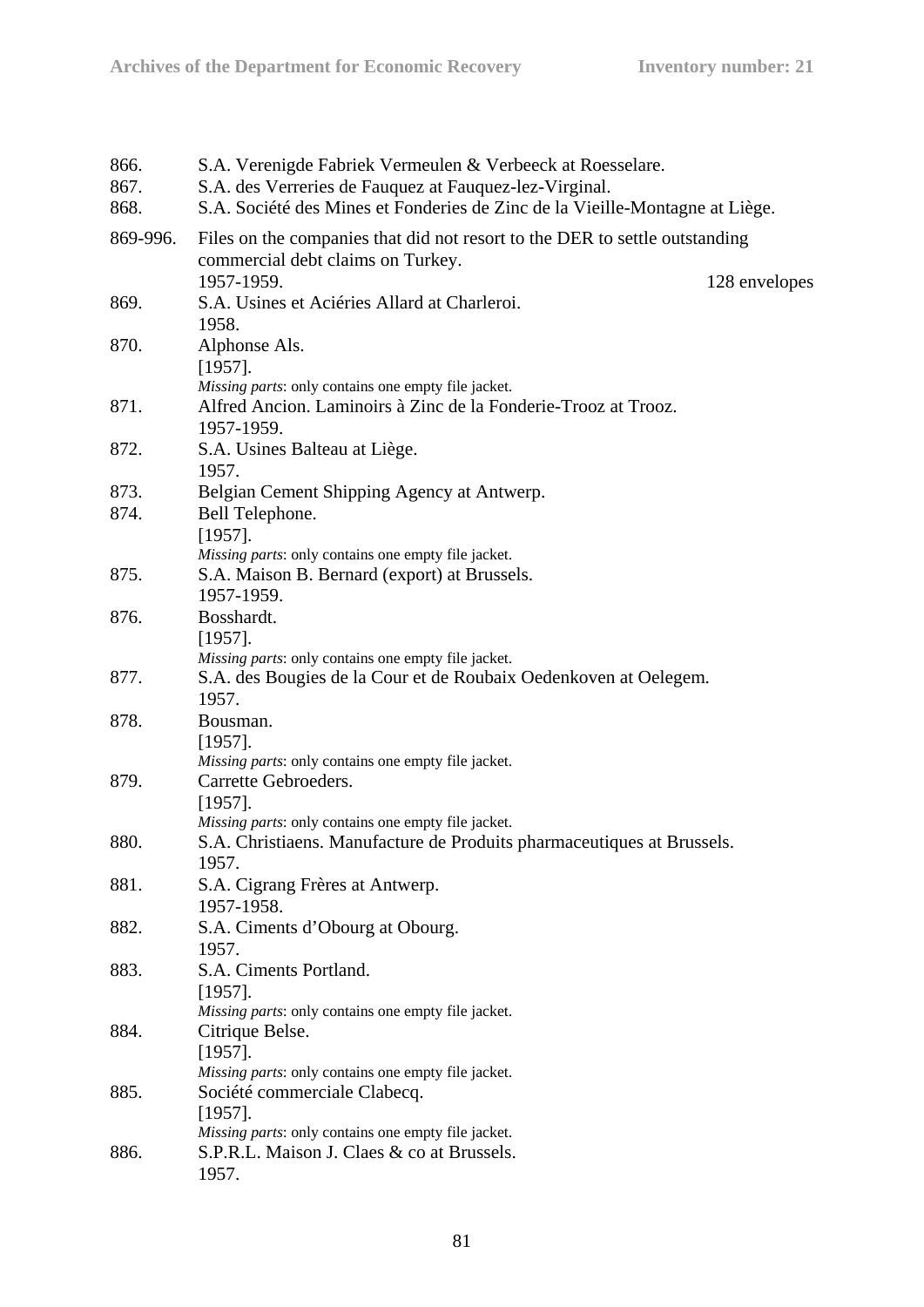| 887. | S.A. Vernis Claessens at Deurne.<br>1957.                                                          |
|------|----------------------------------------------------------------------------------------------------|
| 888. | Werkhuizen Leon Claeys pbva at Zedelgem.<br>1957.                                                  |
| 889. | S.A. Cockerill-Ougrée at Seraing.<br>1957.                                                         |
| 890. | Comptoir commercial B.E.M.A. at Brussels.<br>1957.                                                 |
| 891. | Compagnie générale des Conduites d'Eau at Liège.<br>1957.                                          |
| 892. | S.A. Constructions électriques du Nord de la Belgique at Vielsalm.<br>1957-1958.                   |
| 893. | S.A. Compagnie continentale d'Appareils de Mesure at Brussels.<br>1957-1959.                       |
| 894. | Cooreman.<br>$[1957]$ .<br>Missing parts: only contains one empty file jacket.                     |
| 895. | Corderies & Cableries belges.<br>$[1957]$ .<br>Missing parts: only contains one empty file jacket. |
| 896. | Cotonnerie d'Amougies.<br>$[1957]$ .<br>Missing parts: only contains one empty file jacket.        |
| 897. | Couvreur.<br>$[1957]$ .<br>Missing parts: only contains one empty file jacket.                     |
| 898. | S.A. Crown Cork Company at Merksem.<br>1957.                                                       |
| 899. | S.A. J.C. De Coninck & Fils at Merksem.<br>1957.                                                   |
| 900. | De Craeker.<br>$[1957]$ .<br>Missing parts: only contains one empty file jacket.                   |
| 901. | Deerlijkse.<br>$[1957]$ .<br>Missing parts: only contains one empty file jacket.                   |
| 902. | S.A. Armement Deppe at Antwerp.<br>1957.                                                           |
| 903. | De Spa & Fils at Verviers.<br>1957.                                                                |
| 904. | S.A. Des Usines Destrée at Brussels.<br>1957.                                                      |
| 905. | S.A. Dhellemmes & Masurel at Antwerp.<br>1957-1959.                                                |
| 906. | S.A. Dobertin & Compagnie at Brussels.<br>1957.                                                    |
| 907. | Dorsan, Loncke.<br>$[1957]$ .<br>Missing parts: only contains one empty file jacket.               |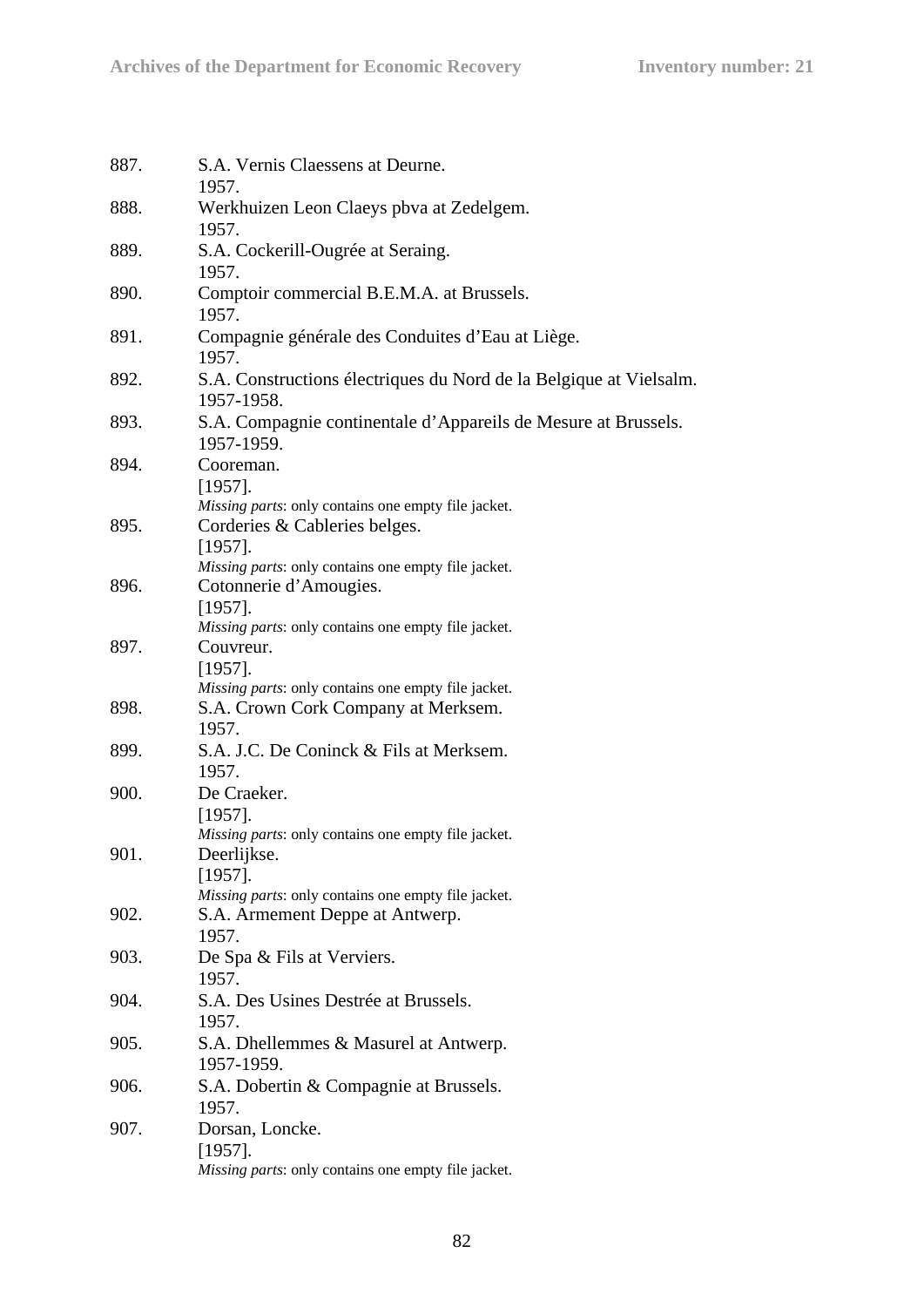| Louis Dreyfus et Compagnie at Antwerp.<br>1957.                       |
|-----------------------------------------------------------------------|
| Duesberg-Bosson.                                                      |
| $[1957]$ .<br>Missing parts: only contains one empty file jacket.     |
| Duesberg de la Morinerie at Verviers.                                 |
| 1957.                                                                 |
| Dugard, Jean-marie at Verviers.                                       |
| 1957.                                                                 |
| Englebert & Compagnie at Liège.                                       |
| 1957.                                                                 |
| Eteco.                                                                |
| $[1957]$ .                                                            |
| Missing parts: only contains one empty file jacket.                   |
| N.V. Eternit at Kapelle-Op-Den-Bos.                                   |
| 1957.                                                                 |
| S.A. Société sucrière d'Etudes et de Construction at Tienen.<br>1957. |
| S.A. Filature et Filteries rémis Alost at Aalst.                      |
| 1957.                                                                 |
| S.A. Filatures gantoises réunis at Ghent.                             |
| 1957.                                                                 |
| S.A. Filcotex at Ghent.                                               |
| 1957.                                                                 |
| S.A. La Floridienne. J. Buttgenbach et Compagnie at Brussels.         |
| 1957.                                                                 |
| S.A. Ford Motor Company at Antwerp.                                   |
| 1957.                                                                 |
| S.A. Forges de Clabecq at Clabecq.                                    |
| 1957.                                                                 |
| S.A. Louvière Jules Gaye et Compagnie at Verviers.                    |
| 1957.                                                                 |
| S.A. General Motors Continental at Antwerp.                           |
| 1957.                                                                 |
| S.P.R.L. Etablissements Germeau. Produits métallurgiques at Liège.    |
| 1957-1959.                                                            |
| Grandjean-Hauzeur at Verviers.                                        |
| 1957.                                                                 |
| Hart.                                                                 |
| $[1957]$ .                                                            |
| Missing parts: only contains one empty file jacket.                   |
| Hauzem-Gérard & Fils.                                                 |
| 1957.                                                                 |
| S.A. Etablissements Emile Henin at Verviers.                          |
| 1957.                                                                 |
| Fernand Houget. Fabrique de Garnitures de Cordes at Verviers.         |
| 1957.                                                                 |
| S.A. Ateliers Houget at Verviers.                                     |
|                                                                       |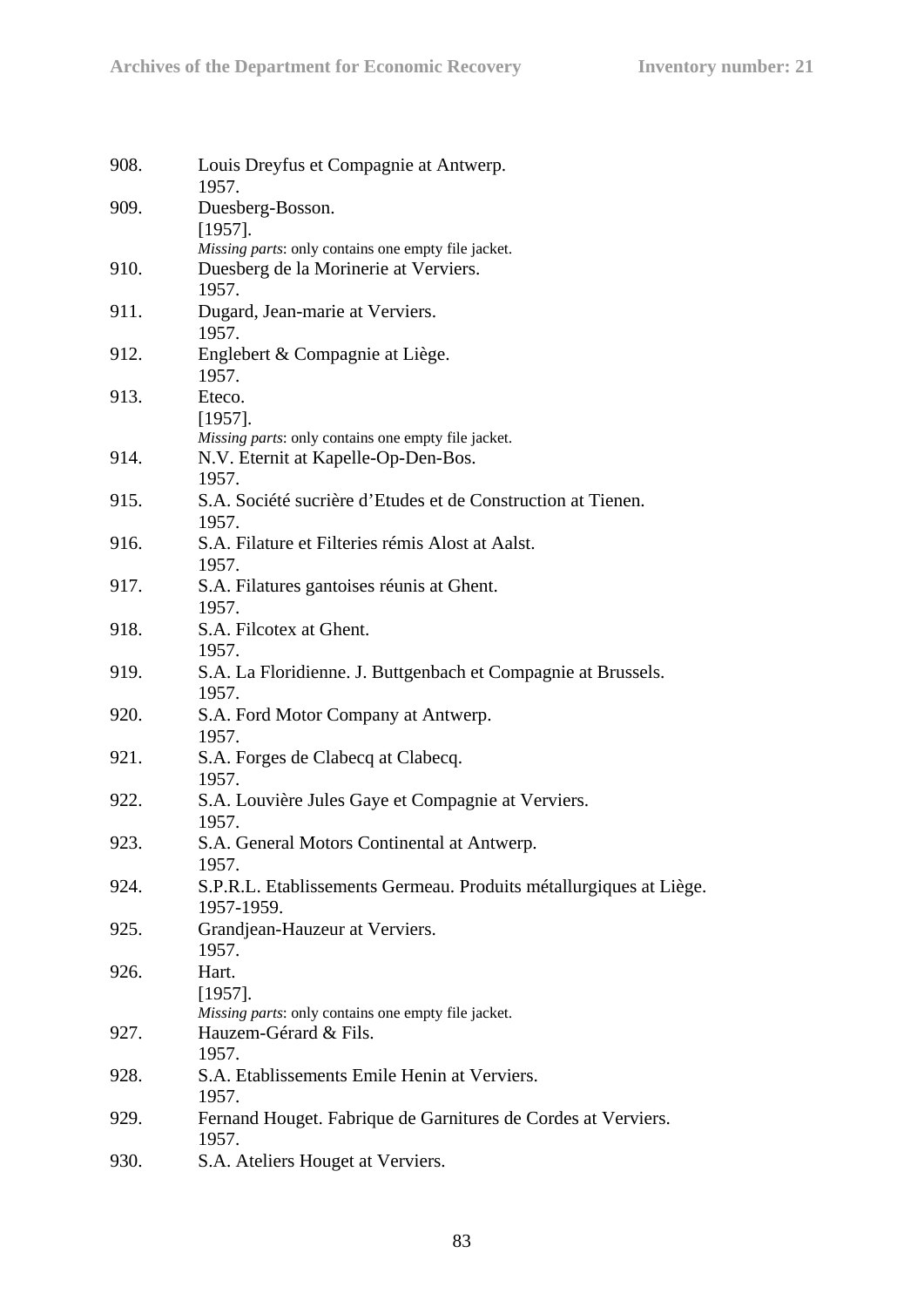| 931. | Huysen.<br>$[1957]$ .                                                                  |
|------|----------------------------------------------------------------------------------------|
|      | Missing parts: only contains one empty file jacket.                                    |
| 932. | S.A. Interfico at Brussels.<br>1957.                                                   |
| 933. | S.A. Société belge des Etablissements Jourde at Lokeren.<br>1957-1958.                 |
| 934. | S.A. Compagnie commerciale Kreglinger at Antwerp.<br>1957-1958.                        |
| 935. | S.A. RIT (Recherche & Industrie thérapeutiques) at Genval.<br>1957-1959.               |
| 936. | S.P.R.L. S.E.P.B.A. Société d'Expansion pharmaceutique belgo-américaine.<br>1957-1958. |
| 937. | S.A. La Lainière at Verviers.<br>1957.                                                 |
| 938. | S.A. Le Laminage à Froid at Carnières.<br>1957.                                        |
| 939. | Laminoirs & Tref. D'Anvers ("Lamitref").<br>$[1957]$ .                                 |
|      | Missing parts: only contains one empty file jacket.                                    |
| 940. | Laurent Frères.<br>$[1957]$ .                                                          |
|      | Missing parts: only contains one empty file jacket.                                    |
| 941. | Etablissements Lecluse Frères S.A. at Tiegem.<br>1957-1958.                            |
| 942. | Leveaux, Guillaume.<br>$[1957]$ .                                                      |
|      | Missing parts: only contains one empty file jacket.                                    |
| 943. | Lokeroise.                                                                             |
|      | $[1957]$ .                                                                             |
|      | Missing parts: only contains one empty file jacket.                                    |
| 944. | S.A. "Le Lys" at Hamme-Durme.<br>1957.                                                 |
| 945. | R. Maes Export & Import S.A. at Berchem.                                               |
|      | 1957-1958.                                                                             |
| 946. | Manufactures de Cables électriques et de Caoutchouc S.A. at Verviers.<br>1957.         |
| 947. | Maison Mathieu S.A. Export of Steel & Metalproducts at Antwerp.<br>1957-1958.          |
| 948. | Matières premières et Métaux S.A. "Mapremet" at Brussels.<br>1957.                     |
| 949. | S.A. Compagnie métallurgique de la Campine at Brussels.<br>1957.                       |
| 950. | Métallurgique Esperance-Londoz.<br>$[1957]$ .                                          |
|      | Missing parts: only contains one empty file jacket.                                    |
| 951. | Métallurgie liégoise.                                                                  |
|      | $[1957]$ .<br>Missing parts: only contains one empty file jacket.                      |
|      |                                                                                        |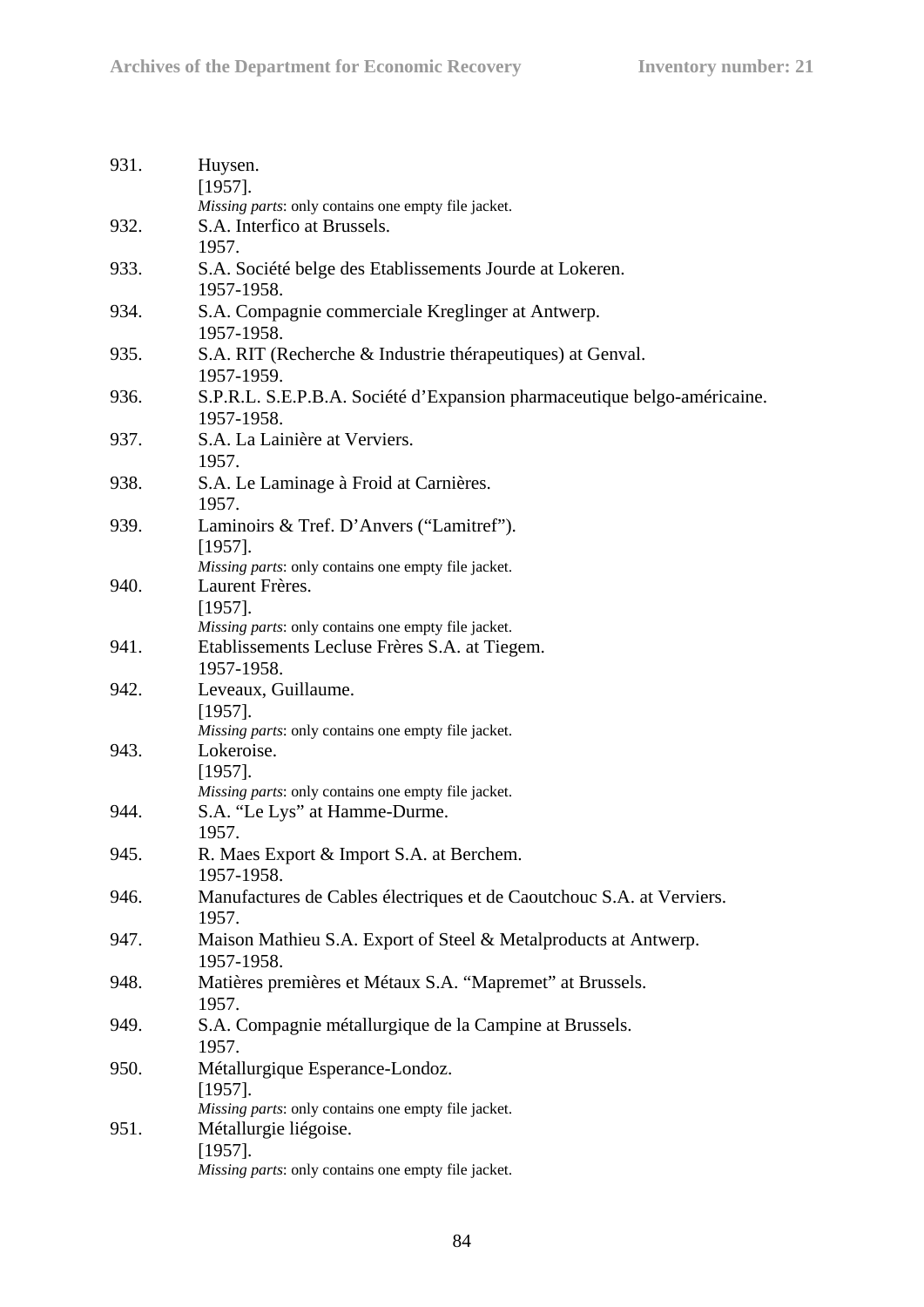| 952. | S.A. Métallurgique de Prayon at Trooz.<br>1957.                                                                                       |
|------|---------------------------------------------------------------------------------------------------------------------------------------|
| 953. | S.A. Compagnie des Métaux d'Overpelt-Lommel et de Corphalie at Brussels.<br>1957-1958.                                                |
| 954. | Motomachine.<br>$[1957]$ .<br>Missing parts: only contains one empty file jacket.                                                     |
| 955. | Usine à Métaux Alfred Molinet at Tubemont.<br>1957-1958.                                                                              |
| 956. | S.A. Novak. Radio & Télévision at Brussels.<br>1957.                                                                                  |
| 957. | Textielfabriek Nuyttens Théo & Omer at Deerlijk.<br>1957.                                                                             |
| 958. | Parsons.<br>$[1957]$ .<br>Missing parts: only contains one empty file jacket.                                                         |
| 959. | S.A. Peignage d'Eecloo te Eekloo.<br>1957.                                                                                            |
| 960. | S.A. Peignage de Laines de Hoboken at Hoboken.<br>1957-1958.                                                                          |
| 961. | Pelitzer & Fils.<br>$[1957]$ .<br>Missing parts: only contains one empty file jacket.                                                 |
| 962. | Pfizer Corporation at Brussels.<br>1957.                                                                                              |
| 963. | Picanol.<br>$[1957]$ .<br>Missing parts: only contains one empty file jacket.                                                         |
| 964. | Pirnay.<br>$[1957]$ .<br>Missing parts: only contains one empty file jacket.                                                          |
| 965. | S.P.R.L. Probel. Produits chimiques & pharmaceutiques at Brussels.<br>1957.                                                           |
| 966. | S.A. de Rothem at Liège.<br>1957-1959.                                                                                                |
| 967. | S.A. Usine Louis Rubbens at Lokeren.<br>1957.                                                                                         |
| 968. | S.A. Sabewool at Mouscron.<br>1957.                                                                                                   |
| 969. | Schmid Frères.<br>$[1957]$ .<br>Missing parts: only contains one empty file jacket.                                                   |
| 970. | S.P.R.L. Etablissments A.M. Seynaeve & Fils at Oostrozebeke.<br>1957.                                                                 |
| 971. | S.A. Sidem at Oudergem/Auderghem (Brussels).<br>1957.                                                                                 |
| 972. | Société commerciale Siderurgie Aciéries & Minières de la Sambre.<br>$[1957]$ .<br>Missing parts: only contains one empty file jacket. |
|      |                                                                                                                                       |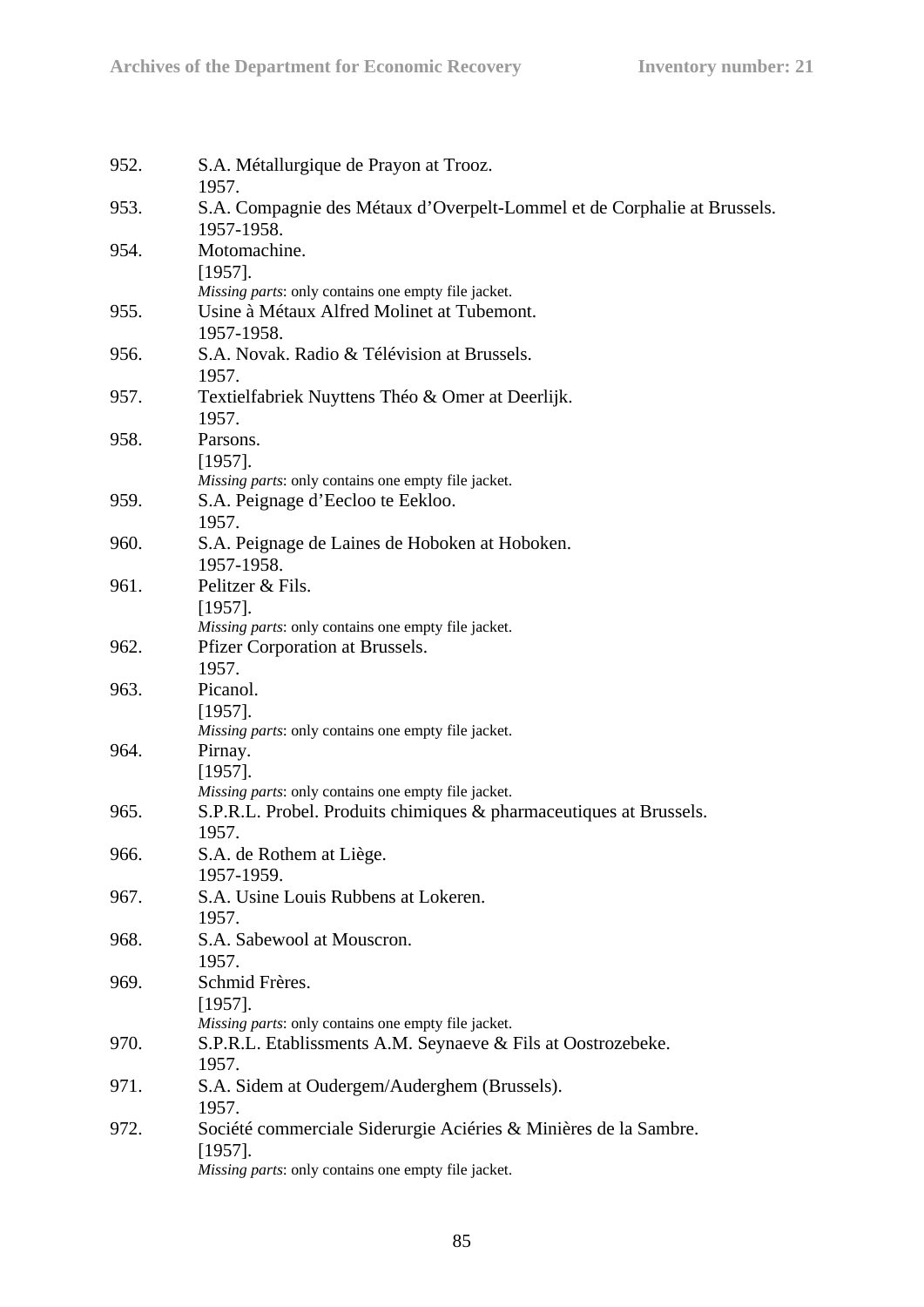| Société commerciale Siderurgie Laminoirs d'Anvers.<br>973.<br>$[1957]$ .<br>Missing parts: only contains one empty file jacket.<br>Société commerciale de Sidérurgie at Brussels.<br>974.<br>$[1957]$ .<br>Missing parts: only contains one empty file jacket.<br>S.A. Iwan Simonis at Verviers.<br>975.<br>1957.<br>Sweets Frères at Anderlecht.<br>976.<br>$[1957]$ .<br>Missing parts: only contains one company name card.<br>977.<br>Sogeminco.<br>$[1957]$ .<br>Missing parts: only contains one empty file jacket.<br>978.<br>Sovatex.<br>$[1957]$ .<br>Missing parts: only contains one empty file jacket.<br>979.<br>S.A. Stimex. Importation Exportation at Brussels.<br>1957.<br>980.<br>Sarl André Toulemonde Fils at Mouscron.<br>1957.<br>981.<br>S.A. Tubes de Nimy at Nimy-Lez-Mons.<br>1957-1958.<br>982.<br>S.A. Union chimique belge at Brussels.<br>1957.<br>Union des Tisseurs de Jute.<br>983.<br>$[1957]$ .<br>Missing parts: only contains one empty file jacket.<br>984.<br>Urlich.<br>$[1957]$ .<br>Missing parts: only contains one empty file jacket.<br>Usines Boulonneries et Etirage de la Louvière.<br>985.<br>1957.<br>986.<br>Brussels.<br>1957.<br>Van Diest.<br>987.<br>$[1957]$ .<br>Missing parts: only contains one empty file jacket.<br>Van Haute-Vercauteren.<br>988.<br>$[1957]$ .<br>Missing parts: only contains one empty file jacket.<br>Verreries réunies du Val-Saint-Lambert & de Momignies at Momignies.<br>989.<br>1957.<br>990.<br>S.A. Vidal Romano & Co at Brussels.<br>1957.<br>Wanson.<br>991.<br>$[1957]$ .<br>Missing parts: only contains one empty file jacket. |  |
|------------------------------------------------------------------------------------------------------------------------------------------------------------------------------------------------------------------------------------------------------------------------------------------------------------------------------------------------------------------------------------------------------------------------------------------------------------------------------------------------------------------------------------------------------------------------------------------------------------------------------------------------------------------------------------------------------------------------------------------------------------------------------------------------------------------------------------------------------------------------------------------------------------------------------------------------------------------------------------------------------------------------------------------------------------------------------------------------------------------------------------------------------------------------------------------------------------------------------------------------------------------------------------------------------------------------------------------------------------------------------------------------------------------------------------------------------------------------------------------------------------------------------------------------------------------------------------------------------------------------------|--|
| Felicien van de Moortel. Agent des Compagnies maritimes et aériennes at                                                                                                                                                                                                                                                                                                                                                                                                                                                                                                                                                                                                                                                                                                                                                                                                                                                                                                                                                                                                                                                                                                                                                                                                                                                                                                                                                                                                                                                                                                                                                      |  |
|                                                                                                                                                                                                                                                                                                                                                                                                                                                                                                                                                                                                                                                                                                                                                                                                                                                                                                                                                                                                                                                                                                                                                                                                                                                                                                                                                                                                                                                                                                                                                                                                                              |  |
|                                                                                                                                                                                                                                                                                                                                                                                                                                                                                                                                                                                                                                                                                                                                                                                                                                                                                                                                                                                                                                                                                                                                                                                                                                                                                                                                                                                                                                                                                                                                                                                                                              |  |
|                                                                                                                                                                                                                                                                                                                                                                                                                                                                                                                                                                                                                                                                                                                                                                                                                                                                                                                                                                                                                                                                                                                                                                                                                                                                                                                                                                                                                                                                                                                                                                                                                              |  |
|                                                                                                                                                                                                                                                                                                                                                                                                                                                                                                                                                                                                                                                                                                                                                                                                                                                                                                                                                                                                                                                                                                                                                                                                                                                                                                                                                                                                                                                                                                                                                                                                                              |  |
|                                                                                                                                                                                                                                                                                                                                                                                                                                                                                                                                                                                                                                                                                                                                                                                                                                                                                                                                                                                                                                                                                                                                                                                                                                                                                                                                                                                                                                                                                                                                                                                                                              |  |
|                                                                                                                                                                                                                                                                                                                                                                                                                                                                                                                                                                                                                                                                                                                                                                                                                                                                                                                                                                                                                                                                                                                                                                                                                                                                                                                                                                                                                                                                                                                                                                                                                              |  |
|                                                                                                                                                                                                                                                                                                                                                                                                                                                                                                                                                                                                                                                                                                                                                                                                                                                                                                                                                                                                                                                                                                                                                                                                                                                                                                                                                                                                                                                                                                                                                                                                                              |  |
|                                                                                                                                                                                                                                                                                                                                                                                                                                                                                                                                                                                                                                                                                                                                                                                                                                                                                                                                                                                                                                                                                                                                                                                                                                                                                                                                                                                                                                                                                                                                                                                                                              |  |
|                                                                                                                                                                                                                                                                                                                                                                                                                                                                                                                                                                                                                                                                                                                                                                                                                                                                                                                                                                                                                                                                                                                                                                                                                                                                                                                                                                                                                                                                                                                                                                                                                              |  |
|                                                                                                                                                                                                                                                                                                                                                                                                                                                                                                                                                                                                                                                                                                                                                                                                                                                                                                                                                                                                                                                                                                                                                                                                                                                                                                                                                                                                                                                                                                                                                                                                                              |  |
|                                                                                                                                                                                                                                                                                                                                                                                                                                                                                                                                                                                                                                                                                                                                                                                                                                                                                                                                                                                                                                                                                                                                                                                                                                                                                                                                                                                                                                                                                                                                                                                                                              |  |
|                                                                                                                                                                                                                                                                                                                                                                                                                                                                                                                                                                                                                                                                                                                                                                                                                                                                                                                                                                                                                                                                                                                                                                                                                                                                                                                                                                                                                                                                                                                                                                                                                              |  |
|                                                                                                                                                                                                                                                                                                                                                                                                                                                                                                                                                                                                                                                                                                                                                                                                                                                                                                                                                                                                                                                                                                                                                                                                                                                                                                                                                                                                                                                                                                                                                                                                                              |  |
|                                                                                                                                                                                                                                                                                                                                                                                                                                                                                                                                                                                                                                                                                                                                                                                                                                                                                                                                                                                                                                                                                                                                                                                                                                                                                                                                                                                                                                                                                                                                                                                                                              |  |
|                                                                                                                                                                                                                                                                                                                                                                                                                                                                                                                                                                                                                                                                                                                                                                                                                                                                                                                                                                                                                                                                                                                                                                                                                                                                                                                                                                                                                                                                                                                                                                                                                              |  |
|                                                                                                                                                                                                                                                                                                                                                                                                                                                                                                                                                                                                                                                                                                                                                                                                                                                                                                                                                                                                                                                                                                                                                                                                                                                                                                                                                                                                                                                                                                                                                                                                                              |  |
|                                                                                                                                                                                                                                                                                                                                                                                                                                                                                                                                                                                                                                                                                                                                                                                                                                                                                                                                                                                                                                                                                                                                                                                                                                                                                                                                                                                                                                                                                                                                                                                                                              |  |
|                                                                                                                                                                                                                                                                                                                                                                                                                                                                                                                                                                                                                                                                                                                                                                                                                                                                                                                                                                                                                                                                                                                                                                                                                                                                                                                                                                                                                                                                                                                                                                                                                              |  |
|                                                                                                                                                                                                                                                                                                                                                                                                                                                                                                                                                                                                                                                                                                                                                                                                                                                                                                                                                                                                                                                                                                                                                                                                                                                                                                                                                                                                                                                                                                                                                                                                                              |  |
|                                                                                                                                                                                                                                                                                                                                                                                                                                                                                                                                                                                                                                                                                                                                                                                                                                                                                                                                                                                                                                                                                                                                                                                                                                                                                                                                                                                                                                                                                                                                                                                                                              |  |
|                                                                                                                                                                                                                                                                                                                                                                                                                                                                                                                                                                                                                                                                                                                                                                                                                                                                                                                                                                                                                                                                                                                                                                                                                                                                                                                                                                                                                                                                                                                                                                                                                              |  |
|                                                                                                                                                                                                                                                                                                                                                                                                                                                                                                                                                                                                                                                                                                                                                                                                                                                                                                                                                                                                                                                                                                                                                                                                                                                                                                                                                                                                                                                                                                                                                                                                                              |  |
|                                                                                                                                                                                                                                                                                                                                                                                                                                                                                                                                                                                                                                                                                                                                                                                                                                                                                                                                                                                                                                                                                                                                                                                                                                                                                                                                                                                                                                                                                                                                                                                                                              |  |
|                                                                                                                                                                                                                                                                                                                                                                                                                                                                                                                                                                                                                                                                                                                                                                                                                                                                                                                                                                                                                                                                                                                                                                                                                                                                                                                                                                                                                                                                                                                                                                                                                              |  |
|                                                                                                                                                                                                                                                                                                                                                                                                                                                                                                                                                                                                                                                                                                                                                                                                                                                                                                                                                                                                                                                                                                                                                                                                                                                                                                                                                                                                                                                                                                                                                                                                                              |  |
|                                                                                                                                                                                                                                                                                                                                                                                                                                                                                                                                                                                                                                                                                                                                                                                                                                                                                                                                                                                                                                                                                                                                                                                                                                                                                                                                                                                                                                                                                                                                                                                                                              |  |
|                                                                                                                                                                                                                                                                                                                                                                                                                                                                                                                                                                                                                                                                                                                                                                                                                                                                                                                                                                                                                                                                                                                                                                                                                                                                                                                                                                                                                                                                                                                                                                                                                              |  |
|                                                                                                                                                                                                                                                                                                                                                                                                                                                                                                                                                                                                                                                                                                                                                                                                                                                                                                                                                                                                                                                                                                                                                                                                                                                                                                                                                                                                                                                                                                                                                                                                                              |  |
|                                                                                                                                                                                                                                                                                                                                                                                                                                                                                                                                                                                                                                                                                                                                                                                                                                                                                                                                                                                                                                                                                                                                                                                                                                                                                                                                                                                                                                                                                                                                                                                                                              |  |
|                                                                                                                                                                                                                                                                                                                                                                                                                                                                                                                                                                                                                                                                                                                                                                                                                                                                                                                                                                                                                                                                                                                                                                                                                                                                                                                                                                                                                                                                                                                                                                                                                              |  |
|                                                                                                                                                                                                                                                                                                                                                                                                                                                                                                                                                                                                                                                                                                                                                                                                                                                                                                                                                                                                                                                                                                                                                                                                                                                                                                                                                                                                                                                                                                                                                                                                                              |  |
|                                                                                                                                                                                                                                                                                                                                                                                                                                                                                                                                                                                                                                                                                                                                                                                                                                                                                                                                                                                                                                                                                                                                                                                                                                                                                                                                                                                                                                                                                                                                                                                                                              |  |
|                                                                                                                                                                                                                                                                                                                                                                                                                                                                                                                                                                                                                                                                                                                                                                                                                                                                                                                                                                                                                                                                                                                                                                                                                                                                                                                                                                                                                                                                                                                                                                                                                              |  |
|                                                                                                                                                                                                                                                                                                                                                                                                                                                                                                                                                                                                                                                                                                                                                                                                                                                                                                                                                                                                                                                                                                                                                                                                                                                                                                                                                                                                                                                                                                                                                                                                                              |  |
|                                                                                                                                                                                                                                                                                                                                                                                                                                                                                                                                                                                                                                                                                                                                                                                                                                                                                                                                                                                                                                                                                                                                                                                                                                                                                                                                                                                                                                                                                                                                                                                                                              |  |
|                                                                                                                                                                                                                                                                                                                                                                                                                                                                                                                                                                                                                                                                                                                                                                                                                                                                                                                                                                                                                                                                                                                                                                                                                                                                                                                                                                                                                                                                                                                                                                                                                              |  |
|                                                                                                                                                                                                                                                                                                                                                                                                                                                                                                                                                                                                                                                                                                                                                                                                                                                                                                                                                                                                                                                                                                                                                                                                                                                                                                                                                                                                                                                                                                                                                                                                                              |  |
|                                                                                                                                                                                                                                                                                                                                                                                                                                                                                                                                                                                                                                                                                                                                                                                                                                                                                                                                                                                                                                                                                                                                                                                                                                                                                                                                                                                                                                                                                                                                                                                                                              |  |
|                                                                                                                                                                                                                                                                                                                                                                                                                                                                                                                                                                                                                                                                                                                                                                                                                                                                                                                                                                                                                                                                                                                                                                                                                                                                                                                                                                                                                                                                                                                                                                                                                              |  |
|                                                                                                                                                                                                                                                                                                                                                                                                                                                                                                                                                                                                                                                                                                                                                                                                                                                                                                                                                                                                                                                                                                                                                                                                                                                                                                                                                                                                                                                                                                                                                                                                                              |  |
|                                                                                                                                                                                                                                                                                                                                                                                                                                                                                                                                                                                                                                                                                                                                                                                                                                                                                                                                                                                                                                                                                                                                                                                                                                                                                                                                                                                                                                                                                                                                                                                                                              |  |
|                                                                                                                                                                                                                                                                                                                                                                                                                                                                                                                                                                                                                                                                                                                                                                                                                                                                                                                                                                                                                                                                                                                                                                                                                                                                                                                                                                                                                                                                                                                                                                                                                              |  |
|                                                                                                                                                                                                                                                                                                                                                                                                                                                                                                                                                                                                                                                                                                                                                                                                                                                                                                                                                                                                                                                                                                                                                                                                                                                                                                                                                                                                                                                                                                                                                                                                                              |  |
|                                                                                                                                                                                                                                                                                                                                                                                                                                                                                                                                                                                                                                                                                                                                                                                                                                                                                                                                                                                                                                                                                                                                                                                                                                                                                                                                                                                                                                                                                                                                                                                                                              |  |
|                                                                                                                                                                                                                                                                                                                                                                                                                                                                                                                                                                                                                                                                                                                                                                                                                                                                                                                                                                                                                                                                                                                                                                                                                                                                                                                                                                                                                                                                                                                                                                                                                              |  |
|                                                                                                                                                                                                                                                                                                                                                                                                                                                                                                                                                                                                                                                                                                                                                                                                                                                                                                                                                                                                                                                                                                                                                                                                                                                                                                                                                                                                                                                                                                                                                                                                                              |  |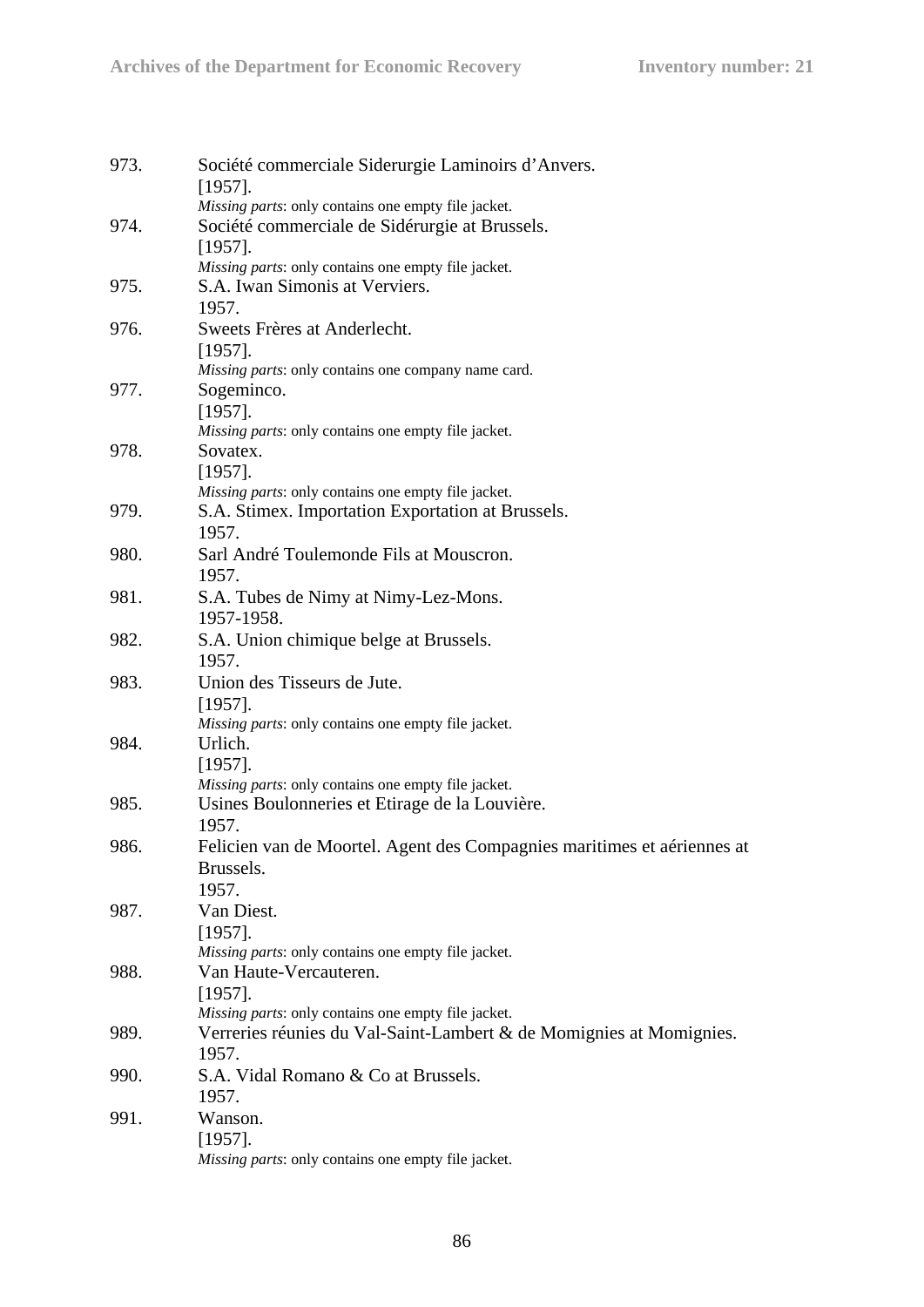| 992.           | Etablissements Wilford S.A. at Brussels.<br>1957.                                                                                             |
|----------------|-----------------------------------------------------------------------------------------------------------------------------------------------|
| 993.           | Wolfs.<br>$[1957]$ .<br>Missing parts: only contains one empty file jacket.                                                                   |
| 994.           | N.V. Etablissements Wijnands at Antwerp.<br>1957.                                                                                             |
| 995.           | Zurstrassen & Fils.<br>$[1957]$ .<br>Missing parts: only contains one empty file jacket.                                                      |
| 996.           | Zurstrassen, Victor & Co at Verviers.<br>1957.                                                                                                |
|                | 997-1069. Files on companies with outstanding commercial debt claims on Turkey interested<br>in obtaining an import/export bonus via the DER. |
| 997.           | $(1950, 1955)$ 1956-1960.<br>73 envelopes<br>M. Allamanis, tobacco importer.<br>1957.                                                         |
| 998.           | Firma Arman at Antwerp.<br>1957.                                                                                                              |
| 999.           | Société Arpic.<br>1957.                                                                                                                       |
| 1000.          | S.P.R.L. Edmond Barro & Compagnie at Verviers.<br>1958.                                                                                       |
| 1001.          | Belgian Grain & Produce co. Ltd. at Antwerp.<br>1957.                                                                                         |
| 1002.          | S.A. Léonard Biemans at Turnhout.<br>1958.                                                                                                    |
| 1003.<br>1004. | S.A. Produits Bios. Etablissements Coutelier Frères at Brussels.<br>1957.                                                                     |
| 1005.          | Nationale Bank. Firma Dhellens en Masurel at Antwerp.<br>1957.<br>S.A. Benetab at Brussels.                                                   |
| 1006.          | 1957.<br>Johan Boeckx N.V. at Antwerp.                                                                                                        |
| 1007.          | 1958-1960.<br>S.P.R.L. Brocarel at Brussels.                                                                                                  |
| 1008.          | 1958.<br>Distillerie Bruggeman at Ghent.                                                                                                      |
| 1009.          | 1958.<br>S.A. Bunge at Antwerp.                                                                                                               |
| 1010.          | 1956.<br>S.A. Etablissements Camerman at Antwerp.                                                                                             |
| 1011.          | 1958.<br>S.A. Cobelex at Antwerp.                                                                                                             |
| 1012.          | 1958.<br>S.A. Société de Commission at Antwerp.<br>1957.                                                                                      |
|                |                                                                                                                                               |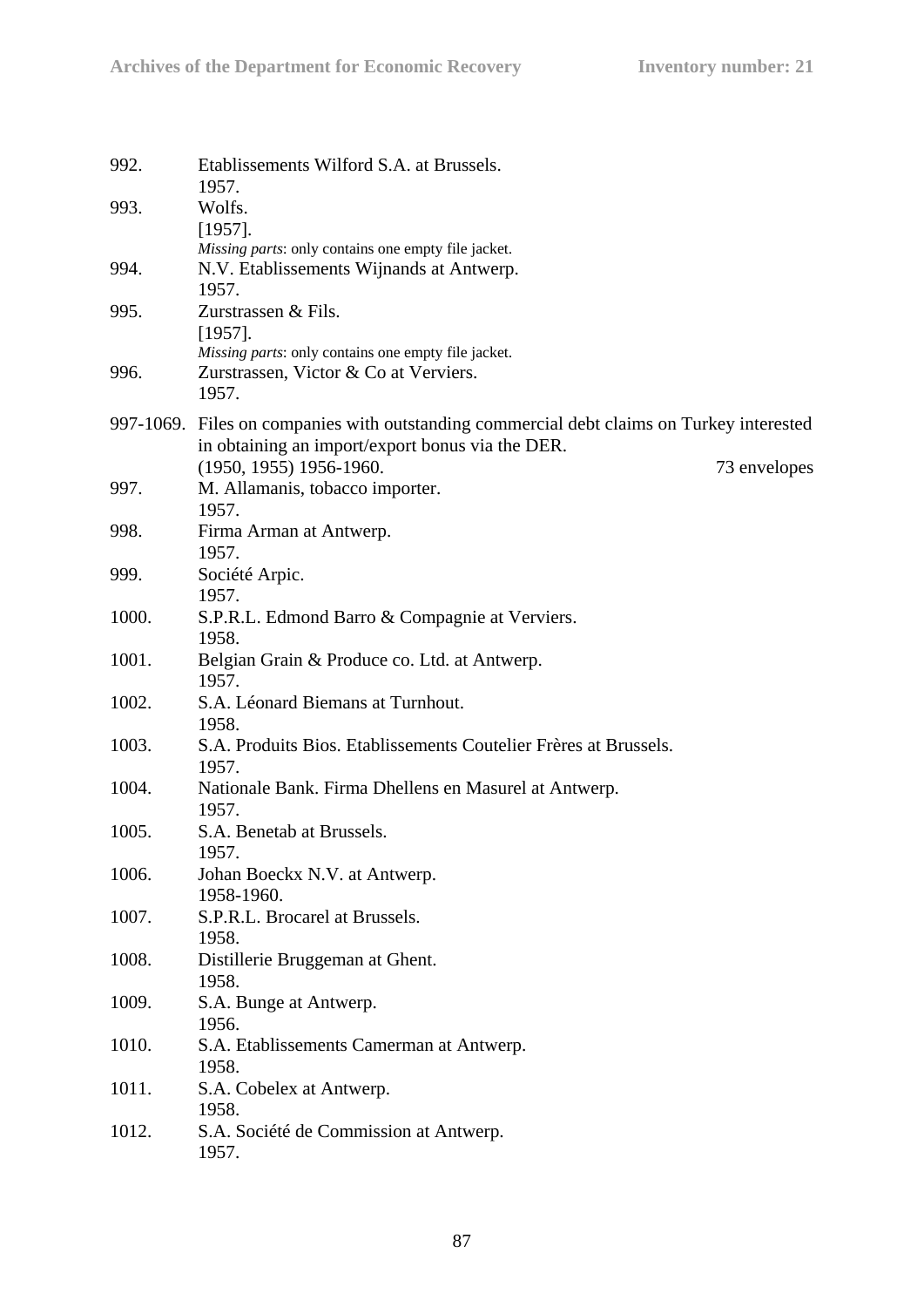| 1013. | S.A. Comorient at Brussels.<br>1957-1958.                                                                                                                         |
|-------|-------------------------------------------------------------------------------------------------------------------------------------------------------------------|
| 1014. | Comptoir de Vente. Jus de Réglisse et ses Dérivés d'Origine turcque at Brussels.<br>1958.                                                                         |
| 1015. | Consortium belge de Tissage at Brussels.<br>1957.                                                                                                                 |
| 1016. | Cooppal. Poudreries royales at Wetteren.<br>1958.                                                                                                                 |
| 1017. | Usines cotonnières de Belgique at Ghent.<br>1957.                                                                                                                 |
| 1018. | Coutinbo Caro et Compagnie at Antwerp.<br>1957.                                                                                                                   |
| 1019. | S.A. Anciens Etablissements H. Dresse at Brussels.<br>1957.                                                                                                       |
| 1020. | S.A. Filature & Filteries réunies at Aalst.<br>1957.                                                                                                              |
| 1021. | S.A. Fonderies St.-Joseph & Samson réunies at Seilles.<br>1957.                                                                                                   |
| 1022. | S.A. Société des Produits chimiques Coignet. Division Gélatines Hasselt &<br>Vilvoorde at Brussels.<br>1957.                                                      |
| 1023. | S.A. Les Tanneries Gérard at Soignies.<br>1957.                                                                                                                   |
| 1024. | Nevres Gökçe at Izmir (Turkey).<br>1957-1958.                                                                                                                     |
| 1025. | Asbl Groupement national des Importateurs et de Négoce de Laine at Brussels.<br>1957.                                                                             |
| 1026. | S.A. Etablissements Hachu at Brussels.<br>1957-1958.                                                                                                              |
| 1027. | Hauzeur-Gérard Fils at Verviers.<br>1957.                                                                                                                         |
| 1028. | S.A. Hottlet & Compagnie at Antwerp.<br>[1957]                                                                                                                    |
| 1029. | Missing parts: only contains one company name card.<br>Jacques Houben-Texticuir at Brussels.<br>$[1957]$ .<br>Missing parts: only contains one company name card. |
| 1030. | Amédée Huyghe at Brussels.<br>$[1957]$ .<br>Missing parts: only contains one company name card.                                                                   |
| 1031. | S.A. Impéria at Nessonvaux-lez-Liège.<br>$(1955)$ 1957.                                                                                                           |
| 1032. | Société commerciale d'Importation at Brussels.<br>1956.                                                                                                           |
| 1033. | Intercontinentale de Compensation at Brussels.<br>1956-1957.                                                                                                      |
| 1034. | Italcongo at Milan (Italy).<br>1958.                                                                                                                              |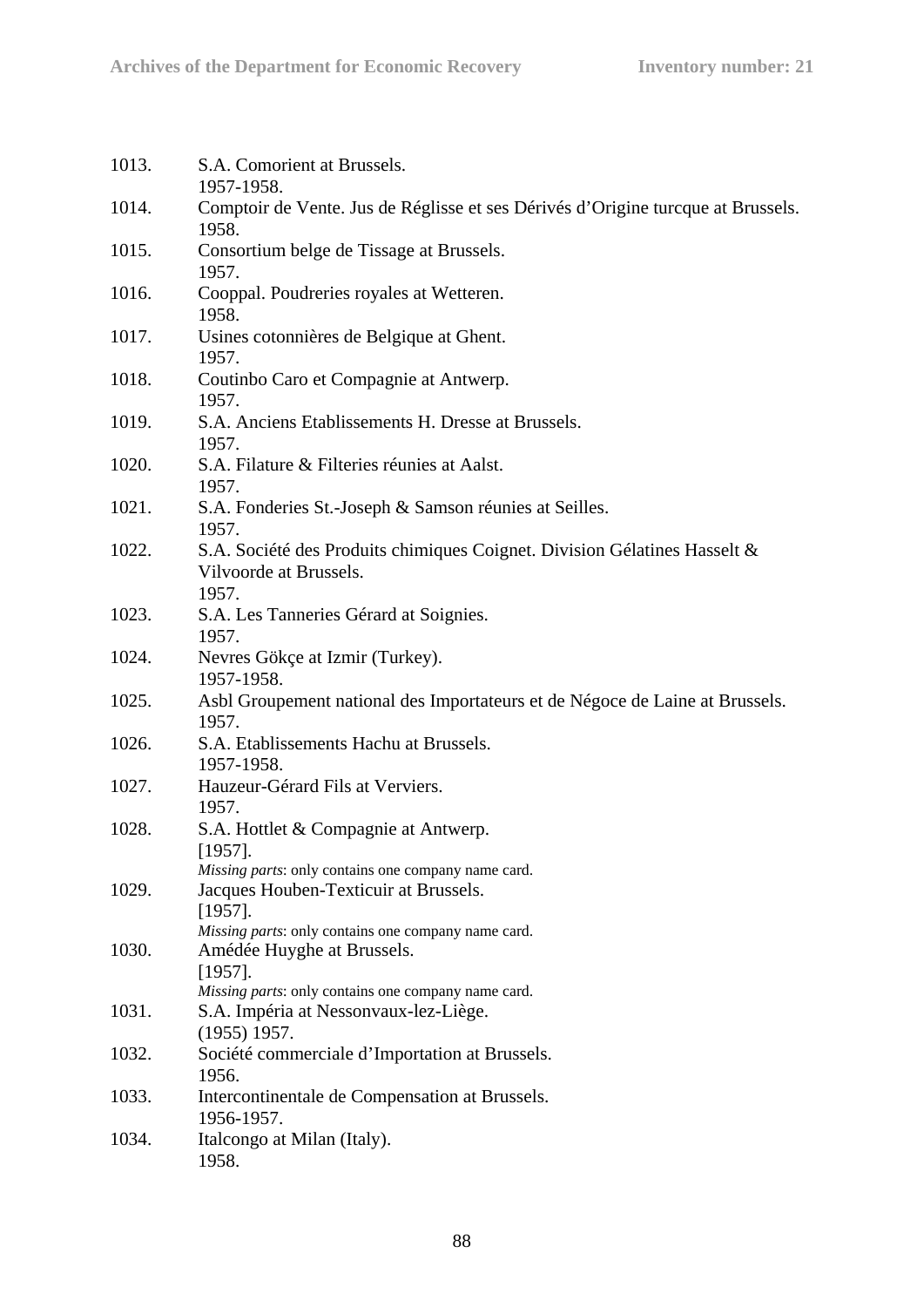| Isak M. Kori at Izmir (Turkey).<br>1957.                                                                                                  |
|-------------------------------------------------------------------------------------------------------------------------------------------|
| Constructions mécaniques "Loup" at Brussels.<br>1957.                                                                                     |
| A. Lesire, G. Bruyndonckx & Compagnie at Scheut-Anderlecht (Brussels).<br>1957.                                                           |
| Filature de Coton. Leurent Frères S.P.R.L. at Avelgem.<br>1957.                                                                           |
| S.P.R.L. Etablissements Longeval at Deux-Acren.<br>1957.                                                                                  |
| S.A. Meses-Goris & Fils at Turnhout.<br>1957.                                                                                             |
| S.A. Etablissements Markelbach & Corne at Antwerp.<br>1957-1958.                                                                          |
| S.A. Filature et Tissage de Moen (Liquidation company) at Moen.<br>1957.                                                                  |
| Marcel Morissen at Antwerp.<br>1957-1958.                                                                                                 |
| S.A. Wm. H. Müller & Co. at Liège-Antwerp.<br>1957.                                                                                       |
| Société coopérative Manufactures des Papeteries de Genval.<br>1957.                                                                       |
| S.A. Usines Peters-Lacroix at Haren-Brussels.                                                                                             |
| 1957.<br>Pfizercorporation at Brussels.<br>1957-1958.                                                                                     |
| S.A. Philipp Brothers at Brussels.<br>1958.                                                                                               |
| Etablissements Emile Pladet at Hoboken.                                                                                                   |
| 1957.<br>S.A. Sadaci (Société anonyme d'Application de Chimie industrielle) at<br>Langerbrugge.<br>1958                                   |
| Société Secalt at Luxembourg.<br>1958.                                                                                                    |
| S.P.R.L. Etablissements A.M. Seynaeve & Fils at Oostrozebeke.<br>$(1956)$ 1957.                                                           |
| Yuda Leon Sformes at Izmir (Turkey).<br>1958.                                                                                             |
| S.A. Sicomet at Brussels.<br>1957-1958.                                                                                                   |
| Sobreco. Société belge de representation et de commerce at Brussels.<br>$[1957]$ .<br>Missing parts: only contains one company name card. |
| S.A. Soco-Filtra at Brussels.<br>1957.                                                                                                    |
| S.A. Stimex at Brussels.<br>1957.                                                                                                         |
|                                                                                                                                           |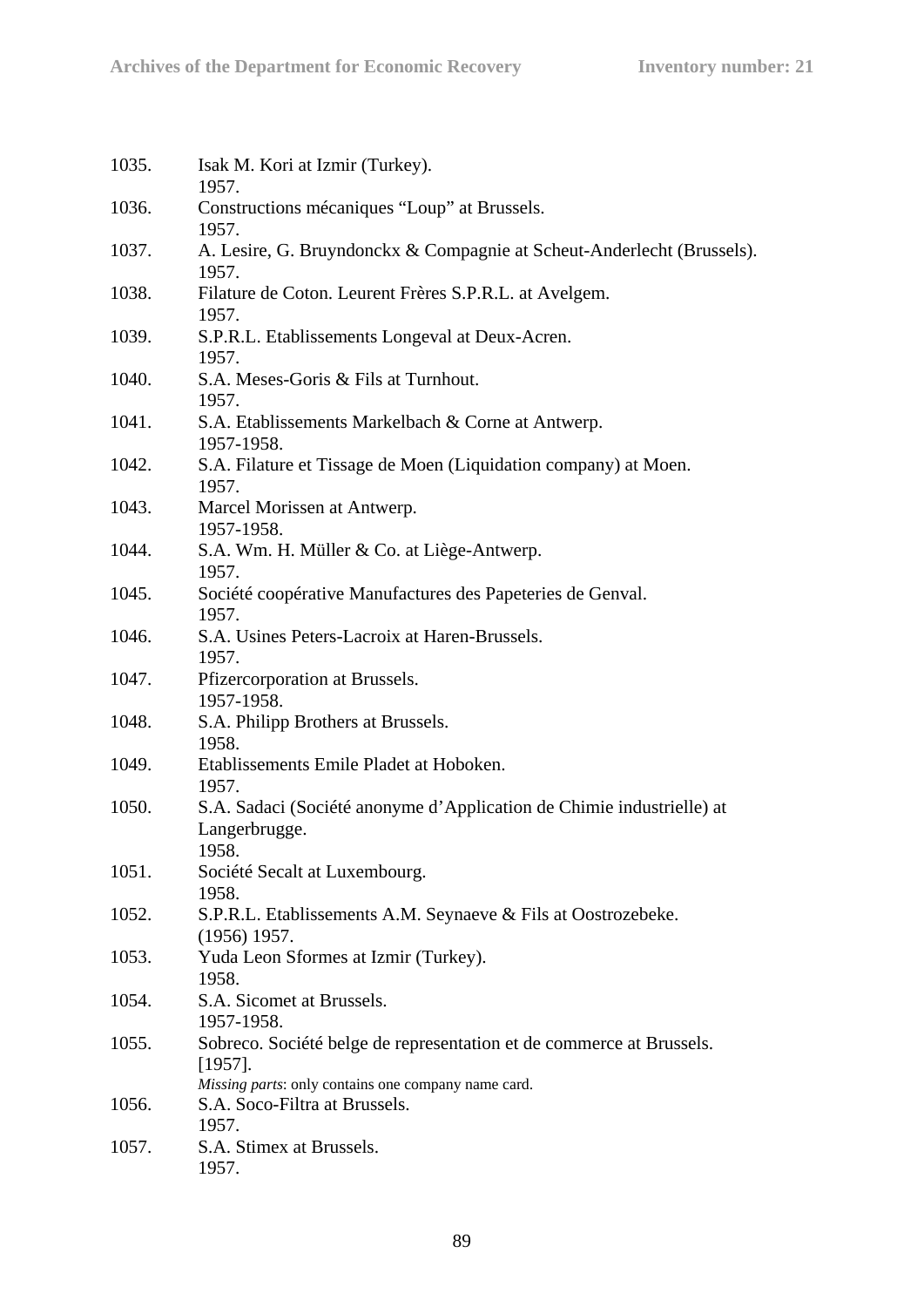| 1058. | Wilfried Thienpondt at Vichte.<br>1957.                                                                                                |                            |
|-------|----------------------------------------------------------------------------------------------------------------------------------------|----------------------------|
| 1059. | Transtürck Ltd. at Istanbul.<br>1958.                                                                                                  |                            |
| 1060. | Société commerciale Turco-belge at Brussels.<br>1957.                                                                                  |                            |
| 1061. | Société d'Expansion Turco-bruxelloise at Brussels.<br>$[1957]$ .                                                                       |                            |
| 1062. | Missing parts: only contains one company name card.<br>Univerbel S.A. at Charleroi.<br>1957-1958.                                      |                            |
| 1063. | S.A. Filatures et Tissages "Union cotonnière" at Ronse.<br>1957.                                                                       |                            |
| 1064. | Vochram at Brussels.<br>1957.                                                                                                          |                            |
| 1065. | S.P.R.L. Tissage mécanique Van Craeynest & Compagnie at Zwevegem.<br>$[1957]$ .<br>Missing parts: only contains one company name card. |                            |
| 1066. | Van den Broeck, Henri at Zele.<br>(1950, 1956) 1957.                                                                                   |                            |
| 1067. | S.P.R.L. Jacques Van Rossom at Antwerp.<br>1957.                                                                                       |                            |
| 1068. | Oscar Verhaeghen at Antwerp.<br>1957.                                                                                                  |                            |
| 1069. | Charles Wilco at Ghent.<br>1957.                                                                                                       |                            |
|       | 1070-1089. Files on the settlement of outstanding debt claims on Turkey via import [red]<br>series].                                   |                            |
| 1070. | 1956-1959.<br>Sorting: the files are alphabetically sorted by subject.<br>Import of citrus fruit and onions.                           | 15 envelopes, 24 documents |
|       | 1957-1958                                                                                                                              | 5 documents                |
| 1071. | Import of bird seed.<br>1957-1958.                                                                                                     | 1 envelope                 |
| 1072. | Payment of outstanding debts to Belgian creditors by Asbelturc vzw/asbl.<br>1956-1959.                                                 | 1 envelope                 |
| 1073. | Import of boracite.<br>1957-1958.                                                                                                      | 1 envelope                 |
| 1074. | Sale of Turkish grain via the United States.<br>1958.                                                                                  | 1 envelope                 |
| 1075. | Cotton.<br>1956-1958.                                                                                                                  | 1 envelope                 |
| 1076. | Dried figs.<br>1956-1957.                                                                                                              | 7 documents                |
| 1077. | Dried fruit.<br>1957.                                                                                                                  | 6 documents                |
| 1078. | Wool.                                                                                                                                  |                            |
|       | 1958.                                                                                                                                  | 1 envelope                 |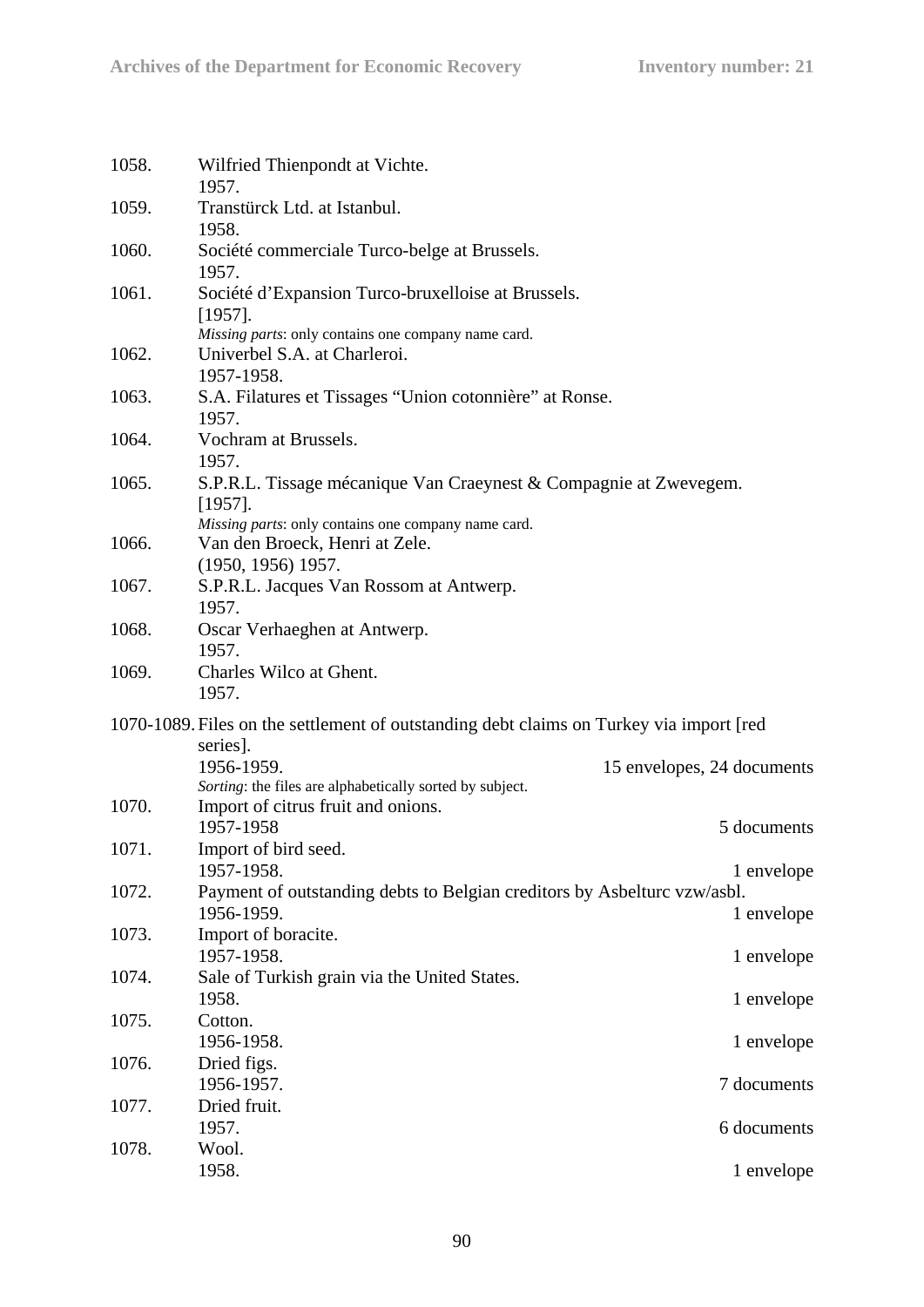| 1079. | Minerals.<br>1957-1958.                                                            | 1 envelope   |
|-------|------------------------------------------------------------------------------------|--------------|
| 1080. | Hazelnuts.                                                                         |              |
|       | 1957-1958.                                                                         | 1 envelope   |
| 1081. | Walnut.                                                                            |              |
|       | 1957-1958.                                                                         | 1 envelope   |
|       |                                                                                    |              |
| 1082. | Opium.                                                                             |              |
|       | 1957-1958.                                                                         | 1 envelope   |
| 1083. | Pistachio.                                                                         |              |
|       | 1956-1957.                                                                         | 3 documents  |
| 1084. | Pyrites.                                                                           |              |
|       | 1957-1958.                                                                         | 1 envelope   |
|       |                                                                                    |              |
| 1085. | Raisins.                                                                           |              |
|       | 1957-1958.                                                                         | 1 envelope   |
| 1086. | Sulphur.                                                                           |              |
|       | 1957.                                                                              | 3 documents  |
| 1087. | Tobacco.                                                                           |              |
|       | 1957-1959.                                                                         | 1 envelope   |
| 1088. |                                                                                    |              |
|       | Outstanding commercial debt claims on Turkey in other European countries           |              |
|       | (France, Sweden, Switzerland and Yugoslavia).                                      |              |
|       | 1956-1957.                                                                         | 1 envelope   |
| 1089. | Mission of the DER to Ankara within the framework of commercial relations with     |              |
|       | Turkey.                                                                            |              |
|       | 1956-1957.                                                                         | 1 envelope   |
|       |                                                                                    |              |
|       | 1090-1112. Files on import operations [green series].                              |              |
|       | 1957-1959.                                                                         | 23 envelopes |
| 1090. | File on the mission of the DER to Ankara.                                          |              |
|       | 1957-1958.                                                                         |              |
| 1091. | File on the mission of the DER to Turkey in July 1957.                             |              |
|       |                                                                                    |              |
|       | 1957.                                                                              |              |
| 1092. | File on the import of 20 tons of "noisettes décortiquées" (peeled nuts) [file code |              |
|       | CI 1].                                                                             |              |
|       | 1957.                                                                              |              |
| 1093. | File on the import of 40 tons of "noisettes décortiquées" [file code CI 2].        |              |
|       | 1957.                                                                              |              |
| 1094. | File on the import of 50 tons of "noisettes décortiquées" [file code CI 3].        |              |
|       |                                                                                    |              |
|       | 1957.                                                                              |              |
| 1095. | File on the import of 20 tons of "noisettes décortiquées" [file code CI 4].        |              |
|       | 1957-1958.                                                                         |              |
| 1096. | File on the import of 40 tons of tobacco, picked in 1955 [file code CI 5].         |              |
|       | 1957-1958.                                                                         |              |
| 1097. | File on the import of 40-50 tons of tobacco, picked in 1956 [file code CI 6].      |              |
|       |                                                                                    |              |
|       | 1957-1958.                                                                         |              |
| 1098. | File on the import of 10 tons of tobacco [file code CI 7].                         |              |
|       | 1957-1958.                                                                         |              |
| 1099. | File on the import of 145 tons of tobacco, picked in 1954 [file code CI 8].        |              |
|       | 1957-1958.                                                                         |              |
|       |                                                                                    |              |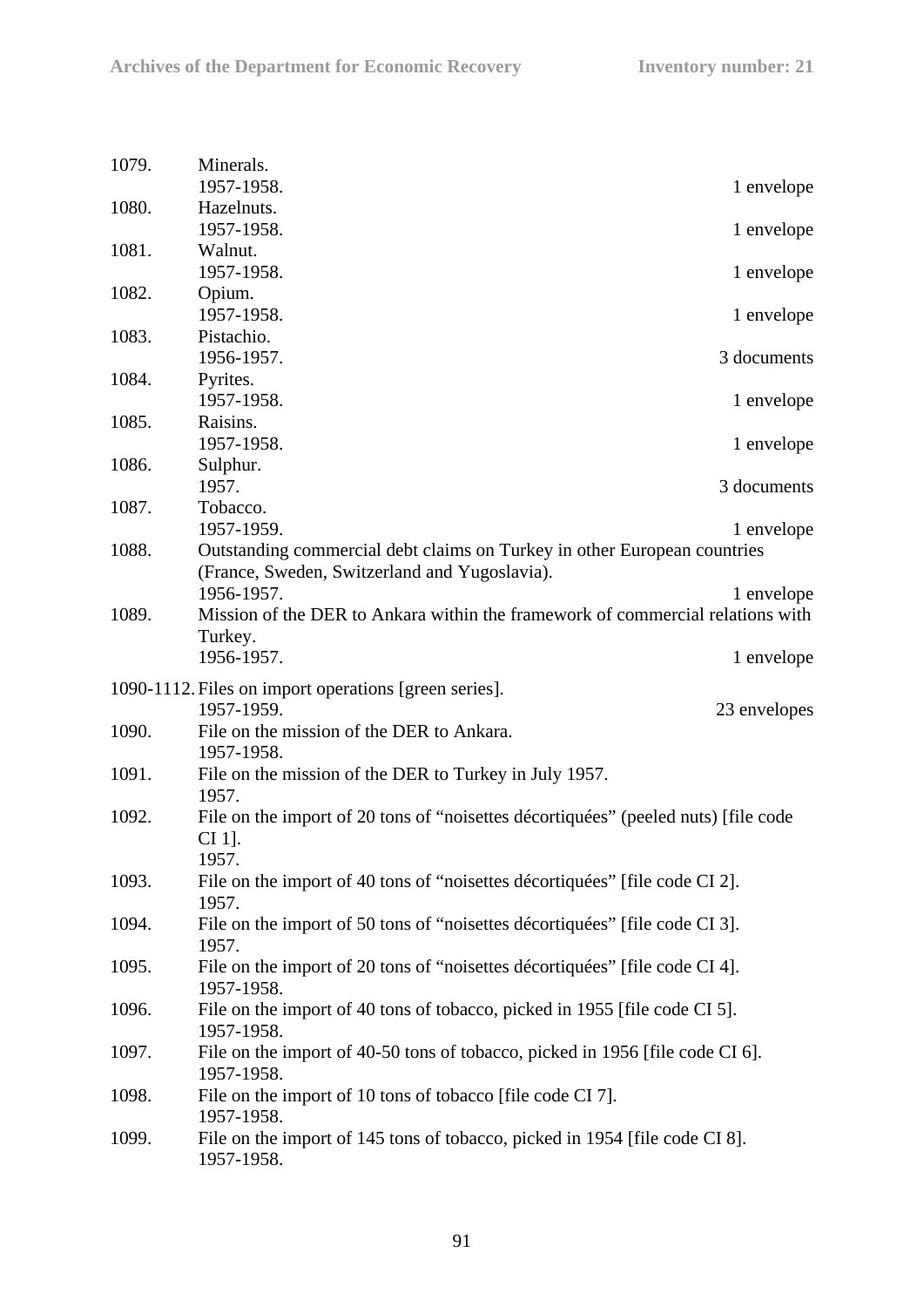| 1100. | File on the import of 3000 wooden boxes and 3000 cardboard boxes of figs from<br>Smyrna [file code CI 9].<br>1958.                                        |
|-------|-----------------------------------------------------------------------------------------------------------------------------------------------------------|
| 1101. | File on the import of 10 tons of liquorice juice [file code CI 10].<br>1958.                                                                              |
| 1102. | File on the import of 1,447.5 kilograms glycyrrhizin and 52.5 kilograms of<br>foaming [file code CI 11].<br>1958.                                         |
| 1103. | File on the import of 2000 boxes (of 14 kilograms each) of dried raisins [file code<br>CI 13].<br>1958.<br>Missing parts: the file with code CI 12 lacks. |
| 1104. | File on the import of 10 tons of mohair [file code CI 14].<br>1957-1958.                                                                                  |
| 1105. | File on the import of 5 tons of mohair [file code CI 15].<br>1958.                                                                                        |
| 1106. | File on the import of 5 tons of mohair [file code CI 16].<br>1958.                                                                                        |
| 1107. | File on the import of 10 tons of mohair [file code CI 17].<br>1958.                                                                                       |
| 1108. | File on the import of 5 tons of mohair [file code CI 18].<br>1958.                                                                                        |
| 1109. | File on the import of 18 tons of mohair [file code CI 19].<br>1958.                                                                                       |
| 1110. | File on the import of 5 tons of mohair [file code CI 20].<br>1958.                                                                                        |
| 1111. | File on the import of 15 tons of raw opium [file code CI 21].<br>1958-1959.                                                                               |
| 1112. | File on the import of 5,040 kilograms of hazelnuts and 10 tons of mohair [file]<br>code CI 22].<br>1958-1959.                                             |
|       | (3)<br>Financial reports                                                                                                                                  |
| 1113. | Statement of debt claims on Turkey for amounts higher than 250,000 Belgian<br>Francs, established by the Belgium-Luxembourg Economic Union.               |
|       | 1 bundle<br>1949-1955.<br>Information: two copies preserved.                                                                                              |
| 1114. | Addenda to the statement of debt claims on Turkey for amounts higher than<br>250,000 Belgian Francs.                                                      |
|       | 1952-1955.<br>1 bundle<br>Information: two copies preserved.                                                                                              |
| 1115. | Overview of the adaptations of the chronological order of debt claims.<br>1955.<br>1 envelope<br>Information: two copies preserved.                       |
| 1116. | Statement of outstanding debts of amounts higher than 250,000 Belgian Francs.<br>1955.<br>1 envelope<br>Information: two copies preserved.                |
|       |                                                                                                                                                           |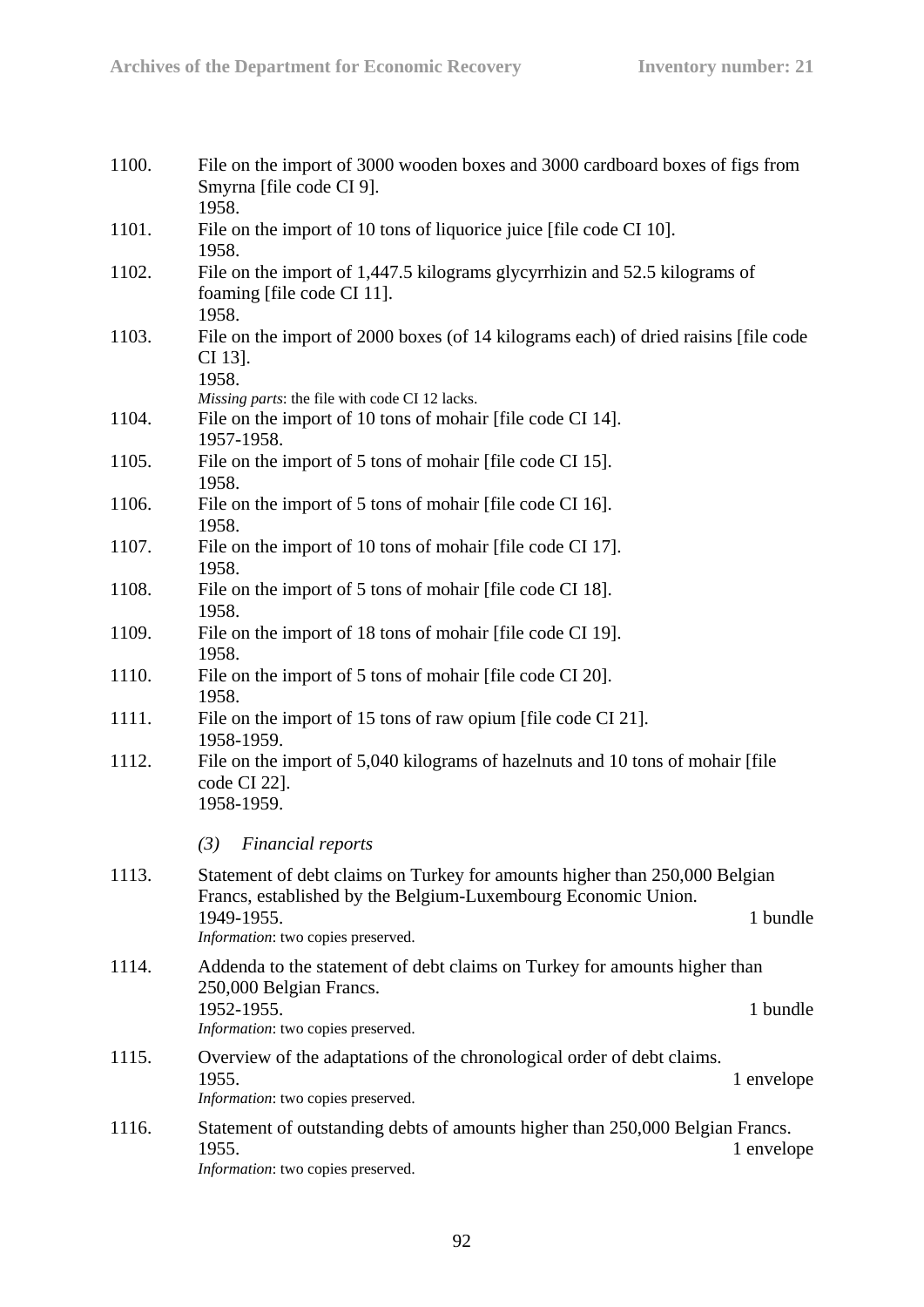- 1117. Addenda to the statement of debt claims on Turkey for amounts higher than 250,000 Belgian Francs. 1955. 1 envelope
- 1118. Statement of remaining debt claims on Turkey after 1 April 1955. 1957. 1 envelope *Information*: two copies preserved.
- 1119. Statement of debt claims (with cover letter and notes) on Turkey expiring between 1 April 1955 and 7 August 1958. 1959. 1 envelope
- 1120. Statement of debt claims on Turkey following the 1954 fair at Izmir (with addendum). 1954. 1 envelope

#### **b. Gathering of documentation**

- 1121-1124. Publications of various types on the Turkish productivity and the economic transactions with Turkey. 1957-1959. 4 parts 1121. Annual report 1956 of the management board of the "Fédération belgoluxembourgeoise des industries de Tabac". 1956. Printed: Brussels, 1956. 1122. "Belgian Export Industry. Officieel Belgisch Repertorium". 1958. Printed: Brussels, 1958. 1123. "Chamber of Commerce of Izmir". 1959. Printed: Izmir, 1959.
- 1124. "Monopoles d'Etat de Turquie". [ca. 1957]. Printed: s.l., ca. 1957.

## **VI. ARCHIVES MANAGEMENT AT THE COMMERCIAL OFFICE FOR PROVISIONING AND THE BELGIAN OFFICE FOR ECONOMY AND AGRICULTURE (BDBL/OBEA)**

- 1125-1128. Files on the archives and documentation management at the Commercial Office for Provisioning (*Handelsdienst voor Ravitaillering (HDR)*/*Office Commercial* de *Ravitaillement (OCRA)*) and the legal successor of the DER, namely the Belgian Office for Economy and Agriculture (*Belgische Dienst voor Bedrijfsleven en Landbouw (BDBL)*/*Office belge de l'Economie et de l'Agriculture(OBEA)*). 1956-1972. 4 envelopes
- 1125. Management of archives and financial evidence by the HDR/OCRA. 1956-1969.
- 1126. Archives management of the BDBL/OBEA and the HDR/OCRA. 1958-1972.

Contains documents pertaining to research for information on and contacts with the Belgian State Archives.